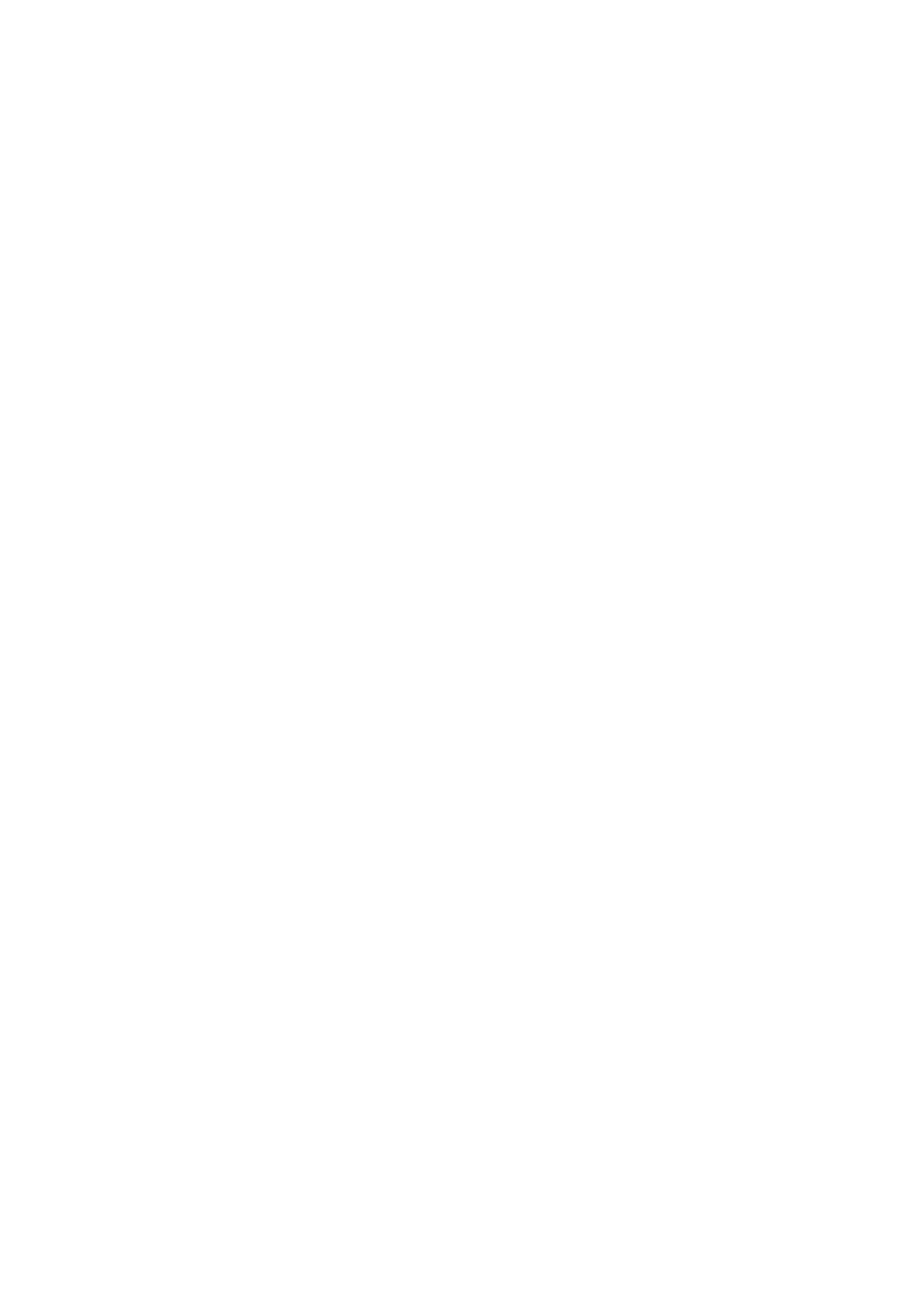## **Explanatory note**

This Supplementary Order Paper amends the Financial Services Legislation Amendment Bill. The more significant changes are explained below.

The commencement clause (*clause 2*) has been amended to change the date by which the whole Bill must come into force. The date has been extended to 1 May 2021 (from 1 May 2020). The Bill may come into force on an earlier date or dates appointed by Order in Council.

The amendments relating to the Financial Markets Conduct Act 2013 (the **FMCA**) include—

- adding to the conditions that may be imposed on a licence relating to a financial advice service (in *clause 23* of the Bill inserting *new section 403(4)* of the FMCA) a condition prohibiting or restricting a financial advice provider from engaging a financial adviser who is also engaged by another provider:
- amending the transitional provision in *new clause 76* of Schedule 1 of the FMCA (in *Schedule 1* of the Bill) to ensure that decisions relating to transitional licences can be appealed under section 531 of the FMCA:
- inserting a transitional provision in *new clause 76AA* of Schedule 1 of the FMCA (in *Schedule 1* of the Bill) to allow the Financial Markets Authority (the **FMA**) to hold off processing applications for licences for financial advice services until its administrative arrangements are in place:
- amending the transitional provision in *new clause 81* of Schedule 1 of the FMCA (in *Schedule 1* of the Bill). *New clause 81* treats providers of discretionary investment management services (**DIMS**) under the Financial Advisers Act 2008 as holding a licence under the FMCA. Under the Bill, that licence would have an expiry date that is no later than the date on which the provider's authorisation would have expired under the Financial Advisers Act 2008. The amendment extends this to 2 years after the commencement of the transitional provision:
- amending the transitional provision in *new clause 81A* of Schedule 1 of the FMCA (in *Schedule 1* of the Bill). *New section 81A* provides for how disclosure is made to existing clients by a person who provides a DIMS under *new clause 81*. The amendment extends the provision to cover persons who provide a DIMS under another licence issued under the FMCA:
- amending *new clause 32 of new Schedule 5* of the FMCA (in *Schedule 2* of the Bill), which provides for a code of conduct for financial advice services. The amendment clarifies that a person may demonstrate competence, knowledge, and skills in ways that are not specifically set out in the code.

The amendments relating to the Financial Service Providers (Registration and Dispute Resolution) Act 2008 (the **FSP Act**) include—

• clarifying the list of financial services in section 5 of the FSP Act by removing the concept of subcategories of financial services. Instead, certain financial services are specified at a more granular level. For example, rather than referring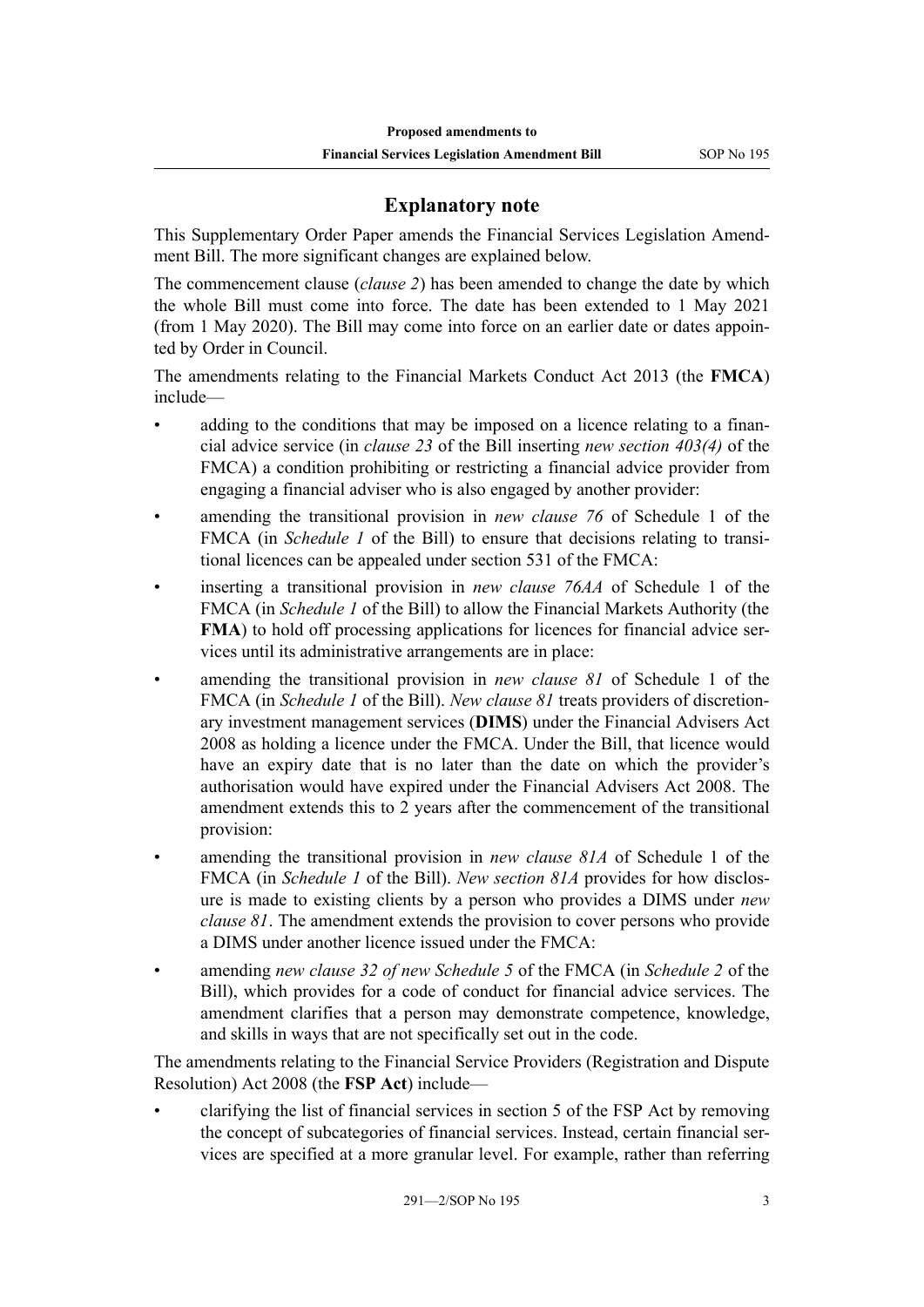to an "umbrella" service of being a licensed provider, the section specifically identifies each type of service for which a licence is required. In addition, the list of financial services continues to include services that are substantially similar to licensed markets services, but for which a licence is not required because of an exemption (*see clause 61(4)*). However, the SOP makes 2 changes. First, the substantially similar services are now caught only if regulations so provide. Secondly, the services involved have been expanded to cover DIMS carried out under an exemption under section 389 of the FMCA:

- ensuring that the FSP Act applies under *new section 7A(1)(c)* (*clause 64*) when a person is required to register by another enactment or under another enactment (for example, where a licence condition imposed under another enactment requires registration):
- providing that registration for certain types of overlapping financial services is not required (*see new section 12A* inserted by *clause 69A*). In some cases, a particular service may be caught by 2 or more descriptions of financial services in section 5(1) of the FSP Act. The amendment ensures that, in circumstances prescribed in the regulations, it is sufficient compliance with the FSP Act to register in only 1 of those categories:
- providing that registration as a financial adviser under *new section 22C* of the FSP Act applies only where the advice is given to retail clients. That is, the provision does not relate to services provided wholly to wholesale clients:
- providing for when a financial adviser may be deregistered if the adviser is not engaged by any financial advice provider. Currently, the Bill provides that, after the expiry of 3 months after registration, an adviser may be deregistered if the adviser is not engaged by a financial advice provider. *New section 22D* (inserted by *clause 78*) provides for more flexibility to accommodate short periods during which an adviser may not be engaged by a provider. The default period for not being engaged is 3 months. However, this can be extended by regulations or by the Registrar of Financial Service Providers (the **Registrar**) on a case-by-case basis:
- extending the purposes of the register of financial service providers (the **register**) in section 26 of the FSP Act (*see clause 78A*). The new purpose is to assist members of the public to make decisions relating to financial services. It is intended that the amount of information on the register will be expanded to cover, for example, whether a provider is operating under a licence or an exemption:
- amending section 34 of the FSP Act (see *clause 81*) to ensure that the Registrar can share information with the FMA and the Reserve Bank:
- ensuring that regulations under section 44 of the FSP Act can require a broader range of information to be included in, or provided with, applications and other documents whether or not it is collected for the purposes of Part 2 of the FSP Act. Currently, this additional information is permitted for the purpose of assisting a person with the person's powers, functions, or duties as a licensing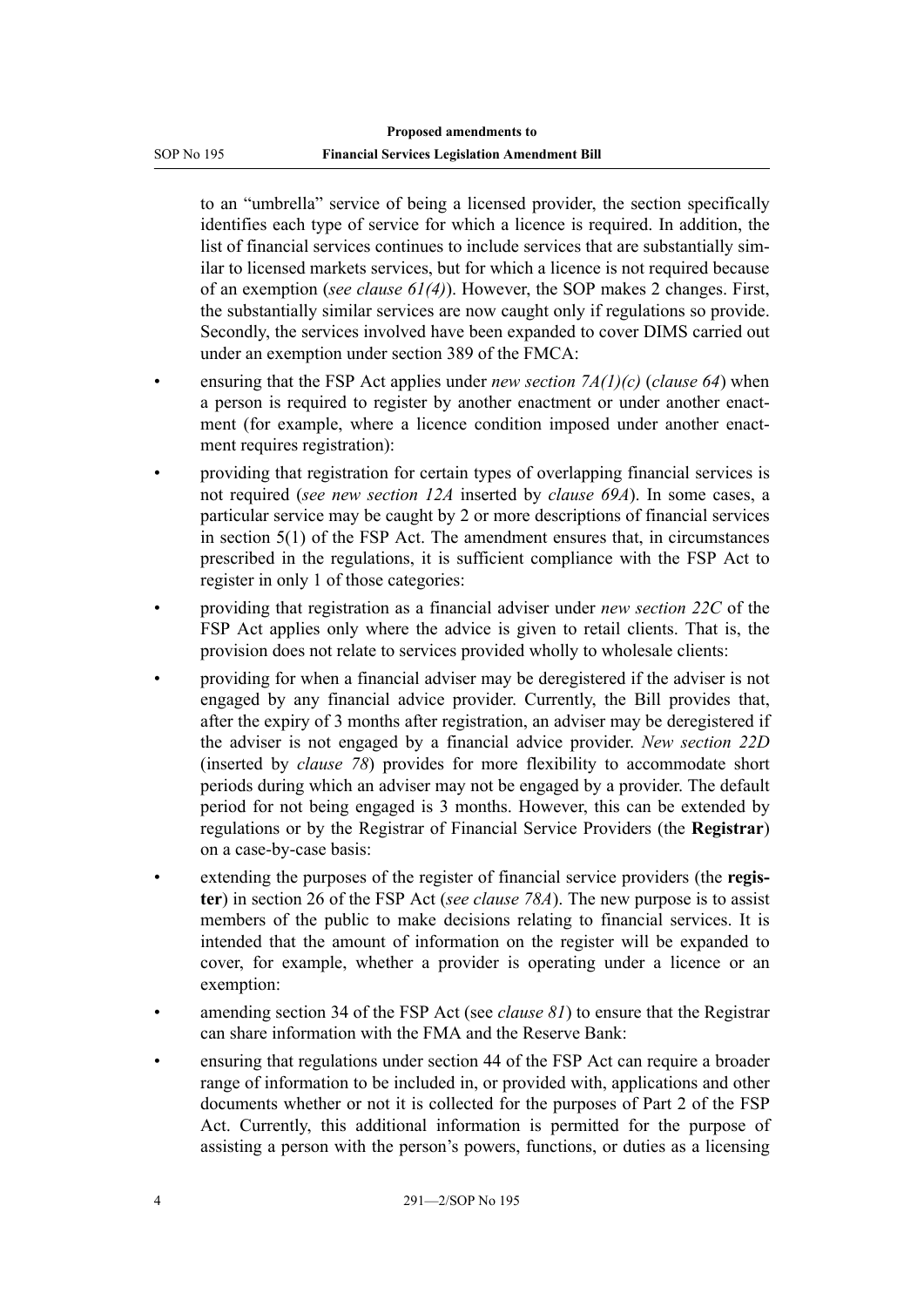authority under a licensing enactment. This is extended to include information to assist any person to exercise powers or perform functions or duties under other legislation relating to financial services (including financial markets legislation such as the FMCA) and information to assist in the administration of that legislation:

- clarifying which provider a financial adviser is treated as engaged by when the adviser is engaged by a provider indirectly through an interposed person (*see new section 44A* inserted by *clause 84A*). The provider that engages the adviser is identified on the register:
- clarifying that the Minister is the licensing authority for operators of financial product markets (*see clause 89*). However, under *new section 44B* inserted by *clause 84A*, the FMA acts as the licensing authority under various provisions of the FSP Act:
- inserting a new transitional provision in *clause 3 of new Schedule 1AA* (in *Schedule 3* of the Bill) to allow people to apply for registration relating to financial advice services under the FSP Act before the commencement of changes to that Act. This is to ensure that their registered status is correct on that commencement.

The SOP also includes minor or technical changes, consequential and consistency changes, and other changes to improve drafting.

## **Departmental disclosure statement**

The Ministry of Business, Business and Employment is required to prepare a disclosure statement to assist with the scrutiny of this Supplementary Order Paper. It provides access to information about any material policy changes to the Bill and identifies any new significant or unusual legislative features of the Bill as amended.

A copy of the statement can be found at [http://legislation.govt.nz/disclosure.aspx?](http://legislation.govt.nz/disclosure.aspx?type=sop&subtype=government&year=2019&no=195&) [type=sop&subtype=government&year=2019&no=195&](http://legislation.govt.nz/disclosure.aspx?type=sop&subtype=government&year=2019&no=195&)

**The Honourable Kris Faafoi, in Committee, to propose the amendments shown in the following document.**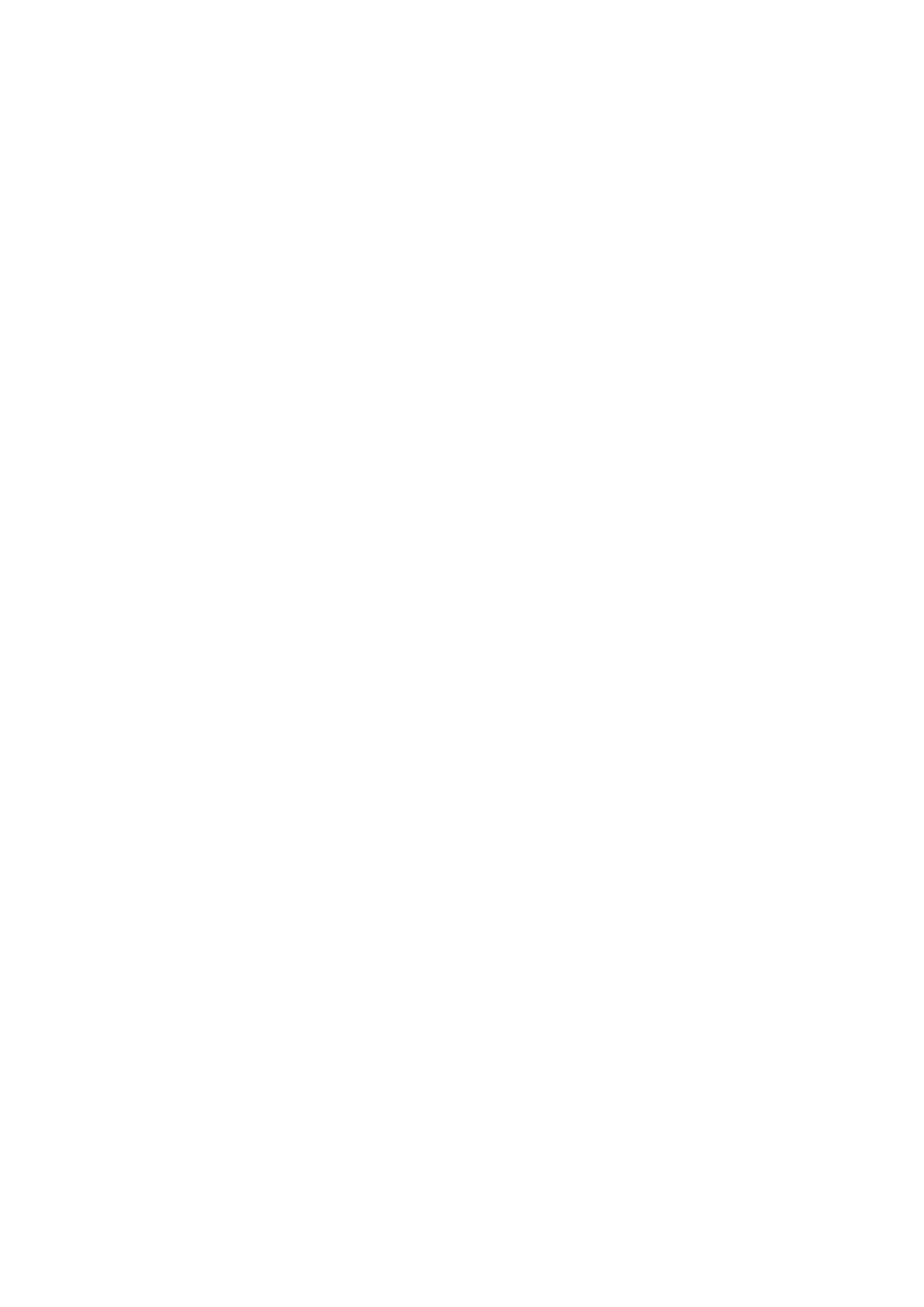## *Hon Kris Faafoi*

## **Financial Services Legislation Amendment Bill**

Government Bill

## **Contents**

|                |                                                                                                                             | Page  |  |  |
|----------------|-----------------------------------------------------------------------------------------------------------------------------|-------|--|--|
| 1              | Title                                                                                                                       | 7     |  |  |
| $\overline{2}$ | Commencement                                                                                                                | 8     |  |  |
|                | Part 1                                                                                                                      |       |  |  |
|                | <b>Amendments to Financial Markets Conduct Act 2013</b>                                                                     |       |  |  |
| 3              | Principal Act                                                                                                               | 8     |  |  |
| 4              | Section 5 amended (Overview)                                                                                                | $8\,$ |  |  |
| 5              | Section 6 amended (Interpretation)                                                                                          | 8     |  |  |
| 6              | Section 8 amended (Definitions relating to kinds of financial<br>products)                                                  | 11    |  |  |
| 7              | Section 9 amended (Definitions of financial benefit and of<br>managed investment scheme)                                    |       |  |  |
| 8              | New section 14A and cross-heading inserted                                                                                  | 11    |  |  |
|                | Transitional, savings, and related provisions                                                                               |       |  |  |
|                | 14A<br>Transitional, savings, and related provisions                                                                        | 11    |  |  |
| 9              | Section 18 amended (Interpretation in this Part)                                                                            | 11    |  |  |
| 10             | Section 28 amended (Certain conduct does not contravene various<br>provisions)                                              | 11    |  |  |
| 11             | Section 34 amended (Prohibition of offers in course of unsolicited<br>meetings with persons acting otherwise than in trade) | 11    |  |  |
| 12             | Section 351 amended (Regulations modifying this Part or Part 7<br>for licensed markets)                                     | 11    |  |  |
| 13             | Section 386 amended (Overview)                                                                                              | 11    |  |  |
| 14             | Section 387 amended (Territorial scope for licensing of certain<br>market services)                                         | 12    |  |  |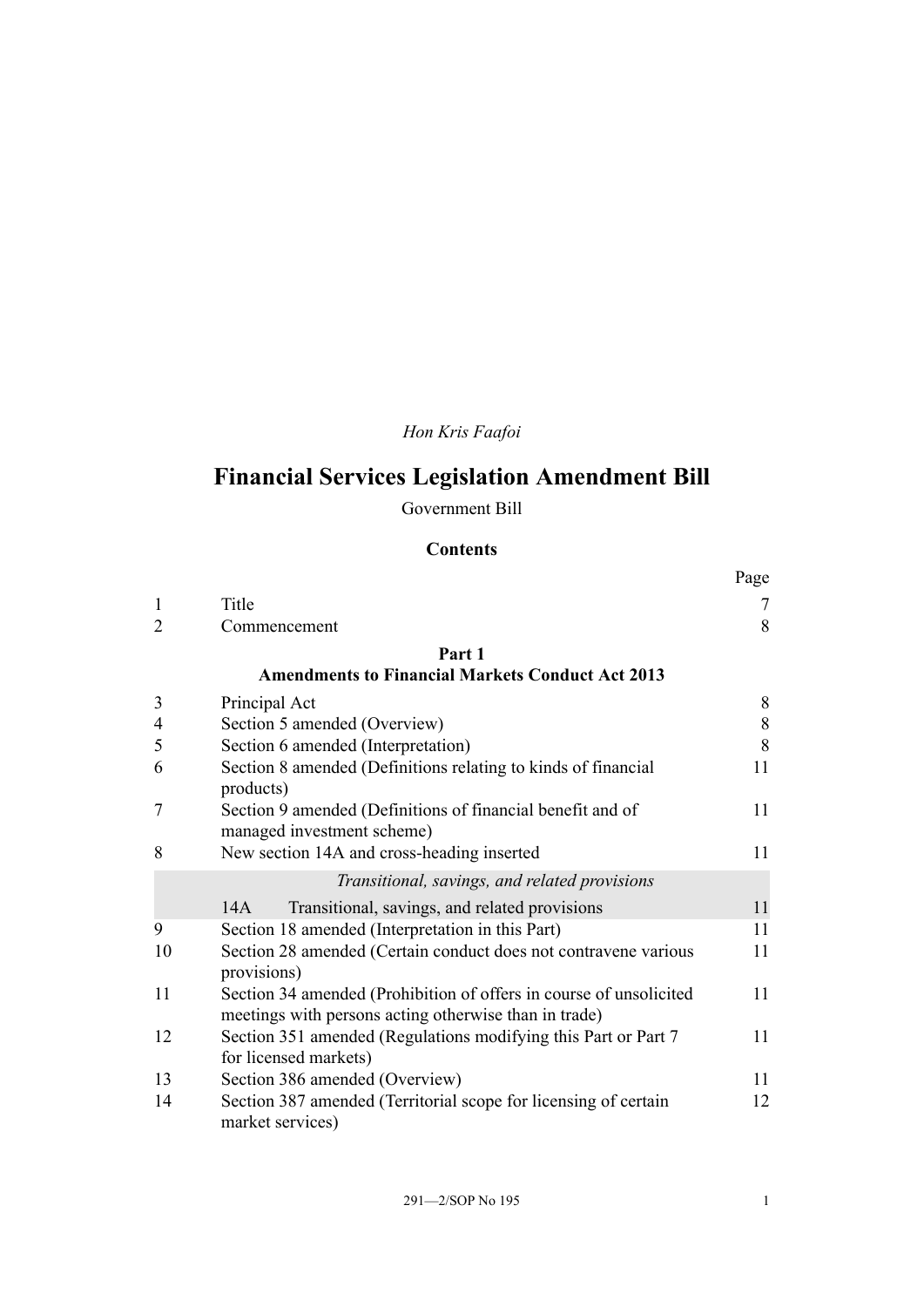|          |                | <b>Financial Services Legislation Amendment Bill</b>                                                                            |          |
|----------|----------------|---------------------------------------------------------------------------------------------------------------------------------|----------|
| 15       |                | New section 387A inserted (Other provisions relating to financial                                                               | 12       |
|          |                | advice services and client money or property services)                                                                          |          |
|          | 387A           | Other provisions relating to financial advice services and                                                                      | 12       |
|          |                | client money or property services                                                                                               |          |
| 16       | be licensed)   | Section 388 amended (When provider of market services needs to                                                                  | 12       |
| 17       | licence)       | Section 389 amended (Exemptions from need for market services                                                                   | 12       |
| 18       |                | Section 392 repealed (Meaning of discretionary investment<br>management service and related terms)                              | 13       |
| 19       | powers)        | Section 393 amended (Principles guiding the exercise of FMA                                                                     | 13       |
| 20       |                | Section 395 amended (Application for licence)                                                                                   | 13       |
| 21       |                | Section 397 amended (Procedural requirements)                                                                                   | 14       |
| 21A      |                | Section 398 amended (Notice of decision)                                                                                        | 14       |
| 22       |                | Section 400 amended (Licence may cover related bodies corporate<br>as authorised bodies)                                        | 14       |
| 23       | conditions)    | Section 403 amended (When FMA may impose permitted                                                                              | 14       |
| 23A      | registered)    | New section 406A inserted (Effect of condition requiring giver of<br>advice or interposed person to be authorised by licence or | 15       |
|          | 406A           | Effect of condition requiring giver of advice or interposed<br>person to be authorised by licence or registered                 | 15       |
| 24       | circumstances) | Section 410 amended (Meaning of material change of                                                                              | 16       |
| 25       |                | Section 414 amended (FMA's powers in case of contravention of<br>market services licensee obligation, material change, etc)     | 16       |
| 26<br>27 |                | Section 426 amended (Disclosure statement)<br>New subparts 5A and 5B of Part 6 inserted                                         | 17<br>17 |
|          |                | Subpart 5A—Additional regulation of financial advice<br>and financial advice services                                           |          |
|          |                | Preliminary matters                                                                                                             |          |
|          | 431A           | Overview of financial advice and financial advice<br>services regime                                                            | 17       |
|          | 431B           | Additional purpose of subpart                                                                                                   | 18       |
|          |                | Interpretation                                                                                                                  |          |
|          | 431C           | Meaning of financial advice and regulated financial<br>advice                                                                   | 18       |
|          | 431D<br>431DA  | When financial advice service is provided<br>Meaning of engaged                                                                 | 18<br>19 |

## **Proposed amendments to**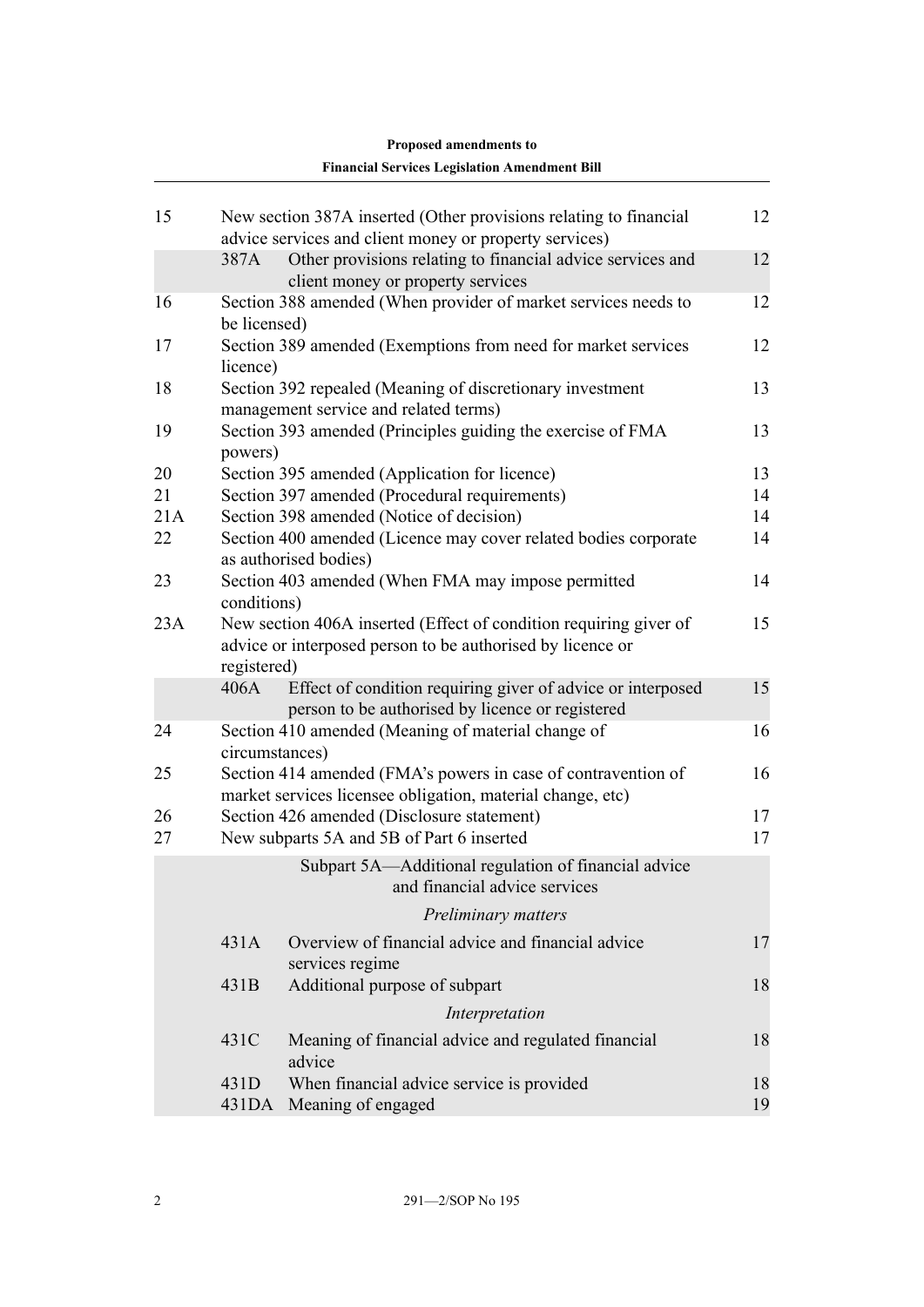## *[Offences Limitations on giving regulated financial advice](#page-24-0) [and holding out](#page-24-0)* [431E](#page-24-0) [Limitation on who can give regulated financial advice to](#page-24-0) [retail clients on behalf of financial advice provider](#page-24-0) [19](#page-24-0) [431F](#page-25-0) [Prohibitions on holding out in relation to giving financial](#page-25-0) [advice](#page-25-0) [20](#page-25-0) *[Duties on persons giving regulated financial advice](#page-25-0)* [431G](#page-25-0) [Liability for duties](#page-25-0) [20](#page-25-0) [431H](#page-27-0) [Duty to meet standards of competence, knowledge, and](#page-27-0) [skill](#page-27-0) [22](#page-27-0) [431I](#page-27-0) [Duty to ensure client understands nature and scope of](#page-27-0) [advice](#page-27-0) [22](#page-27-0) [431J](#page-27-0) [Duty to give priority to client's interests](#page-27-0) [22](#page-27-0) [431K](#page-28-0) [Duty to exercise care, diligence, and skill](#page-28-0) [23](#page-28-0) [431L](#page-28-0) [Duty to comply with code of conduct](#page-28-0) [23](#page-28-0) [431M](#page-28-0) [Duty relating to offer that contravenes Act or regulations](#page-28-0) [23](#page-28-0) [431N](#page-29-0) [Duty to make prescribed information available](#page-29-0) [24](#page-29-0) [431O](#page-29-0) [False or misleading statements and omissions](#page-29-0) [24](#page-29-0) *[Additional duties on financial advice providers and](#page-30-0) [interposed persons that engage others to give advice](#page-30-0)* [431P](#page-30-0) [Persons engaging others to give advice must ensure](#page-30-0) [compliance with duties](#page-30-0) [25](#page-30-0) [431Q](#page-30-0) [Duties of persons who engage nominated representatives](#page-30-0) [25](#page-30-0) *[Miscellaneous provisions](#page-31-0)* [431R](#page-31-0) [Protection of individual who reports breach](#page-31-0) [26](#page-31-0) [431S](#page-31-0) [Nomination of nominated representatives](#page-31-0) [26](#page-31-0) [431T](#page-32-0) [Limitation on pecuniary penalty orders against financial](#page-32-0) [advice providers](#page-32-0) [27](#page-32-0) [Subpart 5B—Regulation of client money or property](#page-32-0) [services](#page-32-0) *[Interpretation](#page-32-0)* [431U](#page-32-0) [Overview of client money or property services regime](#page-32-0) [27](#page-32-0) *[Interpretation](#page-33-0)* [431V](#page-33-0) [Meaning of client money or property service and certain](#page-33-0) [other terms](#page-33-0) [28](#page-33-0) *[Disclosure obligations for services for retail clients](#page-34-0)* [431W](#page-34-0) [Provider must make disclosure before receiving client](#page-34-0) [money or client property from retail client](#page-34-0) [29](#page-34-0) [431X](#page-34-0) [False or misleading statements and omissions](#page-34-0) [29](#page-34-0) **Financial Services Legislation Amendment Bill**

## **Proposed amendments to**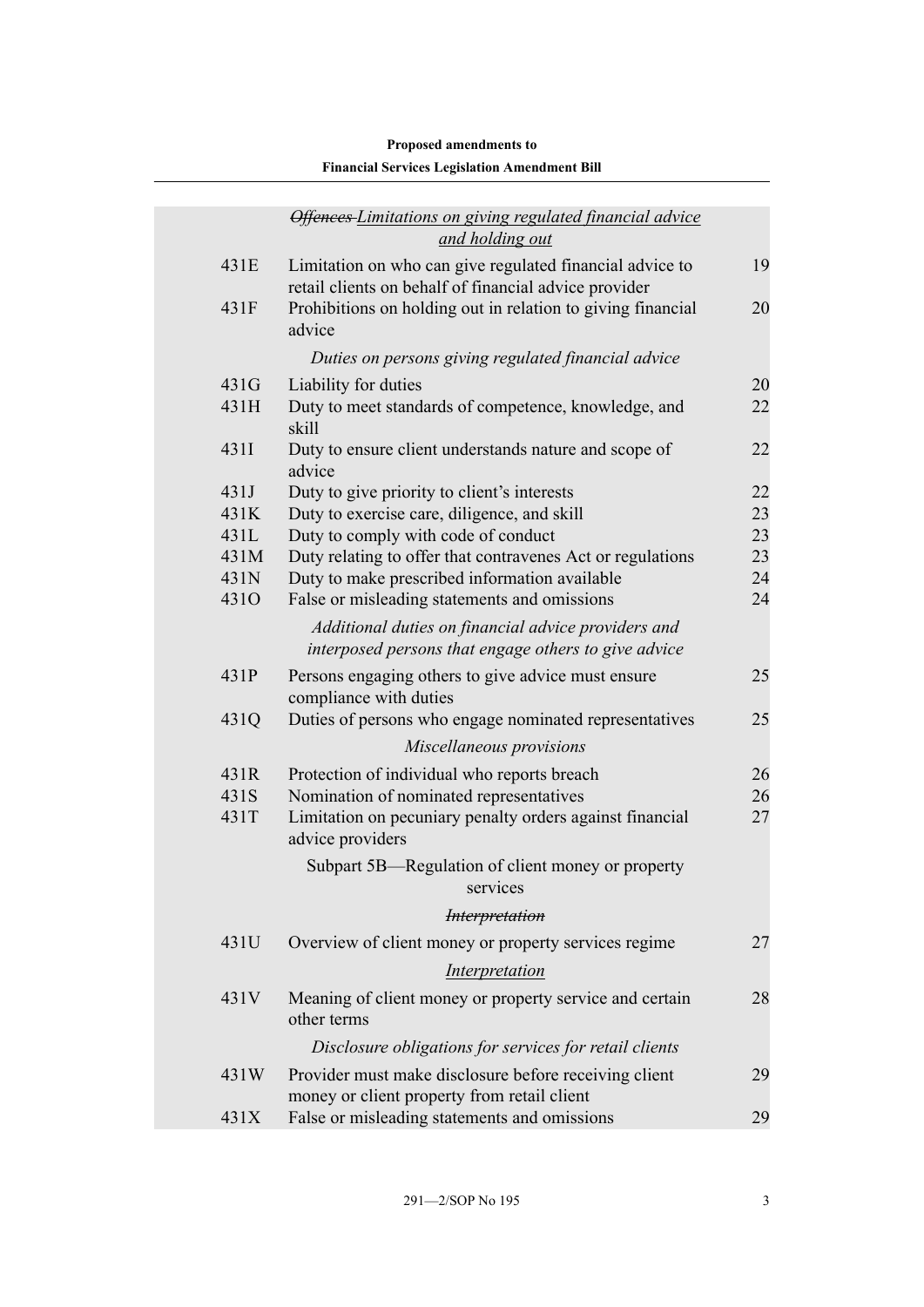## **Proposed amendments to Financial Services Legislation Amendment Bill**

|    |                | Conduct obligations                                                                                                         |    |
|----|----------------|-----------------------------------------------------------------------------------------------------------------------------|----|
|    | 431Y           | Application of conduct obligations                                                                                          | 29 |
|    | 431Z           | Provider must exercise care, diligence, and skill                                                                           | 30 |
|    | 431ZA          | Provider must not receive client money if offer                                                                             | 30 |
|    |                | contravenes Act or regulations                                                                                              |    |
|    |                | Obligations for handling client money and client property                                                                   |    |
|    | 431ZB          | Provider must pay client money into separate trust                                                                          | 30 |
|    |                | account and hold client property on trust                                                                                   |    |
|    | 431ZC          | Provider must account for client money and client                                                                           | 31 |
|    |                | property                                                                                                                    |    |
|    | 431ZD          | Provider must keep records of client money and client                                                                       | 31 |
|    | 431ZE          | property<br>Provider must report on client money and client property                                                        | 32 |
|    | 431ZF          | Restrictions on use of client money and client property                                                                     | 32 |
|    | 431ZG          | Protection of client money and client property held on                                                                      | 32 |
|    |                | trust                                                                                                                       |    |
|    |                | Persons acting in course of business of employers or                                                                        |    |
|    |                | principals                                                                                                                  |    |
|    | 431ZH          | Who is responsible for obligations                                                                                          | 33 |
| 28 |                | New section 432A inserted (Meaning of discretionary investment                                                              | 33 |
|    |                | management service and related terms)                                                                                       |    |
|    | 432A           | Meaning of discretionary investment management service                                                                      | 33 |
|    |                | and related terms                                                                                                           | 34 |
| 29 |                | Section 446 replaced (Certain broker obligations of Financial<br>Advisers Act 2008 may be enforced also under this Act)     |    |
|    | 446            | Certain client money or property service obligations                                                                        | 34 |
|    |                | under subpart 5B apply                                                                                                      |    |
| 30 |                | Section 449 amended (Part 6 services provisions)                                                                            | 34 |
| 31 |                | Section 451 amended (Meaning of FMC reporting entity)                                                                       | 35 |
| 32 |                | Section 452 amended (Company that issues equity securities not                                                              | 35 |
|    |                | FMC reporting entity if fewer than 50 shareholders)                                                                         |    |
| 33 |                | Section 462 amended (When FMA may make stop orders)                                                                         | 35 |
| 34 |                | Section 469 amended (Terms of direction orders)                                                                             | 35 |
| 35 | orders)        | Section 475 amended (FMA must follow steps before making                                                                    | 36 |
| 36 |                | Section 489 amended (When court may make pecuniary penalty                                                                  | 36 |
|    | orders)        |                                                                                                                             |    |
| 37 |                | Section 499 amended (General defences for person in                                                                         | 36 |
|    | contravention) |                                                                                                                             |    |
| 38 |                | Section 500 amended (Disclosure defences for person in                                                                      | 36 |
|    | contravention) |                                                                                                                             |    |
| 39 |                | Section 501 amended (Additional disclosure or financial reporting<br>defence for directors who are treated as contravening) | 36 |
|    |                |                                                                                                                             |    |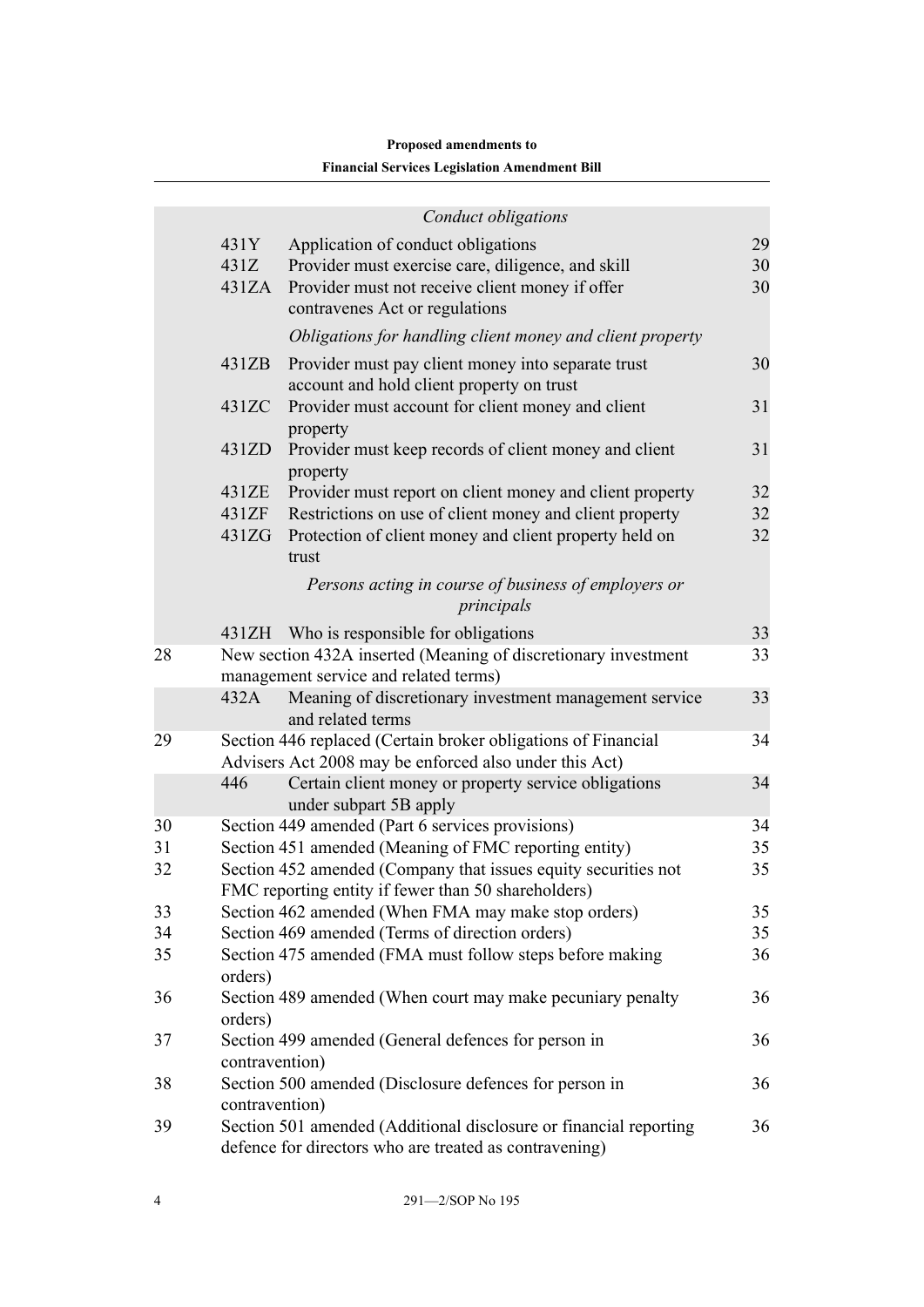|    | <b>Financial Services Legislation Amendment Bill</b>                                                      |    |
|----|-----------------------------------------------------------------------------------------------------------|----|
| 40 | Section 503 amended (General defences for person involved in                                              | 36 |
|    | contravention)                                                                                            |    |
| 41 | Section 507 amended (No pecuniary penalty and fine for same<br>conduct)                                   | 36 |
| 42 | Section 511 amended (Offence of knowingly or recklessly                                                   | 36 |
|    | contravening other provisions relating to defective disclosure)                                           |    |
| 43 | Section 518 amended (Terms of banning orders)                                                             | 37 |
| 44 | New sections 532A to 532C inserted                                                                        | 37 |
|    | Appeals against decisions of disciplinary committee<br>532A                                               | 37 |
|    | 532B<br>Orders as to publication of names                                                                 | 38 |
|    | Appeal on question of law<br>532C                                                                         | 38 |
| 45 | Section 543 amended (Regulations for purposes of Part 3                                                   | 38 |
|    | (Disclosure of offers of financial products))                                                             |    |
| 46 | Section 546 amended (Regulations for purposes of Part 6 (market)                                          | 38 |
|    | services))                                                                                                |    |
| 47 | Section 548 amended (Other regulations)                                                                   | 40 |
| 48 | Section 550 amended (Procedural requirements for regulations                                              | 40 |
|    | relating to exemptions, exclusions, and definitions)                                                      |    |
| 49 | Section 562 amended (FMA's designation power)                                                             | 41 |
| 50 | Section 563 amended (Procedural requirements)                                                             | 41 |
| 51 | New section 571A inserted (Deferral of obligations to publish,                                            | 41 |
|    | notify, and make available non-class exemptions)                                                          |    |
|    | Deferral of obligations to publish, notify, and make<br>571A                                              | 42 |
|    | available non-class exemptions                                                                            |    |
| 52 | Heading to subpart 8 of Part 9 amended                                                                    | 42 |
| 53 | Section 597 repealed (Transitional provisions)                                                            | 42 |
| 54 | Schedule 1 amended                                                                                        | 42 |
| 55 | Schedule 2 amended                                                                                        | 43 |
| 56 | Schedule 3 amended                                                                                        | 43 |
| 57 | Schedule 4 amended                                                                                        | 44 |
| 58 | New Schedule 5 inserted                                                                                   | 44 |
|    | Part 2                                                                                                    |    |
|    | <b>Amendments to Financial Service Providers (Registration and</b><br><b>Dispute Resolution) Act 2008</b> |    |
|    |                                                                                                           |    |
| 59 | Principal Act                                                                                             | 44 |
| 60 | Section 4 amended (Interpretation)                                                                        | 45 |
| 61 | Section 5 amended (Meaning of financial service)                                                          | 45 |
| 62 | Section 6 amended (Meaning of in the business of providing a                                              | 47 |
|    | financial service)                                                                                        |    |
| 63 | Section 7 amended (Application of Act)                                                                    | 47 |
| 64 | New section 7A inserted (Application of Act)                                                              | 47 |
| 65 | Application of Act<br>7A                                                                                  | 47 |
|    | Section 8A replaced (Territorial scope)<br><b>8A</b>                                                      | 48 |
|    | Transitional, savings, and related provisions                                                             | 48 |

## **Proposed amendments to**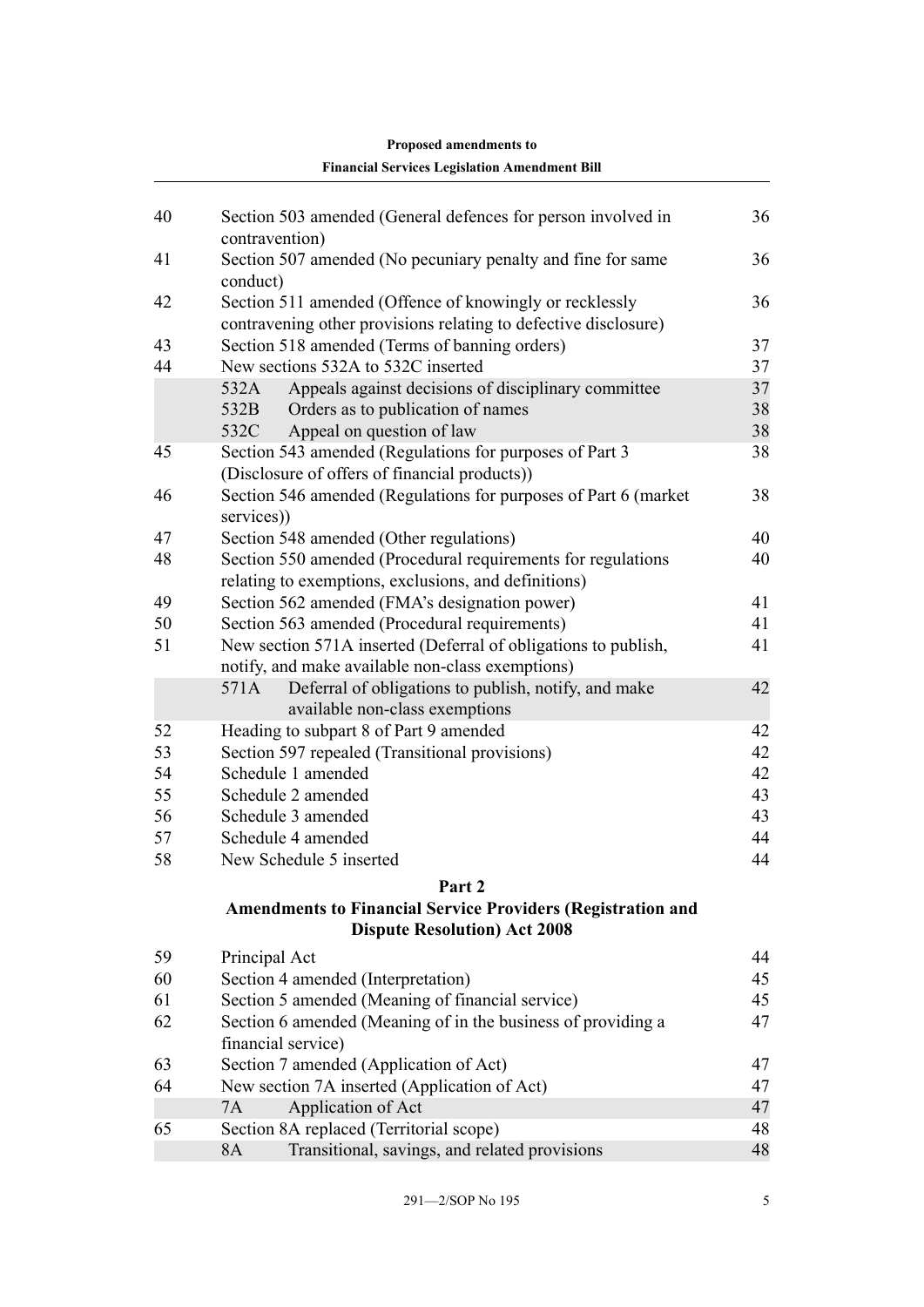| 66<br>67 |         | Section 10 amended (Registration and deregistration)<br>Heading to subpart 1 of Part 2 replaced                                                              | 48<br>48         |
|----------|---------|--------------------------------------------------------------------------------------------------------------------------------------------------------------|------------------|
|          |         | Subpart 1—Requirements for registration and being<br>member of approved dispute resolution scheme and<br>prohibition against holding out                     |                  |
| 68       |         | Section 11 amended (No being in business of providing financial<br>service unless registered and member of approved dispute<br>resolution scheme)            | 49               |
| 69       |         | Section 12 amended (No holding out that in business of providing<br>financial service unless registered and member of approved dispute<br>resolution scheme) | 49               |
| 69A      |         | New section 12A inserted (Registration for certain overlapping<br>services not required)                                                                     | 49               |
|          | 12A     | Registration for certain overlapping services not required                                                                                                   | 50               |
| 70       |         | Section 14 amended (Disqualified person)                                                                                                                     | 50               |
| 71       |         | Section 15 amended (Application to be registered as financial<br>service provider)                                                                           | 50               |
| 72       |         | Section 16 amended (Registration of financial service provider)                                                                                              | 51               |
| 73       |         | Section 17 amended (Duty to notify changes relating to financial<br>service provider)                                                                        | 51               |
| 74       |         | Section 18 amended (Deregistration of financial service provider)                                                                                            | 51               |
| 75       |         | Section 20 amended (Objection to proposed deregistration of<br>financial service provider)                                                                   | 52               |
| 76       |         | Section 21 amended (Notification of deregistration of financial<br>service provider)                                                                         | 52               |
| 77       |         | Section 22 amended (Reregistration of financial service provider)                                                                                            | 53               |
| 78       |         | New sections 22A to-22C 22D and cross-headings inserted                                                                                                      | 53               |
|          | 22A     | Registrar must not reregister financial adviser if direction<br>has been made                                                                                | 53               |
|          |         | Suspension of registration                                                                                                                                   |                  |
|          | 22B     | Suspension of registration                                                                                                                                   | 53               |
|          |         | Registration of financial advisers                                                                                                                           |                  |
|          | 22C     | Registration of financial advisers                                                                                                                           | 54               |
|          | 22D     | Financial adviser may be deregistered if not engaged by<br>provider for extended period                                                                      | $\underline{55}$ |
| 78A      |         | Section 26 amended (Purposes of register)                                                                                                                    | 55               |
| 79       |         | Section 27 amended (Contents of register)                                                                                                                    | 56               |
| 80       |         | Section 29 amended (Registrar must amend register in certain<br>circumstances)                                                                               | 56               |
| 81       | bodies) | Section 34 amended (Sharing information with other persons or                                                                                                | 56               |
| 82       |         | Section 37 amended (Registrar's inspection powers)                                                                                                           | 56               |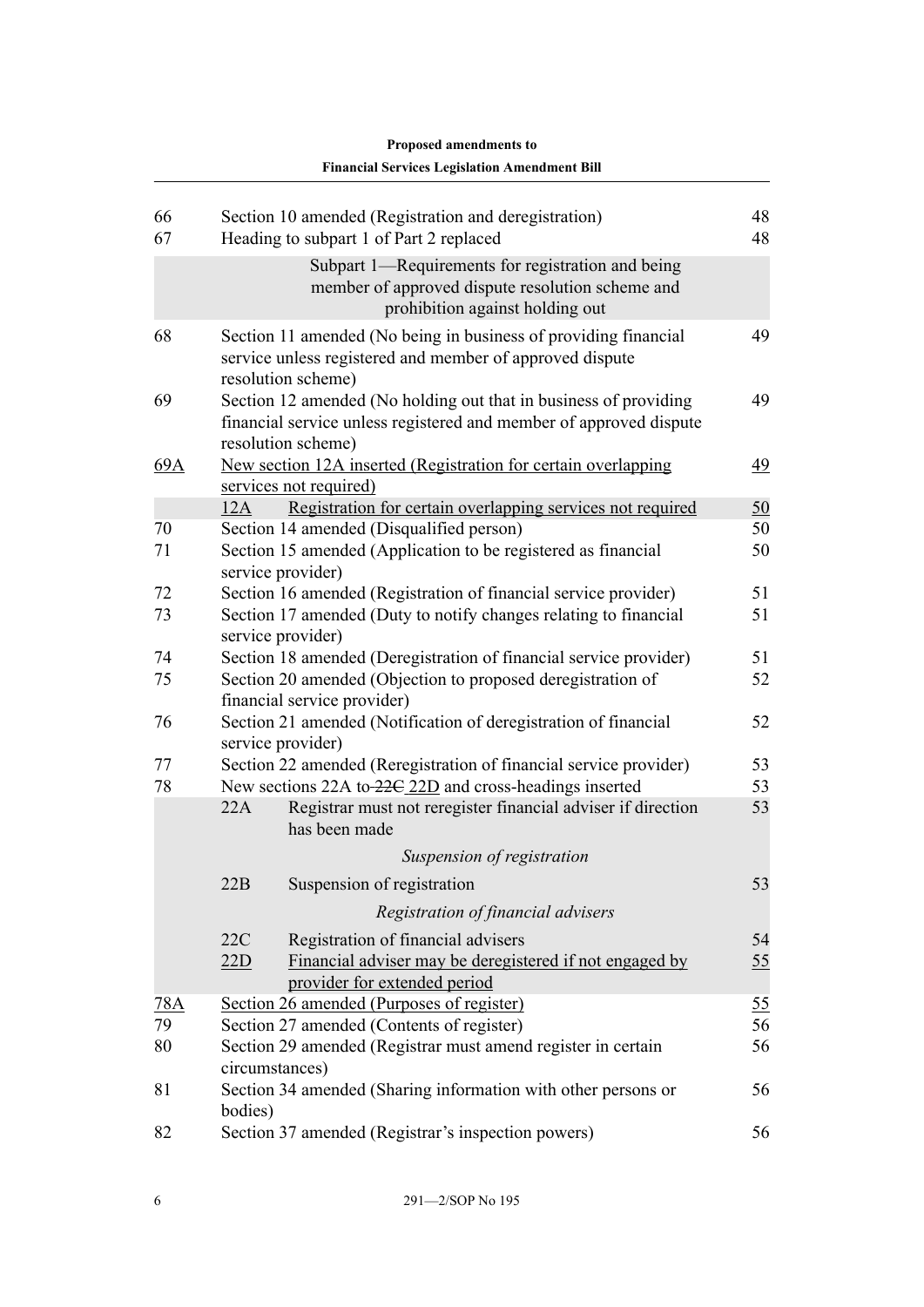<span id="page-12-0"></span>

|                 | Proposed amendments to                                                                                                                          |                 |
|-----------------|-------------------------------------------------------------------------------------------------------------------------------------------------|-----------------|
|                 | <b>Financial Services Legislation Amendment Bill</b>                                                                                            | cl <sub>1</sub> |
| 83              | Section 42 amended (Appeals from Registrar's decisions and FMA<br>directions)                                                                   | 57              |
| 84              | Section 44 amended (Regulations under Part 1 and this Part)                                                                                     | 57              |
| 84A             | New sections 44A and 44B inserted                                                                                                               | 58              |
|                 | 44A<br>Who financial adviser is treated as engaged by when<br>engaged indirectly                                                                | 59              |
|                 | FMA acts as licensing authority in relation to operators of<br>44B<br>financial product markets                                                 | 59              |
| 84B             | Section 48 amended (Financial service provider must be member<br>of dispute resolution scheme)                                                  | 59              |
| 85              | New section 48A inserted (When financial adviser is exempt from<br>being member)                                                                | 59              |
|                 | When financial adviser is exempt from being member<br>48A                                                                                       | 59<br>59        |
| 86<br>87        | Section 49 amended (Who are retail clients)<br>Section 67 replaced (Duty to co-operate and communicate<br>information in certain circumstances) | 60              |
|                 | 67<br>Duty to co-operate and communicate information in<br>certain circumstances                                                                | 60              |
| 87A<br>88<br>89 | Section 79 amended (Regulations under this Part)<br>New Schedule 1AA inserted<br>Schedule 2 amended                                             | 61<br>61<br>61  |
|                 | Part 3                                                                                                                                          |                 |
|                 | <b>Repeals and amendments to other Acts</b>                                                                                                     |                 |
| 90              | Repeals and revocations                                                                                                                         | 61              |
| 91              | Consequential amendments                                                                                                                        | 62              |
|                 | <b>Schedule 1</b><br><b>New Part 6 inserted into Schedule 4 of Financial Markets</b>                                                            | 63              |
|                 | <b>Conduct Act 2013</b>                                                                                                                         |                 |
|                 | <b>Schedule 2</b><br>New Schedule 5 inserted into Financial Markets Conduct Act<br>2013                                                         | 76              |
|                 | <b>Schedule 3</b><br><b>New Schedule 1AA inserted into Financial Service Providers</b><br>(Registration and Dispute Resolution) Act 2008        | 104             |
|                 | <b>Schedule 4</b><br><b>Consequential amendments</b>                                                                                            | 106             |

## **The Parliament of New Zealand enacts as follows:**

## **1 Title**

This Act is the Financial Services Legislation Amendment Act 2017.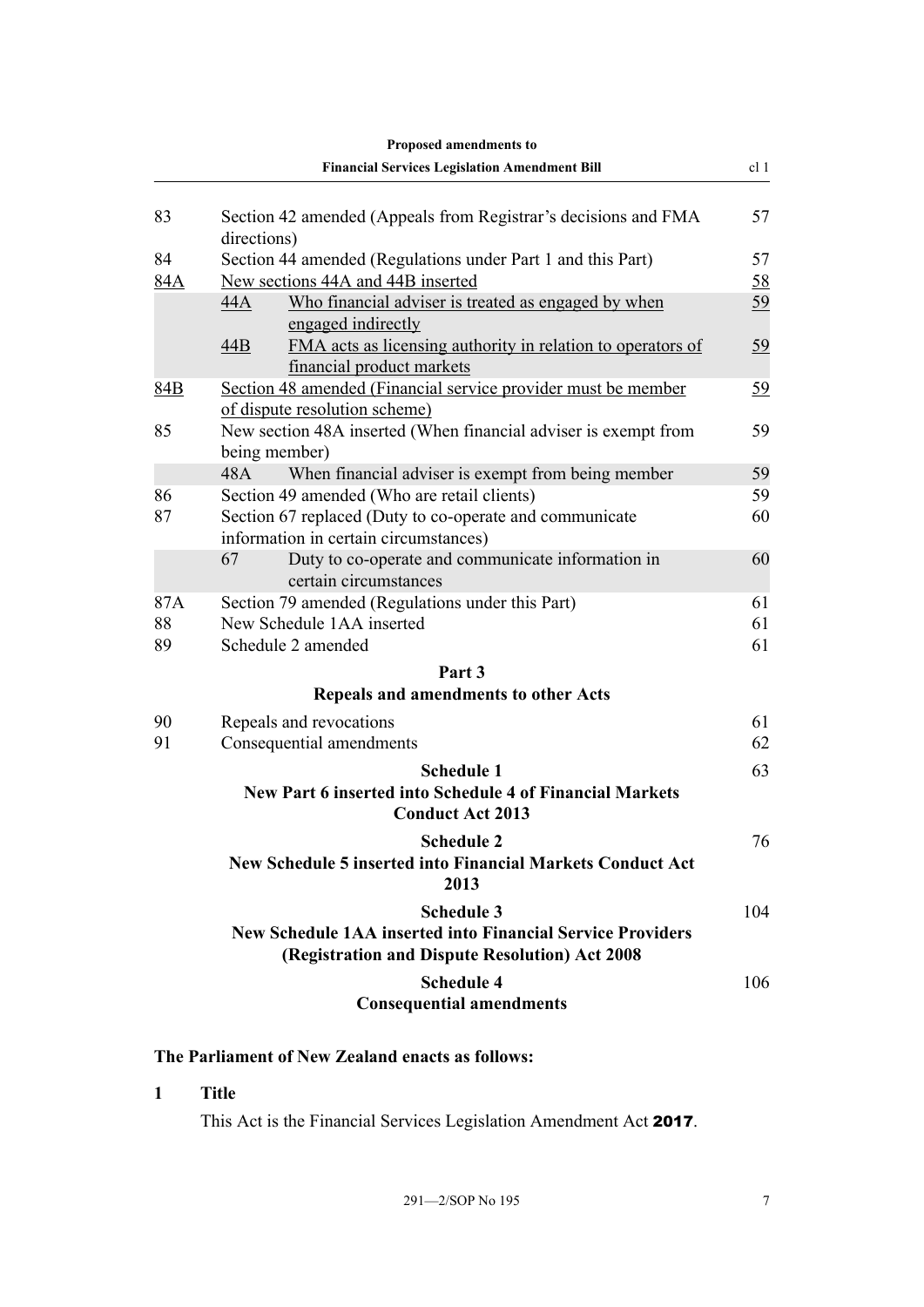## **2 Commencement**

<span id="page-13-0"></span>cl 2

- $(1)$  Sections 3, 6, 8, 20, 45 to 53, 54(1), 56, 57(1) to (3) and (5), 59, 84, and 87A come into force on the day after the date on which this Act receives the Royal assent.
- (2) The rest of this Act comes into force on a date appointed by the Governor-General by Order in Council, and 1 or more orders may be made appointing different dates for different provisions and for different purposes.
- (3) To the extent that it is not previously brought into force under **subsection** (1) or (2), the rest of this Act comes into force on 1 May 2020 2021.
- (4) In this section, **provision** includes any item, or any part of an item, in any of the schedules.

## **Part 1 Amendments to Financial Markets Conduct Act 2013**

## **3 Principal Act**

This Part amends the Financial Markets Conduct Act 2013 (the **principal Act**).

## **4 Section 5 amended (Overview)**

- (1) In section  $5(1)(f)(i)$ , after "example,", insert "providers of financial advice services,".
- (2) After section  $5(1)(f)(ii)$ , insert:
	- (iia) imposing other obligations on providers of financial advice services and persons who give financial advice:
	- (iib) providing for disclosure and conduct obligations for providers of client money or property services:
- (3) In section 5(1)(h)(iv), after "decisions", insert "or (in the case of financial advisers) the disciplinary committee's decisions".

## **5 Section 6 amended (Interpretation)**

- (1) In section 6(1), repeal the definitions of **authorised body**, **authorised financial adviser**, **category 2 product**, **discretionary investment management service**, **QFE** or **qualifying financial entity**, and **QFE adviser**.
- (2) In section  $6(1)$ , insert the following definitions in their appropriate alphabetical order:

**authorised body**, in relation to a market services licence, means an entity that is authorised under section 400 to provide a market service under the licence

**client**, in relation to a financial advice service or client money or property service, has the meaning set out in clause 2 of Schedule 5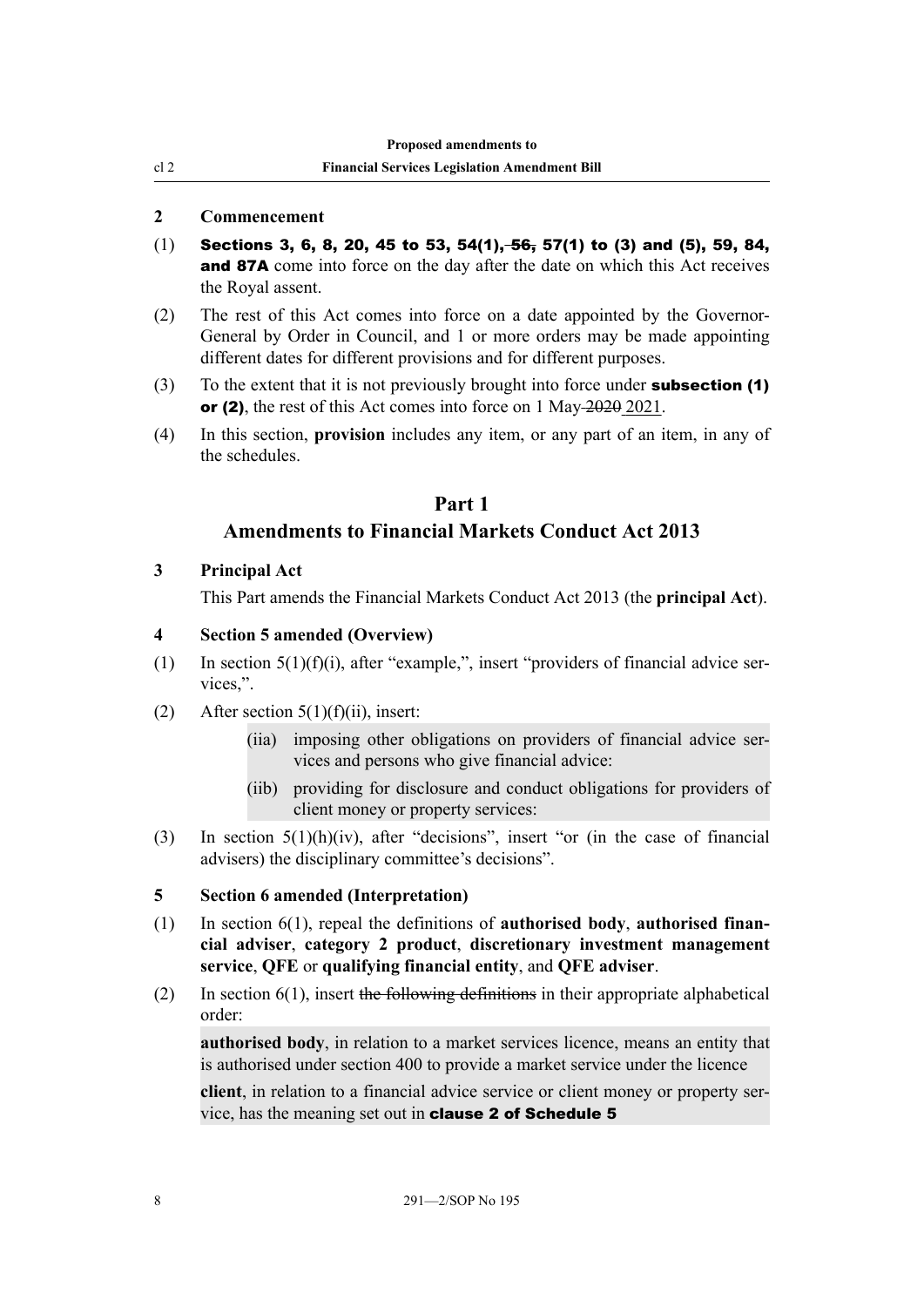**client money or property service** has the meaning set out in section 431V(1)

**code of conduct** or **code** means the code of professional conduct in force under clause 39 of Schedule 5

**consumer credit contract** has the same meaning as in section 11 of the Credit Contracts and Consumer Finance Act 2003

**contract of insurance** has the same meaning as in section 7 of the Insurance (Prudential Supervision) Act 2010

**custodial service** has the meaning set out in section 431V(2)

**DIMS facility** means an agreement for the provision of a discretionary investment management service

**disciplinary committee** means the disciplinary committee established under clause 49 of Schedule 5

**discretionary investment management service** or **DIMS** has the meaning set out in section 432A(1)

**engaged**, in relation to a financial advice provider a person who gives financial advice, has the meaning set out in section 431DA

**financial advice** has the meaning set out in **section 431C(1)** 

**financial advice product** means—

- (a) a financial product (as defined in section 7); or
- (b) a DIMS facility; or
- (c) a contract of insurance; or
- (d) a consumer credit contract; or
- (e) any other product declared by the regulations to be a financial advice product; or
- (f) a renewal or variation of the terms or conditions of an existing financial advice product

**financial advice provider** means a person that provides a financial advice service (*see* section 431D)

**financial advice service** means the service of giving regulated financial advice as referred to in section 431D

#### **financial adviser**—

- (a) means an individual who is registered under the Financial Service Providers (Registration and Dispute Resolution) Act 2008 in relation to a financial advice service; but
- (b) does not include a financial advice provider

**nominated representative** means an individual who is nominated by a financial advice provider under section 431S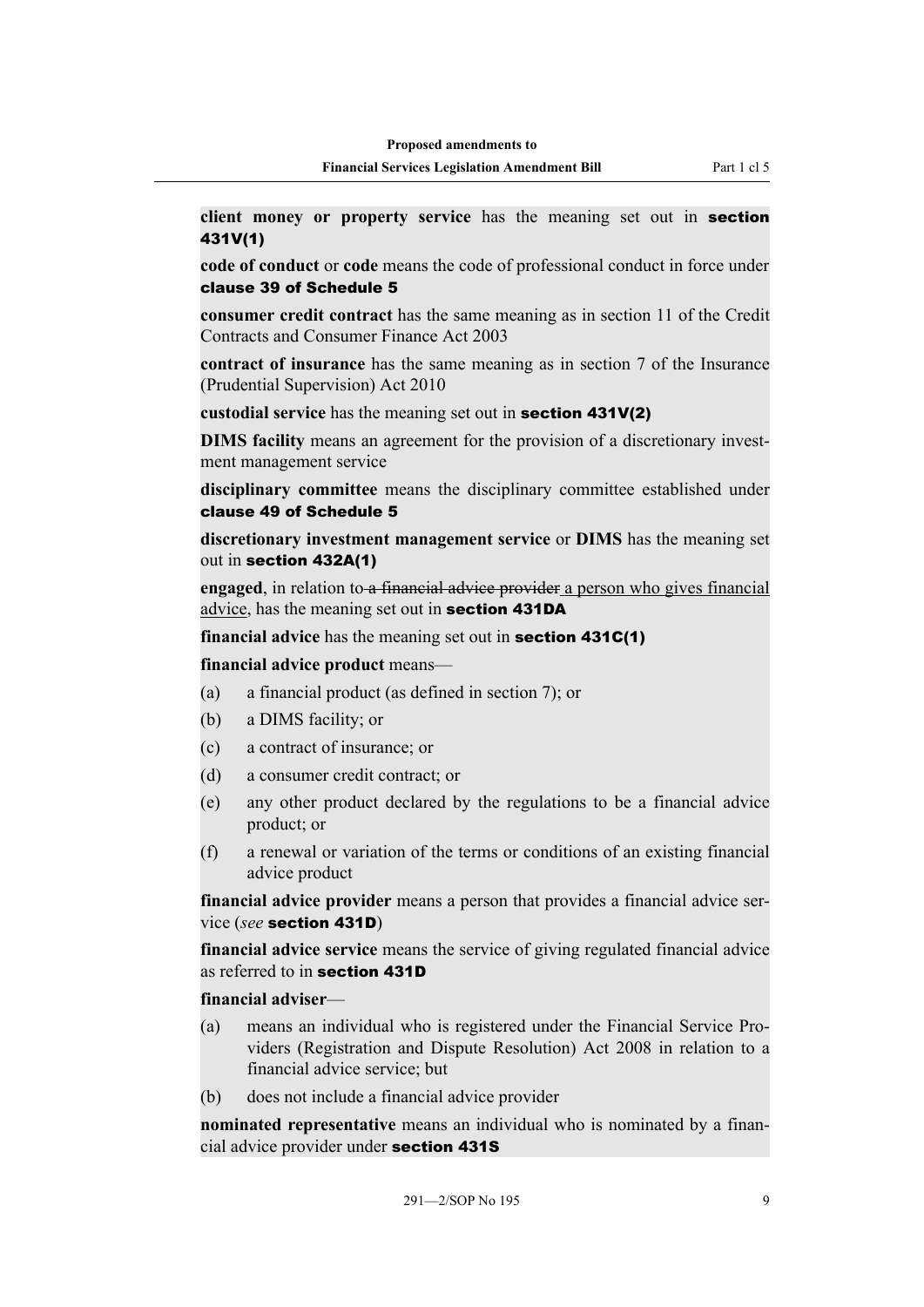**product provider**, in relation to a financial advice product, means—

(a) for a financial product, the issuer:

Part 1 cl 5

- (b) for a DIMS facility, the person to whom the investment authority is granted:
- $(c)$  for a contract of insurance, the insurer:
- (d) for a consumer credit contract, the creditor:
- $(e)$  for any other financial advice product, the person specified in the regulations

**regulated client money or property service** has the meaning set out in section 431V(4)

**regulated financial advice** has the meaning set out in **section 431C(3)** 

**retail client**, in relation to a financial advice service or a client money or property service, has the meaning set out in **clause 3 of Schedule 5** 

**wholesale client**, in relation to a financial advice service or a client money or property service, has the meaning set out in **clause 4 of Schedule 5** 

- (3) In section 6(1), definition of **acquire**, replace paragraph (c) with:
	- (c) in relation to a derivative, a contract of insurance, a consumer credit contract, or a DIMS facility, includes entering into the legal relationship that constitutes the derivative, contract, or facility; and
	- (d) in relation to a renewal or variation of the terms or conditions of an existing financial advice product, includes entering into the legal relationship that provides for the renewal or variation
- (4) In section 6(1), definition of **DIMS licensee**, replace "392" with "432A(3)".
- (5) In section 6(1), definition of **disclosure document**, paragraph (d), after "subpart 4", insert ", 5A, or 5B".
- (6) In section 6(1), definition of **dispose of**, paragraph (b), after "financial product", insert "or other financial advice product".
- (7) In section 6(1), definition of **dispose of**, after paragraph (b), insert:
	- (ba) in relation to a renewal or variation of the terms or conditions of an existing financial advice product, includes withdrawing from or terminating the product or refusing to agree to the renewal or variation; and
- (8) In section 6(1), definition of **investment authority**, replace "392" with "432A(3)".
- (9) In section 6(1), definition of **market service**, after paragraph (e), insert:
	- (ea) acting as a provider of a financial advice service:
	- (eb) providing a client money or property service:
- (10) In section 6(1), definition of **provider of a discretionary investment management service**, replace "392" with "**432A(3)**".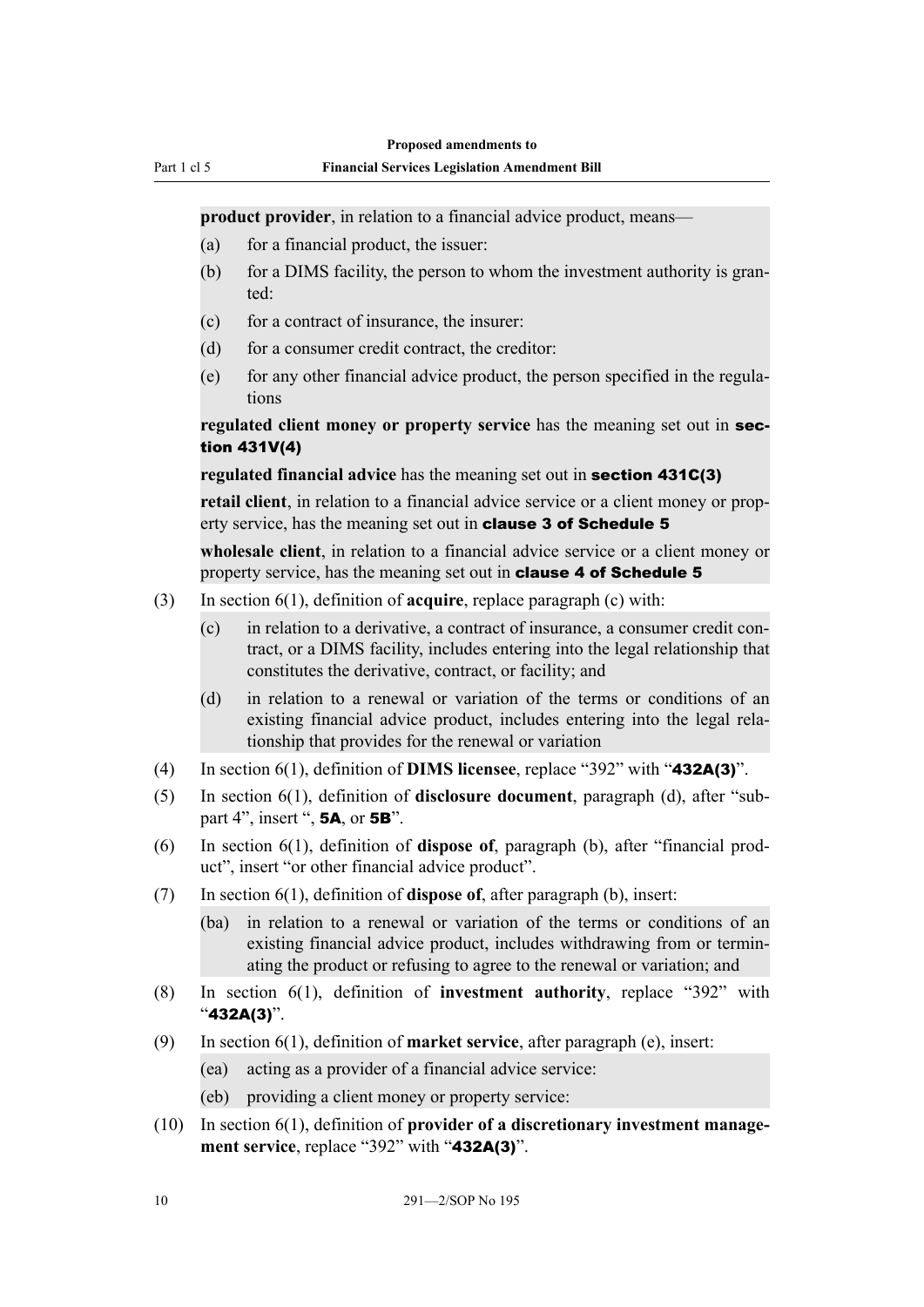## <span id="page-16-0"></span>**6 Section 8 amended (Definitions relating to kinds of financial products)**

In section  $8(1)(b)(iii)$ , after "option of the entity", insert "or a redeemable share in an industrial and provident society".

## **7 Section 9 amended (Definitions of financial benefit and of managed investment scheme)**

Replace section 9(2)(b) with:

(b) a discretionary investment management service supplied by a DIMS licensee:

## **8 New section 14A and cross-heading inserted**

After section 14, insert:

*Transitional, savings, and related provisions*

## **14A Transitional, savings, and related provisions**

The transitional, savings, and related provisions set out in Schedule 4 have effect according to their terms.

## **9 Section 18 amended (Interpretation in this Part)**

In section 18, definition of **financial product**, paragraph (b), replace "financial product (within the meaning of section 5 of the Financial Advisers Act 2008)" with "financial advice product".

## **10 Section 28 amended (Certain conduct does not contravene various provisions)**

In section 28(1) and (2), replace "or 427" with "427, **4310**, or **431X**".

## **11 Section 34 amended (Prohibition of offers in course of unsolicited meetings with persons acting otherwise than in trade)**

Replace section 34(2)(b) and (c) with:

- (b) the offer is through a financial advice provider that is acting in the ordinary course of business as a financial advice provider; or
- **12 Section 351 amended (Regulations modifying this Part or Part 7 for licensed markets)**

In section 351(1)(ab), replace "451(d)" with "451(1)(d)".

## **13 Section 386 amended (Overview)**

After section 386(1)(e), insert:

(ea) subpart 5A regulates the giving of financial advice and the provision of financial advice services: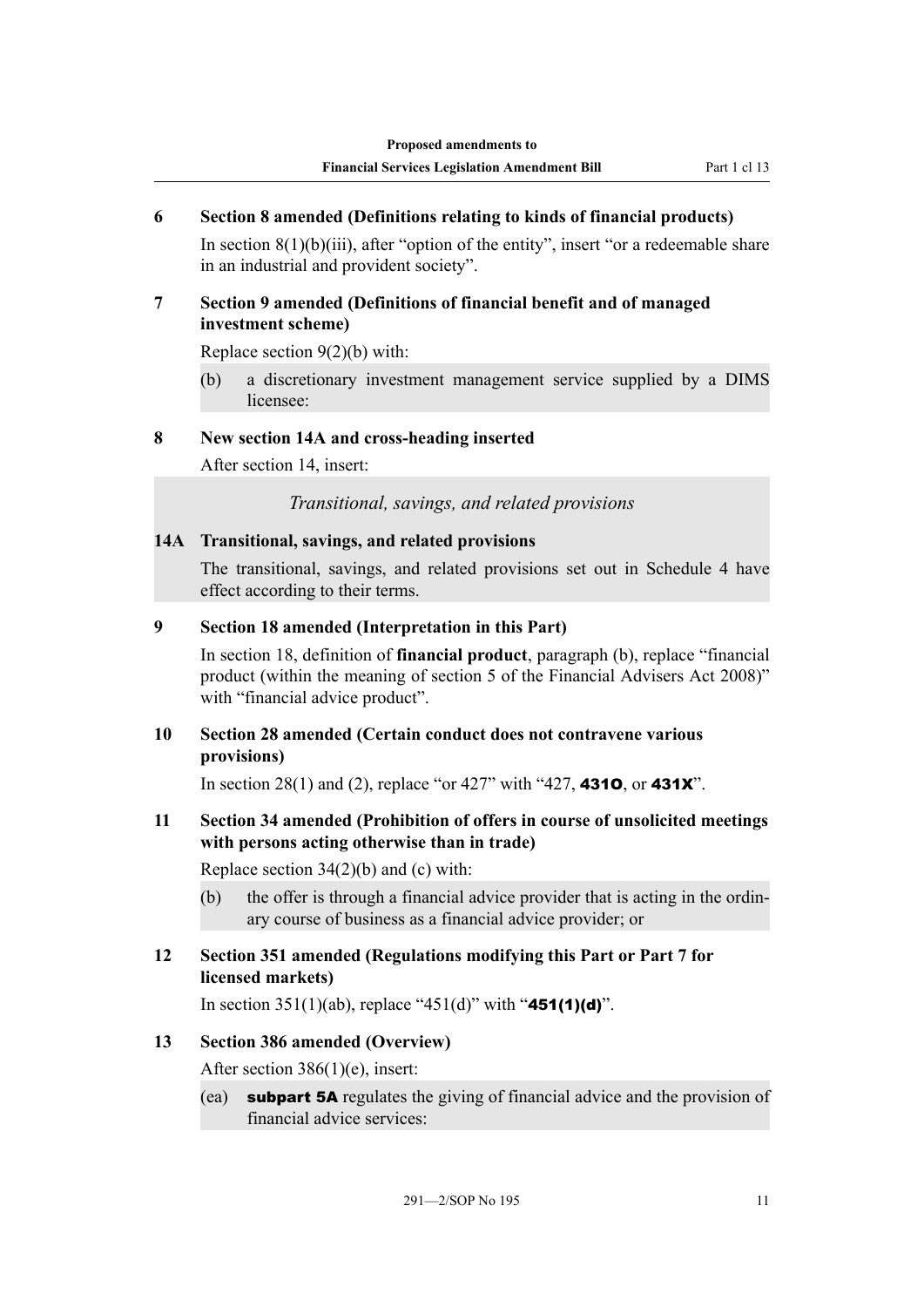<span id="page-17-0"></span>

|     | <b>Financial Services Legislation Amendment Bill</b><br>Part 1 cl 14                                                                                                                                             |
|-----|------------------------------------------------------------------------------------------------------------------------------------------------------------------------------------------------------------------|
|     | <b>subpart 5B</b> provides disclosure and conduct obligations for providers<br>(eb)<br>of client money or property services:                                                                                     |
| 14  | Section 387 amended (Territorial scope for licensing of certain market<br>services)                                                                                                                              |
| (1) | In the heading to section 387, after "licensing", insert "and other regulation".                                                                                                                                 |
| (2) | Replace section 387(1) with:                                                                                                                                                                                     |
| (1) | This Part applies to the following services received by a client or an investor in<br>New Zealand, regardless of where the person providing the service is resident,<br>is incorporated, or carries on business: |
|     | a financial advice service:<br>(a)                                                                                                                                                                               |
|     | (b)<br>a discretionary investment management service:                                                                                                                                                            |
|     | a prescribed intermediary service:<br>(c)                                                                                                                                                                        |
|     | (d)<br>a client money or property service.                                                                                                                                                                       |
| 15  | New section 387A inserted (Other provisions relating to financial advice<br>services and client money or property services)                                                                                      |
|     |                                                                                                                                                                                                                  |
|     | After section 387, insert:                                                                                                                                                                                       |
|     | 387A Other provisions relating to financial advice services and client money or<br>property services                                                                                                             |
|     | The provisions set out in <b>Schedule 5</b> have effect according to their terms.                                                                                                                                |
| 16  | Section 388 amended (When provider of market services needs to be<br>licensed)                                                                                                                                   |
|     | After section 388(b), insert:                                                                                                                                                                                    |
|     | acting as a provider of a financial advice service (see <b>section 431D</b> ):<br>(ba)                                                                                                                           |
| 17  |                                                                                                                                                                                                                  |
|     | Section 389 amended (Exemptions from need for market services licence)                                                                                                                                           |
| (1) | Before section 389(1), insert:<br>General exemptions                                                                                                                                                             |
|     |                                                                                                                                                                                                                  |
| (2) | Replace section 389(2) with:<br>Exemptions for financial advice service                                                                                                                                          |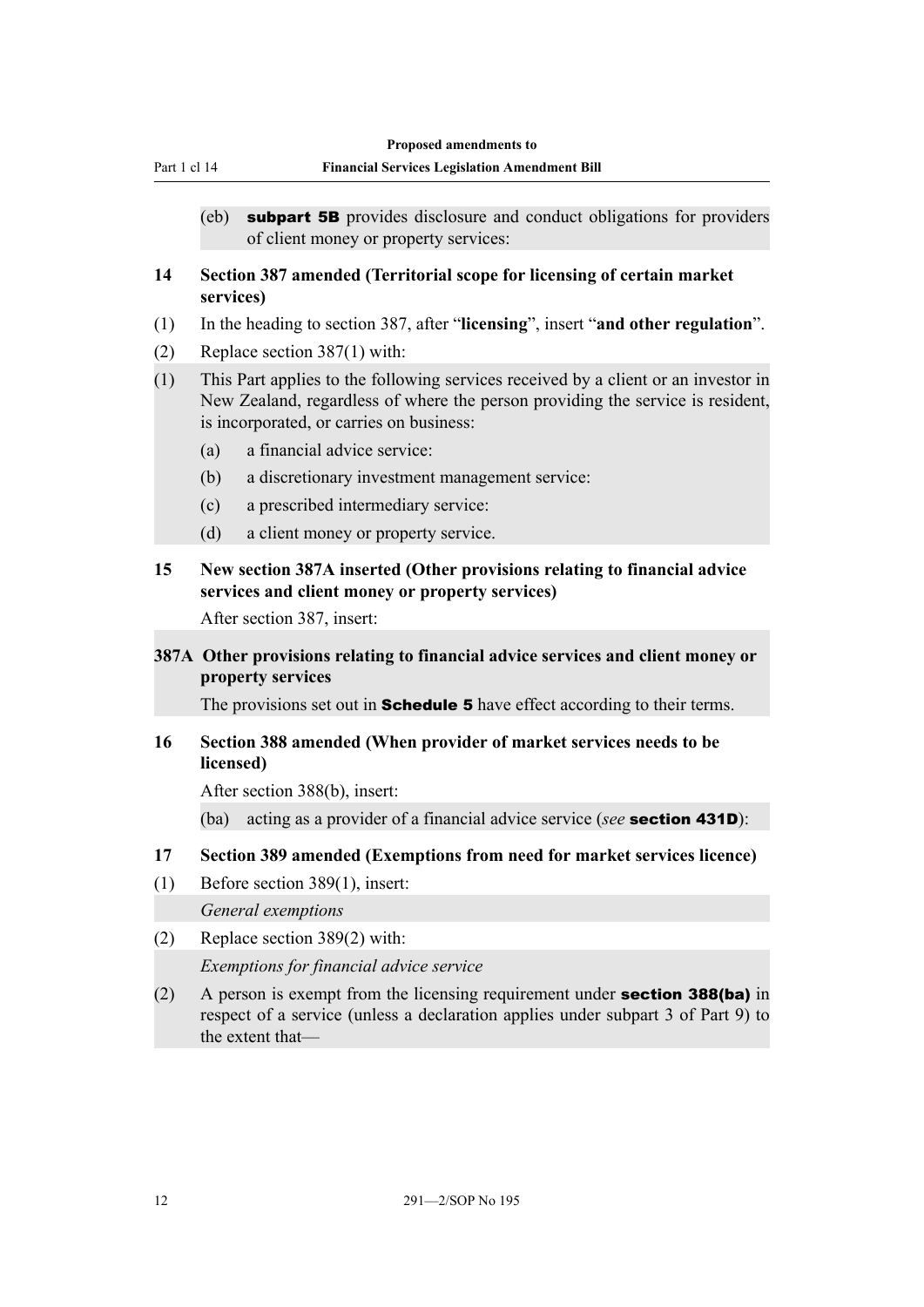<span id="page-18-0"></span>(a) the service is not provided to any retail clients; or

#### **Example**

A service provider may provide a financial advice service to a number of clients. As long as the service provider has no retail clients for that service, the provider need not be licensed as a financial advice provider.

(b) the service is a prescribed exempt service.

### *Exemptions for DIMS*

- (3) A person is exempt from the licensing requirement under section 388(c) in respect of a service (unless a declaration applies under subpart 3 of Part 9) to the extent that—
	- (a) the service is not a retail service (*see* clause 35 of Schedule 1); or

#### **Example**

A service provider may provide a discretionary investment management service to a number of investors using a model portfolio. As long as no retail investor is within the relevant class of investors, the provider need not be a DIMS licensee.

(b) the service is a prescribed exempt service.

## **18 Section 392 repealed (Meaning of discretionary investment management service and related terms)**

Repeal section 392.

### **19 Section 393 amended (Principles guiding the exercise of FMA powers)**

In section 393(a), after "section 4", insert "or, in the case of financial advice services, section 431B".

### **20 Section 395 amended (Application for licence)**

After section 395(1), insert:

- (1A) The FMA may—
	- (a) specify any of the matters referred to in section  $548(1)(p)(i)$  to (iv); and
	- (b) specify different matters for different classes of applicant or other circumstances (including specifying time frames within which different classes of applicant must make an application for a licence); and
	- (c) refuse to consider the application if the person does not apply for the licence in the specified manner.

#### **Example**

In order to facilitate the orderly and efficient processing of applications, the FMA specifies that if a particular type of provider wants a licence by a particular date or for a particular purpose, the provider must apply by some other date. A different date may apply to different classes of provider.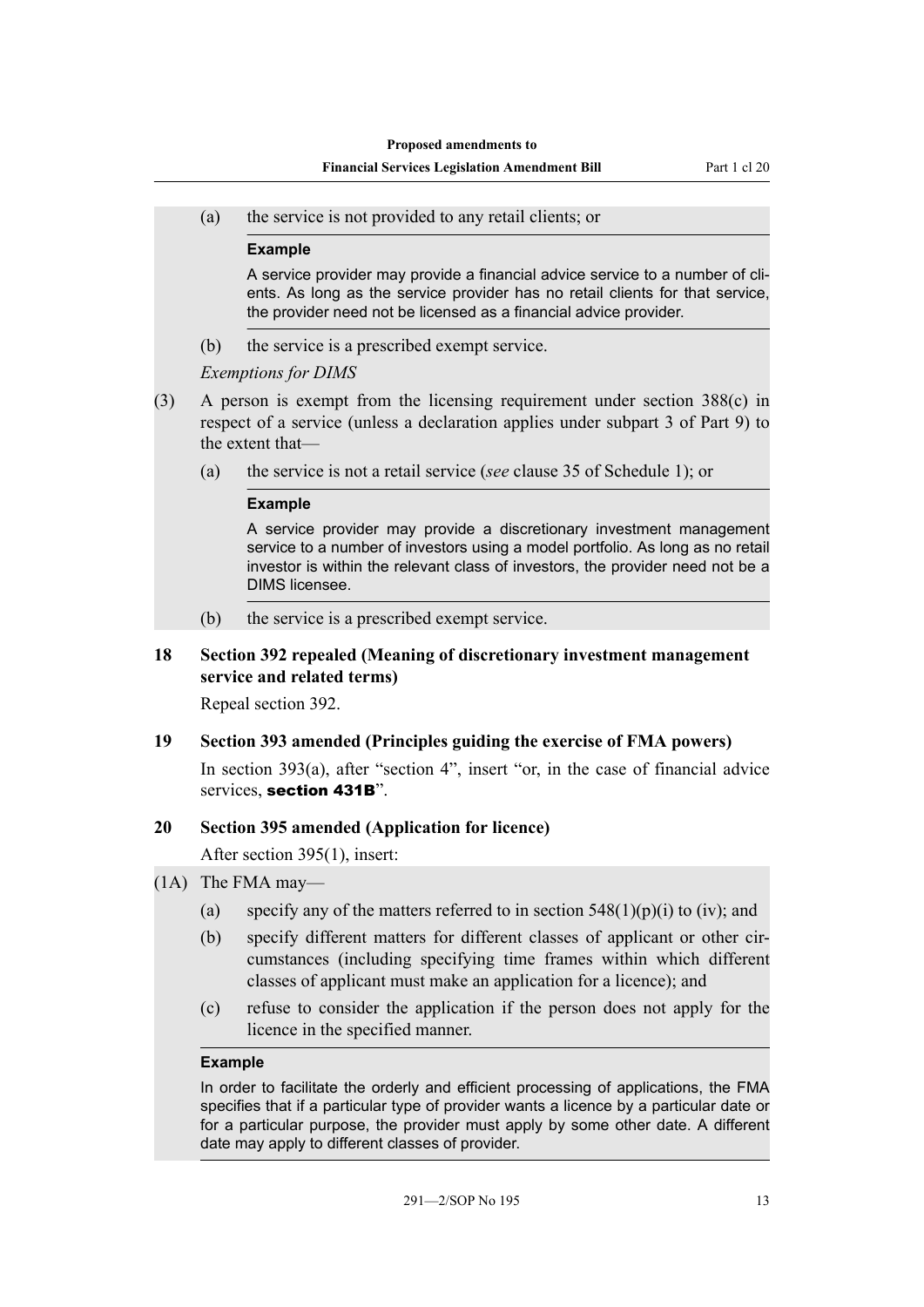## <span id="page-19-0"></span>**21 Section 397 amended (Procedural requirements)**

- (1) In section 397(1)(b), delete "or a member of a QFE group".
- (1A) In section 397(2), replace "limits or restrictions under section  $403(3)(a)$ " with "limits, restrictions, or other conditions under section  $403(3)(a)$  or  $(4)$ ".
- (1B) In section  $397(2)(a)(i)$ , replace "limits or restrictions" with "limits, restrictions, or other conditions".
- (2) Repeal section 397(3).

## **21A Section 398 amended (Notice of decision)**

In section 398(2), replace "limits or restrictions under section  $403(3)(a)$ " with "limits, restrictions, or other conditions under section  $403(3)(a)$  or  $(4)$ ".

## **22 Section 400 amended (Licence may cover related bodies corporate as authorised bodies)**

- (1) In the heading to section 400, delete "**related bodies corporate as**".
- (2) After section 400(1), insert:
- (1A) A licence may also, in its conditions, authorise 1 or more named entities to provide a financial advice service covered by the licence if the FMA is satisfied that—
	- (a) arrangements are or will be in place to ensure that the licensee will maintain appropriate control or supervision over the provision of that service by the entity under the licence; and
	- (b) the entity is capable of effectively providing that service (having regard to the proposed conditions of the licence); and
	- (c) there is no reason to believe that the entity is likely to contravene the market services licensee obligations; and
	- (d) the entity is, or will be, registered under the Financial Service Providers (Registration and Dispute Resolution) Act 2008 on and from commencing to provide that service; and
	- (e) the entity meets the eligibility criteria and other requirements prescribed by the regulations for the purposes of this section (if any).
- (1B) However, subsections (1) and (1A) do not apply if the licensee is an individual.
- (3) In section 400(2)(a) and (b), replace "subsection (1)" with "subsection (1) or  $(1A)$ ".

### **23 Section 403 amended (When FMA may impose permitted conditions)**

- (1) In section 403(2), replace "subsection (3)" with "subsections (3) and  $(4)$ ".
- (2) In section 403(3)(a), replace "financial products, issuers, or investors, or classes of financial products, issuers, or investors," with "financial products or other financial advice products, issuers, investors, or clients, or classes of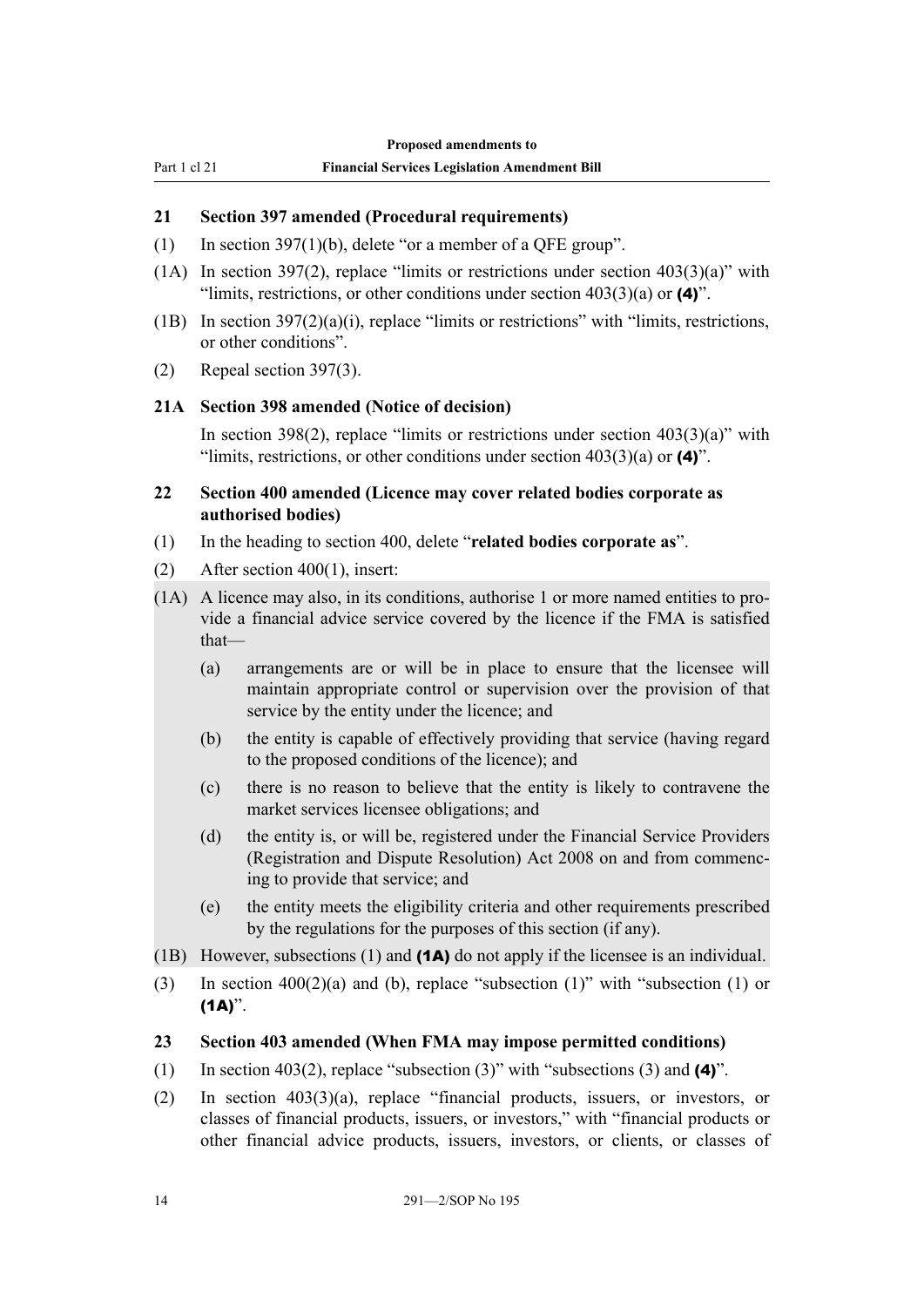<span id="page-20-0"></span>financial products or other financial advice products, issuers, investors, or clients,".

- (3) After section 403(3), insert:
- (4) In the case of a licence relating to a financial advice service, a condition referred to in subsection (1) may also—
	- (a) state which types of financial advice may, or may not, be given by the following on behalf of the licensee or an authorised body:
		- (i) financial advisers in general, a class or classes of financial advisers, or 1 or more particular financial advisers:
		- (ii) nominated representatives in general, a class or classes of nominated representatives, or 1 or more particular nominated representatives:
	- (b) authorise the licensee or an authorised body (**P**) to do either or both of the following:
		- (i) engage an entity to give regulated financial advice to P's retail clients on P's behalf:
		- (ii) engage an individual through 1 or more interposed persons (as described in section 431DA(b)) to give advice to P's retail clients on P's behalf:
	- (c) if the licence includes an authorisation under **paragraph (b)**, impose limits or restrictions on that authorisation (including, for example, by requiring the entity or an interposed person to be authorised by a licence (whether as licensee or an authorised body) to provide a financial advice service, or to be registered under the Financial Service Providers (Registration and Dispute Resolution) Act 2008, or both).:
	- (d) prohibit (whether absolutely, in specified circumstances, or unless specified requirements are met) P from engaging a financial adviser to give regulated financial advice on P's behalf if P knows or ought to know that the financial adviser is also engaged by another financial advice provider to give regulated financial advice on that other provider's behalf.
- **23A New section 406A inserted (Effect of condition requiring giver of advice or interposed person to be authorised by licence or registered)**

After section 406, insert:

## **406A Effect of condition requiring giver of advice or interposed person to be authorised by licence or registered**

- (1) This section applies if, under **section 403(4)(b) and (c)**, a licence relating to a financial advice service—
	- (a) authorises the licensee or an authorised body (**P**) to do either or both of the following: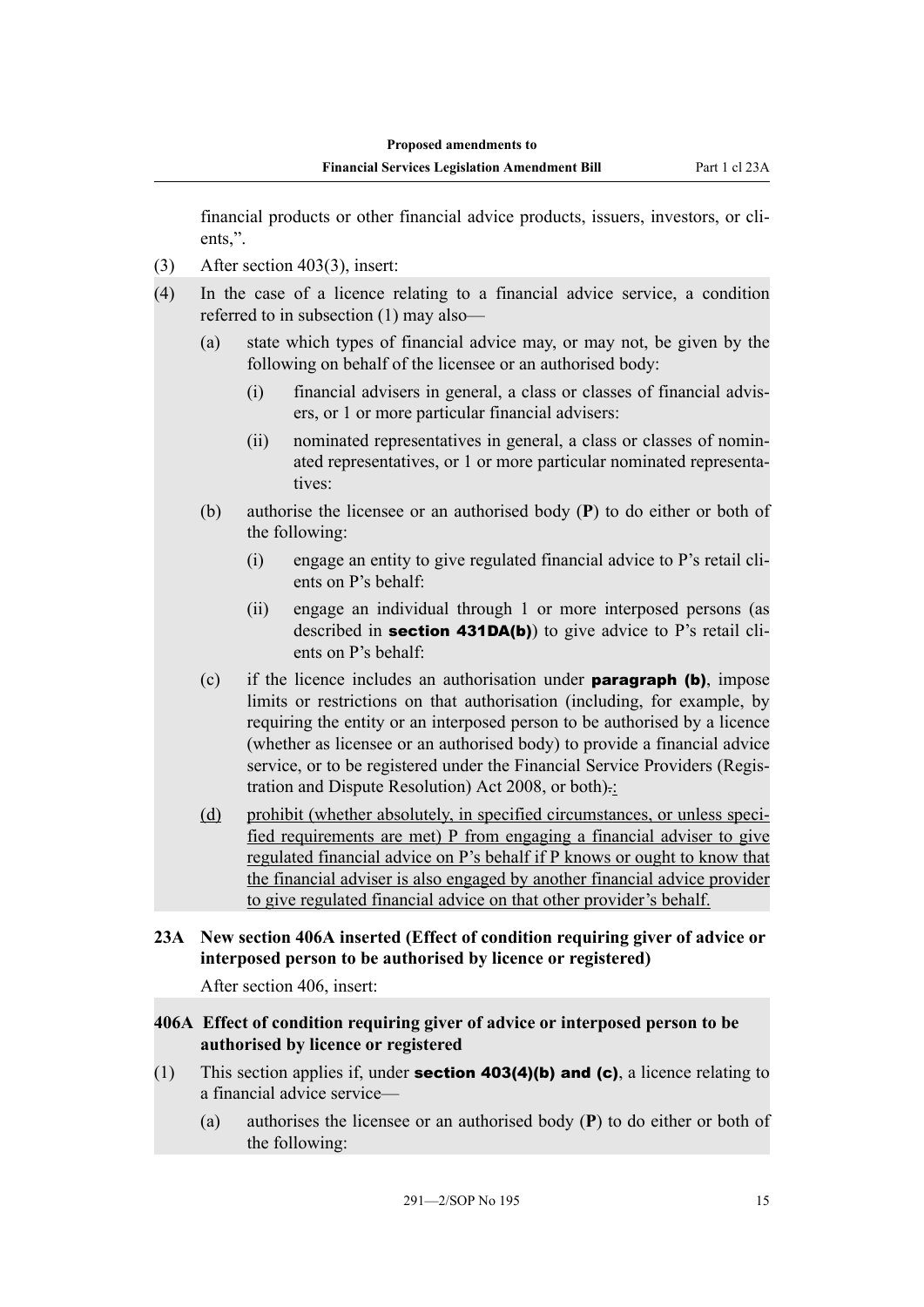<span id="page-21-0"></span>

|              |                                                                   | Proposed amendments to                                                                                                                                                                                                                                                                                                                                                                 |  |  |  |
|--------------|-------------------------------------------------------------------|----------------------------------------------------------------------------------------------------------------------------------------------------------------------------------------------------------------------------------------------------------------------------------------------------------------------------------------------------------------------------------------|--|--|--|
| Part 1 cl 24 |                                                                   | <b>Financial Services Legislation Amendment Bill</b>                                                                                                                                                                                                                                                                                                                                   |  |  |  |
|              |                                                                   | engage an entity $(E)$ to give regulated financial advice to P's retail<br>(i)<br>clients on P's behalf:                                                                                                                                                                                                                                                                               |  |  |  |
|              |                                                                   | engage an individual through 1 or more interposed persons $(F)$ to<br>(ii)<br>give advice to P's retail clients on P's behalf; and                                                                                                                                                                                                                                                     |  |  |  |
|              | (b)                                                               | includes either or both of the following conditions:                                                                                                                                                                                                                                                                                                                                   |  |  |  |
|              |                                                                   | a condition requiring E or F to be authorised by a licence to pro-<br>(i)<br>vide a financial advice service (a licensing condition):                                                                                                                                                                                                                                                  |  |  |  |
|              |                                                                   | a condition requiring E or F to be registered under the Financial<br>(ii)<br>Service Providers (Registration and Dispute Resolution) Act 2008<br>(FSP Act) (a registration condition).                                                                                                                                                                                                 |  |  |  |
| (2)          |                                                                   | If the licence includes a licensing condition, for the purpose of enabling com-<br>pliance with that condition, this Part applies,—                                                                                                                                                                                                                                                    |  |  |  |
|              | (a)                                                               | in relation to E, as if E, in giving regulated financial advice on behalf of<br>P, were providing a financial advice service; and                                                                                                                                                                                                                                                      |  |  |  |
|              | (b)                                                               | in relation to F, as if F, in engaging individuals to give regulated finan-<br>cial advice on behalf of P, were providing a financial advice service.                                                                                                                                                                                                                                  |  |  |  |
| (3)          |                                                                   | If the licence includes a registration condition, for the purpose of enabling<br>compliance with that condition, the FSP Act applies,—                                                                                                                                                                                                                                                 |  |  |  |
|              | (a)                                                               | in relation to E, as if E, in giving regulated financial advice on behalf of<br>P, were providing a financial advice service; and                                                                                                                                                                                                                                                      |  |  |  |
|              | (b)                                                               | in relation to F, as if F, in engaging individuals to give regulated finan-<br>cial advice on behalf of P, were providing a financial advice service.                                                                                                                                                                                                                                  |  |  |  |
| (4)          |                                                                   | This section does not affect the application of this Part or the FSP Act to P.                                                                                                                                                                                                                                                                                                         |  |  |  |
| 24           | Section 410 amended (Meaning of material change of circumstances) |                                                                                                                                                                                                                                                                                                                                                                                        |  |  |  |
|              |                                                                   | Replace section $410(b)$ with:                                                                                                                                                                                                                                                                                                                                                         |  |  |  |
|              | (b)                                                               | a change that means that the requirements referred to in section 396(a) to<br>(f) or $400(1)(a)$ to (e) or (1A)(a) to (e) are not, or are no longer, satis-<br>fied (where those provisions are applied with all necessary modifications<br>as if references to the applicant or body corporate (or entity) were refer-<br>ences to the licensee or authorised body respectively).     |  |  |  |
| 25           |                                                                   | Section 414 amended (FMA's powers in case of contravention of market<br>services licensee obligation, material change, etc)                                                                                                                                                                                                                                                            |  |  |  |
|              |                                                                   | Replace section $414(3)(b)$ with:                                                                                                                                                                                                                                                                                                                                                      |  |  |  |
|              | (b)                                                               | the licensee or an authorised body does not meet, or no longer meets, the<br>requirements referred to in section 396(a) to (f) or $400(1)(a)$ to (e) or<br>(1A)(a) to (e) (where those provisions are applied with all necessary<br>modifications as if references to the applicant or body corporate (or<br>entity) were references to the licensee or authorised body respectively). |  |  |  |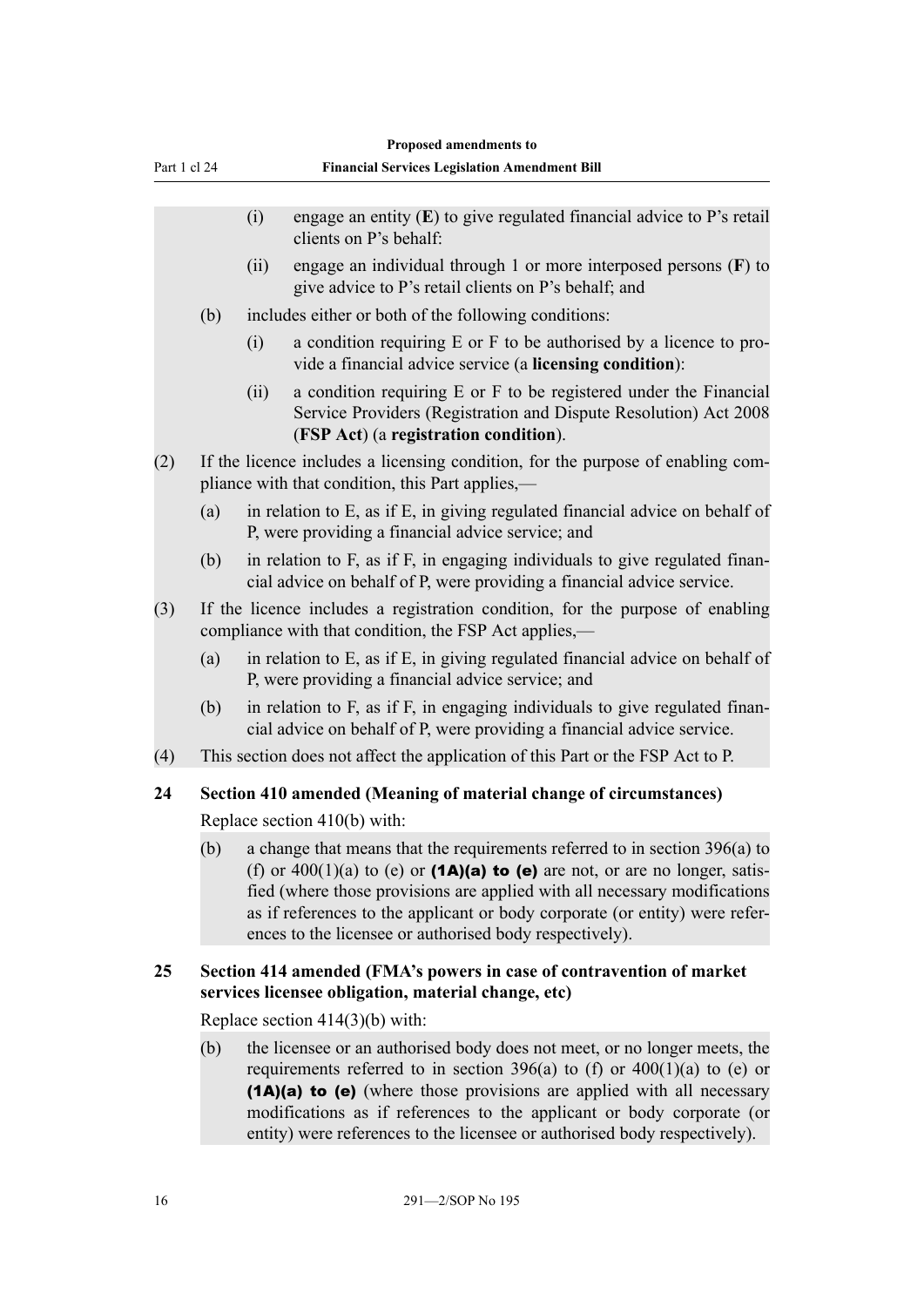## <span id="page-22-0"></span>**26 Section 426 amended (Disclosure statement)**

In section 426(1), delete ", the Financial Advisers Act 2008,".

### **27 New subparts 5A and 5B of Part 6 inserted**

After section 431, insert:

## Subpart 5A—Additional regulation of financial advice and financial advice services

## *Preliminary matters*

## **431A Overview of financial advice and financial advice services regime**

- (1) This subpart and other parts of this Act regulate financial advice and financial advice services as follows:
	- (a) a person gives financial advice if the person makes a recommendation, gives an opinion, or provides financial planning of a kind described in section 431C(1). The advice is regulated financial advice if it is given in the ordinary course of a business and is not excluded under **clauses** 8 to 18 of Schedule 5 (*see* section 431C(3)):
	- (b) a person must not carry on a business of giving regulated financial advice unless the person is authorised by a market services licence or exempt from the licensing requirement (*see* sections 388(ba), 389(2), and 431D). A person may be authorised as a licensee or as an authorised body (*see* section 400):
	- (c) there are limitations on who can give regulated financial advice on behalf of a financial advice provider to a retail client (*see* section 431E). This section is a Part 6 services provision, contravention of which may give rise to civil liability (*see* section 449):
	- (f) conditions of the provider's licence may also limit the types of advice that may be given by financial advisers or nominated representatives (*see* sections 403(4)(a) and 546(1)(d)(iv)):
	- (g) people who give financial advice, financial advice providers, and any interposed persons are subject to the duties set out in sections 431H to 431Q:
	- (h) section 431G sets out who is responsible if those duties are contravened and the nature of the person's liability. Sections 431H to 431Q are also Part 6 services provisions under section 449.
- (2) This section is a guide only to the general scheme and effect of this Act in relation to financial advice and financial advice services.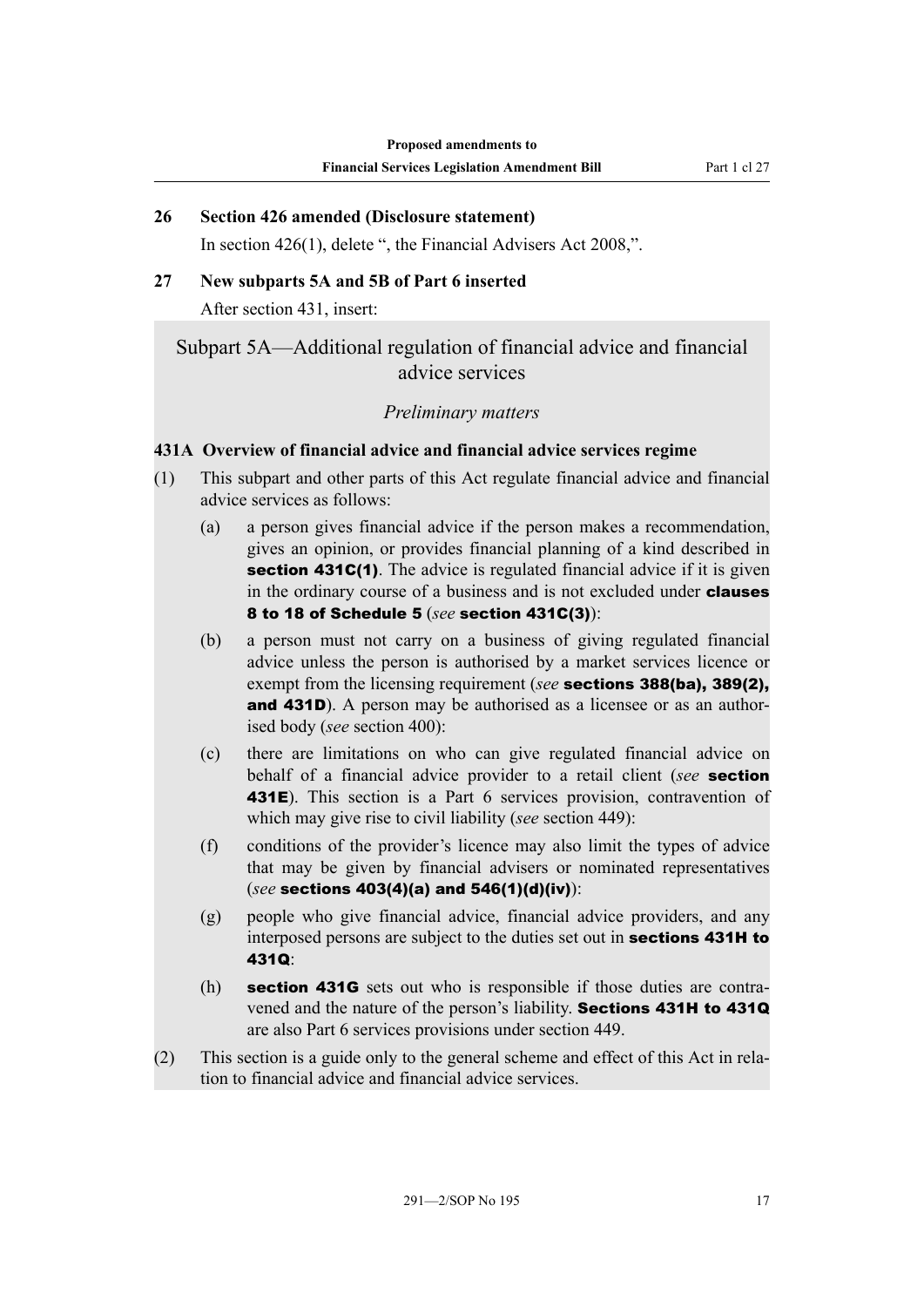<span id="page-23-0"></span>Part 1 cl 27

#### **Financial Services Legislation Amendment Bill**

### **431B Additional purpose of subpart**

- (1) This subpart has the additional purpose (in addition to those set out in sections 3 and 4) of regulating the giving of financial advice and provision of financial advice services with a view to ensuring—
	- (a) the availability of financial advice for persons seeking that advice; and
	- (b) the quality of financial advice and financial advice services.
- (2) This section does not limit section 3 or 4.

## *Interpretation*

### **431C Meaning of financial advice and regulated financial advice**

- (1) A person gives **financial advice** if the person—
	- (a) makes a recommendation or gives an opinion about acquiring or disposing of (or not acquiring or disposing of) a financial advice product; or
	- (ab) makes a recommendation or gives an opinion about switching funds within a managed investment scheme; or
	- (b) designs an investment plan for a person that—
		- (i) purports to be based on—
			- (A) an analysis of the person's current and future overall financial situation (including investment needs); and
			- (B) the identification of the person's investment goals; and
		- (ii) includes 1 or more recommendations or opinions on how to realise 1 or more of those goals; or
	- (c) provides financial planning of a kind prescribed by the regulations.
- (2) However, a person does not give financial advice merely by doing 1 or more of the things set out in clause 7 of Schedule 5.
- (3) Financial advice is **regulated financial advice** if—
	- (a) it is given in the ordinary course of a business; and
	- (b) it is not excluded under any of clauses 8 to 18 of Schedule 5.
- (4) Subsections (1) and (3) are subject to a declaration under section 562(1)(gb).

### **431D When financial advice service is provided**

- (1) A person (**P**) provides a **financial advice service** if, in the ordinary course of P's business,—
	- (a) P engages 1 or more other persons to give regulated financial advice to P's clients on P's behalf; or
	- (b) P gives regulated financial advice to P's clients on P's own account.
- (2) **Subsection (1)** is subject to a declaration under **section 562(1)(gc)**.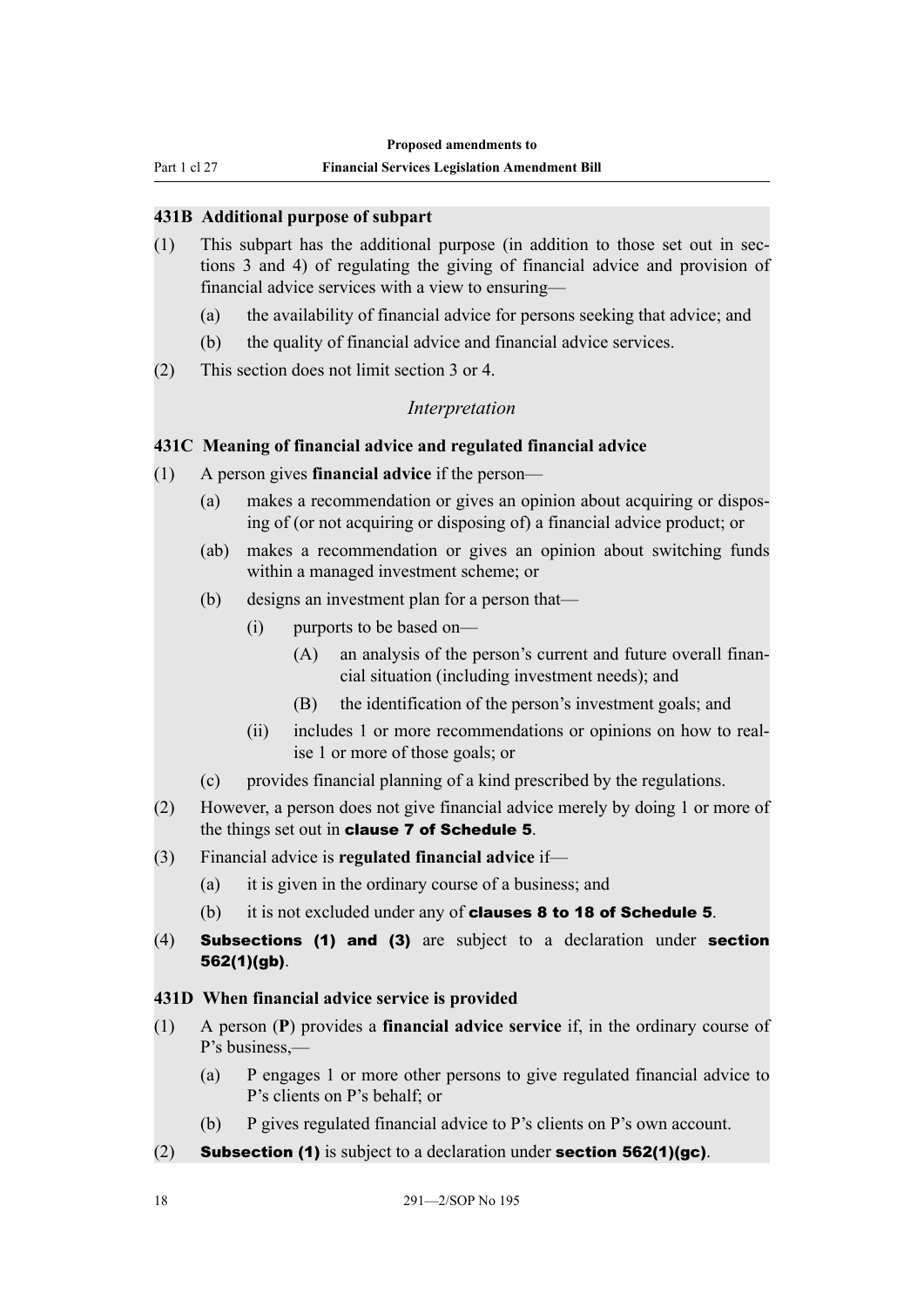#### <span id="page-24-0"></span>**Example**

ABC Limited (**ABC**) is a firm that gives a range of investment advice to its clients. Some of this advice is given through its employees. Some of this advice is given through its Internet site. ABC provides a financial advice service (and must be licensed or be an authorised body under a licence (*see* section 388(ba))). ABC is also required to be registered under the Financial Service Providers (Registration and Dispute Resolution) Act 2008 (the **FSP Act**).

As part of ABC's business, Susan is employed by ABC to give financial advice to ABC's clients on its behalf. Although Susan is giving advice, she is not giving it on her own account, so she is not providing a financial advice service (and does not need to hold a licence).

Under the conditions of ABC's licence, the type of service that Susan gives may not be given by a nominated representative. The type of service can be given only by a financial adviser (that is, a person who is registered under the FSP Act in relation to a financial advice service). *See* section 22C of the FSP Act, which allows Susan to register even though, as an employee, she is not in the business of providing financial advice services.

If Susan were to leave ABC and set up business giving financial advice on her own account, she would be providing a financial advice service and would therefore be a financial advice provider (who must, therefore, hold a licence).

#### **431DA Meaning of engaged**

A person (**A**) is **engaged** by another person (**P**) if—

- (a) A is engaged directly by P (for example, if A is an employee or a contractor of P); or
- (b) A is engaged indirectly through 1 or more interposed persons (for example, if A is an employee of another person who is a contractor of P).

*Offences Limitations on giving regulated financial advice and holding out*

### **431E Limitation on who can give regulated financial advice to retail clients on behalf of financial advice provider**

- (1) A person (**A**) must not give regulated financial advice on behalf of a financial advice provider (**P**) to a retail client unless—
	- (a) both of the following apply:
		- (i) A is a financial adviser or a nominated representative nominated under section 431S by P:
		- (ii) A is engaged directly by P (as described in **section 431DA(a)**); or
	- (b) all of the following apply:
		- (i) A is a financial adviser or a nominated representative nominated under section 431S by P: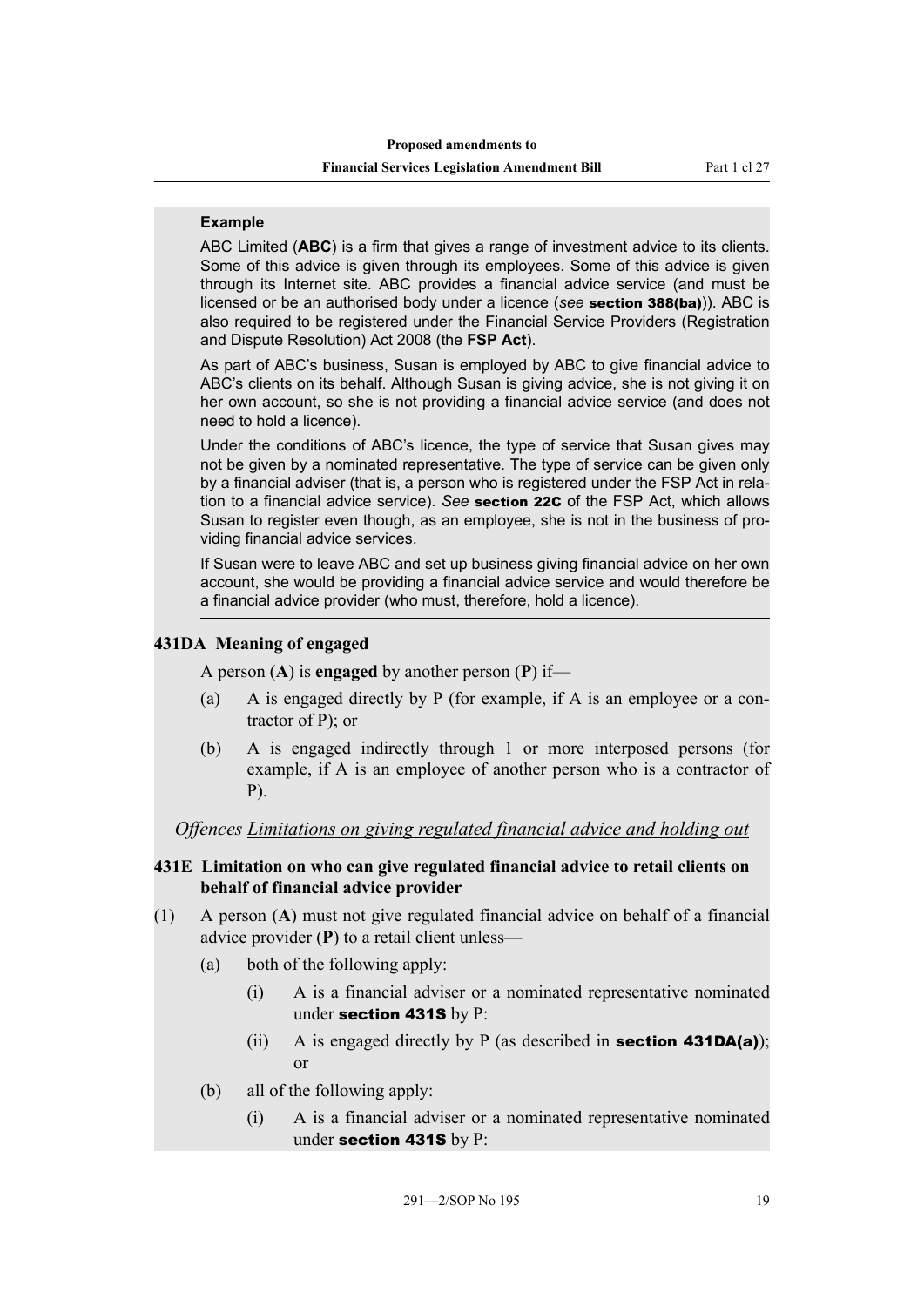<span id="page-25-0"></span>

|              | Proposed amendments to |       |                                                                                                                                                                   |  |
|--------------|------------------------|-------|-------------------------------------------------------------------------------------------------------------------------------------------------------------------|--|
| Part 1 cl 27 |                        |       | <b>Financial Services Legislation Amendment Bill</b>                                                                                                              |  |
|              |                        |       |                                                                                                                                                                   |  |
|              |                        | (ii)  | A is engaged by P indirectly through 1 or more interposed persons<br>(as described in section $431DA(b)$ ):                                                       |  |
|              |                        | (iii) | the conditions on P's licence authorise P to engage A through<br>those interposed persons to give the advice; or                                                  |  |
|              | (c)                    |       | both of the following apply:                                                                                                                                      |  |
|              |                        | (i)   | A is an entity:                                                                                                                                                   |  |
|              |                        | (ii)  | the conditions on P's licence authorise P to engage A to give the<br>advice.                                                                                      |  |
| (2)          | tion (1).              |       | A financial advice provider or an interposed person must not allow a person<br>engaged by the provider or person to give advice in contravention of subsec-       |  |
| (3)          |                        |       | In this section, <b>P's licence</b> means the licence under which P is authorised (as<br>licensee or an authorised body) to provide the financial advice service. |  |
|              |                        |       | 431F Prohibitions on holding out in relation to giving financial advice                                                                                           |  |
|              |                        |       | A person must not hold out that the person, or another person,—                                                                                                   |  |
|              | (a)                    |       | is a financial advice provider, a financial adviser, or a nominated repre-<br>sentative if that is not the case; or                                               |  |
|              | (b)                    |       | is lawfully able to do any of the following if that is not the case:                                                                                              |  |
|              |                        | (i)   | provide a financial advice service:                                                                                                                               |  |
|              |                        | (ii)  | provide a particular kind of financial advice service:                                                                                                            |  |
|              |                        | (iii) | give regulated financial advice:                                                                                                                                  |  |
|              |                        | (iv)  | give a particular kind of regulated financial advice:                                                                                                             |  |
|              |                        | (v)   | give regulated financial advice about a particular financial advice<br>product or a particular kind of financial advice product:                                  |  |
|              |                        | (vi)  | give regulated financial advice to retail clients, to wholesale cli-<br>ents, or to retail and wholesale clients:                                                 |  |
|              |                        | (vii) | provide a financial advice service, or give regulated financial<br>advice, in particular circumstances.                                                           |  |
|              |                        |       | Duties on persons giving regulated financial advice                                                                                                               |  |
|              |                        |       | 431G Liability for duties                                                                                                                                         |  |
| (1)          |                        |       | Sections 431H to 4310 (the duty provisions) impose duties on persons<br>who give regulated financial advice to clients.                                           |  |
| (2)          | advice.                |       | Sections 431P and 431Q impose additional duties on financial advice pro-<br>viders and interposed persons that engage others to give regulated financial          |  |
|              |                        |       |                                                                                                                                                                   |  |

(3) If a financial advice provider contravenes a duty provision or **section 431P** or 431Q, the provider—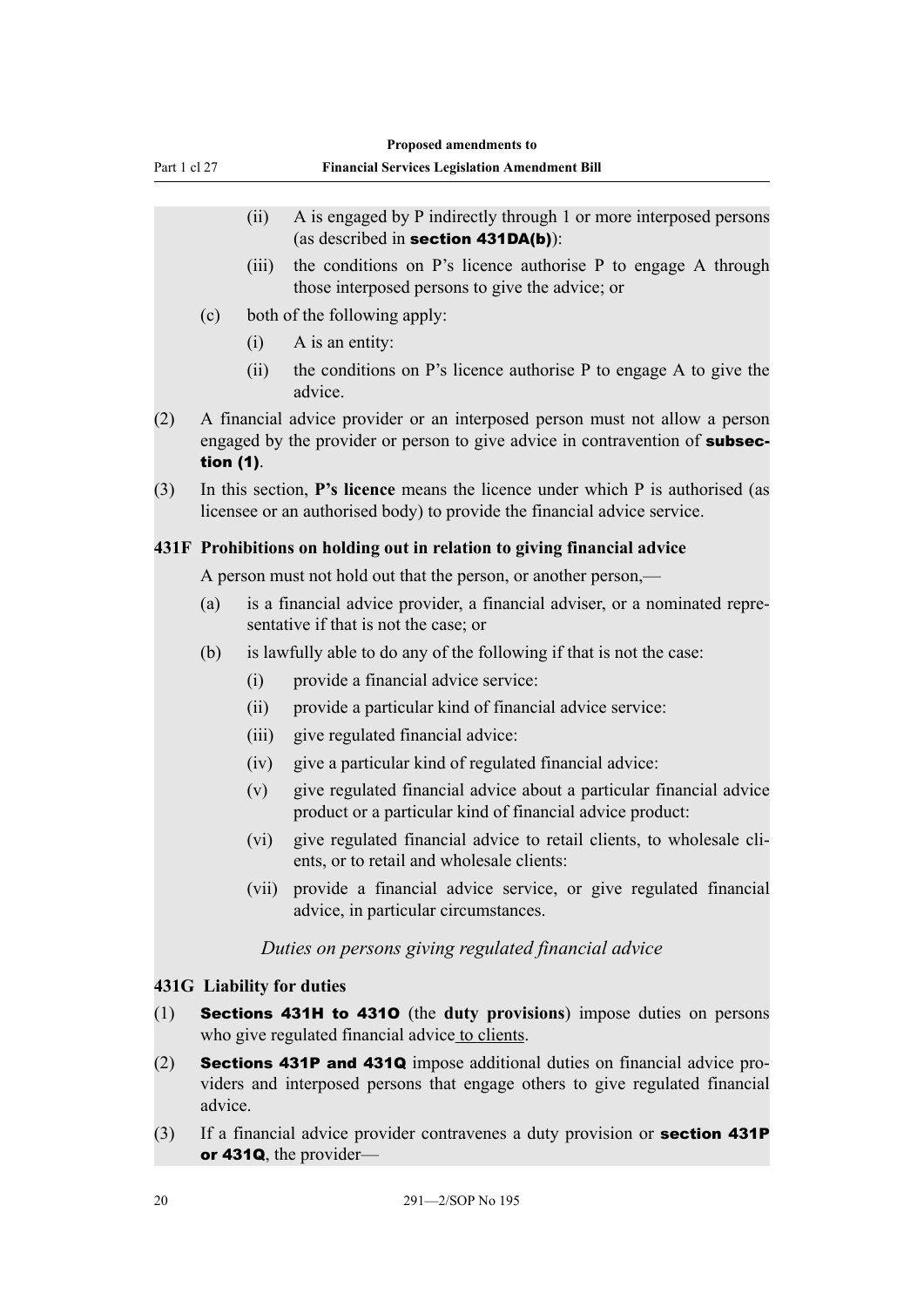- (a) may be civilly liable for the contravention:
- (b) is not liable to disciplinary action or a deregistration or suspension order:
- (c) may face consequences under subpart 3 (which relates to enforcement of licences).

(4) If a person (**A**) who gives advice on behalf of a financial advice provider (**P**) contravenes a duty provision, liability is as follows:

- (a) if A is a financial adviser, A—
	- (i) is not civilly liable for the contravention; but
	- (ii) may be subject to either or both of the following:
		- (A) disciplinary action:
		- (B) a deregistration or suspension order:
- (b) if A is an individual but not a financial adviser, A is not civilly liable for the contravention:
- (c) if A is an entity, A may be civilly liable for the contravention:
- (d) P—
	- (i) may be civilly liable for contravening the duty provision as a result of the operation of sections 535 and 536 (which relate to the attribution of state of mind and conduct) (but *see also* section 431T, which limits when pecuniary penalty orders may be made); and
	- (ii) may be liable for contravening **section 431P**:
- (e) if A was engaged by P indirectly through 1 or more interposed persons (as described in **section 431DA(b)**), each interposed person—
	- (i) may be civilly liable for contravening the duty provision as a result of the operation of sections 535 and 536 (which relate to the attribution of state of mind and conduct); and
	- (ii) may be liable for contravening section 431P.
- (4A) If an interposed person (as described in **section 431DA(b)**), contravenes **sec**tion 431P or 431Q, that person-
	- (a) may be civilly liable for the contravention:
	- (b) is not liable to disciplinary action or a deregistration or suspension order:
	- (c) if they are a licensee or an authorised body, may face consequences under subpart 3 (which relates to enforcement of licences).
- (5) The fact that an interposed person may be liable under **subsection (4)(e) or** (4A) does not affect the liability of any other interposed person or of the provider.
- (6) This section—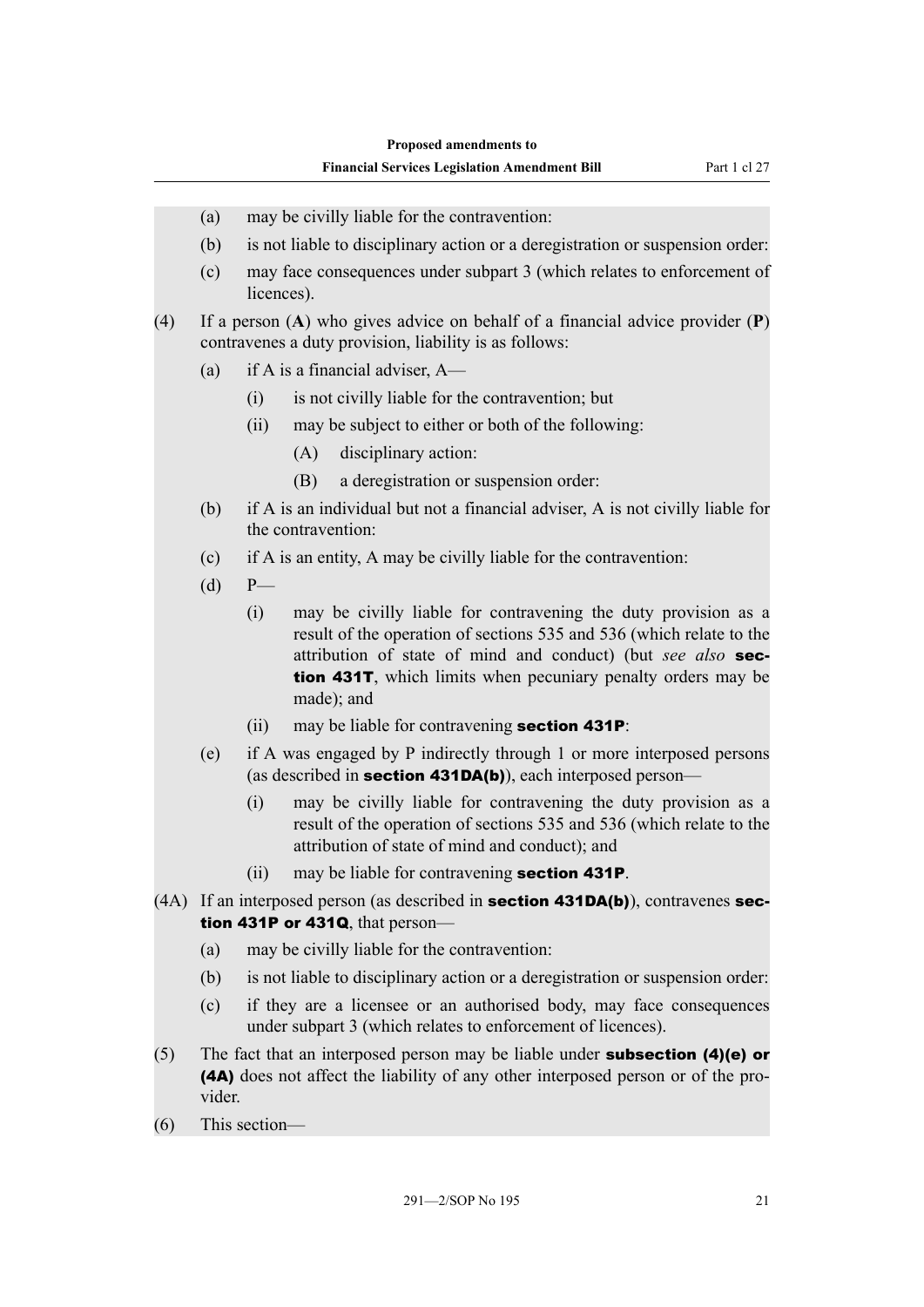- <span id="page-27-0"></span>(a) does not affect any liability that a person may have for a contravention as a person who is involved in the contravention (*see* section 533); and
- (b) does not affect any criminal liability that a person may have for a contravention (for example, under section 511 for contravening **sec**tion 431O); and
- (c) does not limit the exercise by the FMA or a court of any of its powers under Part 8 other than subpart 3.

(7) In this section,—

**civil liability**, in relation to the contravention of a provision that is a Part 6 services provision (*see* section 449), means civil liability under subpart 3 of Part 8 for that contravention

**deregistration or suspension order** means an order under section 469(2) in relation to a person's registration under the Financial Service Providers (Registration and Dispute Resolution) Act 2008

**disciplinary action**, in relation to a contravention of a provision, means disciplinary action under **Part 5 of Schedule 5** for the conduct constituting the contravention.

## **431H Duty to meet standards of competence, knowledge, and skill**

A person must not give regulated financial advice to a retail client unless the person meets—

- (a) the standards of competence, knowledge, and skill (including any continuing professional development requirements) provided in the code of conduct for giving the advice; and
- (b) any prescribed eligibility criteria in relation to the giving of the advice.

## **431I Duty to ensure client understands nature and scope of advice**

A person must not give regulated financial advice to a retail client unless the person has taken reasonable steps to ensure that the client understands the nature and scope of the advice being given, including any limitations on the nature and scope of the advice.

## **431J Duty to give priority to client's interests**

- (1) This section applies if a person who gives regulated financial advice (**A**) knows, or ought reasonably to know, that there is a conflict between—
	- (a) the interests of the person to whom the advice is given (**C**); and
	- (b) A's own interests or the interests of a person connected with the giving of the advice.
- (1) This section applies if—
	- (a) a person (**A**) gives regulated financial advice to a client (**C**); and
	- (b) A knows, or ought reasonably to know, that there is a conflict between—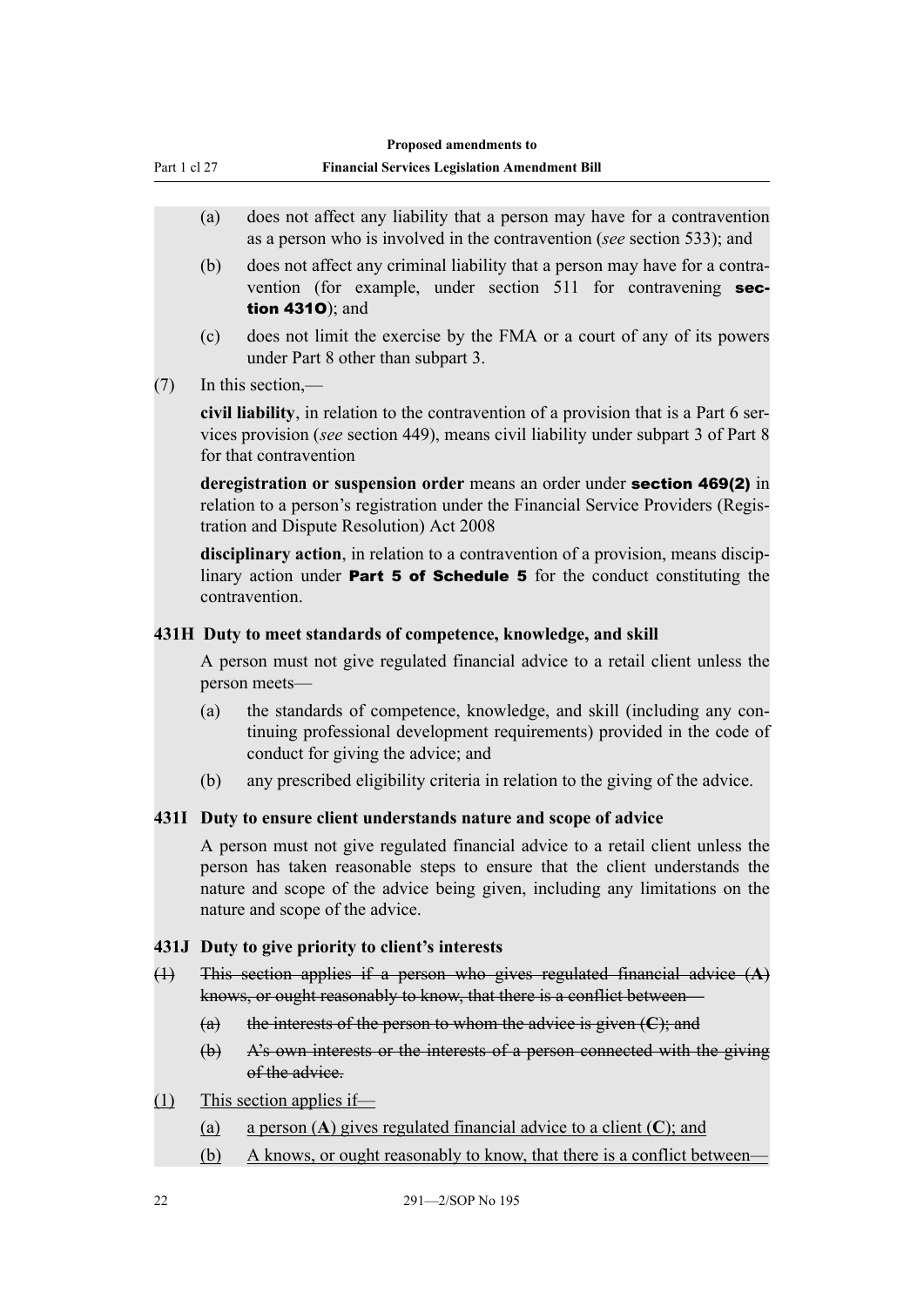- <span id="page-28-0"></span>(i) C's interests; and
- (ii) A's own interests or the interests of a person connected with the giving of the advice.
- (2) In giving the advice, A must give priority to C's interests by taking all reasonable steps to ensure that the advice is not materially influenced by any of the following:
	- (a) A's own interests:
	- (b) the interests of a person connected with the giving of the advice.
- (3) In this section, each of the following is a person **connected with the giving of the advice**:
	- (a) a person associated with A:
	- (b) if A gives the advice on behalf of a financial advice provider,—
		- (i) the financial advice provider:
		- (ii) a person associated with the financial advice provider:
		- (iii) if A is engaged by the provider through 1 or more interposed persons,—
			- (A) an interposed person:
			- (B) a person associated with an interposed person.

### **431K Duty to exercise care, diligence, and skill**

A person who gives regulated financial advice to a client must exercise the care, diligence, and skill that a prudent person engaged in the profession occupation of giving regulated financial advice would exercise in the same circumstances.

Compare: 2008 No 91 s 33

### **431L Duty to comply with code of conduct**

A person who gives regulated financial advice to a retail client must comply with the standards of ethical behaviour, conduct, and client care required by the code of conduct.

Compare: 2008 No 91 s 37

### **431M Duty relating to offer that contravenes Act or regulations**

- (1) A person (**A**) who gives regulated financial advice (**A**) to another person (**C**)to a client (**C**) must not recommend that C acquire a financial product if—
	- (a) the product is a contravening product; and
	- (b) A knows, or ought reasonably to know, that the product is a contravening product.
- (2) A financial product is a **contravening product**—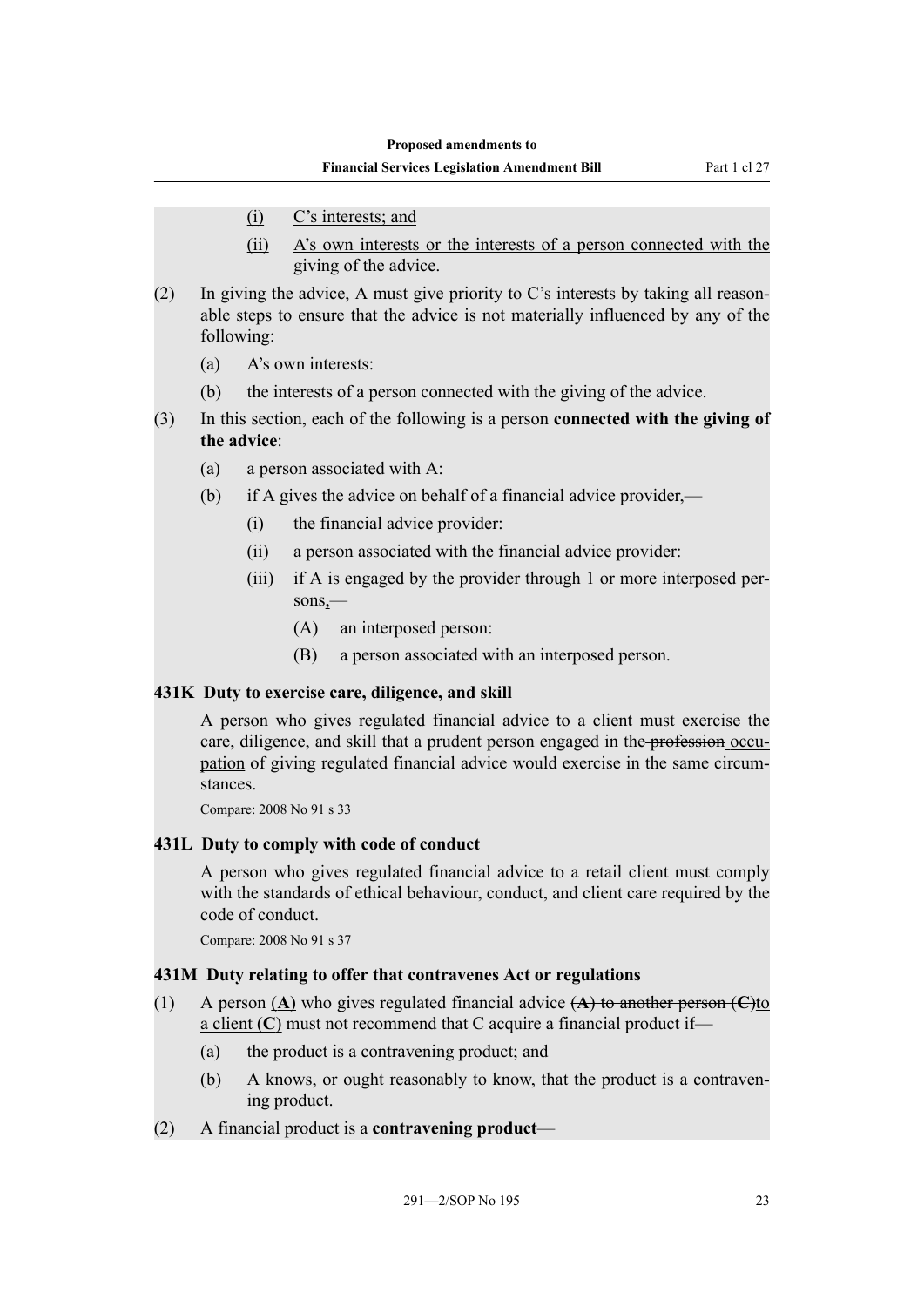<span id="page-29-0"></span>

| Part 1 cl 27 |                                                                                         |                                                                                                                                                                                      | Proposed amendments to<br><b>Financial Services Legislation Amendment Bill</b>                                                                                                                                                                                                                                       |  |  |
|--------------|-----------------------------------------------------------------------------------------|--------------------------------------------------------------------------------------------------------------------------------------------------------------------------------------|----------------------------------------------------------------------------------------------------------------------------------------------------------------------------------------------------------------------------------------------------------------------------------------------------------------------|--|--|
|              | (a)                                                                                     |                                                                                                                                                                                      | if the product is being offered under a regulated offer and that offer<br>contravenes this Act or the regulations; or                                                                                                                                                                                                |  |  |
|              | (b)                                                                                     | if,                                                                                                                                                                                  |                                                                                                                                                                                                                                                                                                                      |  |  |
|              |                                                                                         | (i)                                                                                                                                                                                  | when the product was offered, the offer was a regulated offer and<br>contravened this Act or the regulations; and                                                                                                                                                                                                    |  |  |
|              |                                                                                         | (ii)                                                                                                                                                                                 | the contravention has not been remedied.                                                                                                                                                                                                                                                                             |  |  |
|              |                                                                                         |                                                                                                                                                                                      | 431N Duty to make prescribed information available                                                                                                                                                                                                                                                                   |  |  |
| (1)          |                                                                                         | A person who gives regulated financial advice to a client must make the pre-<br>scribed information available in the prescribed manner when required to do so<br>by the regulations. |                                                                                                                                                                                                                                                                                                                      |  |  |
| (2)          | The regulations may (without limitation) require information to be made avail-<br>able- |                                                                                                                                                                                      |                                                                                                                                                                                                                                                                                                                      |  |  |
|              | (a)                                                                                     |                                                                                                                                                                                      | at the request of a prescribed person, at prescribed times, or when a pre-<br>scribed event occurs:                                                                                                                                                                                                                  |  |  |
|              | (b)                                                                                     |                                                                                                                                                                                      | to a particular person or persons or to the public.                                                                                                                                                                                                                                                                  |  |  |
|              |                                                                                         | <b>Examples</b>                                                                                                                                                                      |                                                                                                                                                                                                                                                                                                                      |  |  |
|              |                                                                                         |                                                                                                                                                                                      | ABC Limited (ABC) provides investment advice to a client (C).                                                                                                                                                                                                                                                        |  |  |
|              |                                                                                         |                                                                                                                                                                                      | ABC must (if required by the regulations) provide information to C when the ser-<br>vice is first provided (for example, about fees, material interests, relationships and<br>associations, the type of advice, dispute resolution arrangements, and other mat-<br>ters relevant to the performance of the service). |  |  |
|              |                                                                                         |                                                                                                                                                                                      | ABC must also (if required by the regulations) provide ongoing information to C.                                                                                                                                                                                                                                     |  |  |
|              |                                                                                         |                                                                                                                                                                                      | Compare: 2008 No 91 ss 21-31                                                                                                                                                                                                                                                                                         |  |  |
|              |                                                                                         |                                                                                                                                                                                      | 4310 False or misleading statements and omissions                                                                                                                                                                                                                                                                    |  |  |
| (1)          | A person must not make information available under section 431N if-                     |                                                                                                                                                                                      |                                                                                                                                                                                                                                                                                                                      |  |  |
|              | (a)                                                                                     |                                                                                                                                                                                      | there is—                                                                                                                                                                                                                                                                                                            |  |  |
|              |                                                                                         | (i)                                                                                                                                                                                  | a statement in the information that is false or misleading or is<br>likely to mislead; or                                                                                                                                                                                                                            |  |  |
|              |                                                                                         | (ii)                                                                                                                                                                                 | an omission from the information that is required by the regula-                                                                                                                                                                                                                                                     |  |  |

- (ii) an omission from the information that is required by the regulations; and
- (b) the statement or omission is materially adverse from the point of view of the client.
- (2) For the purposes of this section, information about a future matter (including the doing, or not doing, of an act) is misleading if the person making the statement does not have reasonable grounds for making it.
- (3) Subsection (2) does not limit the meaning of a reference to a misleading statement.
- (4) This section does not limit section 431N.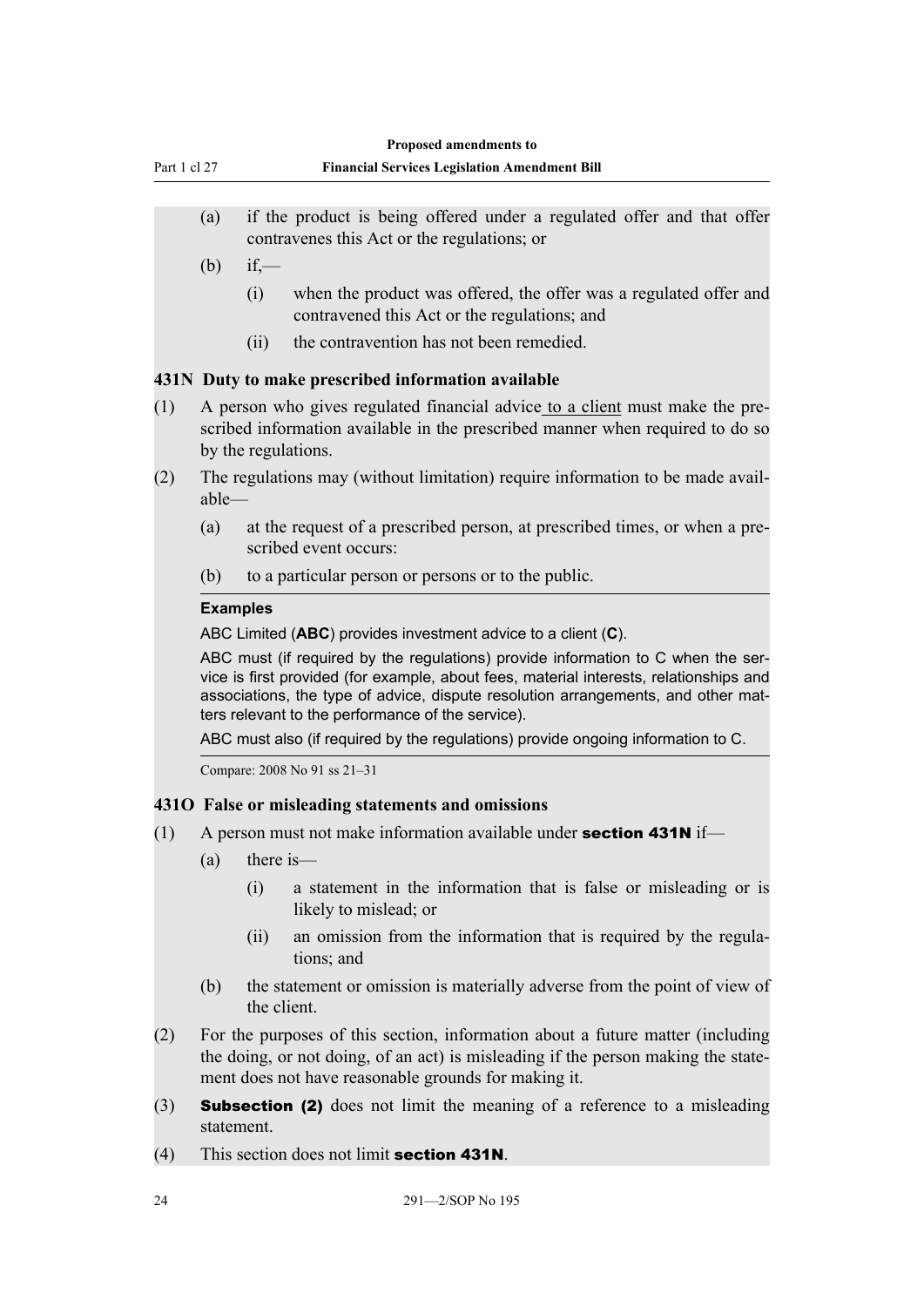<span id="page-30-0"></span>(5) *See* section 511 (offence to knowingly or recklessly contravene this section). Compare: 2008 No 91 s 34

## *Additional duties on financial advice providers and interposed persons that engage others to give advice*

## **431P Persons engaging others to give advice must ensure compliance with duties**

- (1) A financial advice provider that engages another person (**A**) to give regulated financial advice must take all reasonable steps to ensure that A complies with sections 431H to 431O.
- (2) If A is engaged by the provider indirectly through 1 or more interposed persons (as described in **section 431DA(b)**), each of those interposed persons must also take all reasonable steps to ensure that A complies with sections 431H to 431O.

## **431Q Duties of persons who engage nominated representatives**

- (1) A financial advice provider (**P**) that engages 1 or more nominated representatives to give regulated financial advice on P's behalf must have in place processes and controls that—
	- (a) limit the nature and scope of the advice that the nominated representatives give; and
	- (b) allow P to regulate what advice is given and the circumstances in which it is given.
- (2) The processes and controls must ensure that the advice given by a nominated representative is commensurate with their competence, knowledge, and skill.
- (3) P and any interposed person through whom any of the nominated representatives are engaged must—
	- (a) ensure that the nominated representatives comply with P's processes and controls; and
	- (b) monitor the nominated representatives and the advice they give to ensure that—
		- (i) those processes and controls are effective and are complied with; and
		- (ii) the nominated representatives comply with their duties under this subpart.
- (4) Neither the provider nor any interposed person may give, or offer to give, to any of its nominated representatives any kind of payment or other incentive that is intended to encourage, or is likely to have the effect of encouraging, a nominated representative to engage in conduct that contravenes any duty under sections 431H to 431O.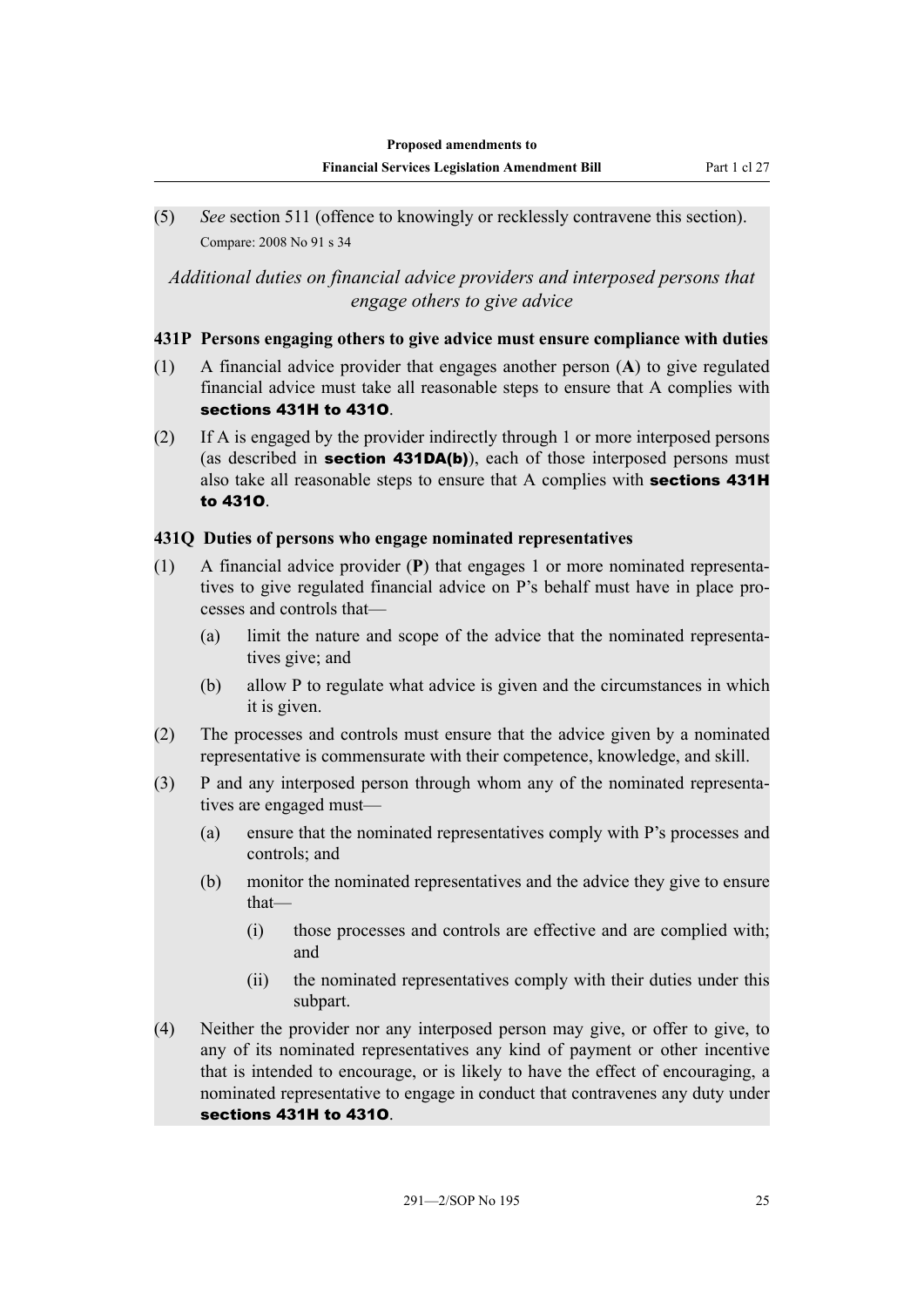<span id="page-31-0"></span>Part 1 cl 27

#### **Financial Services Legislation Amendment Bill**

#### *Miscellaneous provisions*

#### **431R Protection of individual who reports breach**

- (1) This section applies if an individual who gives regulated financial advice (**A**)—
	- (a) reasonably believes that a person has contravened a provision of this Act that relates to the giving of financial advice or the provision of a financial advice service; and
	- (b) reports that belief to the FMA.
- (2) If A makes the report in good faith,—
	- (a) no civil, criminal, or disciplinary proceedings may be brought against A as a result of A having made the report; and
	- (b) no person may terminate A's employment or appointment as a result of A having made the report; and
	- (c) no tribunal, body, or authority that has jurisdiction in respect of A's professional conduct may make an order against, or do any act in relation to, A as a result of A having made the report.

#### **431S Nomination of nominated representatives**

- (1) A financial advice provider (**P**) may nominate an individual (**A**) as a nominated representative of P if—
	- (a) P holds, or is authorised to provide a service under, a licence that covers financial advice services; and
	- (b) A—
		- (i) is engaged by P to give financial advice on P's behalf; and
		- (ii) is not a financial adviser or a financial advice provider; and
		- (iii) is not a nominated representative of any other financial advice provider (unless—.
			- (A) the other provider is authorised to provide a financial advice service under the same licence as P; or
			- (B) the other provider is authorised to do so by a licence condition related to an arrangement referred to in **section** 403(4)(b)(ii).
- $(1A)$  However, **subsection (1)(b)(iii)** does not prevent an individual being nominated as a nominated representative of 2 or more financial advice providers if—
	- (a) the providers are authorised to provide a financial advice service under the same licence; or
	- (b) the nomination of the same individual as a nominated representative of 2 or more providers is authorised by conditions on the providers' licences and those conditions are related to an arrangement referred to in section 403(4)(b)(ii).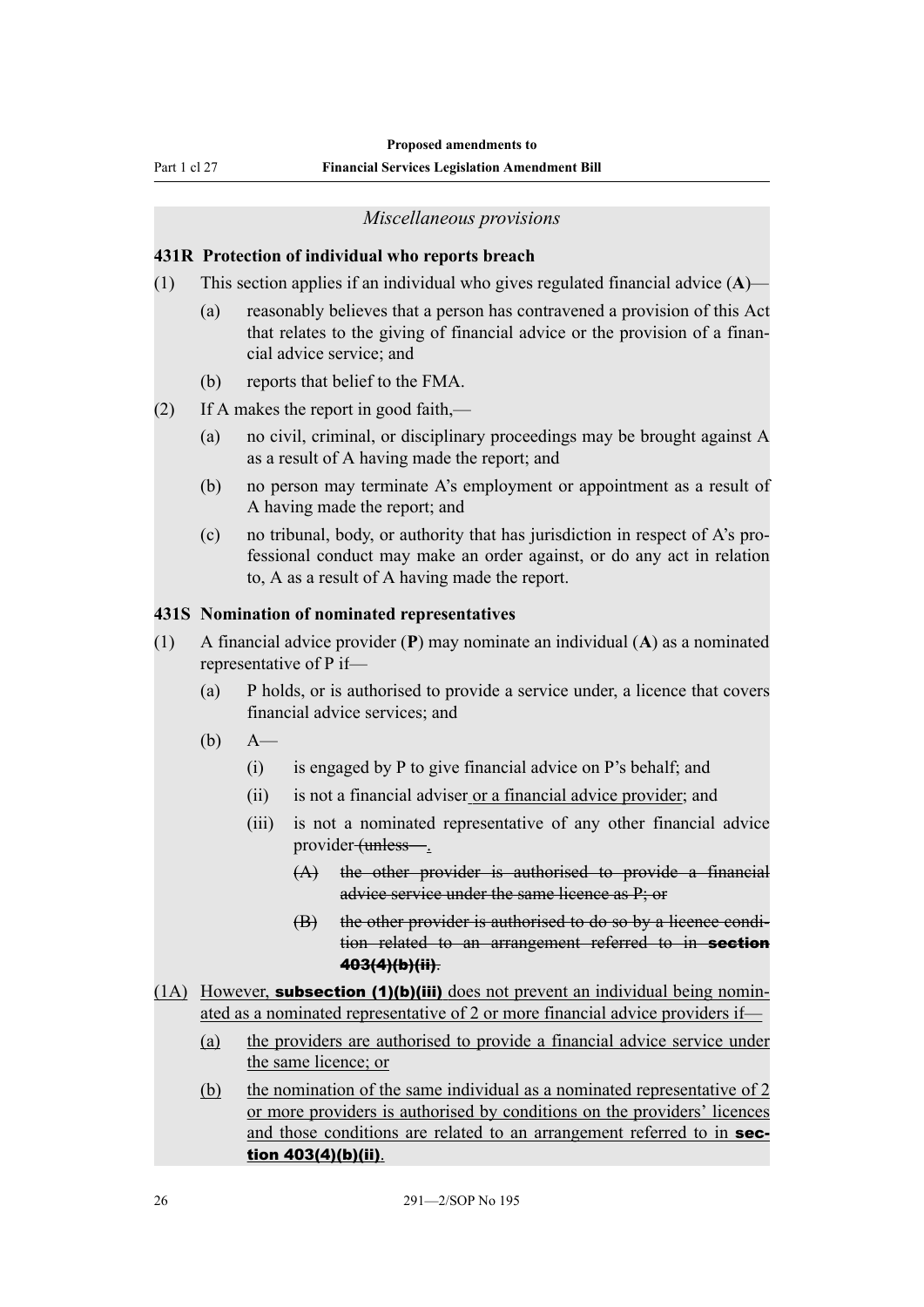- <span id="page-32-0"></span>(2) A nomination must be made in the manner (if any) specified by the FMA.
- (3) A nomination—
	- (a) takes effect on the date it is made or any later date specified in it; and
	- (b) remains in force until the first to occur of the following:
		- $(i)$  P revokes the nomination by giving written notice to A:
		- (ii) P ceases to comply with **subsection (1)(a)**:
		- (iii) A ceases to comply with **subsection**  $(1)(b)$ .
- (4) A financial advice provider must keep an up-to-date record of its nominated representatives in the prescribed manner.

## **431T Limitation on pecuniary penalty orders against financial advice providers**

- (1) This section applies if—
	- (a) a financial adviser contravenes a duty provision (as defined in section 431G(1)); and
	- (b) the financial advice provider on whose behalf the financial adviser was acting is civilly liable for the contravention of a duty provision (as described in section 431G(4)(d)(i)); and
	- (c) the financial advice provider took all reasonable steps to ensure that the financial adviser did not contravene the duty provision.
- (2) A pecuniary penalty order may not be made under section 489 against the financial advice provider in relation to the contravention of the duty provision.

Subpart 5B—Regulation of client money or property services

### *Interpretation*

## **431U Overview of client money or property services regime**

- (1) This subpart and other legislation regulate client money or property services as follows:
	- (a) to be in the business of providing the service, a person must be registered under the Financial Service Providers (Registration and Dispute Resolution) Act 2008 (and must be a member of an approved dispute resolution scheme). The provider is not required to hold a market services licence:
	- (a) the Financial Service Providers (Registration and Dispute Resolution) Act 2008 provides for when a person in the business of providing the service must be registered under that Act and when that provider must be a member of an approved dispute resolution scheme. The provider is not required to hold a market services licence:
	- (b) a person who provides the service must—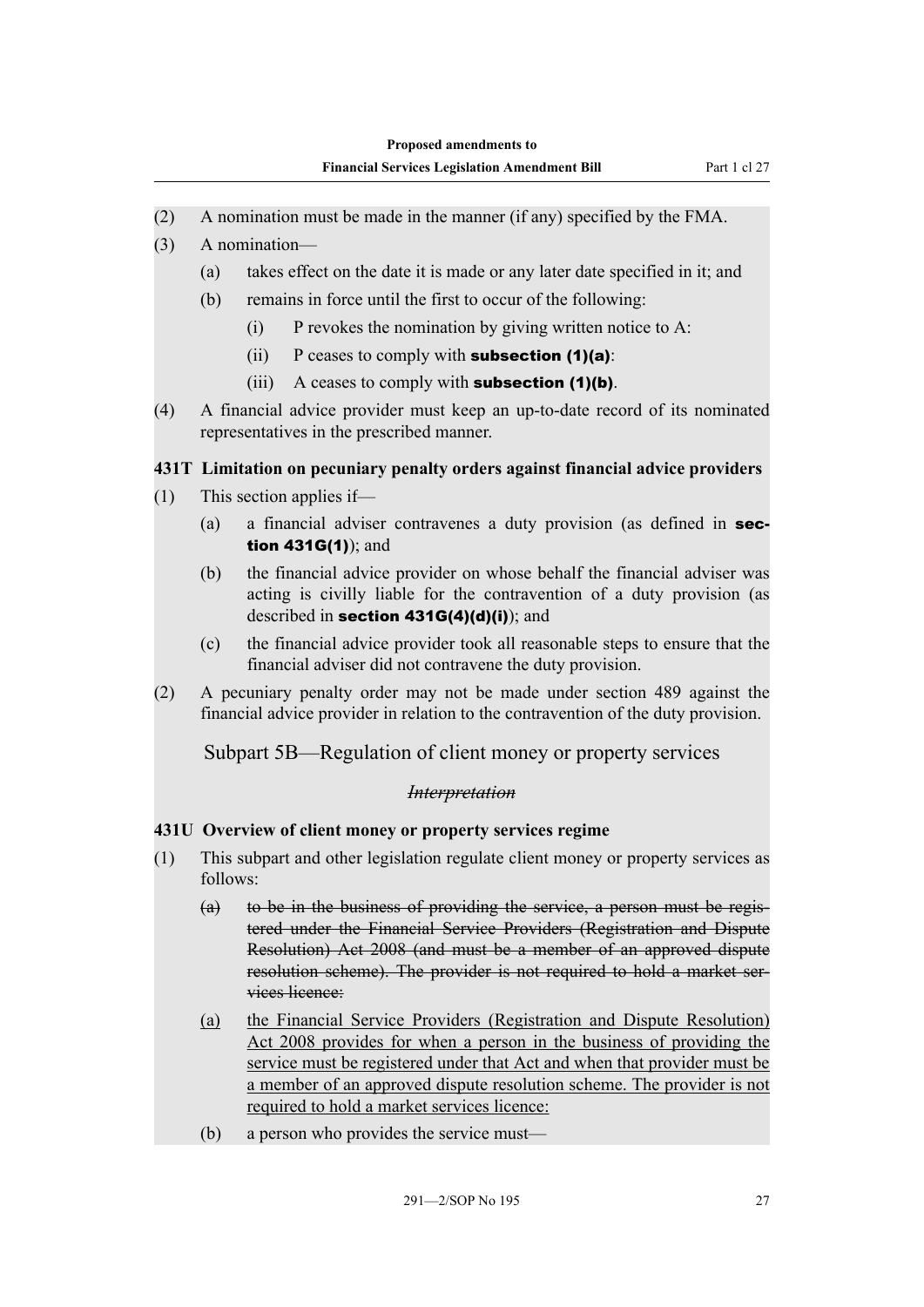## <span id="page-33-0"></span>(i) disclose information to retail clients under section 431W; and

- (ii) exercise care, diligence, and skill under section 431Z; and
- (iii) handle client money and property in accordance with **sections** 431ZB to 431ZG, including holding the money or property on trust (if those duties apply under **section 431Y(2)**):
- (c) section 431ZH sets out who is responsible if those duties are contravened.
- (2) This section is a guide only to the general scheme and effect of this subpart and other legislation in relation to client money or property services.

## *Interpretation*

### **431V Meaning of client money or property service and certain other terms**

- (1) A **client money or property service**
	- (a) is the receipt of client money or client property by a person and the holding, payment, or transfer of that client money or client property; and
	- (b) includes a custodial service.
- (2) A **custodial service** is the holding of client money or client property by a person (**A**) in trust for, or on behalf of, a client (**C**), or another person nominated by C, under an agreement between A and C or between A and another person with whom C has an agreement (whether or not there are also other parties to the agreement).
- (3) The mere transmission of a non-transferable instrument payable to another person is not a client money or property service.
- (4) A client money or property service is a **regulated client money or property service** if it is not excluded under any of clauses 19 to 23 of Schedule 5.
- (5) In this subpart,—

**client money** means money—

- (a) received in connection with acquiring, holding, or disposing of a financial advice product or otherwise in connection with a financial advice product; and
- (b) received from, or on account of, a client by a person (**A**) (and not on A's own account)

**client property** means property (other than money) to which the following apply:

- (a) the property is a financial advice product, is a beneficial interest in a financial advice product, or is received in connection with a financial advice product; and
- (b) the property is received from, or on account of, the client by a person (**A**) (and not on A's own account)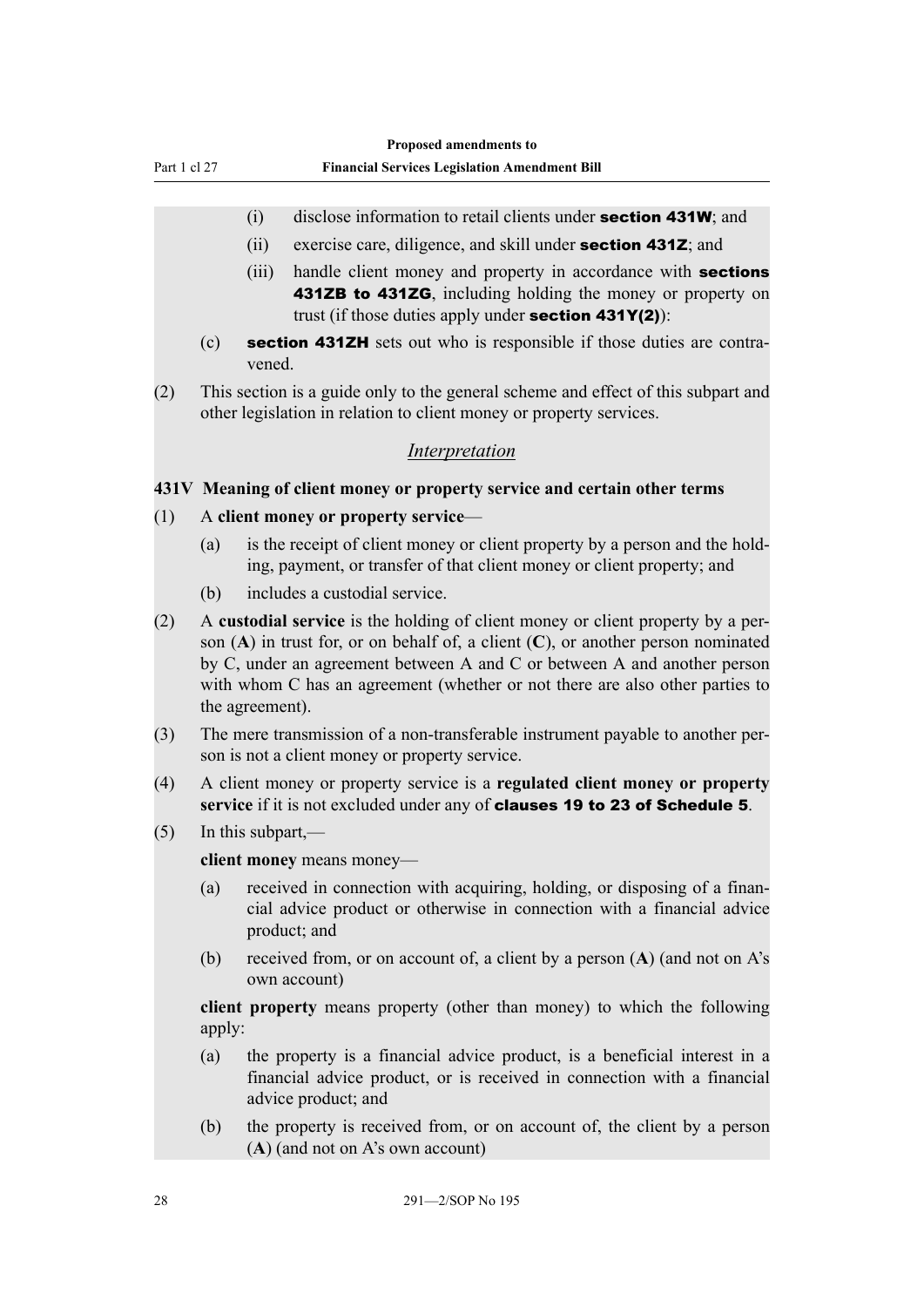<span id="page-34-0"></span>**provider** means a provider of client money or property services. Compare: 2008 No 91 s 77B

*Disclosure obligations for services for retail clients*

## **431W Provider must make disclosure before receiving client money or client property from retail client**

A person who provides a regulated client money or property service to a retail client must, in the prescribed manner, disclose the prescribed information to the retail client—

- (a) before receiving client money or client property from or on behalf of the client; or
- (b) if not practicable before, as soon as practicable after receiving client money or client property from or on behalf of the client.

Compare: 2008 No 91 s 77E

## **431X False or misleading statements and omissions**

- (1) A person must not provide information under **section 431W** if—
	- (a) there is—
		- (i) a statement in the information that is false or misleading or is likely to mislead; or
		- (ii) an omission from the information that is required by the regulations; and
	- (b) the statement or omission is materially adverse from the point of view of a client.
- (2) For the purposes of this section, information about a future matter (including the doing, or not doing, of an act) is misleading if the person making the statement does not have reasonable grounds for making it.
- (3) Subsection (2) does not limit the meaning of a reference to a misleading statement.
- (4) This section does not limit section 431W.
- (5) *See* section 511 (offence to knowingly or recklessly contravene this section).

## *Conduct obligations*

## **431Y Application of conduct obligations**

- (1) Sections 431Z and 431ZA apply to all regulated client money or property services.
- (2) Sections 431ZB to 431ZG—
	- (a) apply to regulated client money or property services provided to a retail client; and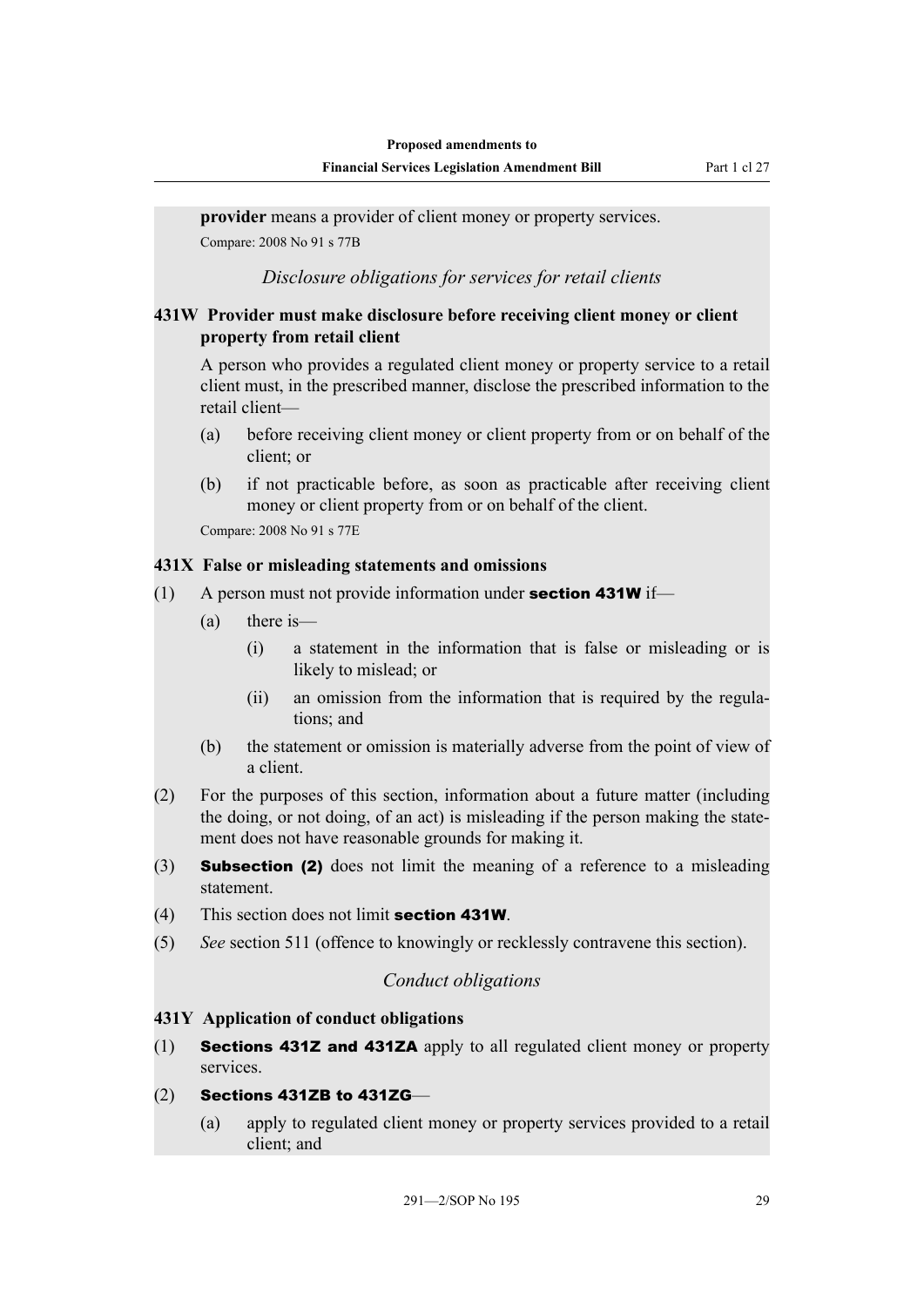<span id="page-35-0"></span>

|              | <b>Proposed amendments to</b>                        |
|--------------|------------------------------------------------------|
| Part 1 cl 27 | <b>Financial Services Legislation Amendment Bill</b> |
|              |                                                      |

- (b) apply to custodial and other regulated client money or property services provided to every investor under a retail service of a DIMS licensee (as provided by section 446); and
- (c) otherwise apply to client money or property services provided to a wholesale client only if provided by the regulations; and
- (d) do not apply to a broker within the meaning of the Insurance Intermediaries Act 1994 in relation to any money to which section 14 or 15 of that Act applies.

Compare: 2008 No 91 s 77J

## **431Z Provider must exercise care, diligence, and skill**

A provider must, when providing a regulated client money or property service, exercise the care, diligence, and skill that a prudent person engaged in the business of providing the service would exercise in the same circumstances. Compare: 2008 No 91 s 77K

## **431ZA Provider must not receive client money if offer contravenes Act or regulations**

- (1) A provider must not receive client money or client property from a person for the acquisition of a financial product if—
	- (a) the product is a contravening product; and
	- (b) the provider knows, or ought reasonably to know, that the product is a contravening product.
- (2) A financial product is a **contravening product**
	- (a) if the product is being offered under a regulated offer and that offer contravenes this Act or the regulations; or
	- $(b)$  if,—
		- (i) when the product was offered, the offer was a regulated offer and contravened this Act or the regulations; and
		- (ii) the contravention has not been remedied.

Compare: 2008 No 91 s 77O

*Obligations for handling client money and client property*

## **431ZB Provider must pay client money into separate trust account and hold client property on trust**

- (1) A provider who receives client money or client property, as part of a client money or property service,—
	- (a) must hold the client money or client property, or ensure the client money or client property is held, on trust for the client; and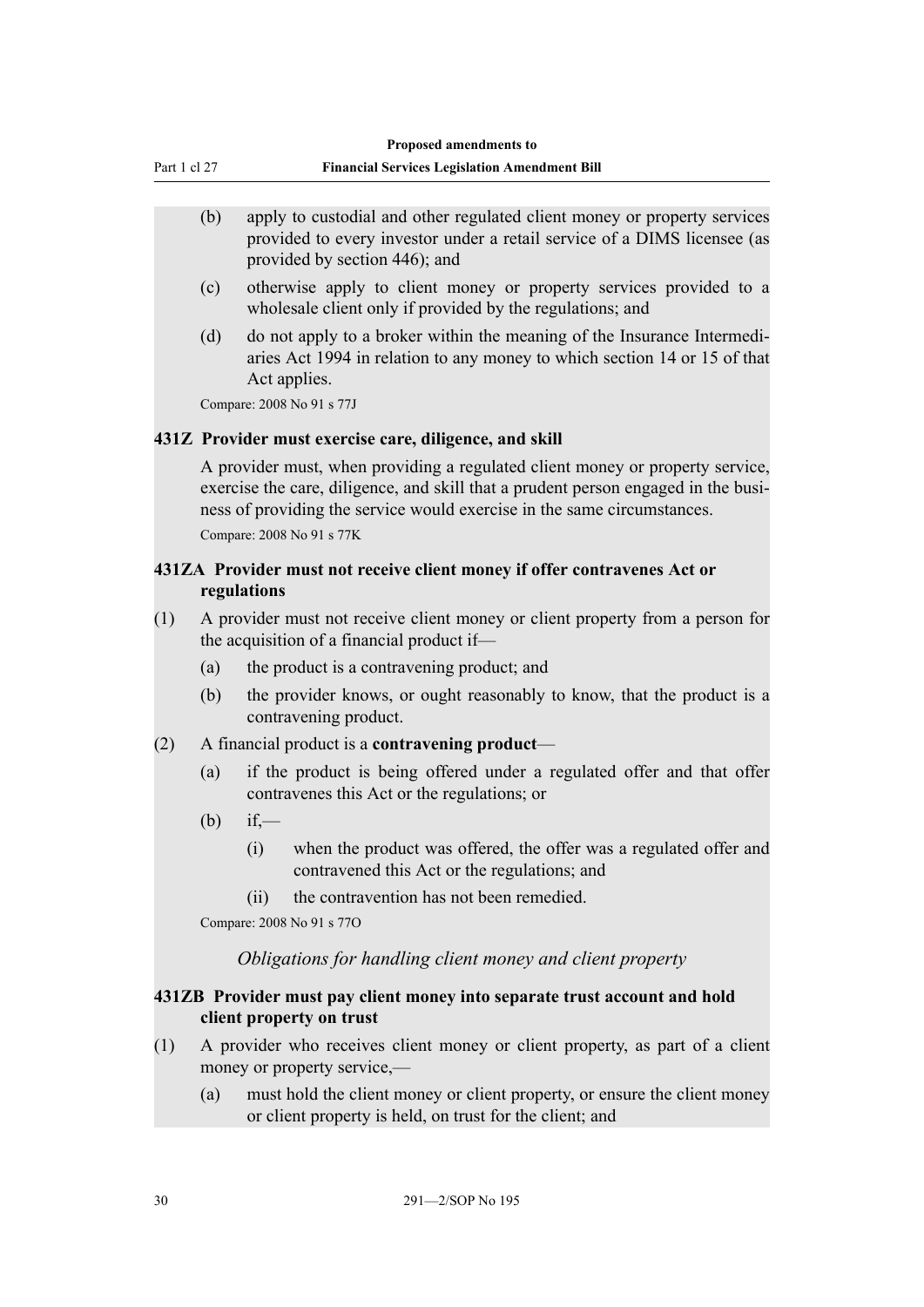- (b) must ensure that the client money is paid promptly into a bank in New Zealand (or into any other prescribed entity) to—
	- (i) a trust account of the provider or of a related body corporate specified in the regulations; or
	- (ii) if section 445 applies, a trust account of a person permitted to hold the money under that section.
- (2) A provider must ensure that the client money and client property are held separate from money or property held by or for the provider, or other person referred to in subsection  $(1)(b)(i)$  or  $(ii)$ , on its own account.
- (3) However,—
	- (a) subsection (2) does not apply in the prescribed circumstances; and
	- (b) money or property that is not held separate from client money or client property—
		- (i) must be treated as client money or client property for all or any purposes if the regulations so provide:
		- (ii) must be separated from client money or client property if required by the regulations or may be so separated if permitted by the regulations.
- (4) A provider must comply with any prescribed duties and other requirements in relation to the client money and client property held on trust under this section. Compare: 2008 No 91 s 77P

### **431ZC Provider must account for client money and client property**

A provider who receives or holds client money or client property on trust for a client must account properly, or ensure that account is properly made, to the client for that client money or client property.

Compare: 2008 No 91 s 77Q

### **431ZD Provider must keep records of client money and client property**

- (1) A provider who receives or holds client money on trust for a client must keep, or ensure that there are kept, trust account records that disclose clearly the position of the client money in the trust account.
- (2) A provider who receives or holds client property on trust for a client must keep, or ensure that there are kept, records that—
	- (a) identify the client property; and
	- (b) show the date when the client property was received; and
	- (c) if the client property has been disposed of, show when the client property was disposed of and to whom.
- (3) A provider must also keep all other prescribed records.
- (4) A provider must—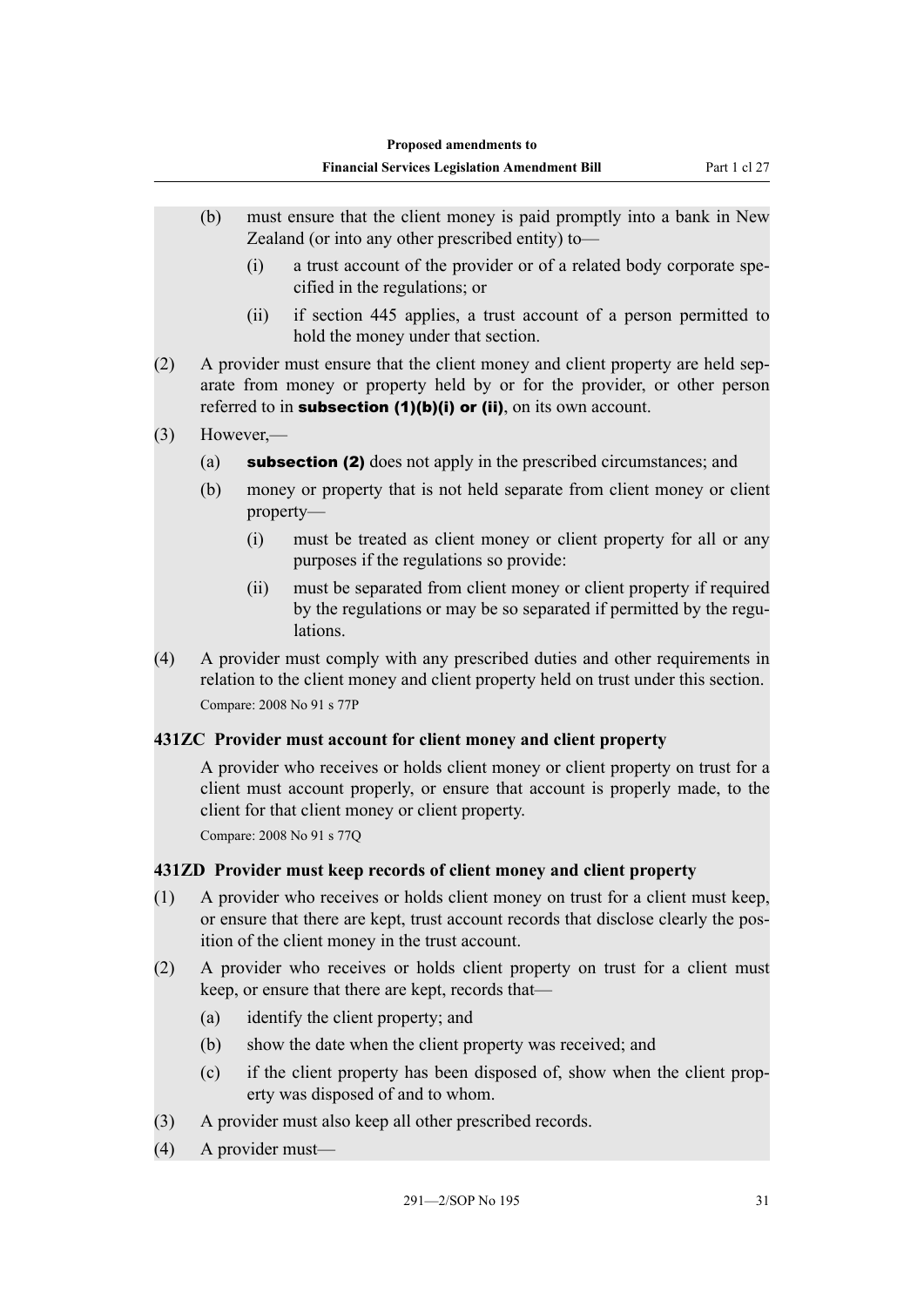| Part 1 cl 27 | <b>Financial Services Legislation Amendment Bill</b> |
|--------------|------------------------------------------------------|
|              |                                                      |

- (a) keep the records required by this section, or ensure that they are kept, in a manner that enables those records to be conveniently and properly audited, reviewed, or inspected; and
- (b) comply with the prescribed requirements (if any) relating to those records and their audit, review, or inspection.

Compare: 2008 No 91 s 77R

#### **431ZE Provider must report on client money and client property**

- (1) A provider must, in the prescribed circumstances, provide confirmation information to a client or other prescribed persons in respect of client money or client property received or held on behalf of the client.
- (2) The confirmation information must be provided in the prescribed manner.
- (3) In this section, **confirmation information** means the information relating to the client money or client property, or transactions relating to it, that is prescribed.

Compare: 2008 No 91 s 77RA

#### **431ZF Restrictions on use of client money and client property**

A person must not use or apply client money or client property received or held on trust for a client by a provider in any way except—

- (a) as expressly directed by the client (either generally or specifically); or
- (b) in accordance with **section 431ZB** (which relates to payment of client money into a trust account).

Compare: 2008 No 91 s 77S

#### **431ZG Protection of client money and client property held on trust**

- (1) The client money or client property that is received or held by a provider on trust for a client—
	- (a) is not available for the payment of the debts owing to any other creditor of the provider; and
	- (b) is not liable to be attached or taken in execution under the order or process of any court at the instance of another creditor of the provider.
- (2) Nothing in section 431ZF or this section takes away or affects any lawful lien or claim that a provider who holds client money or client property has against the client money or client property.

Compare: 2008 No 91 s 77T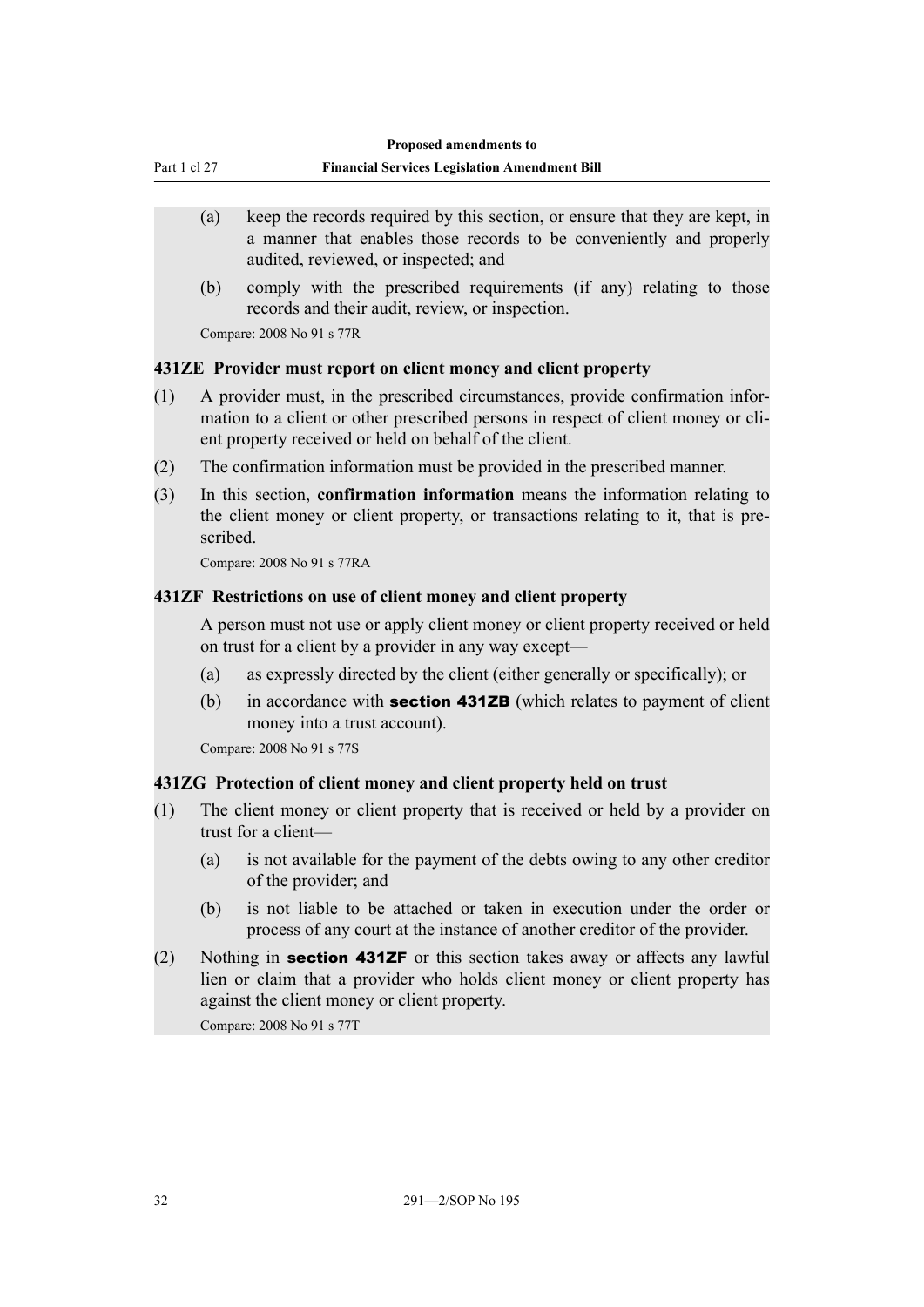**Financial Services Legislation Amendment Bill** Part 1 cl 28

*Persons acting in course of business of employers or principals*

#### **431ZH Who is responsible for obligations**

- (1) If a client money or property service is provided by a person (**A**) on behalf of the business of another person (**B**), B (and not A) is treated as the provider of the service having the obligations under this subpart.
- (2) This section does not affect the liability of A or B under any other Act or rule of law for A's actions.

Compare: 2008 No 91 s 77U

#### **28 New section 432A inserted (Meaning of discretionary investment management service and related terms)**

After section 432, insert:

### **432A Meaning of discretionary investment management service and related terms**

- (1) In this Act, a person (**A**) provides a **discretionary investment management service** (a **DIMS**) if—
	- $(a)$   $A$ 
		- (i) decides which financial products to acquire or dispose of on behalf of an investor (**B**); and
		- (ii) in doing so, is acting under an authority granted to A to manage some or all of B's holdings of financial products; or
	- (b) A gives financial advice in the ordinary course of, and incidentally to, providing a discretionary investment management service under para**graph** (a) (for example, as to the appropriate scope of an investment authority).
- (2) In determining whether A has an authority under **subsection (1)(a)(ii)**, it does not matter if B has the right to be consulted on, or to countermand, A's decisions.
- $(3)$  In this Act,—

**DIMS licensee** means a person that acts as a provider of a discretionary investment management service under a licence under this Part

**investment authority** means, in relation to a discretionary investment management service, the authority granted by an investor to manage some or all of an investor's holdings of financial products under the service

**provider of a discretionary investment management service** means a person who is in the business of providing a discretionary investment management service.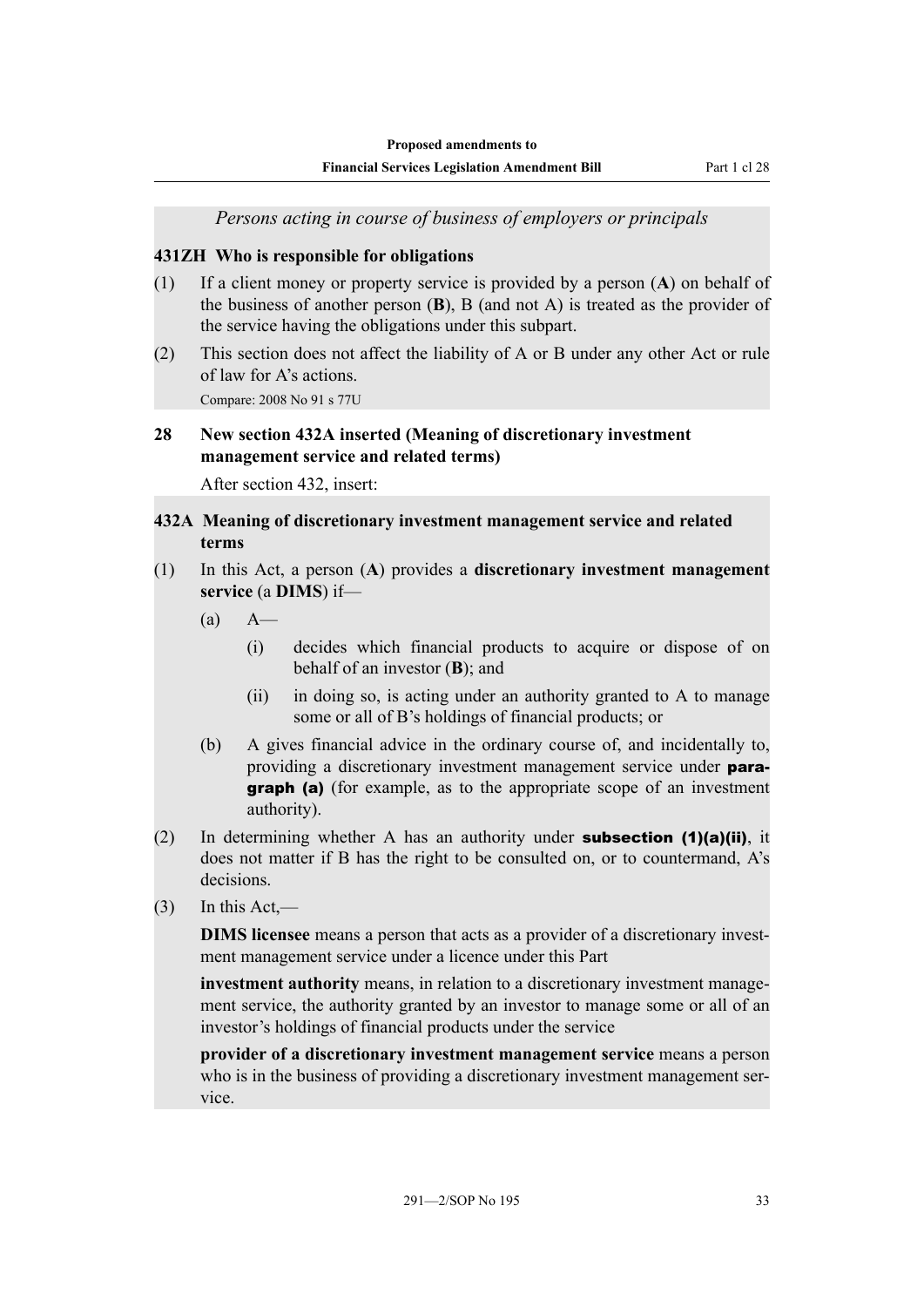Part 1 cl 29

# **29 Section 446 replaced (Certain broker obligations of Financial Advisers Act 2008 may be enforced also under this Act)**

Replace section 446 with:

## **446 Certain client money or property service obligations under subpart 5B apply**

- (1) A DIMS licensee, and a custodian of investor money or investor property under the service, must provide the custodial and other client money or property services under the service to every investor in accordance with **sections** 431ZB to 431ZG.
- (2) Those sections apply as if every reference to a client were to the investor and every reference to client money or client property were to investor money or investor property.
- (3) This section does not limit the application of those sections to a DIMS licensee or a custodian as a provider of a client money or property service.

## **30 Section 449 amended (Part 6 services provisions)**

- (1) After section  $449(3)(e)$ , insert:
	- (ea) section 431O, to the extent that a person may be civilly liable for a contravention of the provision under section 431G (false or misleading statements and omissions):
	- (eb) section 431X (false or misleading statements and omissions):
- (2) Replace section  $449(3)(g)$  with:
	- (g) section 446 (certain client money or property service obligations under subpart 5B apply to DIMS licensees and custodians).
- (3) After section  $449(4)(ga)$ , insert:
	- (gb) section 431E (limitation on who can give regulated financial advice to retail clients on behalf of financial advice provider):
	- $(gc)$  section 431F (prohibitions on holding out in relation to giving financial advice):
	- $(gd)$  sections 431H to 431N, to the extent that a person may be civilly liable for a contravention of the provision under section 431G (duties on persons giving regulated financial advice):
	- $(ge)$  sections 431P and 431Q, 431Q, and 431S(4) (additional duties on financial advice providers and interposed persons that engage others to give advice):
	- (gf) section 431W (client money or property service disclosure obligations):
	- (gg) **sections 431Z and 431ZA** (client money or property service conduct obligations):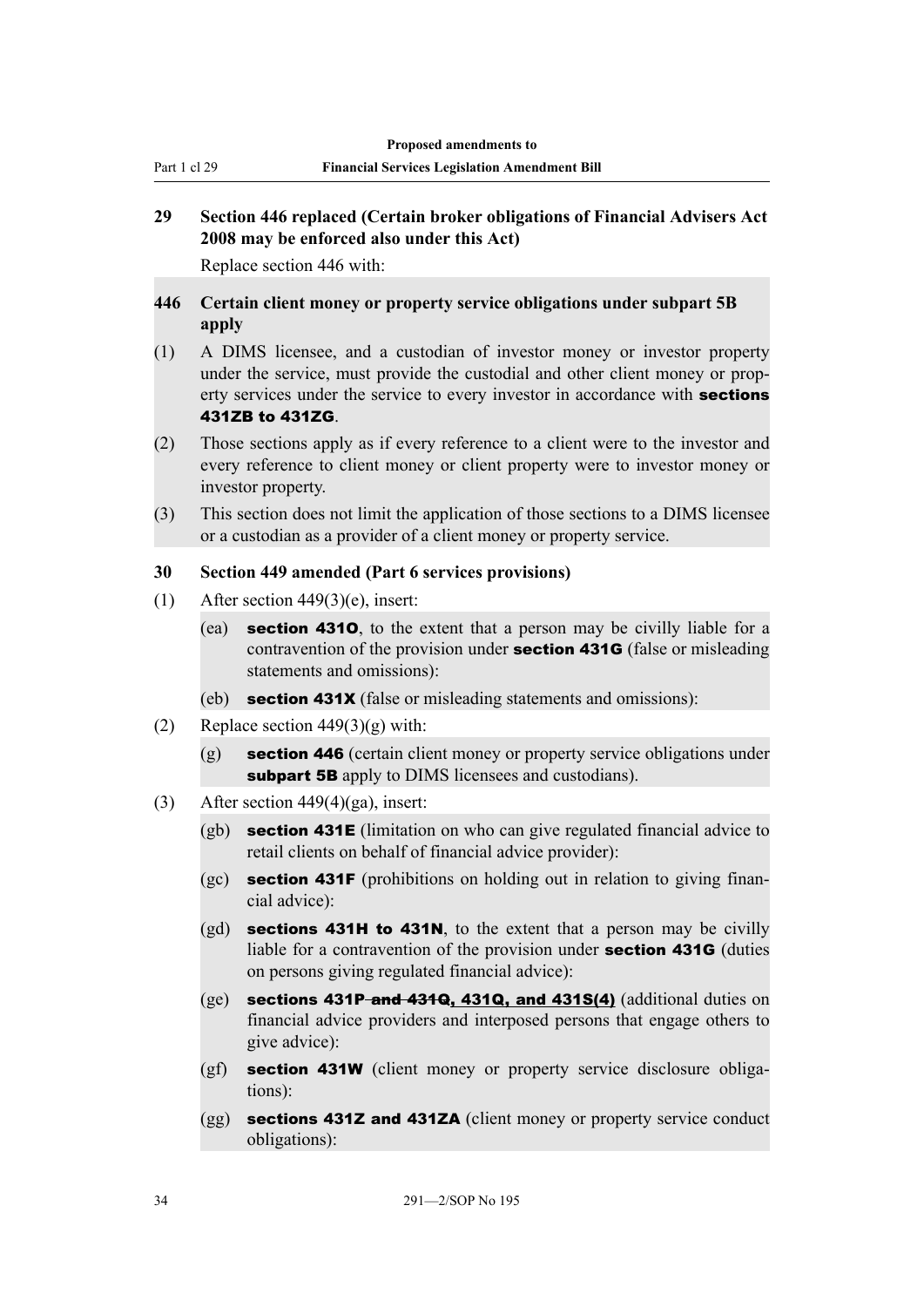- $(\text{gh})$  sections 431ZB to 431ZG (obligations for handling client money and client property):
- **31 Section 451 amended (Meaning of FMC reporting entity)**
- (1) In section 451(b), after "scheme", insert "or a person referred to in **subsec**tion (2)".
- (2) In section 451, insert as subsection (2):
- (2) Despite **subsection (1)(b)**, a person who holds a licence under Part 6 is not an FMC reporting entity if—
	- (a) the licence only covers a financial advice service; and
	- (b) the person is not a person referred to in **subsection (1)(a) or (c) to** (k).
- **32 Section 452 amended (Company that issues equity securities not FMC reporting entity if fewer than 50 shareholders)**

In section 452(1), replace "451(a)" with "451(1)(a)".

### **33 Section 462 amended (When FMA may make stop orders)**

- (1) Replace section  $462(1)(g)$  with:
	- (g) disclosure relating to financial products under subpart 4 of Part 3, or a disclosure document relating to market services under subpart 4, 5A, or 5B of Part  $6$  —
		- (i) is false or misleading, or is likely to mislead or confuse, in a material particular; or
		- (ii) contains any material misdescription or material error or any material matter that is not clearly legible; or
		- (iii) does not comply with this Act or the regulations; or
- (2) In section  $462(1)(h)$ , replace "or  $423$ " with ",  $423, -0f 434F 431F$ , 431N, or 431W".

### **34 Section 469 amended (Terms of direction orders)**

In section 469, insert as subsection (2):

- (2) If the FMA is satisfied that the relevant person (**A**) is a financial adviser who, by engaging in any conduct, has contravened, or is likely to contravene, any of sections 431H to 4310, a direction order may do 1 or more of the following (whether or not in addition to an order under **subsection (1)**):
	- (a) direct the Registrar to deregister A under the Financial Service Providers (Registration and Dispute Resolution) Act 2008 (the **FSP Act**):
	- (b) direct the Registrar to—
		- (i) deregister A under the FSP Act; and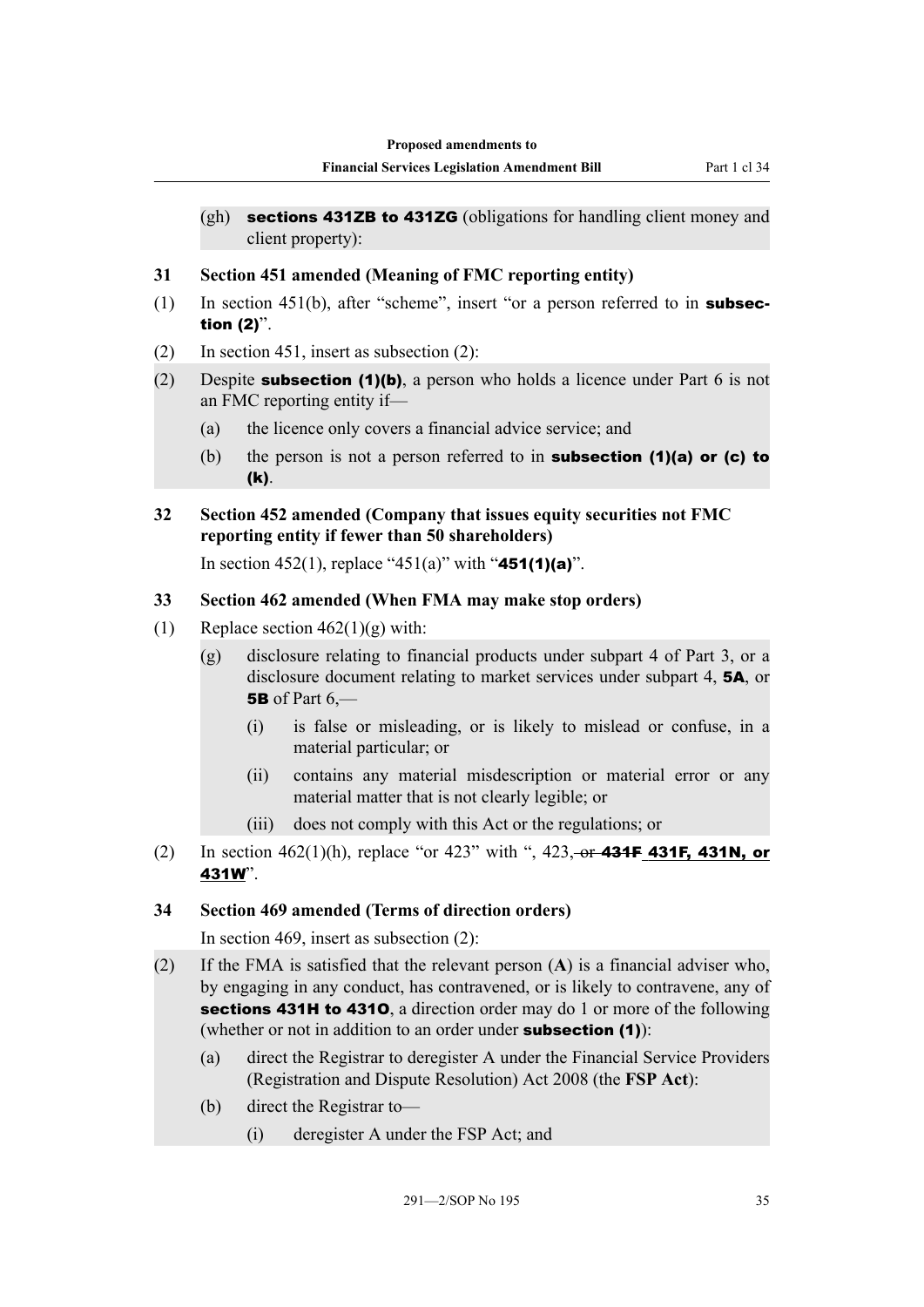|              |                                                                                                                                                                                                                | Proposed amendments to                                                                                                                                                                                                                             |
|--------------|----------------------------------------------------------------------------------------------------------------------------------------------------------------------------------------------------------------|----------------------------------------------------------------------------------------------------------------------------------------------------------------------------------------------------------------------------------------------------|
| Part 1 cl 35 |                                                                                                                                                                                                                | <b>Financial Services Legislation Amendment Bill</b>                                                                                                                                                                                               |
|              |                                                                                                                                                                                                                | prevent A for a specified period from being reregistered for a<br>(ii)<br>financial advice service under the FSP Act:                                                                                                                              |
|              | (c)                                                                                                                                                                                                            | direct the Registrar to suspend A's registration under the FSP Act for a<br>period of no more than 12 months or until A meets specified conditions<br>relating to the registration (but, in any case, not for a period of more than<br>12 months). |
| 35           |                                                                                                                                                                                                                | Section 475 amended (FMA must follow steps before making orders)<br>After section 475(2), insert:                                                                                                                                                  |
| (3)          | In the case of a direction order under <b>section 469(2)</b> , the financial adviser<br>that is the subject of the order is the person referred to in subsection $(1)(a)$ and<br>(d) and section $477(1)(a)$ . |                                                                                                                                                                                                                                                    |
| 36           |                                                                                                                                                                                                                | Section 489 amended (When court may make pecuniary penalty orders)<br>In section 489(3)(b), after "section", insert "431T or".                                                                                                                     |
| 37           | 431X".                                                                                                                                                                                                         | Section 499 amended (General defences for person in contravention)<br>In section 499(3), replace "or 427(2) or (6)" with "427(2) or (6), 4310, or                                                                                                  |
| 38           |                                                                                                                                                                                                                | Section 500 amended (Disclosure defences for person in contravention)<br>In section 500(1) and (2), replace "or 427(2) or (6)" with "427(2) or (6), 4310,<br>or <b>431X</b> ".                                                                     |
| 39           |                                                                                                                                                                                                                | Section 501 amended (Additional disclosure or financial reporting defence<br>for directors who are treated as contravening)<br>In section $501(2)$ , delete "and proper".                                                                          |
| 40           |                                                                                                                                                                                                                | Section 503 amended (General defences for person involved in<br>contravention)                                                                                                                                                                     |
| (1)<br>(2)   |                                                                                                                                                                                                                | In section $503(2)(b)$ , delete "and proper".<br>In section 503(4), replace "and 427" with "427, 4310, and 431X".                                                                                                                                  |
| 41           |                                                                                                                                                                                                                | Section 507 amended (No pecuniary penalty and fine for same conduct)<br>In section 507, replace "Financial Advisers Act 2008" with "Financial Service"<br>Providers (Registration and Dispute Resolution) Act 2008".                               |
| 42           |                                                                                                                                                                                                                | Section 511 amended (Offence of knowingly or recklessly contravening<br>other provisions relating to defective disclosure)                                                                                                                         |
| (1)          |                                                                                                                                                                                                                | In section 511(1) and (2), replace "section 99 or 427(2) or (6) or clause 27 of<br>Schedule 1" with "a disclosure provision".                                                                                                                      |
|              |                                                                                                                                                                                                                |                                                                                                                                                                                                                                                    |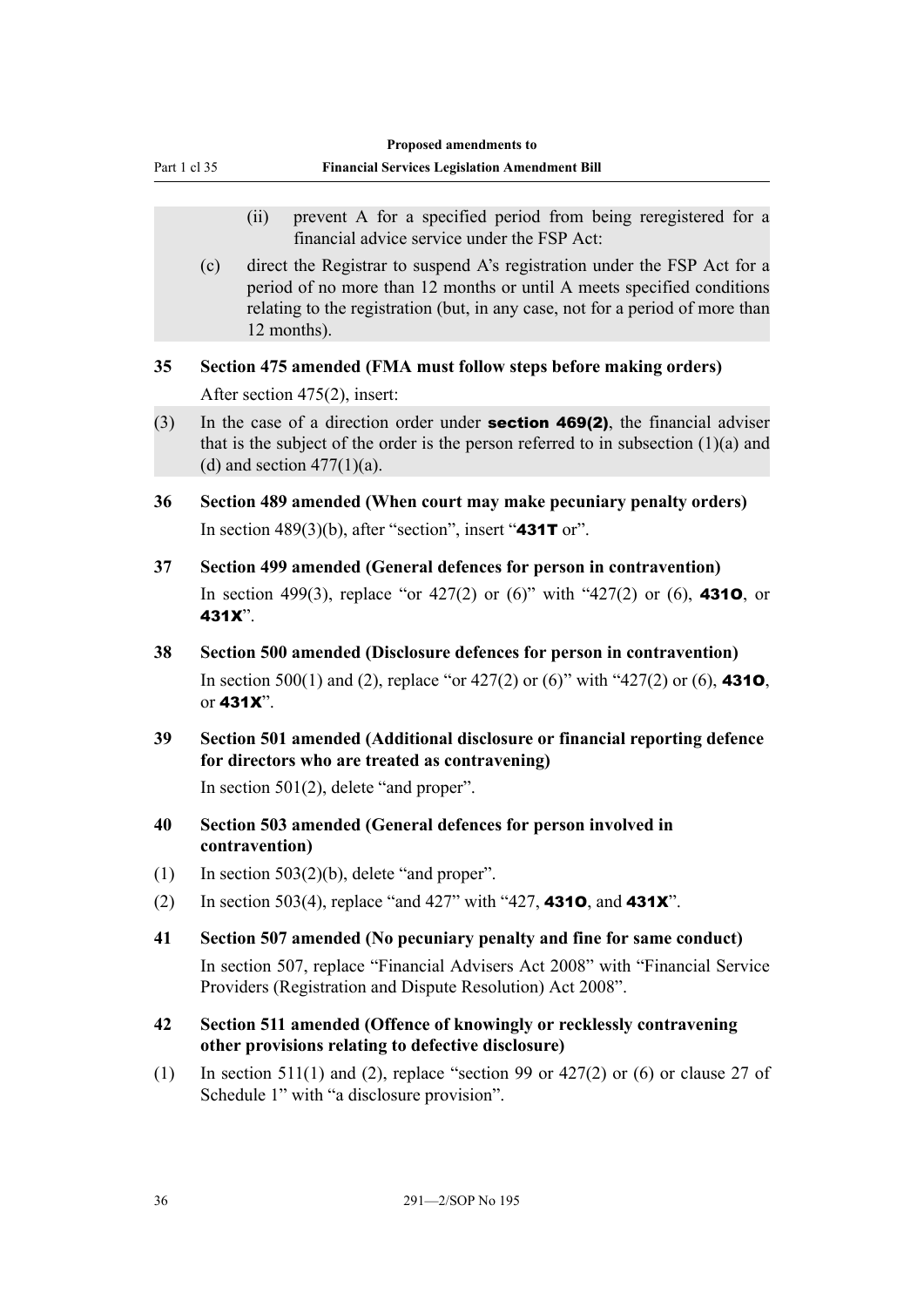(2) In section  $511(1)(a)$  and  $(2)(b)(i)$ , replace "statement referred to in section 99(1)(a)(i) or  $427(1)(a)(i)$  or  $(6)(a)(i)$  or clause  $27(1)(a)(i)$  of Schedule 1 (as the case may be)" with "relevant statement". (3) In section 511(1)(b) and (2)(b)(ii), replace "an omission as referred to in section 99(1)(a)(ii) or  $427(1)(a)(ii)$  or  $(6)(a)(ii)$  or clause  $27(1)(a)(ii)$  of Schedule 1 (as the case may be)" with "a relevant omission". (4) Replace section 511(4) with: (4) In this section, disclosure provision means section 99,  $427(2)$  or  $(6)$ , **4310, or 431X** or clause 27 of Schedule 1 **relevant act** means,— (a) in relation to section 99, the act of providing or making available the ongoing disclosure: (b) in relation to section 427(2), the act of providing the disclosure statement to a person: (c) in relation to section  $427(6)$ , the act of providing or making available the further disclosure: (d) in relation to **section 4310** or **431X**, the act of making the information available to a person: (e) in relation to clause 27 of Schedule 1, the act of providing the limited disclosure document to a person **relevant omission** means an omission as referred to in section 99(1)(a)(ii),  $427(1)(a)(ii)$  or  $(6)(a)(ii)$ , **4310(1)(a)(ii), or 431X(1)(a)(ii)** or clause  $27(1)(a)(ii)$  of Schedule 1 (as the case may be) **relevant statement** means the statement referred to in section  $99(1)(a)(i)$ ,  $427(1)(a)(i)$  or  $(6)(a)(i)$ , **4310(1)(a)(i), or 431X(1)(a)(i)** or clause  $27(1)(a)(i)$ of Schedule 1 (as the case may be). **43 Section 518 amended (Terms of banning orders)** Replace section 518(1)(b) with: (b) providing financial advice services or client money or property services, or contributing, as employee or agent, to the provision of those services.

#### **44 New sections 532A to 532C inserted**

After section 532, insert:

#### **532A Appeals against decisions of disciplinary committee**

(1) A person may appeal to the District Court against a decision of the disciplinary committee to take any action referred to in clause 46 of Schedule 5 against the person.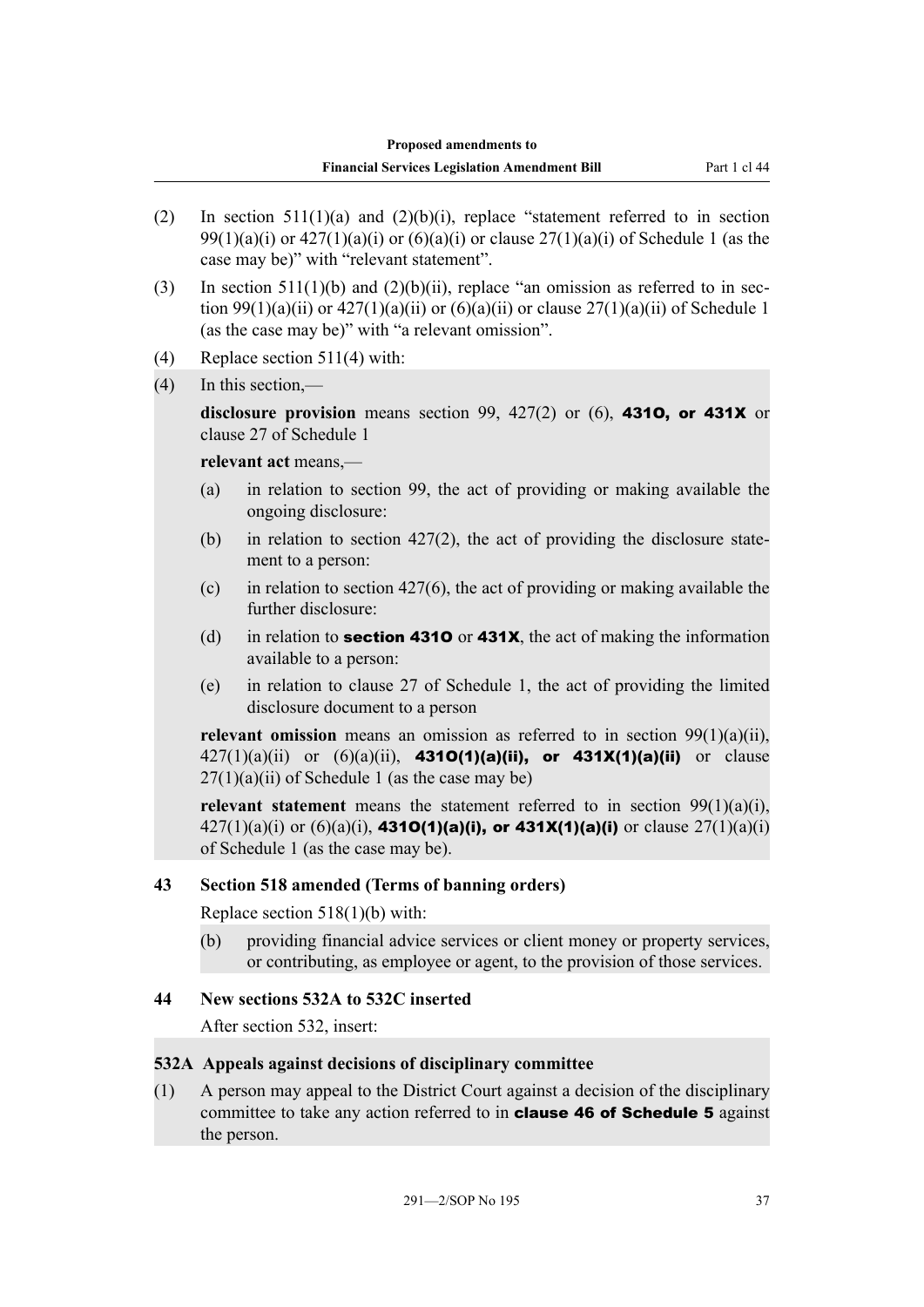| Finan |
|-------|
|       |
|       |

- **Financial Services Legislation Amendment Bill**
- (2) The decision of the District Court on an appeal under this section is final, except as provided in section 532C.

#### **532B Orders as to publication of names**

- (1) On an appeal under **section 532A**, the District Court may, if in its opinion it is proper to do so, prohibit the publication of the name or particulars of the affairs of a financial adviser or any other person.
- (2) In deciding whether to make an order, the court must have regard to—
	- (a) the interests of any person (including, without limitation, the privacy of any complainant); and
	- (b) the public interest.

Compare: 2008 No 91 s 145

#### **532C Appeal on question of law**

A party to an appeal under section 532A may appeal to the High Court against a decision of the District Court on a question of law only.

Compare: 2008 No 91 s 146

### **45 Section 543 amended (Regulations for purposes of Part 3 (Disclosure of offers of financial products))**

Replace section 543(1)(l) with:

(l) prescribing kinds of financial products or currency forwards for the purposes of **clause 21(a)**, (c), or (d) or **38(4)(a)** of Schedule 1:

### **46 Section 546 amended (Regulations for purposes of Part 6 (market services))**

- (1) In section 546(1)(a)(i), after "related body corporate", insert "or an entity referred to in section 400(1A)".
- (2) Replace section  $546(1)(c)$  with:
	- (c) exempting (on terms and conditions, if any) services from the licensing requirement for providers of financial advice services for the purposes of section 389(2)(b):
	- (ca) exempting (on terms and conditions, if any) services from the licensing requirement for providers of discretionary investment management services for the purposes of section 389(3)(b):
- (3) After section  $546(1)(d)(iii)$ , insert:
	- (iv) in the case of a licence relating to a financial advice service, conditions of a kind described in section 403(4):
- (4) After section  $546(1)(m)$ , insert: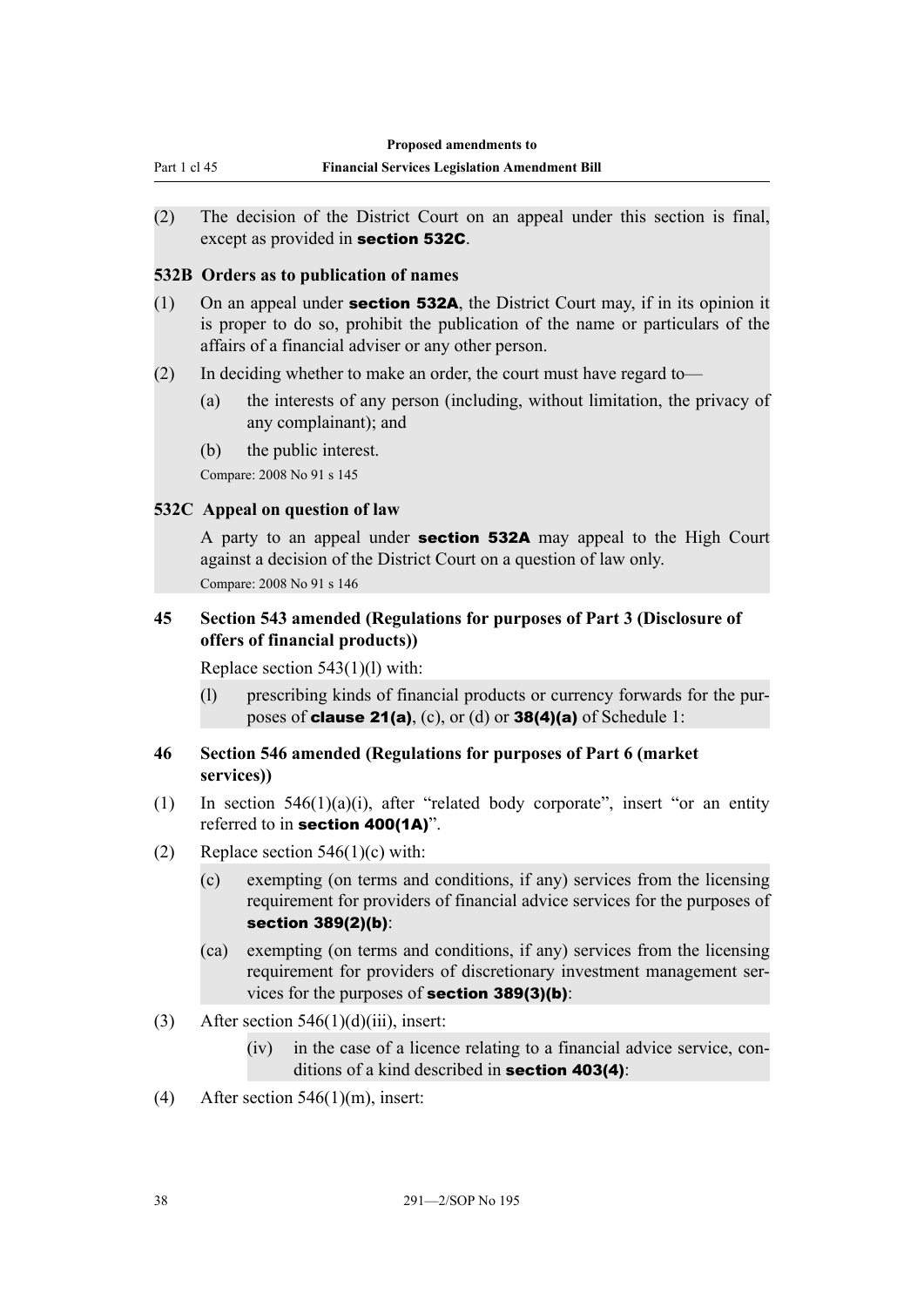*Financial advice services and client money or property services*

- (maa) prescribing kinds of financial planning for the purposes of **section** 431C(1)(c):
- (ma) prescribing eligibility criteria for the purposes of **section 431H**:
- (mb) prescribing the information that must be made available under **sec**tion 431N, and when and the manner in which it must be made available:
- (mc) prescribing the information that must be disclosed under **section 431W** and the manner in which it must be disclosed (including prescribing the manner in which the information is to be presented, calculated, or prepared):
- (md) prescribing documents or information the giving of which does not constitute the giving of financial advice under **clause 7(f) of Schedule 5**:
- (me) prescribing activities for the purposes of clause 7(g) of Schedule 5 (activities that are not giving financial advice):
- (mf) prescribing occupations for the purposes of **clause 8(3) or 19(1) of** Schedule 5:
- (mg) prescribing circumstances in which financial advice is not regulated financial advice for the purposes of **clause 17 of Schedule 5**:
- (mh) prescribing circumstances in which a client money or property service is not a regulated client money or property service for the purposes of clause 22 of Schedule 5:
- (mi) providing for any or all of **sections 431ZB to 431ZG** to apply to wholesale clients and the extent to which and the circumstances in which they so apply:
- (mj) prescribing the duties and obligations of providers of client money or property services in relation to client money and client property:
- (mk) prescribing entities for the purposes of **section 431ZB**:
- (ml) specifying who may be a related body corporate for the purposes of **sec**tion 431ZB:
- (mm) prescribing circumstances for the purposes of **section 431ZB(3)(a)**:
- (mn) providing for the matters referred to in **section 431ZB(3)(b)**:
- (mo) regulating the establishment and operation of a trust account under **subpart 5B of Part 6** and the receipt, handling, and application of client money and client property by a provider of client money or property services (including prescribing requirements relating to the investment of money that is held in trust and providing for how interest or other income from that investment is to be paid, retained, or otherwise dealt with):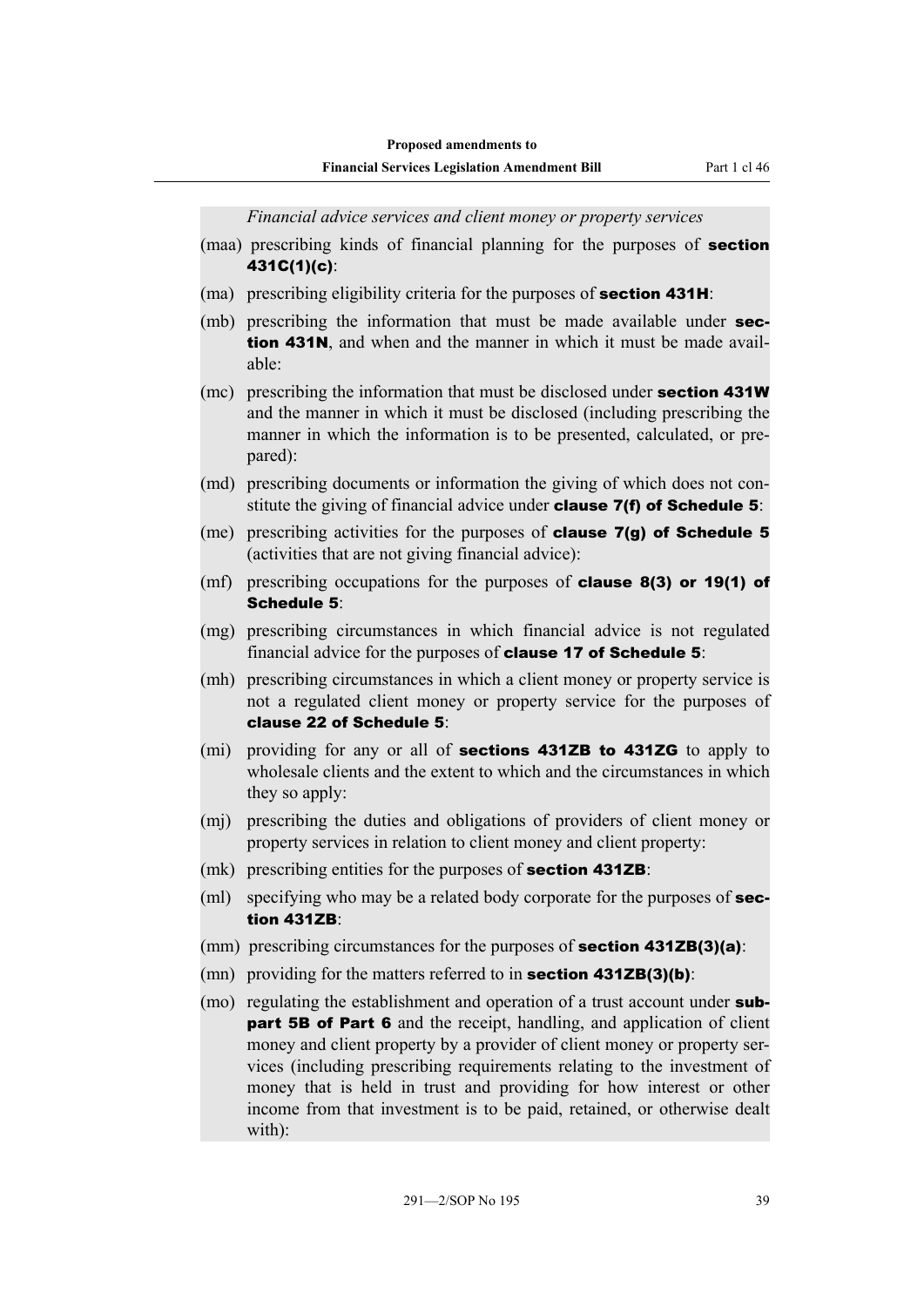- (mp) regulating the keeping, retention, reconciliation, inspection, and audit or review of trust account records and other records and procedures of providers of client money or property services:
- (mq) prescribing any other requirements necessary or desirable to ensure that trust accounts are duly kept and that persons on whose behalf client money and client property are held by providers are informed of the client money and client property held and of the transactions made in connection with it (including prescribing what confirmation information must be made available and any other matters for the purposes of section 431ZE):
- (mr) prescribing matters to regulate the delivery of client money or client property to the person on whose behalf they are held, and other steps to be taken or provisions to apply, in connection with the termination of any client money or property service:
- (5) Before section  $546(1)(p)$ , insert:

Part 1 cl 47

- (oa) prescribing the procedure of the code committee:
- (ob) prescribing the procedure of the disciplinary committee:
- (6) In section 546(2), after "(c),", insert "(ca), (md), (me), (mf), (mg), (mh),  $(mm)$ .".

### **47 Section 548 amended (Other regulations)**

- (1) In section  $548(1)(a)$ , replace "financial products (within the meaning of section 5 of the Financial Advisers Act 2008)" with "financial advice products".
- (2) After section  $548(1)(d)(i)$ , insert:
	- (ia) declaring products to be financial advice products:
- (3) After section  $548(1)(d)(iv)$ , insert:
	- (iva) specifying persons as product providers for the purposes of the definition of product provider in section 6(1):
- (4) After section  $548(1)(i)$ , insert:
	- (ja) prescribing criteria, requirements, or both for the purposes of **clause**  $2(1)(b)(iv)$  of Schedule 3:
- **48 Section 550 amended (Procedural requirements for regulations relating to exemptions, exclusions, and definitions)**
- (1) In section 550(1)(c), after "(d),", insert "(da), (db),".
- (2) In section 550(2)(d), replace "and (c)" with ", (c), and  $(ca)$ ".
- (3) After section  $550(2)(d)$ , insert:
	- $(da)$  section 546(1)(md), (me), (mf), (mg), and (mh) (regulations may prescribe matters in relation to exclusions from definitions of financial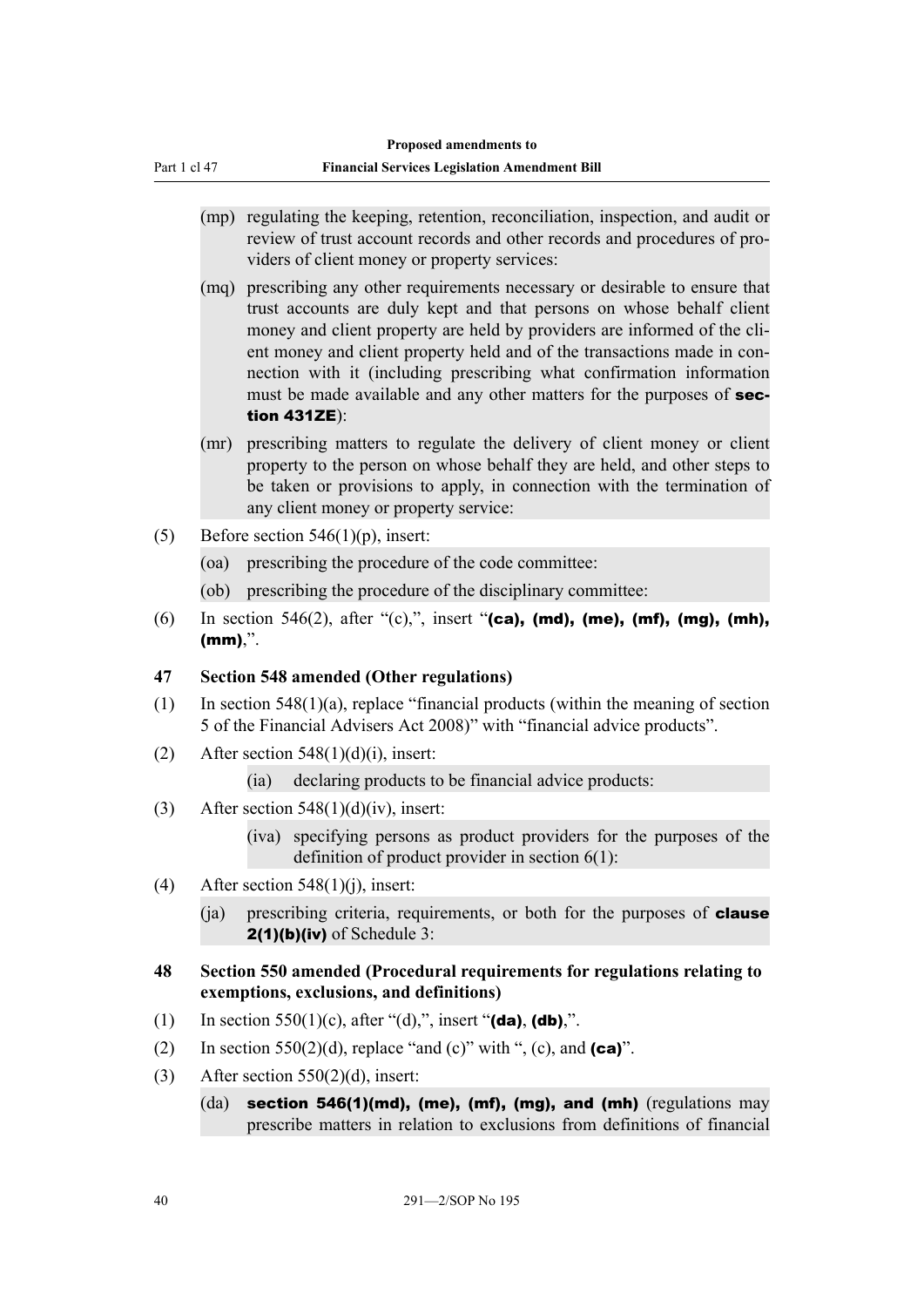**Financial Services Legislation Amendment Bill** Part 1 cl 51

advice, regulated financial advice, and regulated client money or property service):

(db) **section 546(1)(mm)** (regulations may prescribe circumstances in which requirements do not apply):

#### **49 Section 562 amended (FMA's designation power)**

- (1) In section  $562(1)(g)$ , replace "type" with "class".
- (2) Replace section  $562(1)(h)$  with:
	- (ga) declare that a person or class of person that would otherwise be a wholesale investor or a wholesale client is, or is to become, a retail investor or a retail client:
	- (gb) declare that advice—
		- (i) that would not otherwise be financial advice is financial advice; or
		- (ii) that would otherwise be financial advice is not financial advice; or
		- (iii) that would not otherwise be regulated financial advice is regulated financial advice; or
		- (iv) that would otherwise be regulated financial advice is not regulated financial advice:
	- (gc) declare that a service—
		- (i) that would not otherwise be a financial advice service is a financial advice service; or
		- (ii) that would otherwise be a financial advice service is not a financial advice service:
	- (h) declare a person, service, or conduct to be not exempt under any exemption that would otherwise apply under any of the following provisions (and accordingly the licensing requirement under this Act applies):
		- (i) section 389(2):
		- (ii) section 389(3):

#### **50 Section 563 amended (Procedural requirements)**

After section 563(1)(c), insert:

(ca) in the case of **section 562(1)(gb), (gc), or (h)(i)**, it is satisfied that the declaration is necessary or desirable in order to promote the additional purpose specified in section 431B; and

#### **51 New section 571A inserted (Deferral of obligations to publish, notify, and make available non-class exemptions)**

After section 571, insert: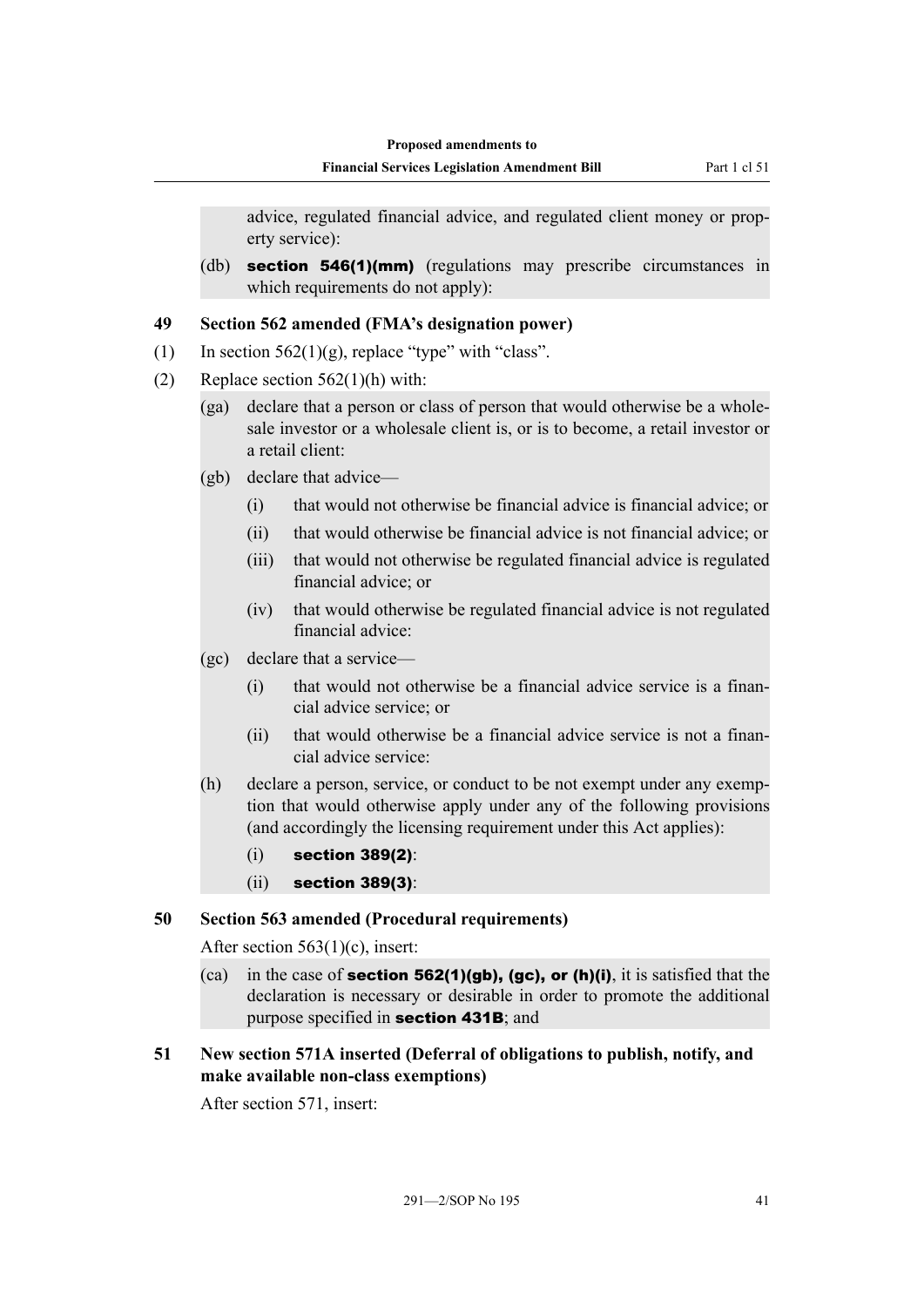## **571A Deferral of obligations to publish, notify, and make available non-class exemptions**

The FMA may defer complying with section 571(3) in relation to an exemption granted under subpart 2 if the FMA is satisfied on reasonable grounds that it is proper to do so on the ground of commercial confidentiality.

## **52 Heading to subpart 8 of Part 9 amended**

In the heading to subpart 8 of Part 9, replace "Transitional and miscellaneous" with "Miscellaneous".

### **53 Section 597 repealed (Transitional provisions)**

Repeal section 597.

## **54 Schedule 1 amended**

- (1) In Schedule 1, replace clause  $19(1)(e)$  with:
	- (e) in the case of an offer by way of sale, the offeror has reasonable grounds to believe that the financial products will, immediately after sale, be quoted; and
- (2) In Schedule 1, in the heading to clause 21, replace "**category 2 products**" with "**prescribed financial products**".
- (3) In Schedule 1, replace clause 21(a) with:
	- (a) financial products of a kind prescribed for the purposes of this paragraph that are issued by a registered bank; or
- (4) In Schedule 1, clause 21(c), replace "category 2" with "financial".
- (5) In Schedule 1, replace clause  $37(1)(a)(iii)$  and (iv) with:
	- (iii) providing a financial advice service; or
	- (iv) providing a client money or property service; or
- (6) In Schedule 1, replace clause  $37(1)(g)$  with:
	- (g) a financial adviser.
- (7) In Schedule 1, replace clause  $38(4)(a)$  with:
	- (a) financial products of a kind prescribed for the purposes of this paragraph:
- (8) In Schedule 1, clause  $41(1)(a)(i)$ , after "subclause (2)", insert "or (2A)".
- (9) In Schedule 1, clause  $41(1)(c)$ , replace "an authorised financial adviser" with "a financial adviser".
- (10) In Schedule 1, after clause 41(2), insert:
- (2A) In relation to the supply of a financial advice service or a client money or property service (or a class of those services), A must certify that A has previous experience in acquiring or disposing of financial advice products that allows A to assess—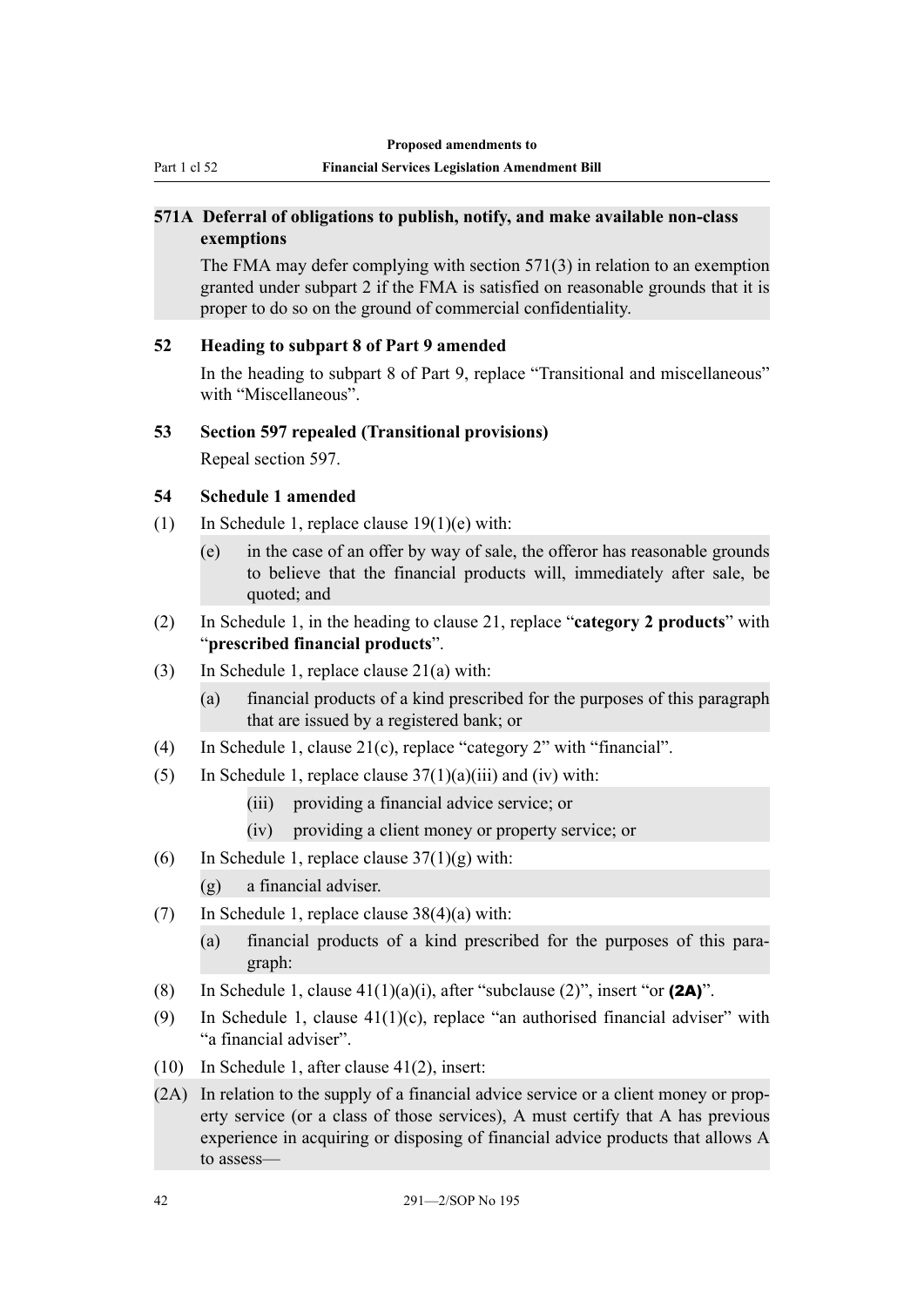- (a) the merits of the service or services to be provided (including assessing their value and the risks involved); and
- (b) A's own information needs in relation to the service or services; and
- (c) the adequacy of the information provided by any person involved in the service or services.
- (11) In Schedule 1, after clause 41(5), insert:
- (6) In relation to the supply of a financial advice service or client money or property service (or a class of those services), the certification under subclause  $(1)(a)(ii)$  must include a certificate that A understands that the competency standards and requirements of the code of conduct will not be applicable (if relevant) and that the financial adviser or provider may not be a member of an approved dispute resolution scheme.
- (12) In Schedule 1, clause  $42(1)$ , after " $41(2)$ ,", insert " $(2A)$ ,".
- (13) In Schedule 1, clause 42(2)(a) and (b), replace "authorised financial adviser" with "financial adviser".
- (14) In Schedule 1, clause 43(1), replace "An authorised financial adviser" with "A financial adviser".
- (15) In Schedule 1, clause 49(1), definition of **relevant person**, after paragraph (a), insert:
	- (ab) the supply of a financial advice service or a client money or property service to a person, means the provider of the service:
- (16) In Schedule 1, clause 49(1), definition of **relevant time**, after paragraph (b), insert:
	- (ba) the supply of a financial advice service or a client money or property service to a person, means immediately before the service is supplied:
- (17) In Schedule 1, clause 49(1), definition of **relevant transaction**, after paragraph (a), insert:
	- (ab) the supply of a financial advice service or client money or property service; or

### **55 Schedule 2 amended**

In Schedule 2, clause 2(d), replace "perform a financial adviser service (within the meaning of the Financial Advisers Act 2008)" with "give financial advice".

#### **56 Schedule 3 amended**

- (1) In Schedule 3, replace clause  $2(b)(iii)$  with:
	- (iii) the trustees have contravened the trust deed; or
	- (iv) the trustees apply for the approval to be withdrawn and the FMA is satisfied that the prescribed criteria and requirements (if any) are satisfied.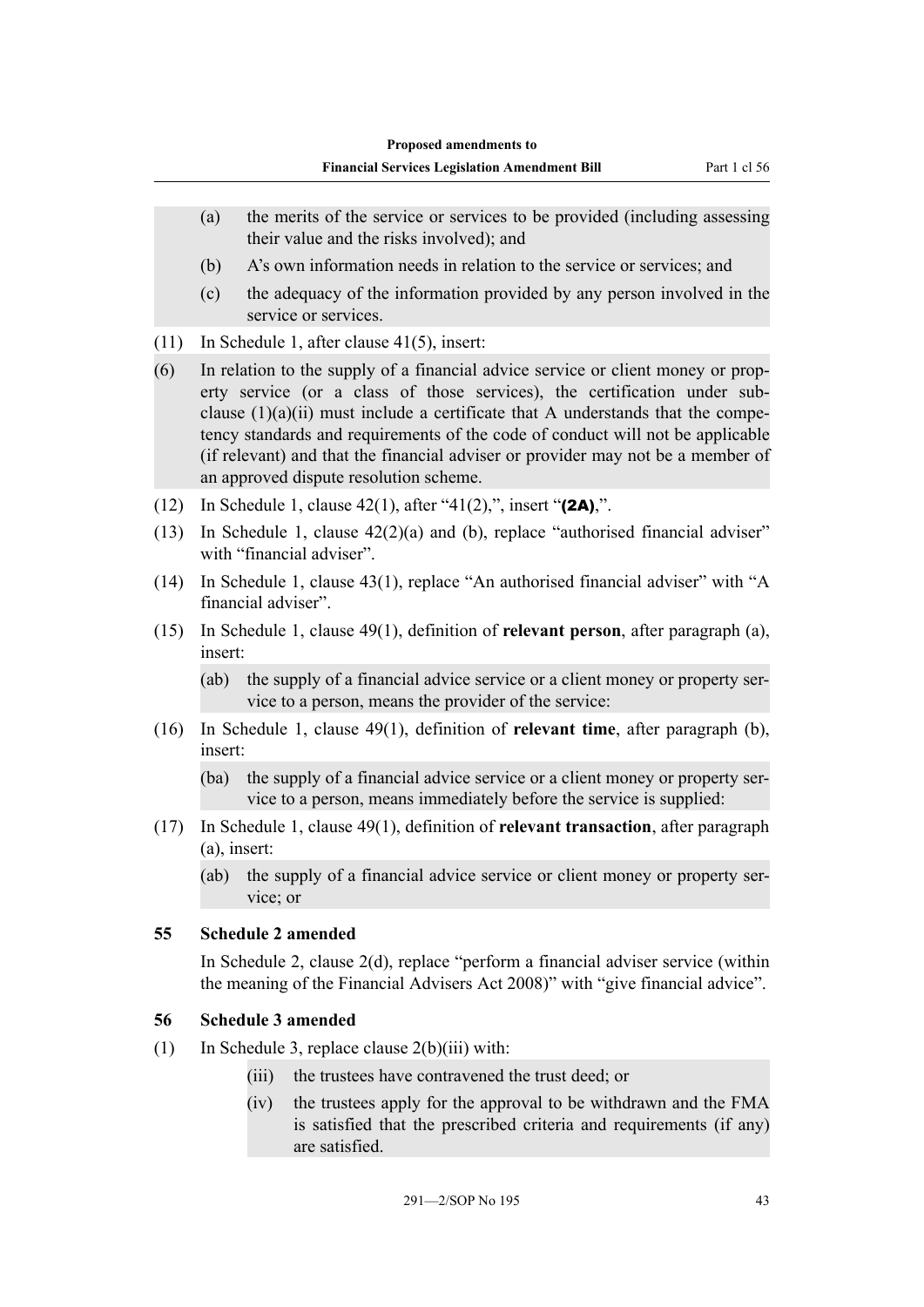Part 1 cl 57 **Financial Services Legislation Amendment Bill**

- (2) In Schedule 3, clause 2, insert as subclause (2):
- (2) If a Schedule 3 scheme is wound up, the approval of the scheme must be treated as withdrawn as soon as the distribution of assets has been completed.
- (3) In Schedule 3, replace clause 4 with:

#### **4 Procedure for exercising powers**

The FMA must not exercise a power under **clause 2(1)(b)(i) to (iii)**, or refuse an application for approval to be withdrawn, unless—

- (a) the FMA gives the trustees no less than 10 working days' written notice of the following matters before it exercises the power:
	- (i) that the FMA may exercise the power or refuse the application; and
	- (ii) the reasons why it may do so; and
- (b) the FMA gives the trustees or the trustees' representative an opportunity to make written submissions on the matter within that notice period.
- (4) In Schedule 3, clause  $5(1)$ , replace "2(b)" with "2(1)(b)".

#### **57 Schedule 4 amended**

- (1) In the heading to Schedule 4, replace "s 597" with " $\mathbf{s}$  14A".
- (2) In the heading to Schedule 4, after "**Transitional**", insert "**, savings, and related**".
- (3) In Schedule 4, after clause 1(1)(e), insert:
	- (f) Part 6 provides for transitional provisions relating to the Financial Services Legislation Amendment Act 2017.
- (4) In Schedule 4, clause  $20(2A)$ , replace "451(a)" with "**451(1)(a)**".
- (5) In Schedule 4, after clause 70, insert the Part 6 set out in Part 1 of Schedule 1 of this Act.
- (6) In Schedule 4, after clause 77 (as inserted by subsection (5)), insert the subpart 3 of Part 6 set out in Part 2 of Schedule 1 of this Act.

#### **58 New Schedule 5 inserted**

After Schedule 4, insert the **Schedule 5** set out in **Schedule 2** of this Act.

## **Part 2**

## **Amendments to Financial Service Providers (Registration and Dispute Resolution) Act 2008**

#### **59 Principal Act**

This Part amends the Financial Service Providers (Registration and Dispute Resolution) Act 2008 (the **principal Act**).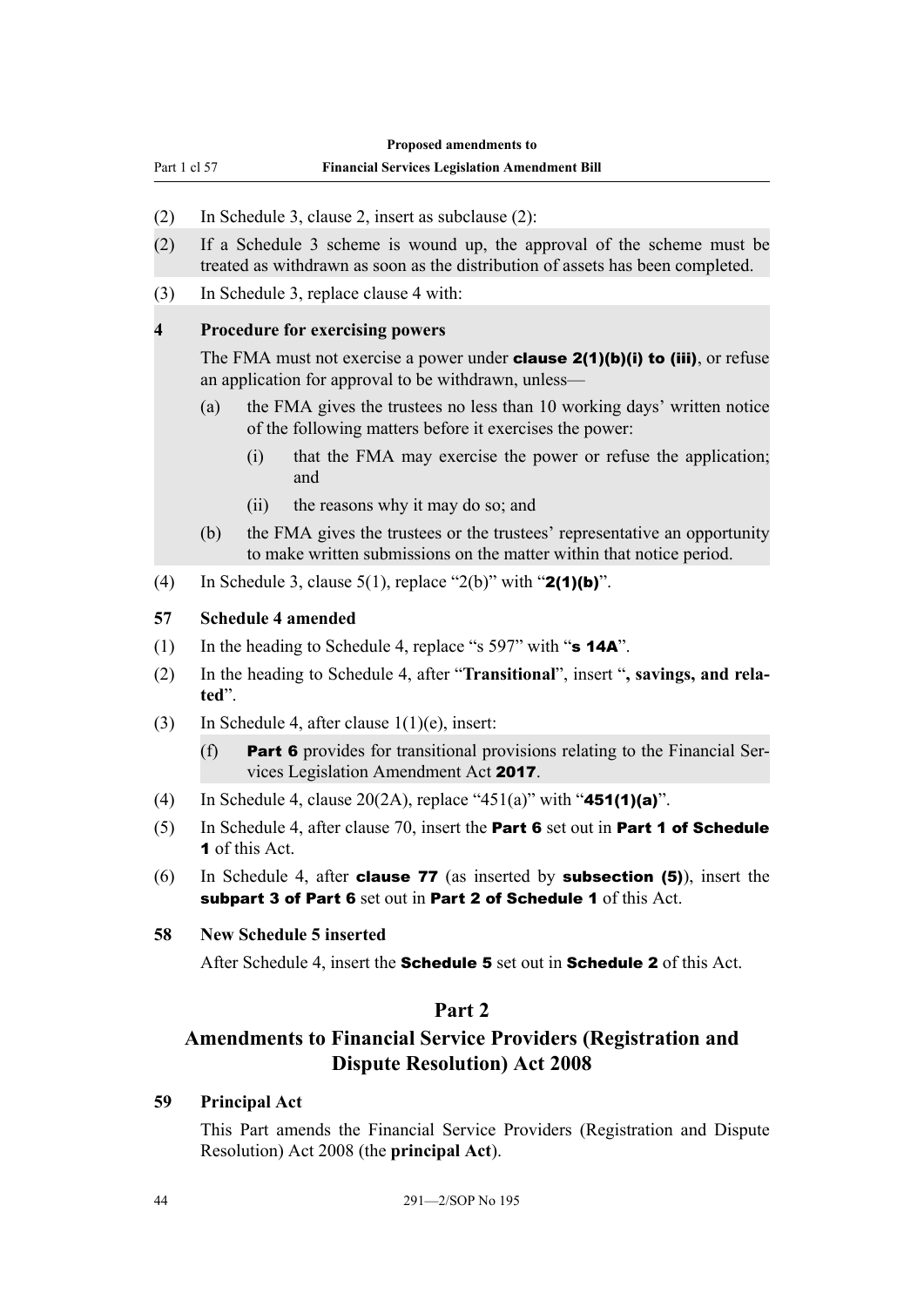#### **60 Section 4 amended (Interpretation)**

- (1) In section 4, repeal the definitions of **broker**, **broking service**, and **financial adviser service**.
- (2) In section 4, insert in their appropriate alphabetical order:

**disciplinary committee** means the disciplinary committee established under **Part 5 of Schedule 5** of the Financial Markets Conduct Act 2013

**engaged**, in relation to a financial advice provider a person who gives financial advice, has the meaning given by section 431DA of the Financial Markets Conduct Act 2013 (but *see* section 44A, which relates to when a person is engaged to give advice through an interposed person)

**financial advice provider** has the meaning given by section 6(1) of the Financial Markets Conduct Act 2013

**financial advice service** has the meaning given by section 6(1) of the Financial Markets Conduct Act 2013

**financial markets legislation** has the meaning given by section 4 of the Financial Markets Authority Act 2011

**regulated client money or property service** has the meaning given by section 431V(4) of the Financial Markets Conduct Act 2013

**regulated financial advice** has the meaning given by section 431C(3) of the Financial Markets Conduct Act 2013

(3) In section 4, replace the definition of **licensed provider** with:

**licensed provider** means a person identified in Schedule 2 that is licensed, registered, authorised, or otherwise approved by a licensing authority

(3) In section 4, replace the definition of **licensing authority** with:

**licensing authority** means a body or person, identified in Schedule 2, that licenses, registers, authorises, or otherwise approves a person to be a licensed provider (but *see* section 44B in relation to operators of financial product markets)

### **61 Section 5 amended (Meaning of financial service)**

- (1) Replace section  $5(1)(a)$  to (e) and (ab) with:
	- (a) a financial advice service:
	- (ab) a regulated client money or property service (including a custodial service):
	- (c) being a licensed provider (*see* Schedule 2, which refers to licensed providers including registered banks, operators of financial product markets, licensed insurers, supervisors, and NBDTs, and persons who hold, or are authorised bodies under, a market services licence):
	- (ca) a service—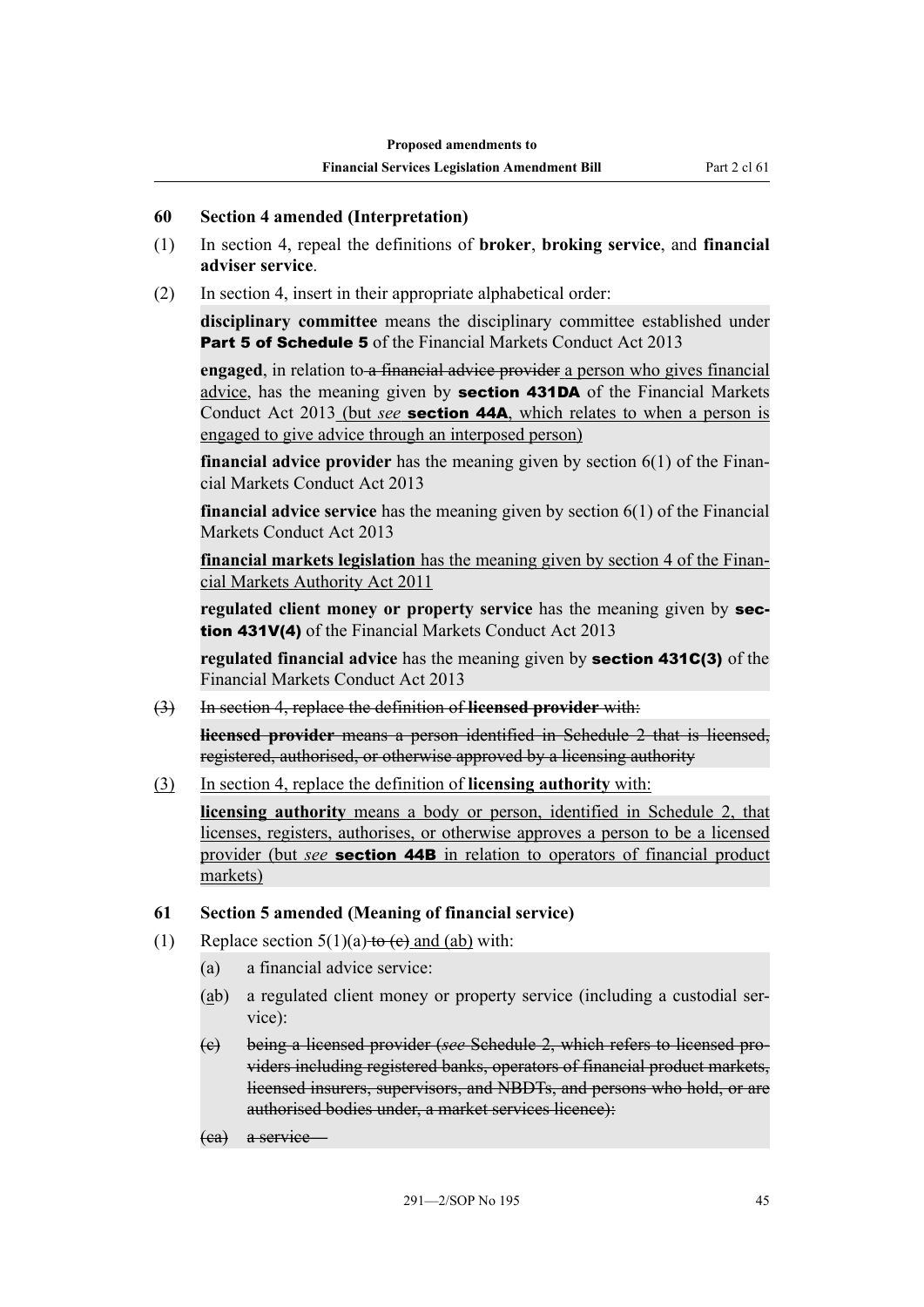|                  |        |                 | Proposed amendments to                                                                                                                                                                                                                                                                                                                                                                                                                 |
|------------------|--------|-----------------|----------------------------------------------------------------------------------------------------------------------------------------------------------------------------------------------------------------------------------------------------------------------------------------------------------------------------------------------------------------------------------------------------------------------------------------|
| Part 2 cl 61     |        |                 | <b>Financial Services Legislation Amendment Bill</b>                                                                                                                                                                                                                                                                                                                                                                                   |
|                  |        |                 |                                                                                                                                                                                                                                                                                                                                                                                                                                        |
|                  |        | $\ddot{\theta}$ | that is the same, or substantially the same, as that provided by<br>licensed providers; but                                                                                                                                                                                                                                                                                                                                            |
|                  |        | $\overline{H}$  | in respect of which the provider is not required to be a licensed<br>provider because of an exemption granted or issued by a licensing<br>authority or because the service is a wholesale service or provided<br>only to wholesale clients or wholesale investors (as defined in any<br>licensing enactment):                                                                                                                          |
|                  |        |                 | $(1A)$ Replace section $5(1)(g)$ with:                                                                                                                                                                                                                                                                                                                                                                                                 |
|                  | (g)    |                 | issuing or managing the means of payment (for example, credit or debit<br>cards, cheques, travellers' cheques, money orders, bankers' drafts, or<br>electronic money):                                                                                                                                                                                                                                                                 |
| (2)              |        |                 | Repeal section $5(1)(i)$ , $(ia)(ii)$ , and $(id)$ .                                                                                                                                                                                                                                                                                                                                                                                   |
| (2)              |        |                 | Replace section $5(1)(i)$ with:                                                                                                                                                                                                                                                                                                                                                                                                        |
|                  | (i)    |                 | acting as an offeror of financial products offered under an FMC offer:                                                                                                                                                                                                                                                                                                                                                                 |
| (3)              |        |                 | Replace section $5(1)(ib)$ with:                                                                                                                                                                                                                                                                                                                                                                                                       |
|                  | (H)    |                 | acting as an offeror of financial products offered under an FMC offer:                                                                                                                                                                                                                                                                                                                                                                 |
|                  | $(ib)$ |                 | any of the following market services if the service is, or is required to be,<br>provided under a market services licence (whether as a licence holder or<br>as an authorised body):                                                                                                                                                                                                                                                   |
|                  |        | (i)             | acting as a manager of a registered scheme (other than a restricted<br>scheme):                                                                                                                                                                                                                                                                                                                                                        |
|                  |        | (ii)            | acting as an independent trustee of a restricted scheme:                                                                                                                                                                                                                                                                                                                                                                               |
|                  |        | (iii)           | acting as a provider of a discretionary investment management<br>service:                                                                                                                                                                                                                                                                                                                                                              |
|                  |        | (iv)            | acting as a derivatives issuer:                                                                                                                                                                                                                                                                                                                                                                                                        |
|                  |        | (v)             | acting as a provider of prescribed intermediary services:                                                                                                                                                                                                                                                                                                                                                                              |
| $\left(4\right)$ |        |                 | After section $5(1)(m)$ , insert:                                                                                                                                                                                                                                                                                                                                                                                                      |
|                  |        |                 | (ma) providing a prescribed service—                                                                                                                                                                                                                                                                                                                                                                                                   |
|                  |        | (i)             | that is the same, or substantially the same, as a service referred to                                                                                                                                                                                                                                                                                                                                                                  |
|                  |        |                 | $\frac{\text{in} \text{param}}{\text{in} \text{param}}$ (ib); but                                                                                                                                                                                                                                                                                                                                                                      |
|                  |        | (ii)            | in respect of which the provider is not required to provide the ser-<br>vice under a market services licence because of an exemption<br>under section 389(3)(b) of the Financial Markets Conduct Act<br>2013 or an exemption granted or issued by a licensing authority or<br>because the service is a wholesale service or provided only to<br>wholesale clients or wholesale investors (as defined in any licens-<br>ing enactment): |
| (4)              |        |                 | After section 5(1), insert:                                                                                                                                                                                                                                                                                                                                                                                                            |
|                  |        |                 |                                                                                                                                                                                                                                                                                                                                                                                                                                        |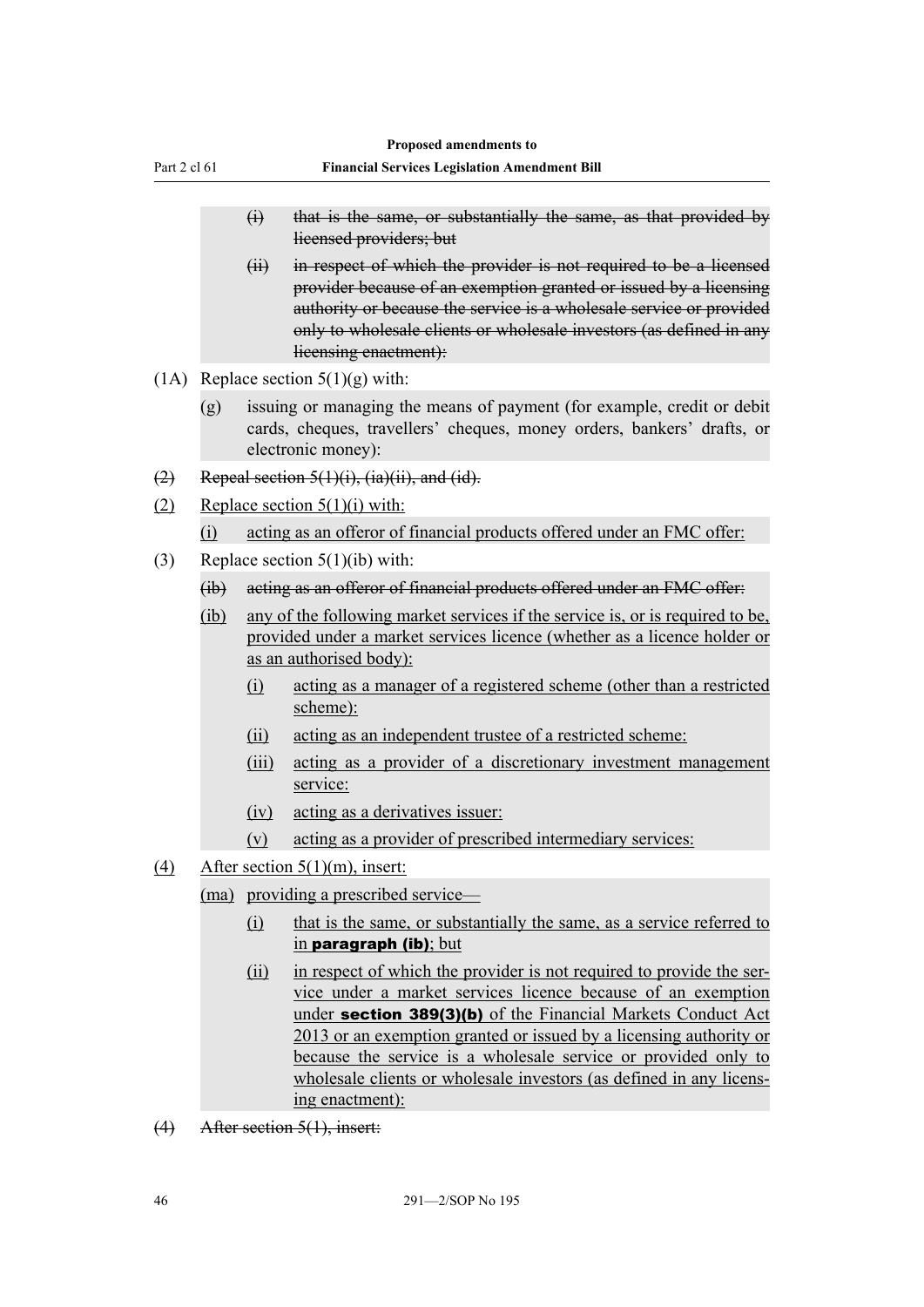(1A) If regulations made under this Act define 2 or more subcategories of a financial service referred to in subsection (1), each of those subcategories must be treated as being a financial service for the purposes of applying this Act.

#### **Example**

Section 11 provides that a person in the business of providing a financial service must be registered for that service.

Regulations may define acting as a derivatives issuer in respect of a regulated offer as being a subcategory of being a licensed provider.

If those regulations are made, ABC Limited cannot be in the business of acting as a derivatives issuer in respect of a regulated offer unless it is registered for that service.

- (5) Replace section 5(2) with:
- (2) Any term or expression that is defined in the Financial Markets Conduct Act 2013 and used in this section, but not defined in this Act, has the same meaning as in the Financial Markets Conduct Act 2013.

### **62 Section 6 amended (Meaning of in the business of providing a financial service)**

In section 6, delete "or offering to provide".

### **63 Section 7 amended (Application of Act)**

- (1) Replace the heading to section 7 with "**Persons who are not in business of providing financial service**".
- (2) Repeal section 7(1).
- (3) Replace section 7(2)(i) with:
	- (i) a nominated representative (within the meaning of section 6(1) of the Financial Markets Conduct Act 2013) while acting in that capacity on behalf of the financial advice provider that nominated the person:

### **64 New section 7A inserted (Application of Act)**

After section 7, insert:

### **7A Application of Act**

- (1) This Act applies to every person (**A**) who is in the business of providing a financial service if—
	- (a) A's financial services are provided to persons in New Zealand by or on behalf of A; or
	- (b) A is, or is required to be, a licensed provider under a licensing enactment; or
	- (c) A is required to be registered under this Act by or under any other enactment (including under a licence condition); or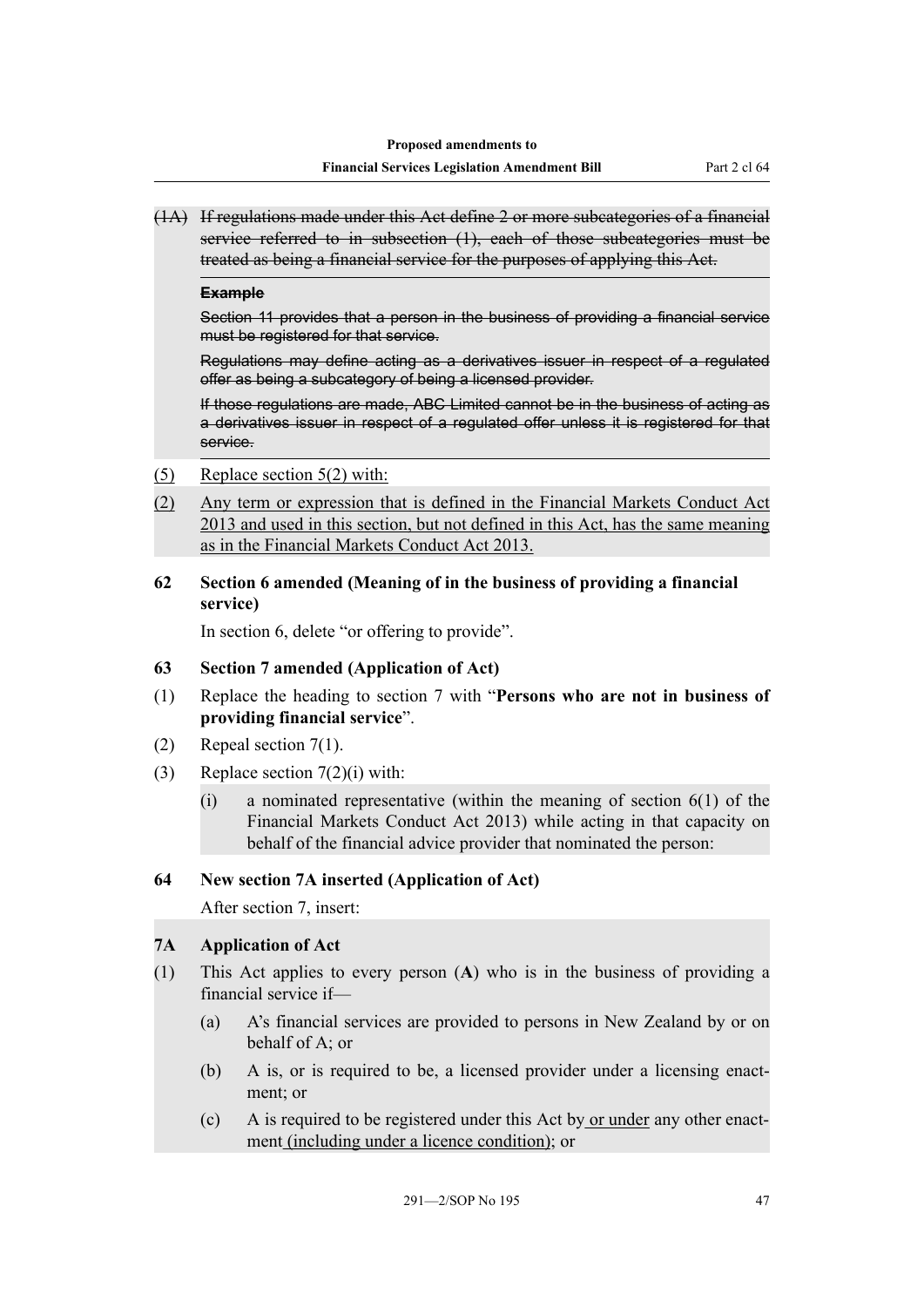|              |                                                                                                                                                                                                  | Proposed amendments to                                                                                                                                              |  |
|--------------|--------------------------------------------------------------------------------------------------------------------------------------------------------------------------------------------------|---------------------------------------------------------------------------------------------------------------------------------------------------------------------|--|
| Part 2 cl 65 |                                                                                                                                                                                                  | <b>Financial Services Legislation Amendment Bill</b>                                                                                                                |  |
|              | (d)                                                                                                                                                                                              | A provides the service in the prescribed circumstances; or                                                                                                          |  |
|              | (e)                                                                                                                                                                                              | A is a reporting entity to which the Anti-Money Laundering and Coun-<br>tering Financing of Terrorism Act 2009 applies.                                             |  |
| (2)          |                                                                                                                                                                                                  | The following apply for the purposes of <b>subsection <math>(1)(a)</math></b> :                                                                                     |  |
|              | (a)                                                                                                                                                                                              | the paragraph does not apply merely because A's financial services are<br>accessible by persons in New Zealand:                                                     |  |
|              | (b)                                                                                                                                                                                              | the paragraph does not apply if A—                                                                                                                                  |  |
|              |                                                                                                                                                                                                  | does not have a place of business in New Zealand; and<br>(i)                                                                                                        |  |
|              |                                                                                                                                                                                                  | does not provide the service to any retail client in New Zealand:<br>(ii)                                                                                           |  |
|              | (c)                                                                                                                                                                                              | the paragraph does not apply if the extent to which the financial service<br>is provided to persons in New Zealand is less than any prescribed thresh-<br>old:      |  |
|              | (d)                                                                                                                                                                                              | the paragraph applies regardless of where the financial service is provi-<br>ded from.                                                                              |  |
| (2A)         |                                                                                                                                                                                                  | <b>Subsection (2)(c)</b> does not apply in the prescribed circumstances.                                                                                            |  |
| (3)          | This Act may also apply to a person who registers for financial advice services<br>under <b>section 22C</b> (even though the person is not in the business of providing<br>a financial service). |                                                                                                                                                                     |  |
| (4)          | See section 12(1A), which applies section 12 to a person even if this Act<br>would not otherwise apply to the person under this section.                                                         |                                                                                                                                                                     |  |
| (5)          |                                                                                                                                                                                                  | This section is subject to section 7.                                                                                                                               |  |
| 65           | <b>Section 8A replaced (Territorial scope)</b>                                                                                                                                                   |                                                                                                                                                                     |  |
|              |                                                                                                                                                                                                  | Replace section 8A with:                                                                                                                                            |  |
| <b>8A</b>    |                                                                                                                                                                                                  | Transitional, savings, and related provisions<br>The transitional, savings, and related provisions set out in Schedule 1AA have<br>effect according to their terms. |  |
| 66           |                                                                                                                                                                                                  | Section 10 amended (Registration and deregistration)<br>After section $10(3)$ , insert:                                                                             |  |
| (4)          |                                                                                                                                                                                                  | This section is subject to <b>section 22B</b> (suspension of registration).                                                                                         |  |
| 67           |                                                                                                                                                                                                  | Heading to subpart 1 of Part 2 replaced<br>Replace the heading to subpart 1 of Part 2 with:                                                                         |  |
|              |                                                                                                                                                                                                  | Subpart 1—Requirements for registration and being member of approved<br>dispute resolution scheme and prohibition against holding out                               |  |
|              |                                                                                                                                                                                                  |                                                                                                                                                                     |  |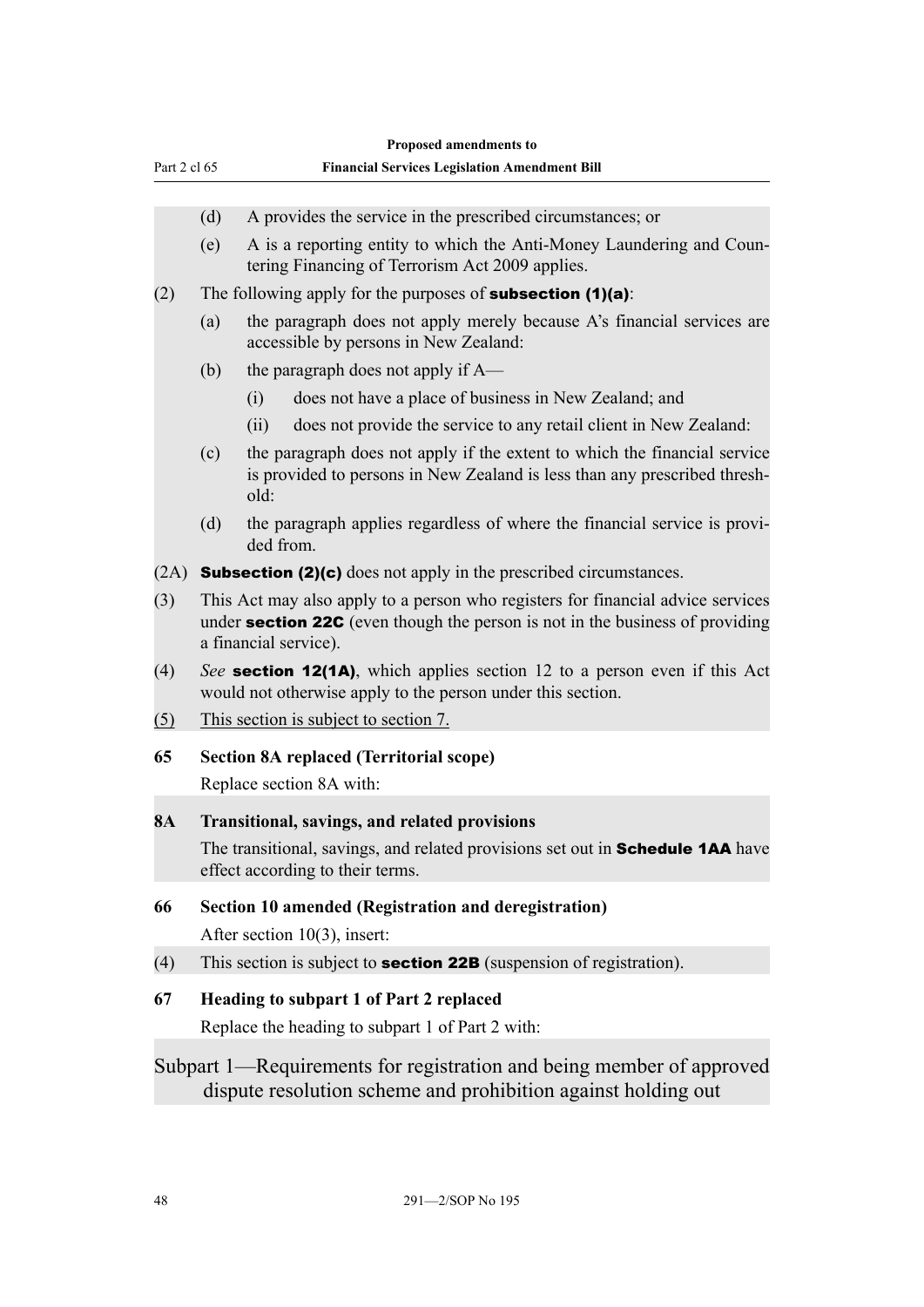- **68 Section 11 amended (No being in business of providing financial service unless registered and member of approved dispute resolution scheme)**
- (1) Replace the heading to section 11 with "**Person in business of providing financial service must be registered and member of approved dispute resolution scheme**".
- (2) Replace section 11(1) with:
- (1) A person to whom this Act applies who is in the business of providing a financial service must—
	- (a) be registered for that service under this Part; and
	- (b) if required by section 48, be a member of an approved dispute resolution scheme.
- **69 Section 12 amended (No holding out that in business of providing financial service unless registered and member of approved dispute resolution scheme)**

Replace section 12(1) with:

- (1) A person must not—
	- (a) hold out that the person is registered under this Act unless that person—
		- (i) is registered under this Part; and
		- (ii) is, if required by section 48, a member of an approved dispute resolution scheme; or
	- (b) hold out that the person is registered under this Act in respect of a particular service or entitled, qualified, able, or willing to be in the business of providing a financial service in New Zealand unless that person—
		- (i) is registered for that service under this Part; and
		- (ii) is, if required by section 48, a member of an approved dispute resolution scheme.; or
	- (c) hold out that the person is entitled, qualified, able, or willing to be in the business of providing a financial service to persons in New Zealand unless that person—
		- (i) is, if required by this Part, registered for that service under this Part; and
		- (ii) is, if required by section 48, a member of an approved dispute resolution scheme.
- (1A) This section applies to a person even if this Act would otherwise not apply to the person under section 7A.

## **69A New section 12A inserted (Registration for certain overlapping services not required)**

After section 12, insert: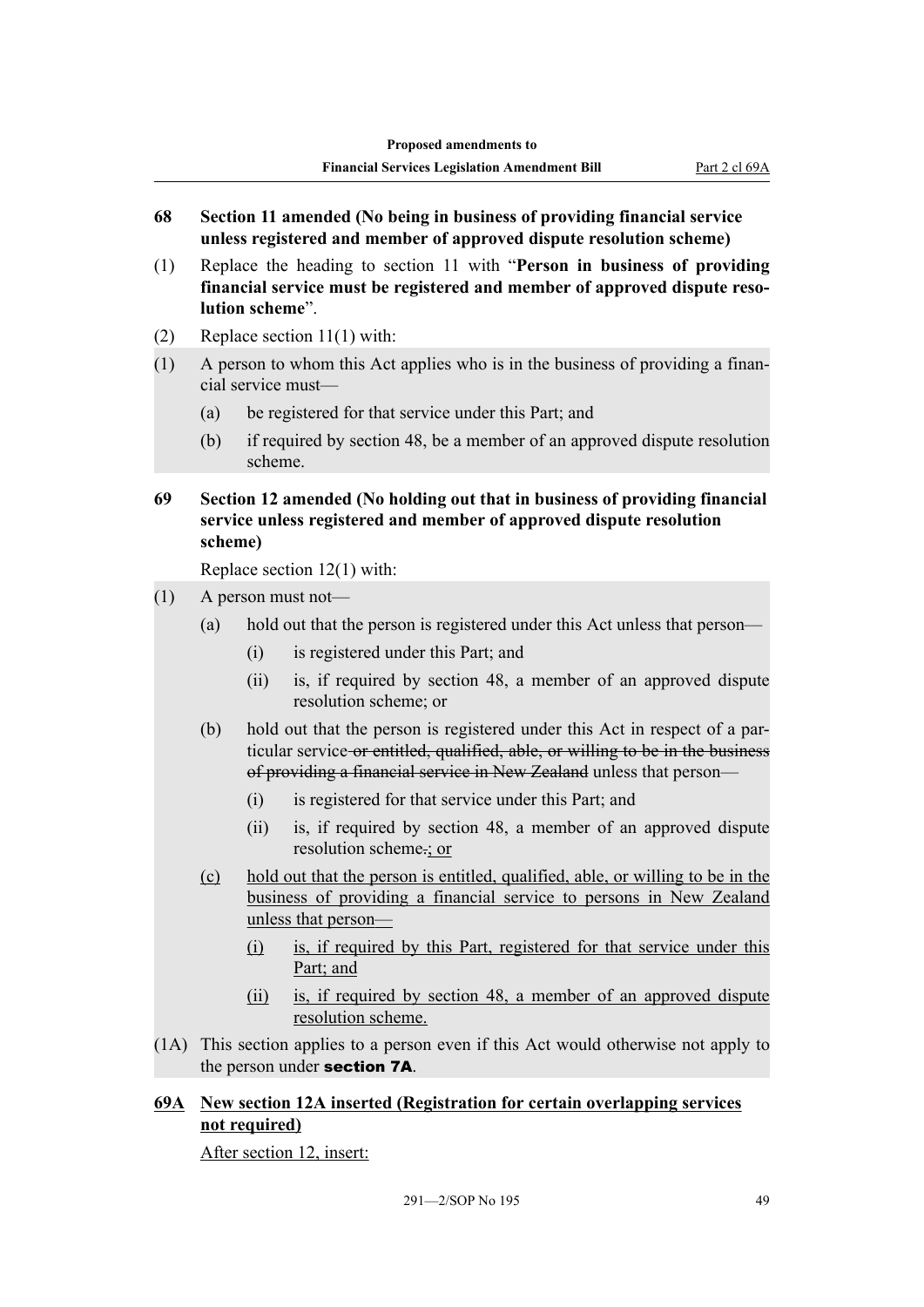|              | <b>Proposed amendments to</b>                        |
|--------------|------------------------------------------------------|
| Part 2 cl 70 | <b>Financial Services Legislation Amendment Bill</b> |

#### **12A Registration for certain overlapping services not required**

- (1) This section applies if—
	- (a) a person (**A**) is registered for a financial service referred to in section 5(1)(a) to (c), (e), (ia)(ii) or (iii), (ib) to (id), (l), (m), or (ma); and
	- (b) A also provides a financial service referred to in section  $5(1)(d)$ , (f), (g),  $(h)$ ,  $(i)$ ,  $(ia)(i)$ ,  $(i)$ , or  $(k)$ , but only in the ordinary course of providing the service for which A is registered as referred to in **paragraph (a)**; and
	- (c) regulations provide for this section to apply in the circumstances in which A provides the service; and
	- (d) A complies with the terms and conditions (if any) prescribed for the purposes of this section.
- $(2)$  A—
	- (a) is not required to be registered for the financial service referred to in subsection (1)(b); and
	- (b) is not prevented from holding out that A is entitled, qualified, able, or willing to be in the business of providing that financial service.

#### **70 Section 14 amended (Disqualified person)**

- (1) Replace section 14(2)(a) with:
	- (a) an undischarged bankrupt, or a person who has a substantially similar status in a country, State, or territory outside New Zealand:
- (2) After section 14(2)(d), insert:
	- (da) a person who, within the past year, has been deregistered, or been a director or senior manager of an entity that has been deregistered, under section 18(1)(ca):
- (3) Replace section 14(2)(ea) with:
	- (ea) a person who has been convicted within the past 5 years, in a country, State, or territory outside New Zealand, of an offence that is substantially similar to an offence specified in paragraph (e):
- (4) Replace section  $14(2)(g)$  with:
	- (g) a person who is subject to a forfeiture order under the Criminal Proceeds (Recovery) Act 2009 or to a substantially similar order in a country, State, or territory outside New Zealand.

## **71 Section 15 amended (Application to be registered as financial service provider)**

After section  $15(1)(a)$ , insert:

(ab) if the applicant is applying to be registered under **section 22C**, state whether the applicant is engaged by a financial advice provider (**B**) to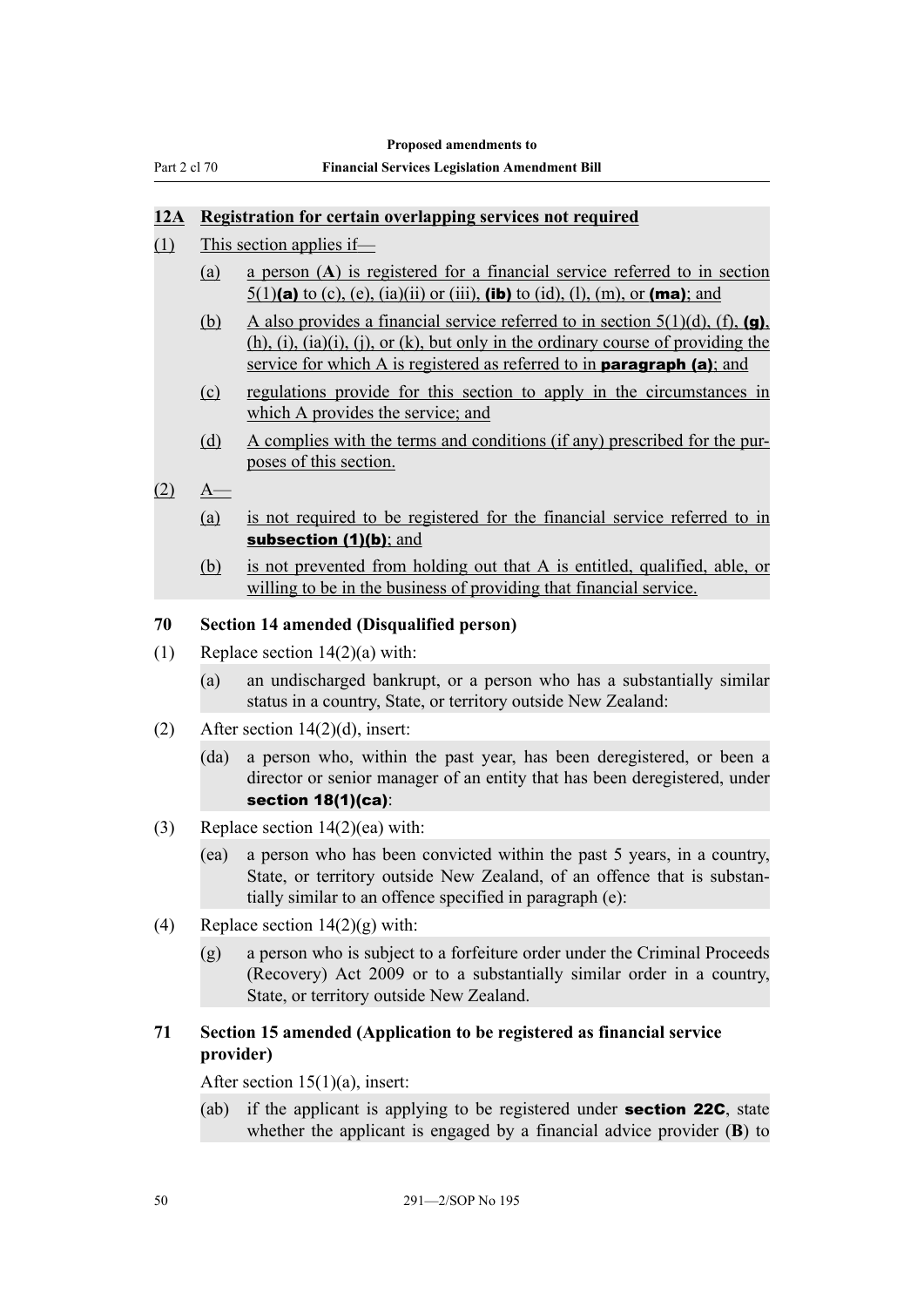give regulated financial advice on B's behalf and, if so, B's name and business address; and

## **72 Section 16 amended (Registration of financial service provider)**

- (1) After section  $16(1)(a)(iii)$ , insert:
	- (iiia) if the provider (**A**) is registered under section 22C, a statement as to whether A is engaged by a financial advice provider (**B**) to give regulated financial advice on B's behalf and, if so, B's name and business address; and
- (2) After section 16(1), insert:
- (1A) The Registrar may, at any time, require a person to provide prescribed information in the prescribed manner for the purpose of ascertaining whether—
	- (a) the person is in the business of providing a financial service to persons in New Zealand; or
	- (b) any other matter referred to in **section 7A** applies in respect of the person.
- (1B) The Registrar may treat **section 18(1)(b)** as satisfied (and may, accordingly, deregister a provider under that paragraph) if the provider does not comply with a requirement under **subsection (1A)**.

## **73 Section 17 amended (Duty to notify changes relating to financial service provider)**

- (1) After section  $17(1)(c)$ , insert:
	- (d) a financial advice provider, if the provider engages a financial adviser:
	- (e) a financial advice provider that is recorded on the register as having engaged a financial adviser, if the financial adviser is no longer engaged by the provider.
- (2) In section 17(4), replace "(1)(c)" with "(1)(c), (d), or (e)".

## **74 Section 18 amended (Deregistration of financial service provider)**

- (1) Replace section 18(1)(b) with:
	- (b) at any time after the expiry of 3 months after registration, is not in the business of providing a financial service or is otherwise no longer required to be registered under section 11; or
- (2) Replace section  $18(1)(c)$  with:
	- (c) has made a representation to the Registrar or the FMA that is false or misleading in any material particular in connection with obtaining or maintaining its registration under this Act or any other matter relating to this Act (for example, false information about the extent to which the person is in the business of providing a financial service); or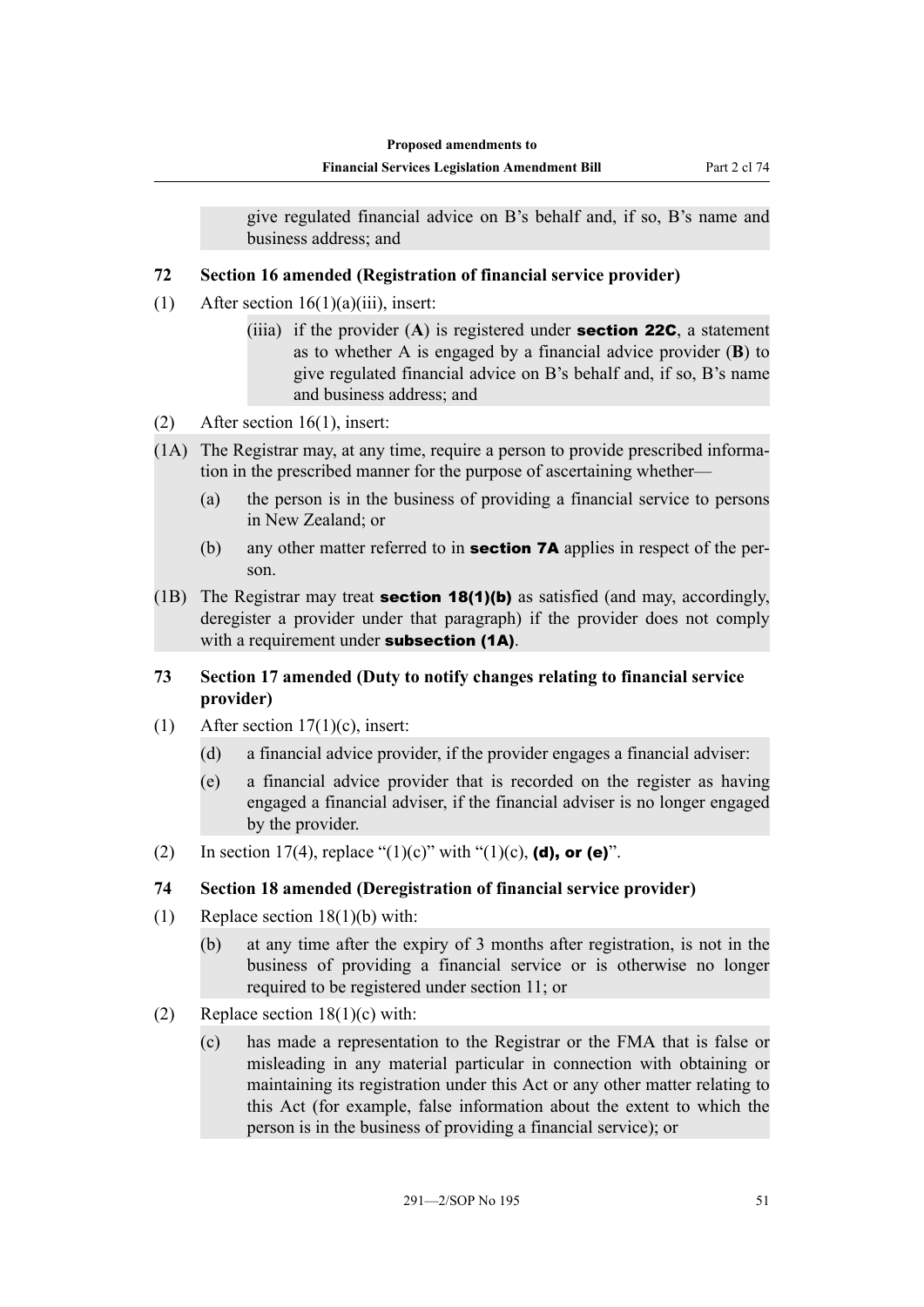Part 2 cl 75

- (ca) has failed to comply with a duty provided for under regulations made under **section 44(1)(bb) and (bc)** or has otherwise failed to provide any material information that it is required to provide by or under this Act, and the Registrar is satisfied that the failure is serious after having regard to the matters set out in **subsection (1AB)**; or
- (2A) After section 18(1AA), insert:
- $(1AB)$  In considering whether a failure is serious under **subsection (1)(ca)**, the Registrar—
	- (a) must have regard to—
		- (i) the nature and extent of the failure; and
		- (ii) the circumstances in which the failure occurred; and
		- (iii) whether the provider has previously failed to comply with the duty referred to in that paragraph or has otherwise previously failed to provide any material information that it is required to provide by or under this Act; and
	- (b) may have regard to any other matters that the Registrar thinks relevant.
- (3) Replace section 18(1B) with:
- (1B) The Registrar must deregister a financial service provider if—
	- (a) the FMA gives a direction under section  $18B(3)(c)(i)$ ; or
	- (b) the FMA gives a direction under **section 469(2)(a) or (b)** of the Financial Markets Conduct Act 2013; or
	- (c) the disciplinary committee gives a direction under clause 46(3)(a) or (b) of Schedule 5 of the Financial Markets Conduct Act 2013.
- (1C) Deregistration under **subsection (1B)(c)** relates only to the provider's registration for a financial advice service.
- **75 Section 20 amended (Objection to proposed deregistration of financial service provider)**

After section 20(2), insert:

- (3) In the case of **section 16(1B)**, the only valid objection to the proposed deregistration is that the provider complied with the requirement under **section** 16(1A).
- **76 Section 21 amended (Notification of deregistration of financial service provider)**

In section 21, insert as subsection (2):

(2) In the case of a deregistration in accordance with a direction referred to in **sec**tion 18(1B)(b) or (c), the notice under subsection  $(1)(a)$  must refer to an appeal under subpart 9 of Part 8 of the Financial Markets Conduct Act 2013 (rather than an appeal under section 42).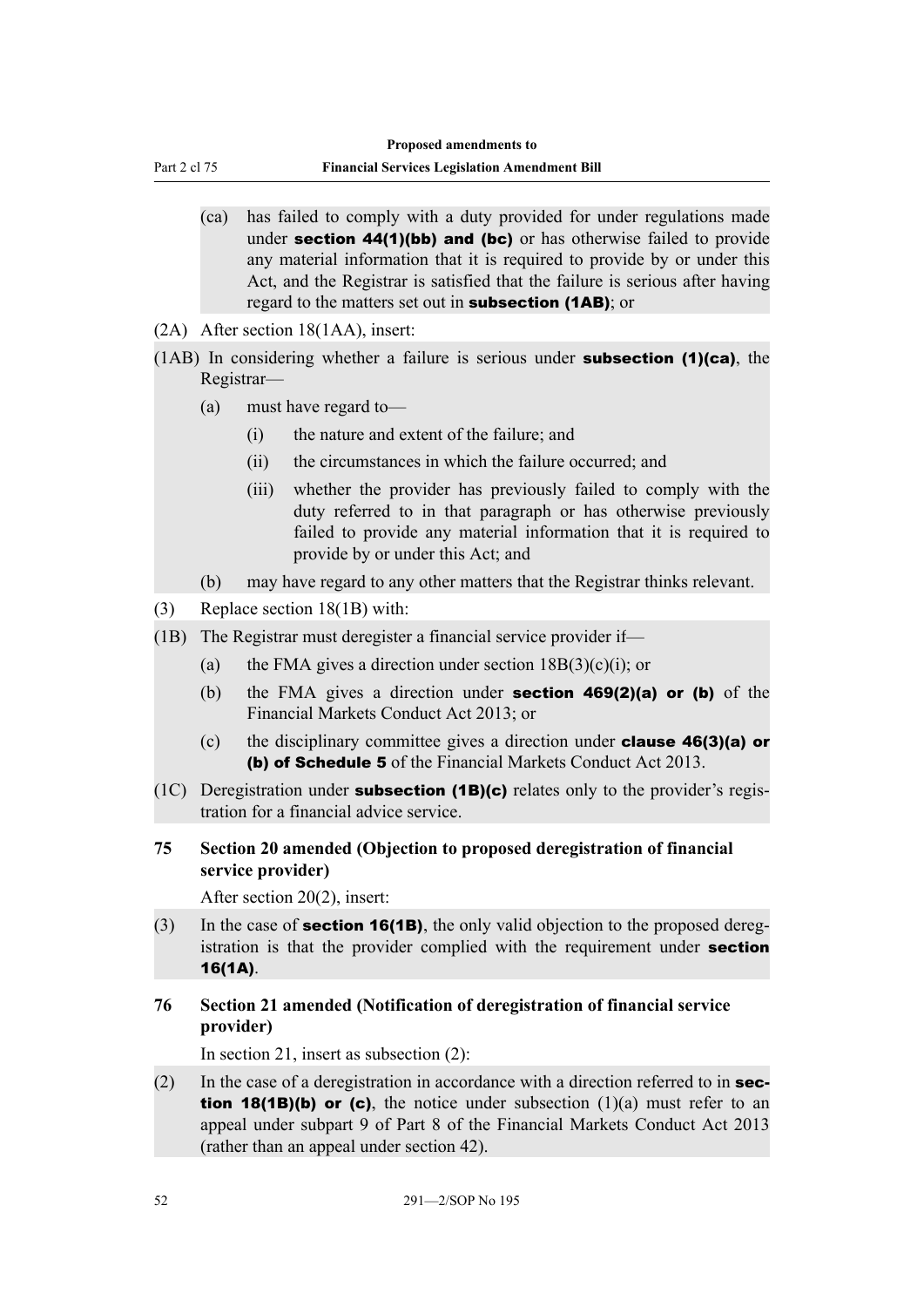### **77 Section 22 amended (Reregistration of financial service provider)**

- (1) Replace section  $22(1)(a)$  with:
	- (a) on the grounds set out in **section 18(1)(b)** if the Registrar is satisfied that, at the time of deregistration, the financial service provider was in the business of providing a financial service and was required to be registered under section 11; or
- (2) After section 22(3), insert:
- (4) A financial service provider may not apply to be reregistered under this section after the date that is 60 days after the date of deregistration.
- (5) This section does not prevent a person from making a new application for registration under section 15.

### **78 New sections 22A to 22C 22D and cross-headings inserted**

After section 22, insert:

### **22A Registrar must not reregister financial adviser if direction has been made**

The Registrar must not reregister a person (**A**) in respect of a financial advice service during a period if the Registrar has received a direction under **section** 469(2)(b)(ii) or clause 46(3)(b)(ii) of Schedule 5 of the Financial Markets Conduct Act 2013 to prevent A from being reregistered during that period.

### *Suspension of registration*

### **22B Suspension of registration**

- (1) The Registrar must suspend the registration of a person (**A**) if the Registrar has received a direction under section 469(2)(c) or clause 46(3)(c) of Schedule 5 of the Financial Markets Conduct Act 2013.
- (2) The suspension is in effect—
	- (a) for the period specified in the direction; or
	- (b) until A meets the conditions specified in the direction (but, in any case, not for a period of more than 12 months).
- (3) A person whose registration is suspended is taken not to have that registration while it is suspended.
- (4) However, the FMA or the disciplinary committee may specify in the direction that subsection (3) does not apply for specified purposes.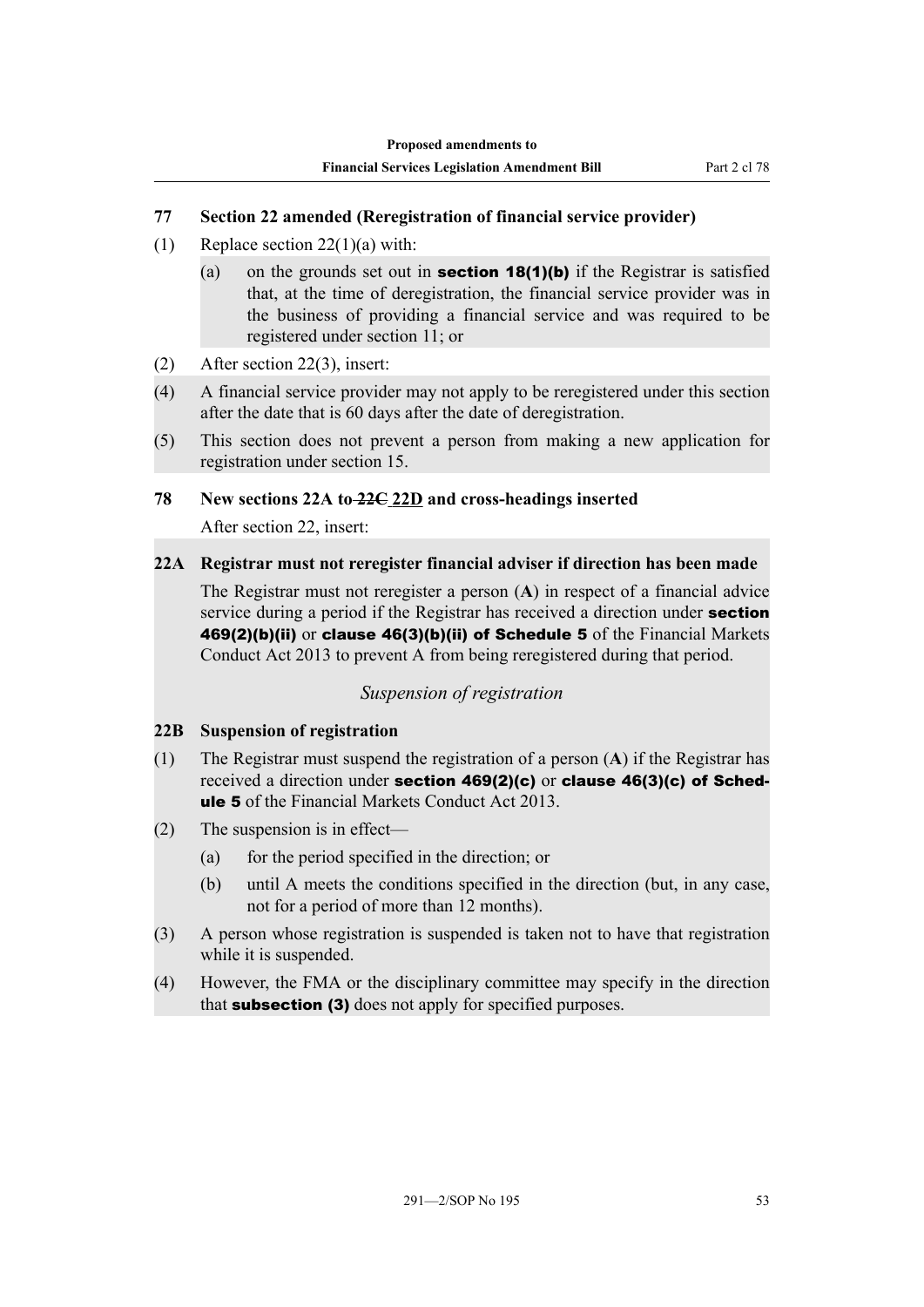Part 2 cl 78

#### **Financial Services Legislation Amendment Bill**

#### *Registration of financial advisers*

#### **22C Registration of financial advisers**

(1) An individual (**A**) who is not disqualified under section 14 may be registered as a financial service provider for financial advice services provided to retail clients even though A is not in the business of providing that service.

#### **Example**

Susan is employed by ABC Limited (**ABC**) to give regulated financial advice to ABC's retail clients.

ABC is required to be licensed under section 388(ba) of the Financial Markets Conduct Act 2013 and registered under this Act. Under section 431D of that Act, ABC is the entity that is providing the financial advice service. Susan is not providing the service because she is not in business and is only giving the advice on behalf of ABC to ABC's clients.

However, under the conditions of ABC's market service licence, the type of service that Susan gives may not be given by a nominated representative. That type of service can be given only by a financial adviser (that is, a person who is registered under this Act). **Subsection (1)** allows Susan to register even though, as an employee, she is not in the business of providing a financial advice service.

- (2) Sections 15 and to 16 apply with all necessary modifications for the purposes of registration under this section.
- (3) If A becomes registered under this section, this Act (and the rules of an approved dispute resolution scheme) apply with all necessary modifications to A as if A were in the business of providing a financial advice service and A were registered under section 16.
- (4) However, after the expiry of 3 months after registration under this section, A must not be treated as being in the business of providing a financial advice service (and, accordingly, may be deregistered under section 18(1)(b)) if the Registrar is satisfied that A is not engaged by a financial advice provider to give regulated financial advice on the provider's behalf.
- (4) However,—
	- (a) A may not be deregistered in respect of the financial advice service under **section 18(1)(b)** on the basis that A is no longer required to be registered under section 11; and
	- (b) section 18(1)(b) applies to A in respect of that service only if—
		- (i) A is treated as being no longer in the business of providing a financial advice service under section 22D; or
		- (ii) A does not comply with section 28(1) by the due date (*see* section  $28(3)$ ; or
		- (iii) section 37(6) applies to  $A$ .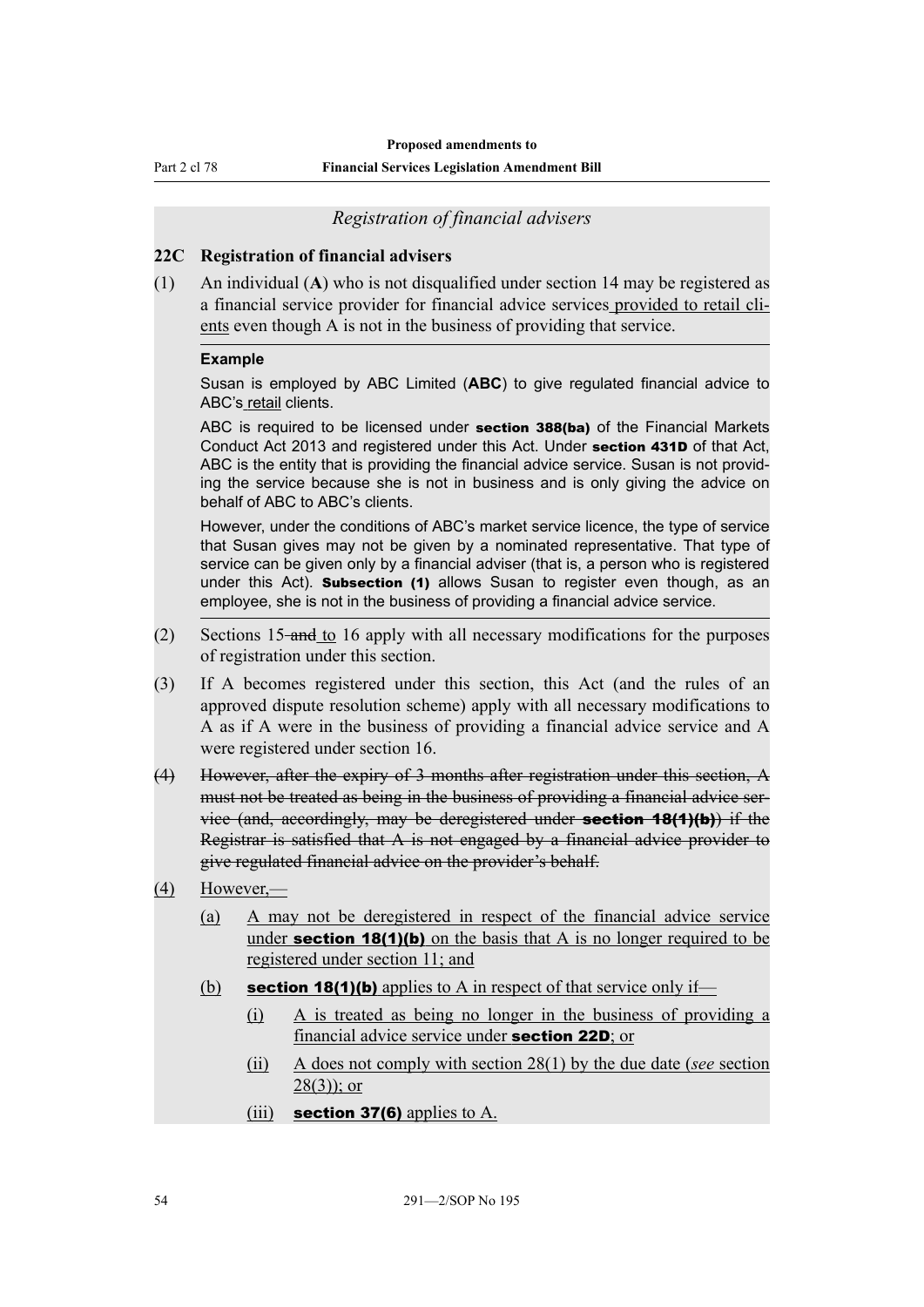- (5) For the purposes of Part 3, A must be treated as providing a financial advice service to a client (**C**) if—
	- (a) A is engaged by a financial advice provider to give regulated financial advice on the provider's behalf; and
	- (b) C is a client of that provider; and
	- (c) A gives financial advice to C.
- (6) *See* section 48A, which provides for when financial advisers are exempt from being members of an approved dispute resolution scheme.
- (7) In this section and section 22D, **retail client** has the same meaning as in clause 3 of Schedule 5 of the Financial Markets Conduct Act 2013.

## **22D Financial adviser may be deregistered if not engaged by provider for extended period**

- (1) This section applies if the Registrar is satisfied that—
	- (a) an individual (**A**) is registered under section 22C; but
	- (b) for a continuous period of at least 3 months (or a longer period that applies under **subsection (4)**), A has not been engaged by any financial advice provider to give regulated financial advice to retail clients on the provider's behalf.
- (2) A must be treated as being no longer in the business of providing a financial advice service (and, accordingly, must be deregistered for that service under section 18(1)(b)).
- (3) Any period before A is registered under **section 22C** must be disregarded for the purposes of this section.
- (4) The regulations may provide—
	- (a) that, in 1 or more types of circumstances specified in the regulations, a period longer than 3 months applies under **subsection (1)(b)** (instead of the 3-month period):
	- (b) that the period that applies in particular circumstances is a period specified in the regulations or is a period determined on a case-by-case basis by the Registrar:
	- (c) for how the Registrar determines the period that applies.

## **78A Section 26 amended (Purposes of register)**

- (1) After section 26(a), insert:
	- (ab) to enable the public to otherwise access information to assist members of the public to make decisions relating to the provision of financial services; and
- (2) In section 26(b), after "functions", insert "or duties".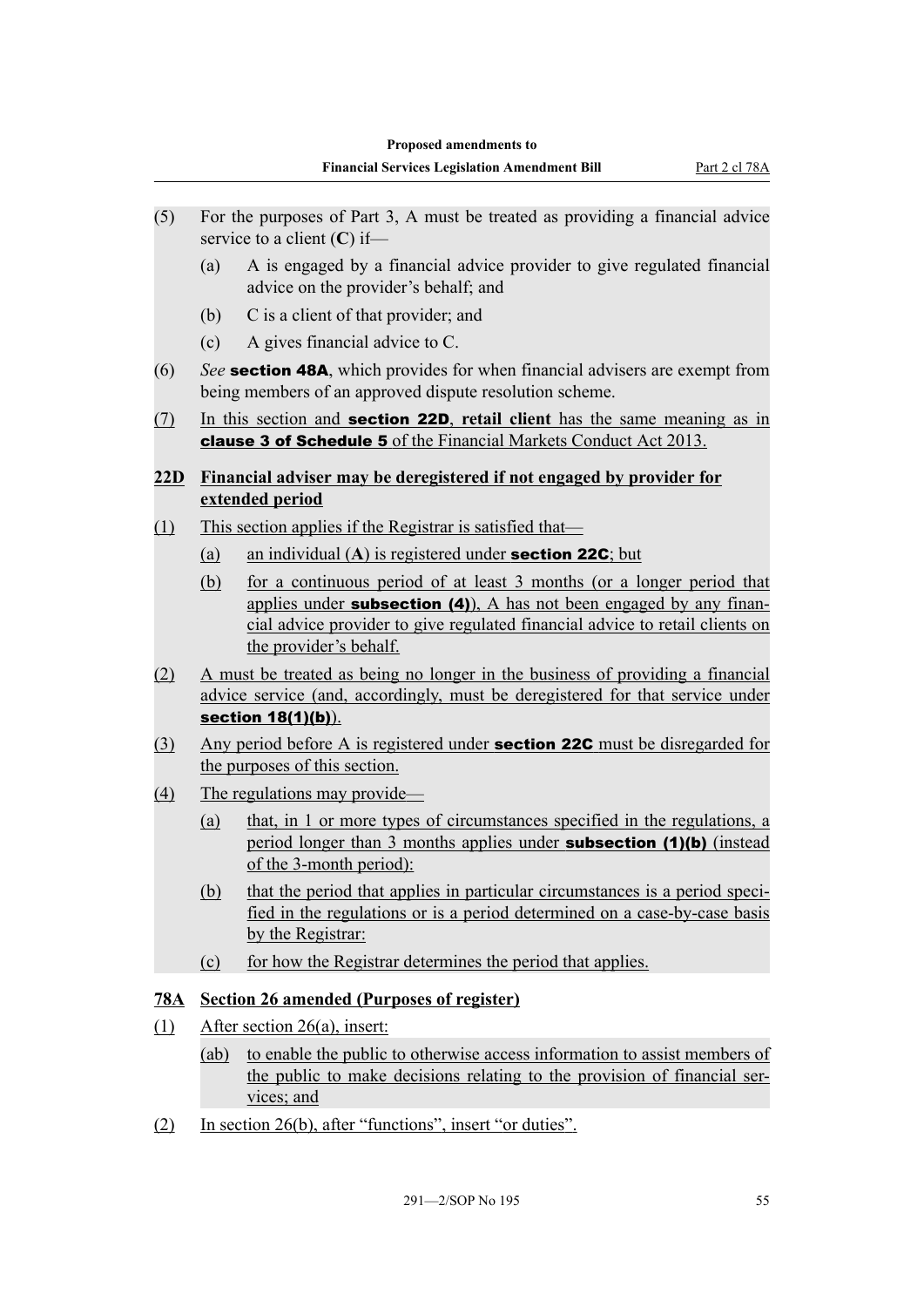## **79 Section 27 amended (Contents of register)**

After section 27(1)(c), insert:

Part 2 cl 79

(ca) if the provider (**A**) is registered under section 22C, a statement as to whether A is engaged by a financial advice provider (**B**) to give regulated financial advice on B's behalf and, if so, B's name and business address:

### **80 Section 29 amended (Registrar must amend register in certain circumstances)**

After section 29(c), insert:

(ca) a financial advice provider notifies the Registrar of a change under section 17(1)(d) or (e); or

### **81 Section 34 amended (Sharing information with other persons or bodies)**

- (1) Replace section  $34(4)(a)$  with:
	- (a) the Financial Markets Authority:
	- (ab) the Reserve Bank of New Zealand:
	- (ac) any other licensing authority identified in Schedule 2:
- (2) After section 34(4)(d), insert:
	- (da) the disciplinary committee:

### **82 Section 37 amended (Registrar's inspection powers)**

- (1) Before section  $37(1)(a)$ , insert:
	- (aaa) provides a financial service to persons in New Zealand as referred to in section 7A(1)(a); or
- (2) After section 37(2), insert:
- (2A) The Registrar, or a person authorised by the Registrar, may, under subsection (1), require a person (**A**) to do either or both of the following under subsection  $(2)(a)$  or (ab) (without limiting subsection  $(1)$  or  $(2)$ ):
	- (a) produce a relevant document relating to another person; or
	- (b) confirm that information provided by another person is correct, or correct that information, if A is reasonably able to give that confirmation or to make that correction.

#### **Example**

A is a director of ABC Limited.

A may be required to produce a document relating to ABC Limited's business or to confirm information provided by ABC Limited.

(3) Replace section 37(6) with: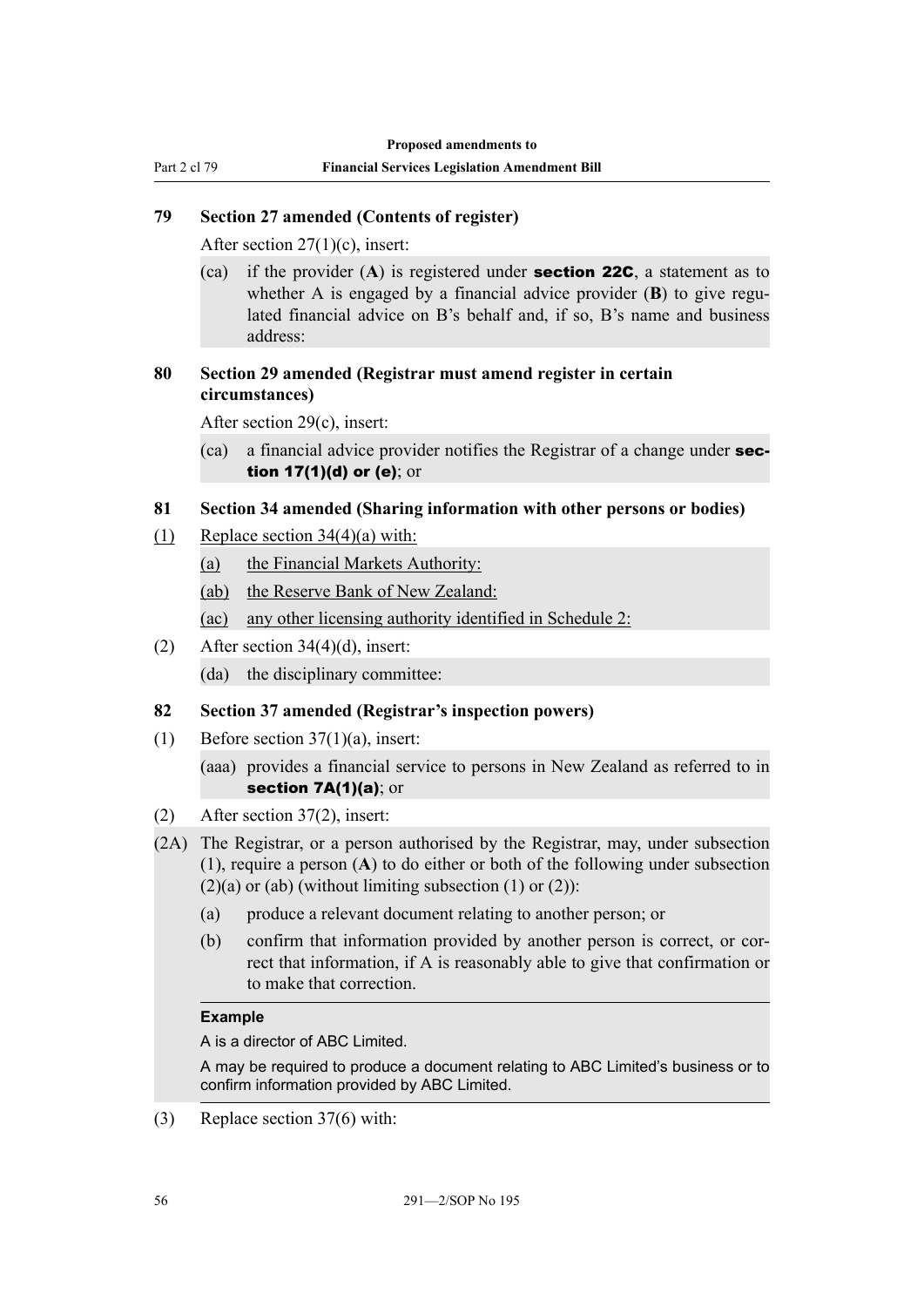- (6) If a registered financial service provider, or a director of such a provider, does not comply with a requirement made under subsection (2)(a) or (ab) in relation to the provider (including compliance with the specifications in subsection (2)(ac)) within 20 working days from the date the requirement was notified to the provider or director, the Registrar may assume that the provider is no longer in the business of providing a financial service and sections 18 to 20 apply.
- (4) Before section 37(9)(a), insert:

(aaa) provides a financial service to persons in New Zealand as referred to in section 7A(1)(a); or

### **83 Section 42 amended (Appeals from Registrar's decisions and FMA directions)**

Replace section 42(1) with:

- (1) A person (**A**) who is not satisfied with any of the following decisions of the Registrar may appeal to the High Court:
	- (a) a decision not to register A as a financial service provider under section 16 or  $22C$
	- (b) a decision to deregister A under section 18:
	- (c) a decision of the Registrar or a person authorised by the Registrar under section 37 to require A to do something.
- ( $\overline{1B1AA}$ ) This section does not apply to a decision that may be appealed under subpart 9 of Part 8 of the Financial Markets Conduct Act 2013.

### **84 Section 44 amended (Regulations under Part 1 and this Part)**

(1AA) In section 44(1)(a), replace "section  $5(1)(n)$ " with "section  $5(1)(ma)$  or (n)".

- (1) After section  $44(1)(a)$ , insert:
	- (aaa) defining 2 or more subcategories of a financial service referred to in sec- $\frac{\text{tion } 5(1)}{1}$
	- (aab) prescribing circumstances for the purposes of **section 7A(1)(d)**:
	- (aac) prescribing a threshold or thresholds for the purposes of section 7A(2)(c) and the circumstances in which that paragraph does not apply:
- (1A) After section 44(1)(ab), insert:
	- (ac) providing for the circumstances in which section 12A applies and prescribing terms and conditions for the purposes of that section:
- (1B) In section 44(1)(b), after "applications", insert "or other documents required under this Act".
- (2) After section  $44(1)(b)$ , insert:
	- (ba) prescribing information to be provided under section 16(1A), the time or times at which that information must be provided, and other matters relating to the manner in which the information is provided: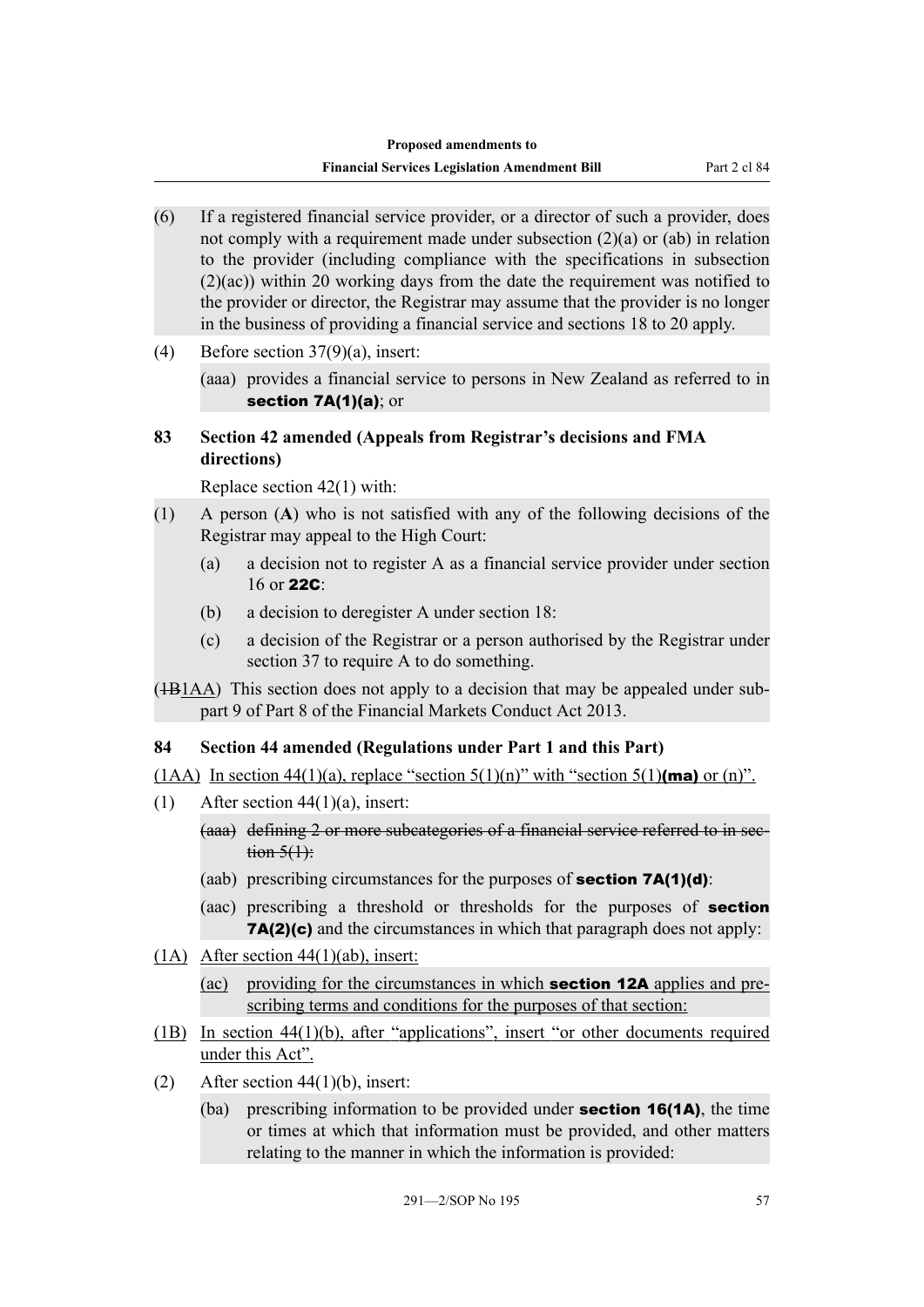Part 2 cl 84A

- (bb) specifying warnings or other information about, or in connection with, the registration of a financial service provider that must be included in advertising for the service, in information or documents provided to persons who receive or may receive the service, or otherwise in information or documents of the classes specified in the regulations (for example, a warning that registration does not mean that the provider is subject to active regulation or oversight):
- (bc) prescribing the circumstances in which the duty referred to in para**graph (bb)** applies and the manner in which the duty must be carried out:
- (bd) providing for matters referred to in **section 22D(4)**:
- (3) After section 44(1), insert:
- (1AA) The Minister must, before making a recommendation under subsection (1)(aab), be satisfied that the regulations are necessary or desirable—
	- (a) in order to promote 1 or more of the purposes of this Act as specified in section 2A, 9, or 47; and
	- (b) to protect, or prevent damage to, the integrity or reputation of—
		- (i) New Zealand's financial markets; or
		- (ii) New Zealand's law or regulatory arrangements for regulating those markets.
- (4) Replace section 44(2) with:
- (2) Information or documents may be prescribed under subsection  $(1)(b)$  or  $(c)(ii)$ for either or both of the following purposes (whether or not that information or documentation is collected or contained in the register for the purposes of this Part):
	- (a) the purpose of assisting any person in the exercise of the person's powers or the performance of the person's functions or duties under this Act or any other relevant legislation:
	- (b) the purpose of assisting a Minister, a department of State, or the Reserve Bank of New Zealand in administering this Act or any other relevant legislation.
- (2A) In subsection (2), **other relevant legislation** means any of the following:
	- (a) any licensing enactment:
	- (b) any financial markets legislation:
	- (c) the Credit Contracts and Consumer Finance Act 2003.
- (2B) **Subsection (2)** does not limit subsection  $(1)(b)$  or  $(c)$ .

### **84A New sections 44A and 44B inserted**

After section 44, insert: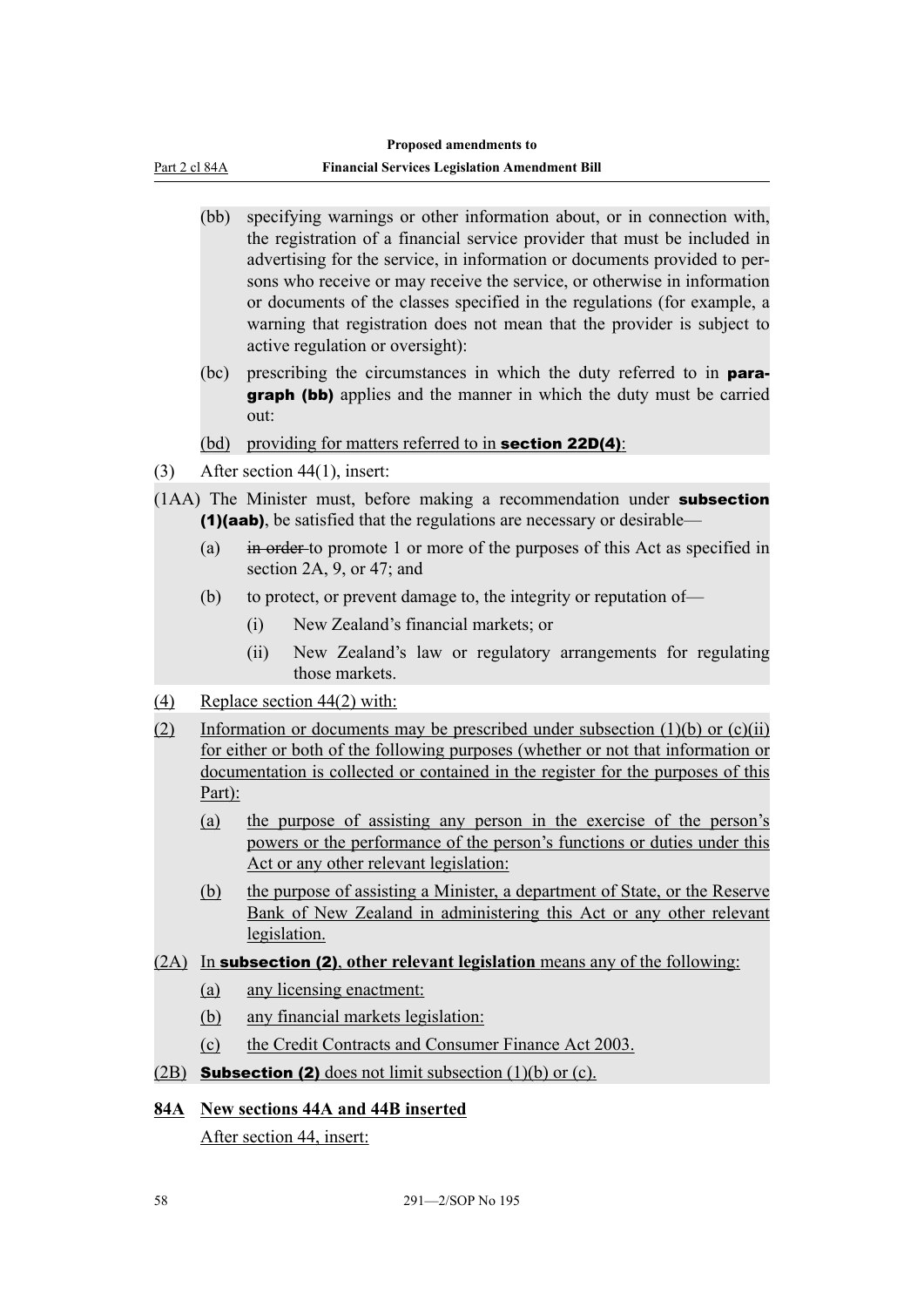### **44A Who financial adviser is treated as engaged by when engaged indirectly**

- (1) For the purposes of this Act, if a person (**A**) is engaged to give financial advice by a person (**B**) indirectly through an interposed person (**C**) (as described in section 431DA(b) of the Financial Markets Conduct Act 2013), A must be treated as engaged by—
	- (a) both B and C, if both B and C are required to be registered under this Act for a financial advice service; or
	- (b) B (and not C), in any other case.
- (2) In this section, **required to be registered** means required to be registered—
	- (a) by this Act; or
	- (b) by or under any other enactment (including under a licence condition).

## **44B FMA acts as licensing authority in relation to operators of financial product markets**

- (1) This section applies in relation to a person that operates a financial product market that is licensed under Part 5 of the Financial Markets Conduct Act 2013.
- (2) The references to a licensing authority in sections 15 to 22, 27, and 29 must be treated as references to the FMA.

## **84B Section 48 amended (Financial service provider must be member of dispute resolution scheme)**

After section 48(3)(b), insert:

(ba) an individual who is exempted from the obligation by **section 48A**; or

#### **85 New section 48A inserted (When financial adviser is exempt from being member)**

After section 48, insert:

### **48A When financial adviser is exempt from being member**

- (1) An individual who is registered under section 22C (**A**) and who is engaged by a financial advice provider (**B**) to give regulated financial advice on B's behalf is exempt from the obligation under section 48 to be a member of an approved dispute resolution scheme if B is a member of an approved dispute resolution scheme.
- (2) The exemption applies to the extent that A's obligation to be a member of an approved dispute resolution scheme arises only because of the regulated financial advice given by A on B's behalf (or on behalf of any other financial advice provider that is a member of an approved dispute resolution scheme).

### **86 Section 49 amended (Who are retail clients)**

(1) Repeal section  $49(2)(c)$  and (d).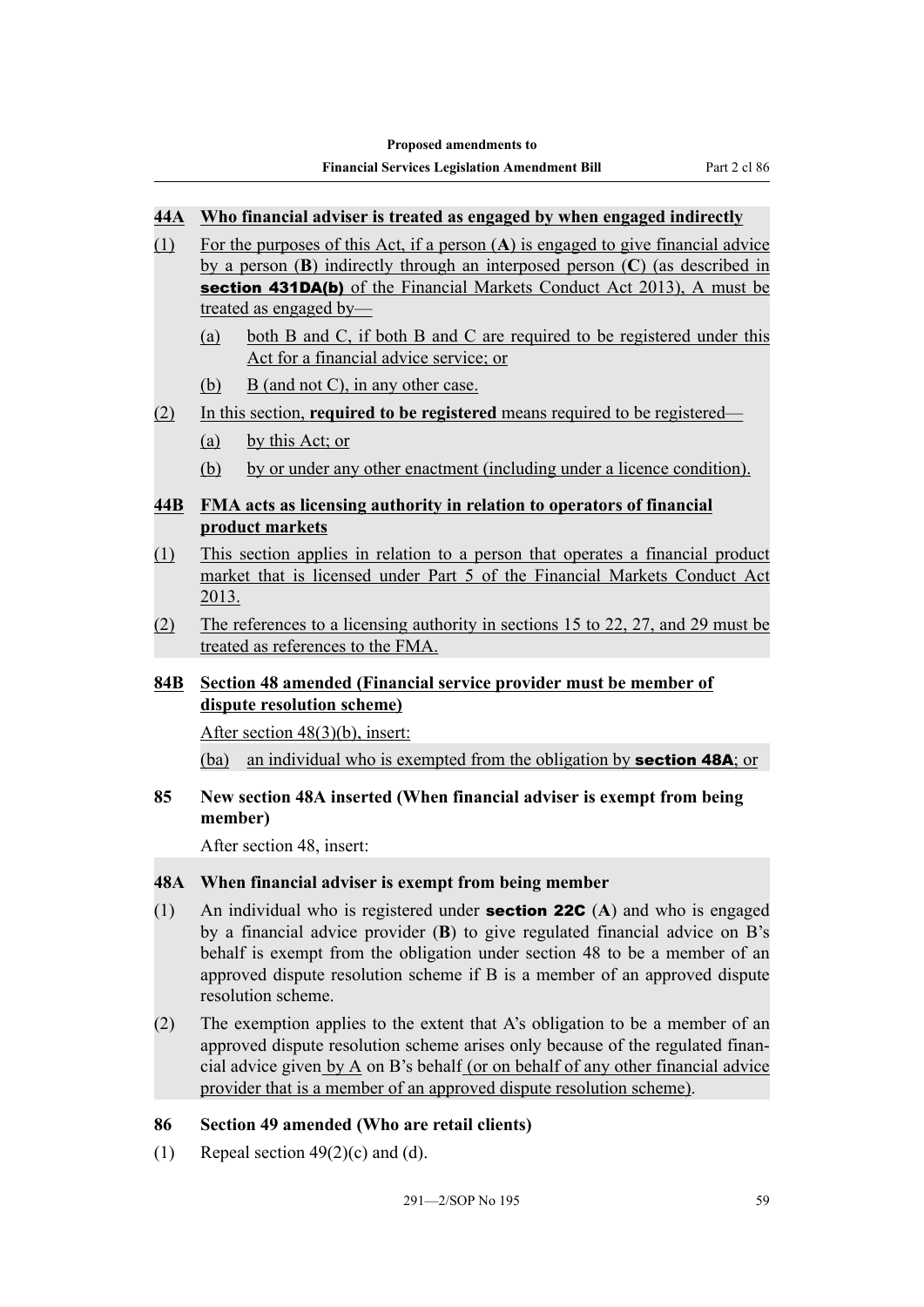Part 2 cl 87

#### (2) Replace section 49(2)(h) with:

(h) if the financial service is a financial advice service or a regulated client money or property service, a person who is a wholesale client in respect of that service under **clause 4 of Schedule 5** of the Financial Markets Conduct Act 2013.

### **87 Section 67 replaced (Duty to co-operate and communicate information in certain circumstances)**

Replace section 67 with:

#### **67 Duty to co-operate and communicate information in certain circumstances**

- (1) The person responsible for an approved dispute resolution scheme (**A**) must—
	- (a) co-operate with other approved dispute resolution schemes if a complaint involves members of those other schemes (for example, by disclosing personal information in accordance with the Privacy Act 1993 and protecting information that is subject to an obligation of confidence); and
	- (b) co-operate with the Registrar, including by communicating information to the Registrar in accordance with sections 17 and 34; and
	- (c) if A has reasonable grounds to believe that a member that is a registered bank, a licensed insurer, or a licensed NBDT has contravened or is likely to contravene any of the following Acts in a material respect, communicate that fact to the Reserve Bank:
		- (i) the Reserve Bank of New Zealand Act 1989:
		- (ii) the Insurance (Prudential Supervision) Act 2010:
		- (iii) the Non-bank Deposit Takers Act 2013; and
	- (d) if A has reasonable grounds to believe that a member that is a financial markets participant has contravened or is likely to contravene any financial markets legislation in a material respect, communicate that fact to the FMA; and
	- (e) if A has reasonable grounds to believe that a member that is a creditor under a consumer credit contract has contravened or is likely to contravene the Credit Contracts and Consumer Finance Act 2003 in a material respect, communicate that fact to the Commerce Commission; and
	- (f) otherwise provide information to a prescribed person in the prescribed manner if required to do so by regulations made under this Act.
- (3) In this section,—

#### **consumer credit contract**—

(a) has the same meaning as in section 11 of the Credit Contracts and Consumer Finance Act 2003; and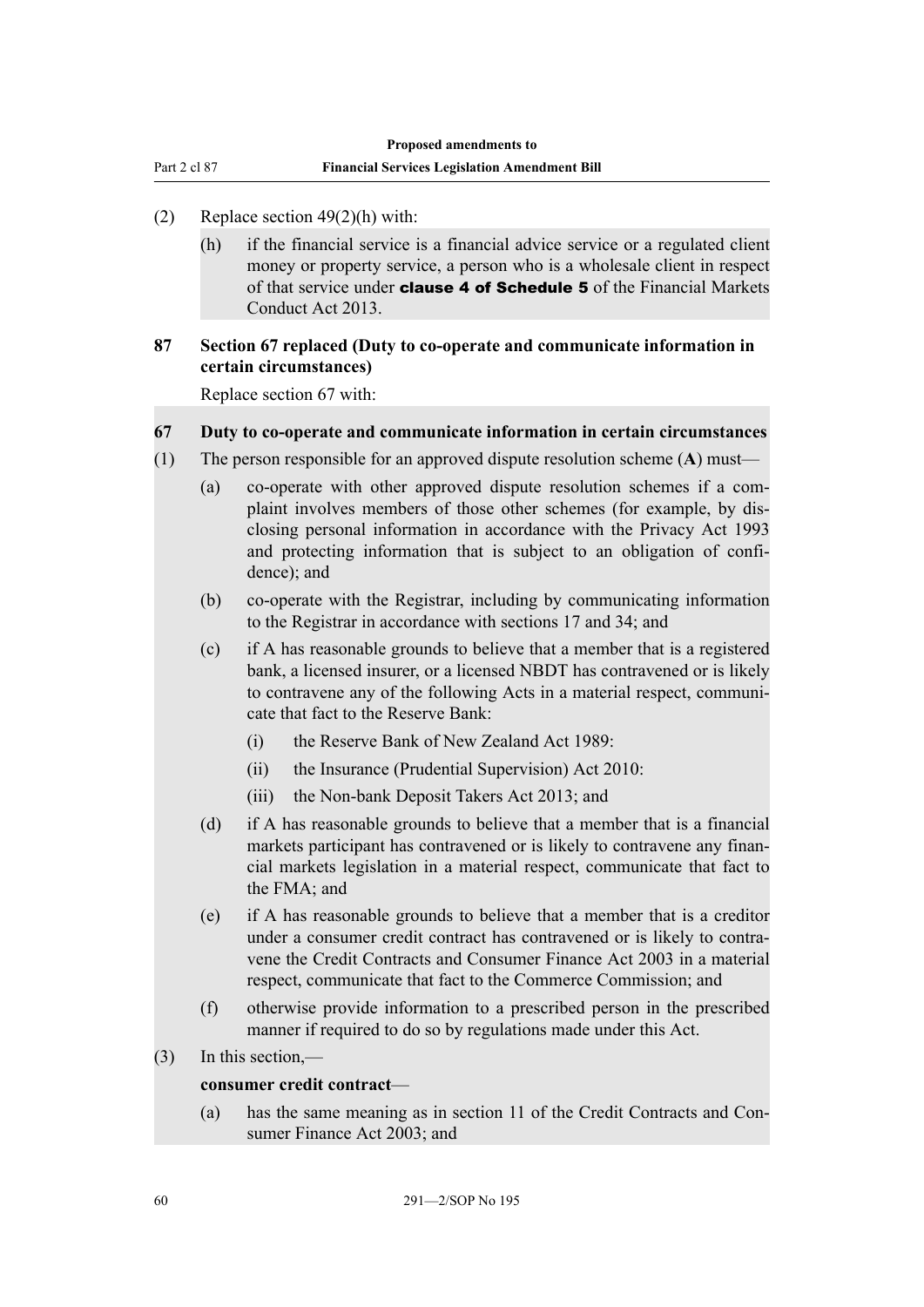(b) includes a credit contract to which Part 3A of that Act applies

**financial markets legislation** has the same meaning as in section 4 of the Financial Markets Authority Act 2011

**financial markets participant** has the same meaning as in section 4 of the Financial Markets Authority Act 2011.

#### **87A Section 79 amended (Regulations under this Part)**

After section 79(1)(d), insert:

(da) prescribing matters for the purposes of **section 67(1)(f)**, including the circumstances in which information must be provided under that paragraph, the information that must be provided, and to whom and the manner in which it must be provided:

#### **88 New Schedule 1AA inserted**

Insert the Schedule 1AA set out in Schedule 3 of this Act as the first schedule to appear after the last section of the principal Act.

#### **89 Schedule 2 amended**

(1AA) In Schedule 2, paragraph (a), after "bodies", insert "or persons".

- (1) In Schedule 2, replace paragraph (b) with:
	- (b) persons that are licensed providers; and
- (2) In Schedule 2, replace the item relating to the Financial Advisers Act 2008 with:

Financial Markets Authority The Minister (within the meaning of the Financial Markets Conduct Act 2013)

Persons that operate a financial product market that is licensed under Part 5 of the Financial Markets Conduct Act 2013 Financial Markets Conduct Act 2013

## **Part 3**

## **Repeals and amendments to other Acts**

#### **90 Repeals and revocations**

- (1) The Financial Advisers Act 2008 (2008 No 91) is repealed.
- (2) The following regulations are revoked:
	- (a) Financial Advisers (Custodians of FMCA Financial Products) Regulations 2014 (LI 2014/48):
	- (b) Financial Advisers (Definitions, Voluntary Authorisation, Prescribed Entities, and Exemptions) Regulations 2011 (SR 2011/50):
	- (c) Financial Advisers (Disclosure) Regulations 2010 (SR 2010/378):
	- (d) Financial Advisers (Fees) Regulations 2010 (SR 2010/234):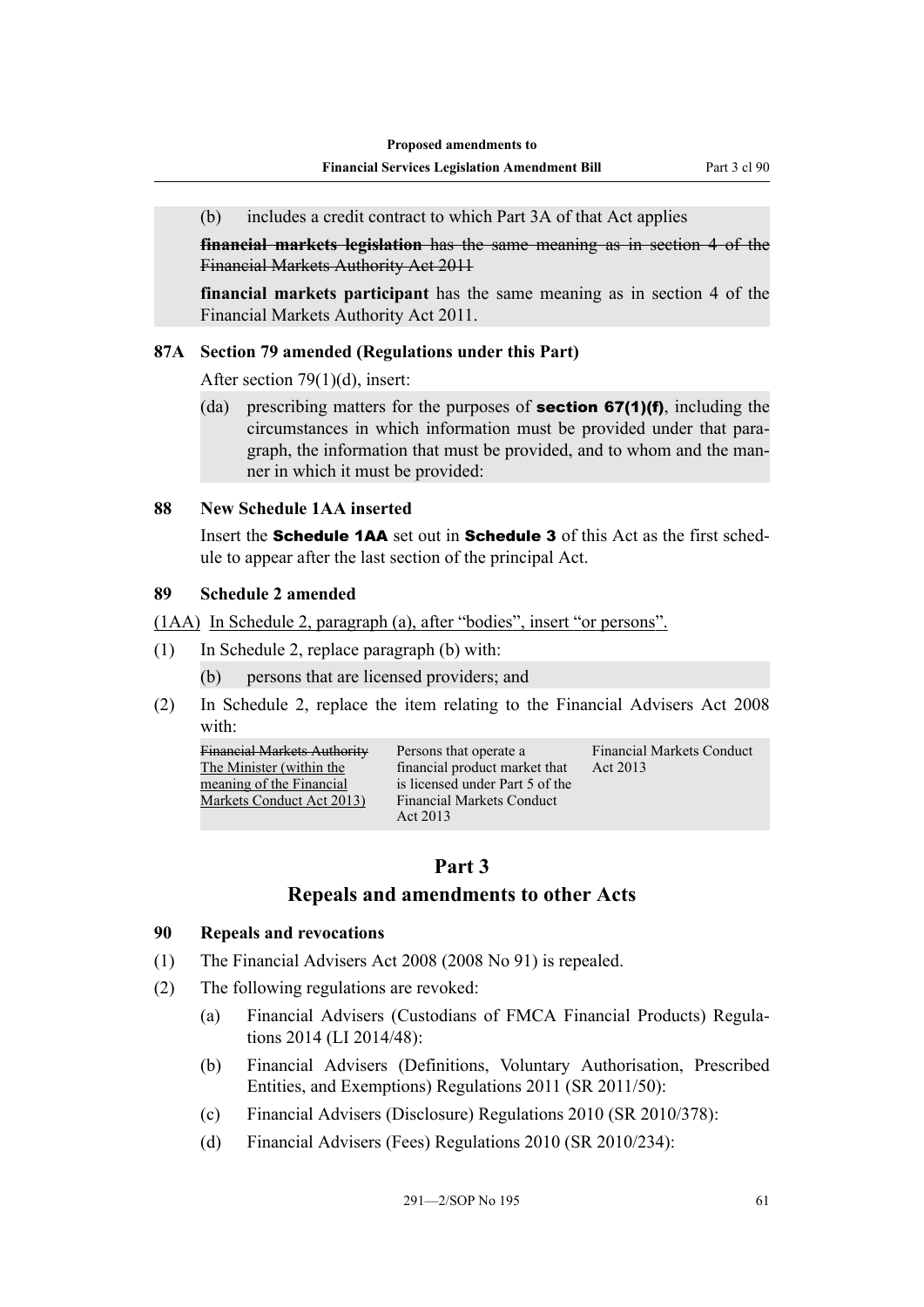- (e) Financial Advisers (Personalised DIMS) Regulations 2014 (LI 2014/333).
- (3) The following notices are revoked:

Part 3 cl 91

- (a) Financial Advisers (Australian Licensees) Exemption Notice 2011 (SR 2011/238):
- (b) Financial Advisers (NZX Brokers—Client Money and Client Property) Exemption Notice 2015 (SR 2015/298):
- (c) Financial Advisers (Overseas Custodians—Assurance Engagement) Exemption Notice 2017 (LI 2017/23):
- (ca) Financial Advisers (Non-NZX Brokers—Client Money) Exemption Notice 2017 (LI 2017/169):
- (cb) Financial Advisers (Overseas Custodians—Assurance Engagement) Exemption Notice 2018 (LI 2018/8):
- (cc) Financial Advisers (Personalised Digital Advice) Exemption Notice 2018 (LI 2018/67):
- (cd) every other notice made under section 148 of the Financial Advisers Act 2008 that is in force on the commencement of this section:
- (d) Financial Markets Conduct (Offers of Financial Products Through Authorised Financial Advisers Supplying Personalised DIMS) Exemption Notice 2015 (LI 2015/254).

### **91 Consequential amendments**

Amend the enactments specified in **Schedule 4** as set out in that schedule.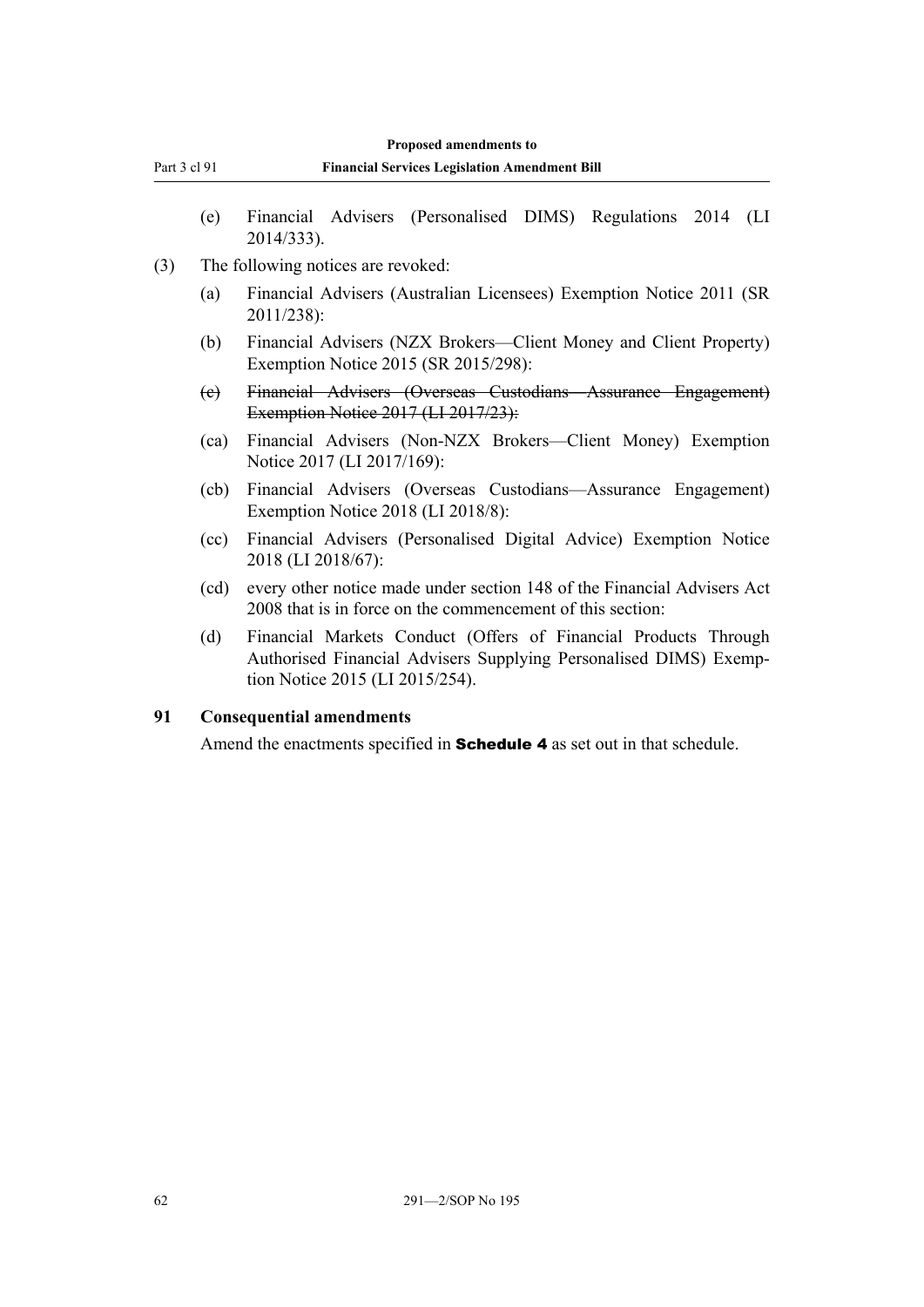# **Schedule 1 New Part 6 inserted into Schedule 4 of Financial Markets Conduct Act 2013**

s 57(5), (6)

## **Part 1**

# **Transitional provisions that come into force on day after Royal assent**

## **Part 6**

# **Transitional provisions relating to Financial Services Legislation Amendment Act 2017**

## Subpart 1—Transitional licences

#### **71 FMA may issue transitional licence**

- (1) The FMA may issue a transitional licence that covers the service of acting as a provider of a financial advice service.
- (2) A transitional licence must be treated as being a licence issued under subpart 2 of Part 6 of this Act (subject to the provisions of this subpart).
- (3) Section 395(1), (1A), and (3) (application for licence) apply to a transitional licence.
- (3A) However,—
	- (a) an application for a transitional licence must be made before the commencement of **section 16** of the Financial Services Legislation Amendment Act 2017 (which amends section 388 to make acting as a provider of a financial advice service a market service for which a licence is required); and
	- (b) a transitional licence may not cover a type of market service other than a financial advice service.
- (3B) Subsection (3A)(a) does not limit section 395(1A) (which allows the FMA to specify time frames within which applications must be made).
- (4) This clause does not prevent a licensee from holding both a transitional licence and 1 or more other licences that cover the service referred to in **subclause** (1) (but *see* clause 72(2)).

#### **72 Duration and coverage of transitional licence**

(1) A transitional licence continues in force until the close of the date that is 2 years after the commencement of **section 16** of the Financial Services Legislation Amendment Act 2017 unless it is sooner cancelled.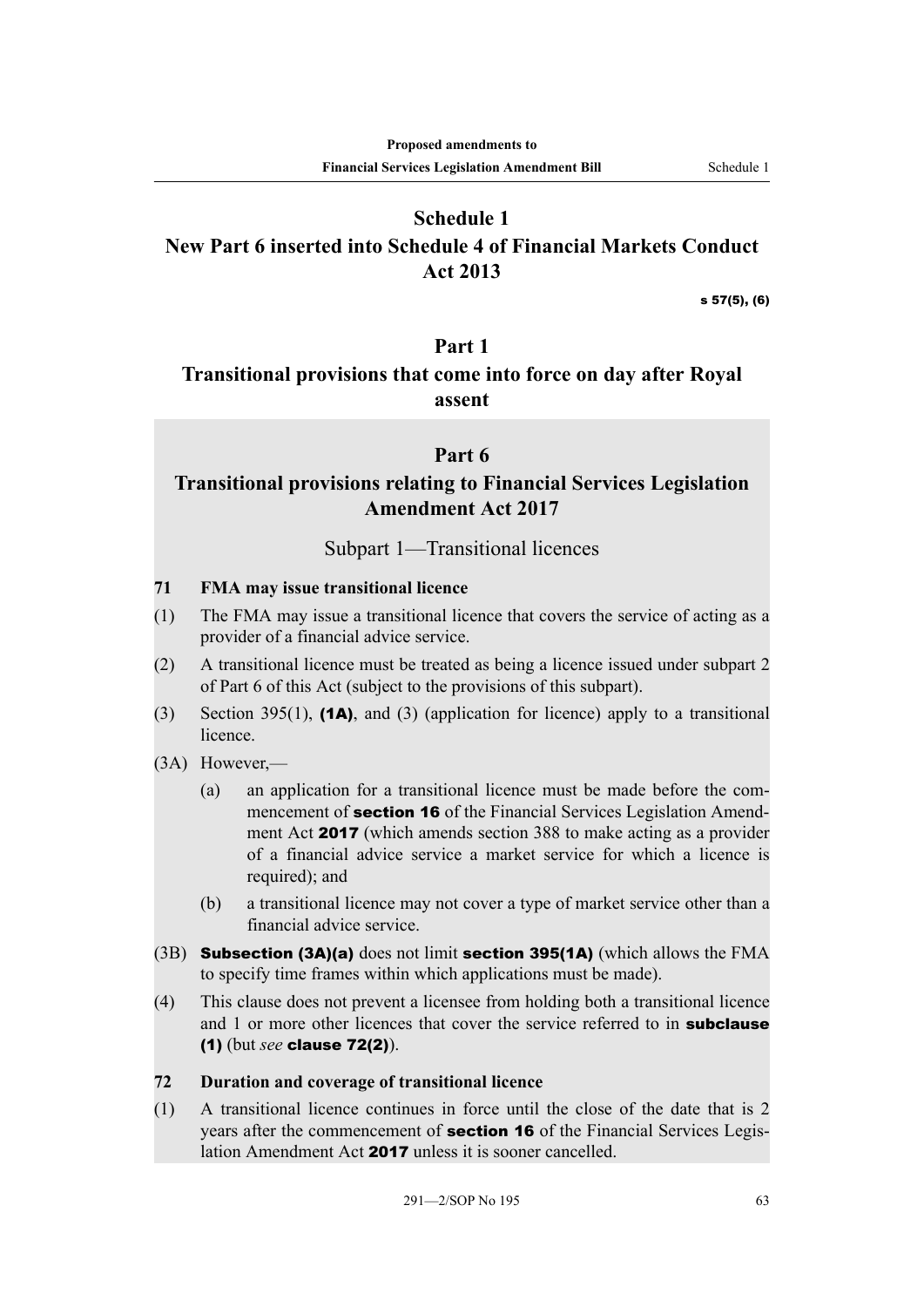| Schedule 1<br><b>Financial Services Legislation Amendment Bill</b><br>(2)<br>However, a transitional licence no longer covers a type of regulated financial<br>advice if-<br>(a)<br>Act; and<br>that other licence covers that type of regulated financial advice.<br>(b)<br>Subclause (2)-<br>(3)<br>(a)<br>that may be provided):<br>(b)<br>does not limit the FMA's power under section 408.<br>When transitional licence must be issued<br>73<br>The FMA must, after receiving an application for a transitional licence, issue<br>the licence if the FMA is satisfied that—<br>(a)<br>transitional licences are satisfied; and<br>(b)<br>and<br>(c)<br>market services licensee obligations; and<br>(d)<br>mencing to provide the service.<br>Licence may cover authorised bodies<br>74<br>A transitional licence may, in its conditions, authorise 1 or more named entities<br>(1)<br>to provide the market service covered by the licence if the FMA is satisfied<br>that-<br>(b)<br>market services licensee obligations; and<br>(c)<br>ing to provide that service; and<br>(d)<br>by the regulations for the purposes of this clause (if any).<br>(2)<br><b>section 400(1A).</b><br>This clause does not apply if the licensee is an individual.<br>(3) |  | Proposed amendments to                                                                                                                                                                                                              |  |
|------------------------------------------------------------------------------------------------------------------------------------------------------------------------------------------------------------------------------------------------------------------------------------------------------------------------------------------------------------------------------------------------------------------------------------------------------------------------------------------------------------------------------------------------------------------------------------------------------------------------------------------------------------------------------------------------------------------------------------------------------------------------------------------------------------------------------------------------------------------------------------------------------------------------------------------------------------------------------------------------------------------------------------------------------------------------------------------------------------------------------------------------------------------------------------------------------------------------------------------------------------------|--|-------------------------------------------------------------------------------------------------------------------------------------------------------------------------------------------------------------------------------------|--|
|                                                                                                                                                                                                                                                                                                                                                                                                                                                                                                                                                                                                                                                                                                                                                                                                                                                                                                                                                                                                                                                                                                                                                                                                                                                                  |  |                                                                                                                                                                                                                                     |  |
|                                                                                                                                                                                                                                                                                                                                                                                                                                                                                                                                                                                                                                                                                                                                                                                                                                                                                                                                                                                                                                                                                                                                                                                                                                                                  |  |                                                                                                                                                                                                                                     |  |
|                                                                                                                                                                                                                                                                                                                                                                                                                                                                                                                                                                                                                                                                                                                                                                                                                                                                                                                                                                                                                                                                                                                                                                                                                                                                  |  |                                                                                                                                                                                                                                     |  |
|                                                                                                                                                                                                                                                                                                                                                                                                                                                                                                                                                                                                                                                                                                                                                                                                                                                                                                                                                                                                                                                                                                                                                                                                                                                                  |  | another licence is issued to the licensee under subpart 2 of Part 6 of this                                                                                                                                                         |  |
|                                                                                                                                                                                                                                                                                                                                                                                                                                                                                                                                                                                                                                                                                                                                                                                                                                                                                                                                                                                                                                                                                                                                                                                                                                                                  |  |                                                                                                                                                                                                                                     |  |
|                                                                                                                                                                                                                                                                                                                                                                                                                                                                                                                                                                                                                                                                                                                                                                                                                                                                                                                                                                                                                                                                                                                                                                                                                                                                  |  |                                                                                                                                                                                                                                     |  |
|                                                                                                                                                                                                                                                                                                                                                                                                                                                                                                                                                                                                                                                                                                                                                                                                                                                                                                                                                                                                                                                                                                                                                                                                                                                                  |  | applies regardless of what conditions are imposed on the other licence<br>(for example, new limits or restrictions on the regulated financial advice                                                                                |  |
|                                                                                                                                                                                                                                                                                                                                                                                                                                                                                                                                                                                                                                                                                                                                                                                                                                                                                                                                                                                                                                                                                                                                                                                                                                                                  |  |                                                                                                                                                                                                                                     |  |
|                                                                                                                                                                                                                                                                                                                                                                                                                                                                                                                                                                                                                                                                                                                                                                                                                                                                                                                                                                                                                                                                                                                                                                                                                                                                  |  |                                                                                                                                                                                                                                     |  |
|                                                                                                                                                                                                                                                                                                                                                                                                                                                                                                                                                                                                                                                                                                                                                                                                                                                                                                                                                                                                                                                                                                                                                                                                                                                                  |  |                                                                                                                                                                                                                                     |  |
|                                                                                                                                                                                                                                                                                                                                                                                                                                                                                                                                                                                                                                                                                                                                                                                                                                                                                                                                                                                                                                                                                                                                                                                                                                                                  |  | the eligibility criteria (if any) that are prescribed by the regulations for                                                                                                                                                        |  |
|                                                                                                                                                                                                                                                                                                                                                                                                                                                                                                                                                                                                                                                                                                                                                                                                                                                                                                                                                                                                                                                                                                                                                                                                                                                                  |  | the applicant's directors and senior managers are fit and proper persons<br>to hold their respective positions and otherwise satisfy the requirements<br>that are prescribed by the regulations for transitional licences (if any); |  |
|                                                                                                                                                                                                                                                                                                                                                                                                                                                                                                                                                                                                                                                                                                                                                                                                                                                                                                                                                                                                                                                                                                                                                                                                                                                                  |  | there is no reason to believe that the applicant is likely to contravene the                                                                                                                                                        |  |
|                                                                                                                                                                                                                                                                                                                                                                                                                                                                                                                                                                                                                                                                                                                                                                                                                                                                                                                                                                                                                                                                                                                                                                                                                                                                  |  | the applicant is, or will be, registered under the Financial Service Pro-<br>viders (Registration and Dispute Resolution) Act 2008 on and from com-                                                                                 |  |
|                                                                                                                                                                                                                                                                                                                                                                                                                                                                                                                                                                                                                                                                                                                                                                                                                                                                                                                                                                                                                                                                                                                                                                                                                                                                  |  |                                                                                                                                                                                                                                     |  |
|                                                                                                                                                                                                                                                                                                                                                                                                                                                                                                                                                                                                                                                                                                                                                                                                                                                                                                                                                                                                                                                                                                                                                                                                                                                                  |  |                                                                                                                                                                                                                                     |  |
|                                                                                                                                                                                                                                                                                                                                                                                                                                                                                                                                                                                                                                                                                                                                                                                                                                                                                                                                                                                                                                                                                                                                                                                                                                                                  |  | there is no reason to believe that the entity is likely to contravene the                                                                                                                                                           |  |
|                                                                                                                                                                                                                                                                                                                                                                                                                                                                                                                                                                                                                                                                                                                                                                                                                                                                                                                                                                                                                                                                                                                                                                                                                                                                  |  | the entity is, or will be, registered under the Financial Service Providers<br>(Registration and Dispute Resolution) Act 2008 on and from commenc-                                                                                  |  |
|                                                                                                                                                                                                                                                                                                                                                                                                                                                                                                                                                                                                                                                                                                                                                                                                                                                                                                                                                                                                                                                                                                                                                                                                                                                                  |  | the entity meets the eligibility criteria and other requirements prescribed                                                                                                                                                         |  |
|                                                                                                                                                                                                                                                                                                                                                                                                                                                                                                                                                                                                                                                                                                                                                                                                                                                                                                                                                                                                                                                                                                                                                                                                                                                                  |  | The entity must be treated as being an authorised body that is authorised under                                                                                                                                                     |  |
|                                                                                                                                                                                                                                                                                                                                                                                                                                                                                                                                                                                                                                                                                                                                                                                                                                                                                                                                                                                                                                                                                                                                                                                                                                                                  |  |                                                                                                                                                                                                                                     |  |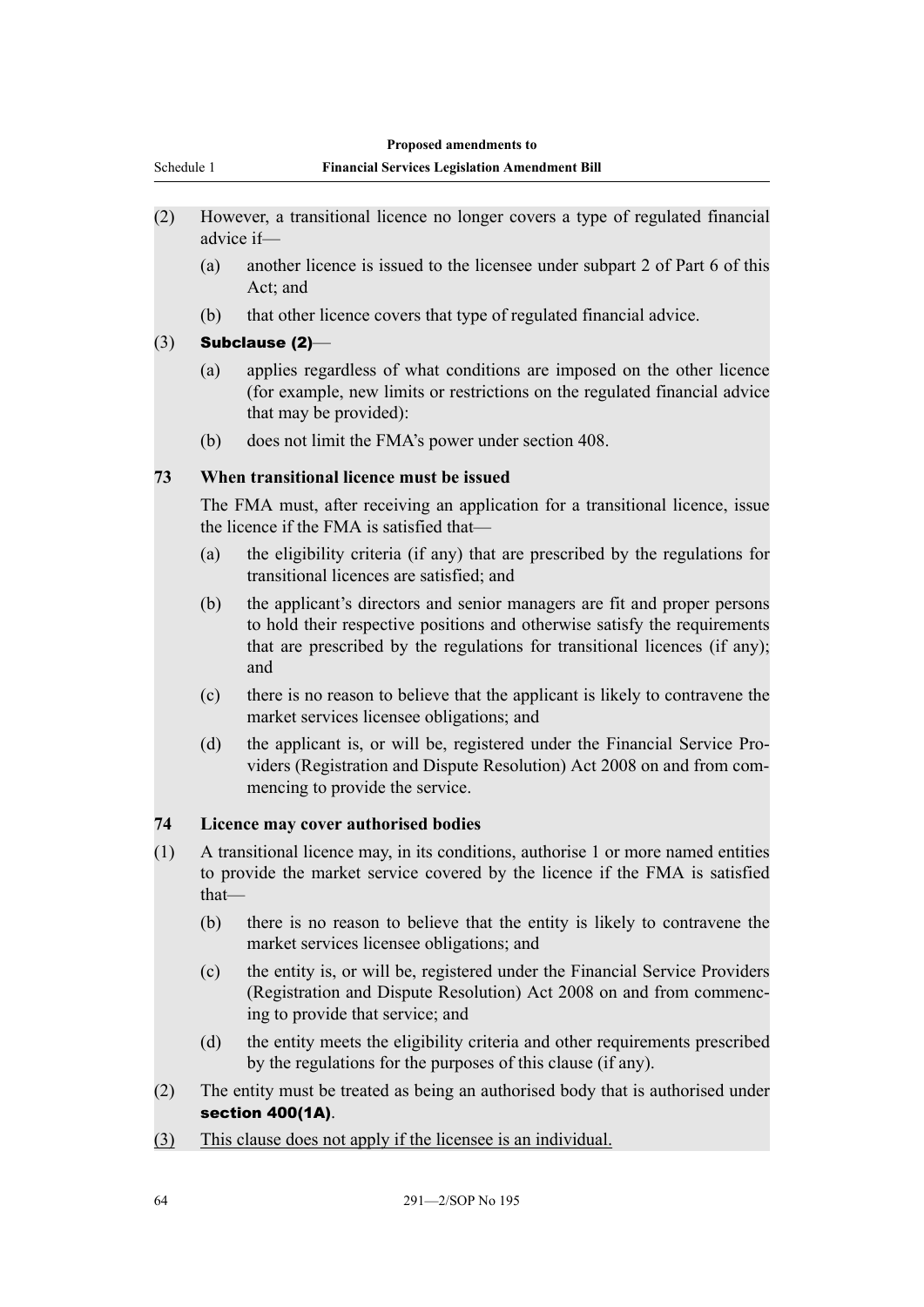#### **75 Certain transitional licence holders may not engage nominated representatives**

- (1) A transitional licence is subject to a condition that the licensee or an authorised body may nominate an individual as a nominated representative of the licensee or body under **section 431S** only if, immediately before the commencement of this clause, the licensee or body (as the case may be) was any of the following:
	- (a) a qualifying financial entity (QFE) or a member of a QFE group under the Financial Advisers Act 2008:
	- (b) an entity that—
		- (i) is registered under the Financial Service Providers (Registration and Dispute Resolution) Act 2008 in respect of a financial adviser service; and
		- (ii) engages 1 or more individuals, who are not registered under that Act, to provide on its behalf a class service (within the meaning of section 5 of the Financial Advisers Act 2008 as in force before its repeal).
- (2) If the licensee or authorised body (as the case may be) is an entity referred to in subclause (1)(b) (and is not a person referred to in subclause (1)(a)), the transitional licence is also subject to a condition that a nominated representative must not provide, on behalf of the licensee or body, a personalised service (within the meaning of section 5 of the Financial Advisers Act 2008 as in force before its repeal).

## **75A Transitional licence may authorise entity to be engaged**

- (1) This clause applies if—
	- (a) a person (**P**) is a licensee or an authorised body under a transitional licence (**P's licence**); and
	- (b) another person (**E**) holds a transitional licence or is an authorised body under P's licence; and
	- (c) immediately before the commencement of this clause, P and E are parties to an agreement under which either or both of the following occurs:
		- (i) P engages E to give financial advice to P's retail clients on P's behalf:
		- (ii) P engages E, who engages 1 or more individuals to give financial advice to P's retail clients on P's behalf.
- (2) P's licence is subject to a condition that authorises P and E to continue the conduct that is the subject of the agreement referred to in subclause (1)(c) (*see* section 431E(1)(b)).
- (3) This clause is subject to any other conditions on P's licence (which may, for example, impose limits or restrictions on the type of advice that may be given).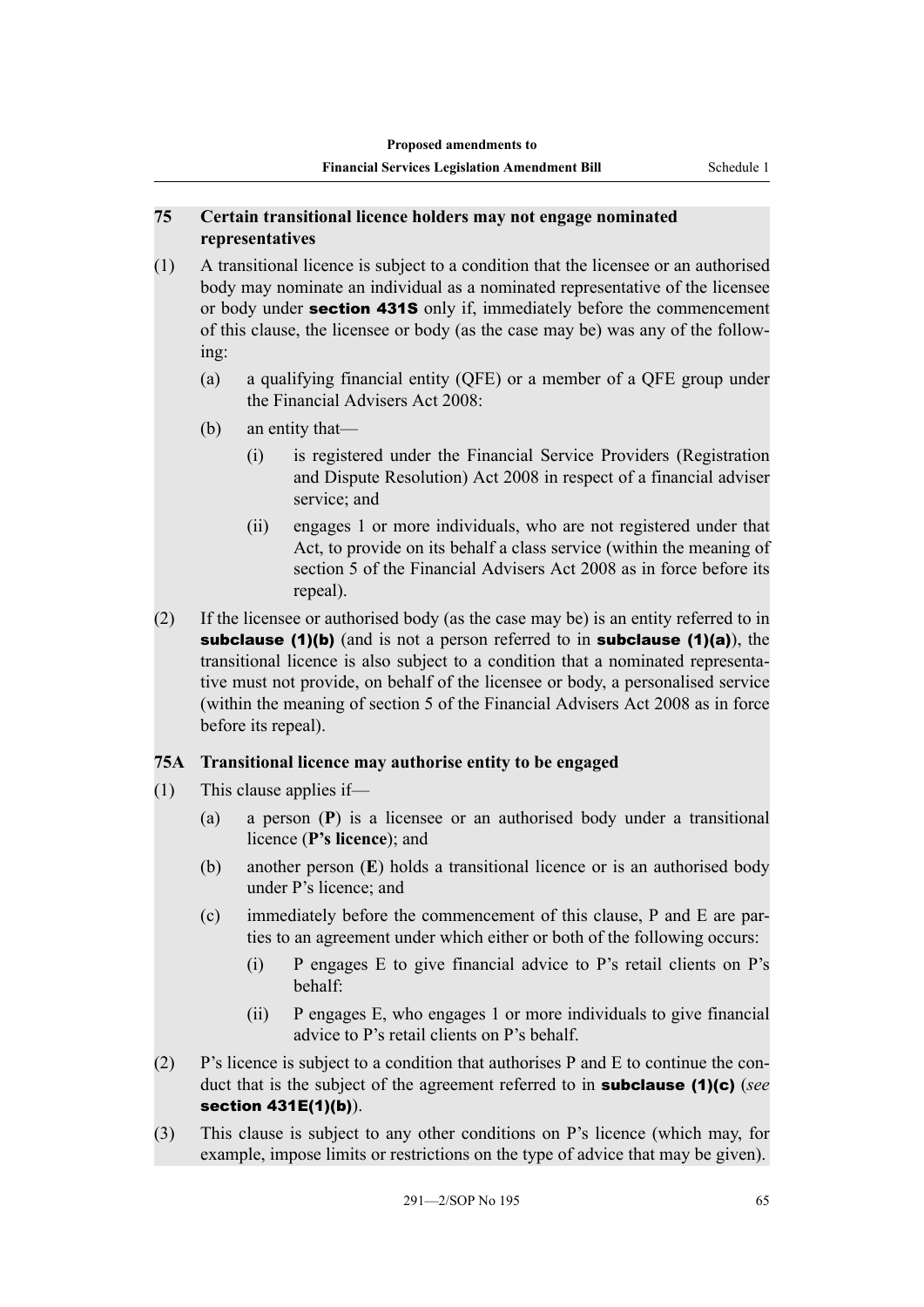Schedule 1

### **76 Application of Part 6 of Act, etc**

- (1) Part 6 of this Act applies in relation to transitional licences with all necessary modifications including the following:
	- (a) references in sections 397 and 398 to a decision under section 396 must be treated as references to a decision under **clause 73**:
	- (b) sections 396, 397(1)(b) and (c), 399, 403(3)(c), and 407 do not apply:
	- (c) references to the requirements of section 396 or 400 in section  $403(3)(b)$ or subpart 3 of Part 6 of this Act must be treated as references to the requirements of clause 73 or 74.

#### **Example**

Subpart 3 of Part 6 provides for certain consequences if the licensing requirements in section 396 are not, or are no longer, satisfied. These include a duty for the licence holder to report matters to the FMA (*see* section 412) and the FMA could suspend or cancel the licence (*see* section 414(3)).

ABC Limited satisfies the licensing requirements in **clause 73** and is granted a transitional licence. However, a change occurs that means that ABC Limited no longer satisfies a requirement.

Under paragraph (c), the ordinary monitoring and enforcement consequences apply to the transitional licence as if the references to licensing requirements in section 396 were references to the licensing requirements in clause 73.

ABC Limited must, therefore, report the matter to the FMA and the FMA may exercise a power under subpart 3 of Part 6.

- (1A) However, a transitional licence must be disregarded for the purposes of section 397(1)(b) when the FMA is considering an application for another licence.
- (2) Matters may be prescribed under section  $546(1)(a)$  for the purposes of **clauses** 73(a) and (b) and 74(1)(d).
- (3) A decision of the FMA under this subpart may be appealed under subpart 9 of Part 8 of this Act as if it were a decision under Part 6 of this Act.

#### **76AA FMA may refuse to consider application made before specified time, event, or circumstance**

- (1) This clause applies to an application for—
	- (a) a transitional licence; or
	- (b) a licence under subpart 2 of Part 6 of this Act that covers the service of acting as a provider of a financial advice service.
- (2) The FMA may, under **section 395(1A)**, refuse to consider the application if it is made—
	- (a) before a date specified by the FMA; or
	- (b) before an event specified by the FMA has occurred; or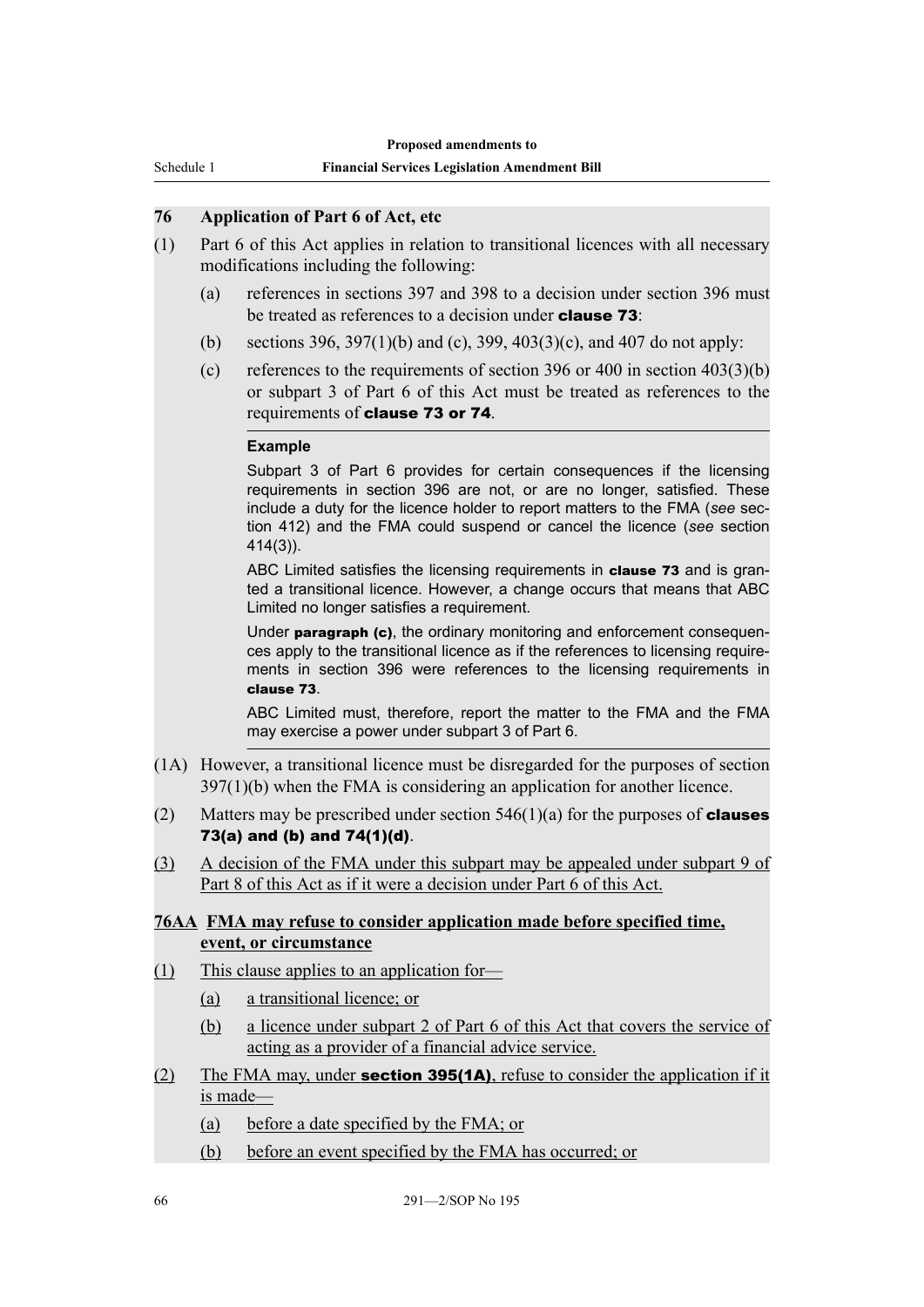- (c) before circumstances specified by the FMA have been satisfied.
- (3) This clause does not limit **section 395(1A)**.
- (4) This clause ceases to apply on the close of the date that is 2 years after the commencement of section 16 of the Financial Services Legislation Amendment Act 2017.

Subpart 1A—Renewal of financial adviser authorisation and QFE status not required in transitional period

## **76A Renewal of financial adviser authorisation and QFE status not required in transitional period**

- (1) This clause applies to a person (**A**) if,—
	- (a) immediately before the commencement of this clause, the person  $A$  is an authorised financial adviser or has QFE status (within the meaning of the Financial Advisers Act 2008); but
	- (b) A's period of authorisation or period of a grant of QFE status would, but for this clause, terminate under section  $57(1)(a)$  or  $75A(1)(a)$  of that Act after that commencement.
- (2) Despite sections 57(1)(a) and 75A(1)(a) of the Financial Advisers Act 2008, A's authorisation or QFE status must be treated as continuing until the commencement of **section 90(1)** of the Financial Services Legislation Amendment Act 2017 (which repeals the Financial Advisers Act 2008).
- (3) However, **subclause (2)** ceases to apply if—
	- (a) A's authorisation or QFE status terminates under section  $57(1)(b)$  to (d) or 75A(1)(b) to (d) of the Financial Advisers Act 2008; or
	- (b) an application for the renewal of A's authorisation or QFE status is made before the commencement of this clause but is declined by the FMA after that commencement.

## Subpart 2—Preparation of code

- **77 Code may be prepared before commencement**
- (1) Any action taken by or on behalf of the body of persons appointed by the Minister and known as the code working group before the commencement of this clause in preparing the code of conduct must be treated as having been validly taken by the code committee under, and for the purposes of, clauses 32 to 39 of Schedule 5.
- (2) For the purposes of subclause (1), a reference in clauses 32 to 39 of **Schedule 5** to the code committee includes a reference to the code working group.
- (3) The Minister may exercise or perform a power or duty under **Schedule 5** before that schedule comes into force.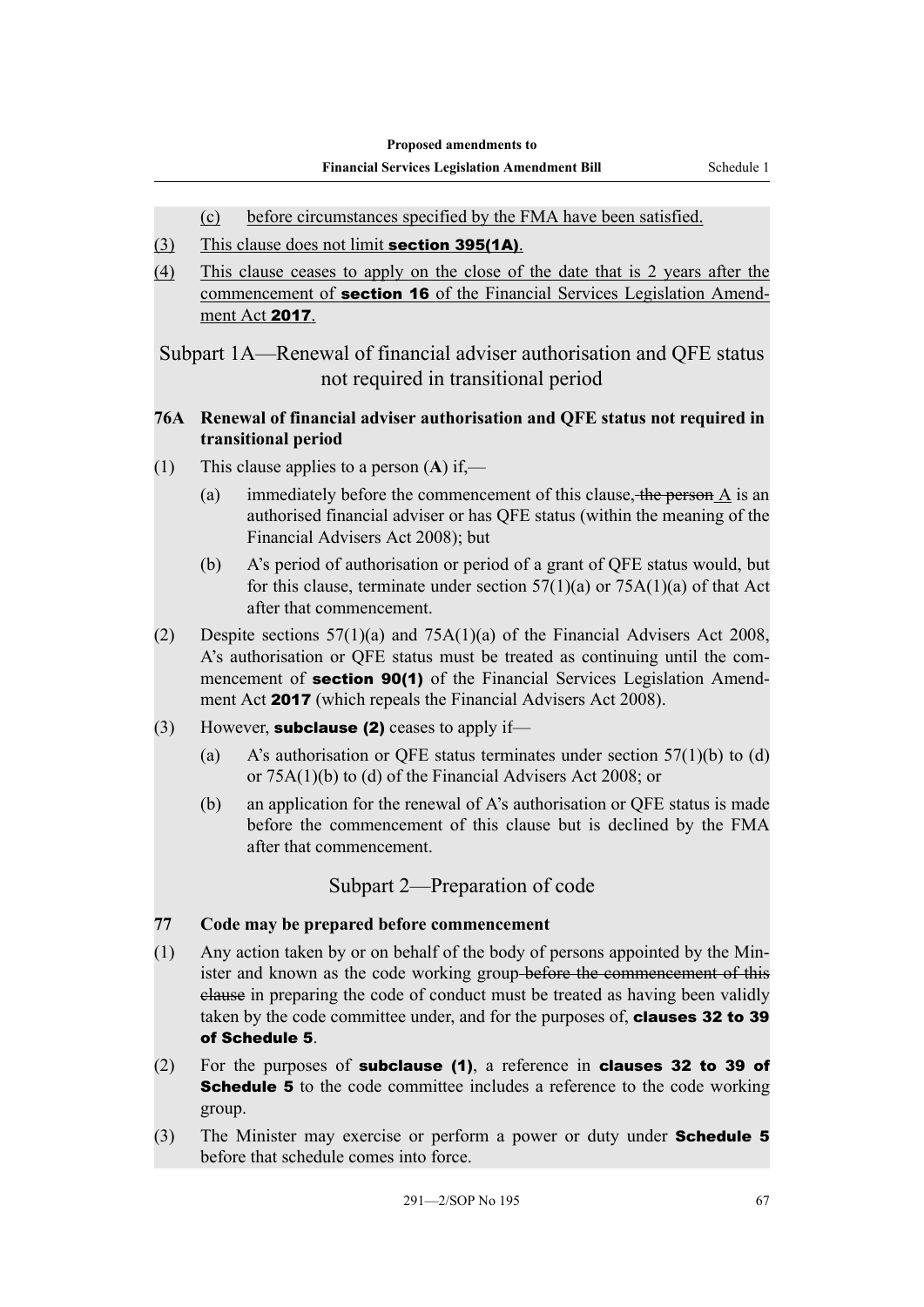- (4) Subclauses (1) and (3) apply regardless of whether the action is taken before or after the Financial Services Legislation Amendment Act 2017 is enacted.
- (5) The Minister must ensure that the code comes into force no later than the date on which subpart 5A of Part 6 comes into force.
- (6) If Schedule 5 requires the code or any other information to be published on an Internet site maintained by or on behalf of the code committee, the code or information may instead, before the commencement of that Schedule, be published on an Internet site maintained by or on behalf of the department of State that is responsible for the administration of this Act.

Subpart 4—Transitional and savings regulations

# **86 Transitional and savings regulations**

Schedule 1

- (1) The Governor-General may, by Order in Council, on the recommendation of the Minister made in accordance with section 549, make regulations for any of the following purposes:
	- (a) providing that, subject to any conditions stated in the regulations, transitional or savings provisions prescribed by the regulations that relate to the implementation of the amending Act (in addition to, or in substitution for, any provisions in this Part or Part 1 of Schedule 1AA of the Financial Service Providers (Registration and Dispute Resolution) Act 2008) apply during the whole or any part of the period ending on the 3 year date:
	- (b) providing that, during the whole or any part of the period ending on the 3-year date and subject to any conditions stated in the regulations, specified provisions of this Act, of the Financial Service Providers (Registration and Dispute Resolution) Act 2008, or of other enactments amended, revoked, or repealed by the amending Act—
		- (i) do not apply; or
		- (ii) continue to apply; or
		- (iii) apply with modifications or additions, or both.
- (2) The Minister must not recommend the making of regulations under this clause unless the Minister is satisfied that the regulations—
	- (a) are necessary or desirable for the orderly implementation of the amending Act; and
	- (b) are consistent with the purposes of this Act and the Financial Service Providers (Registration and Dispute Resolution) Act 2008 as amended by the amending Act.
- (3) This clause is repealed on the close of the 3-year date.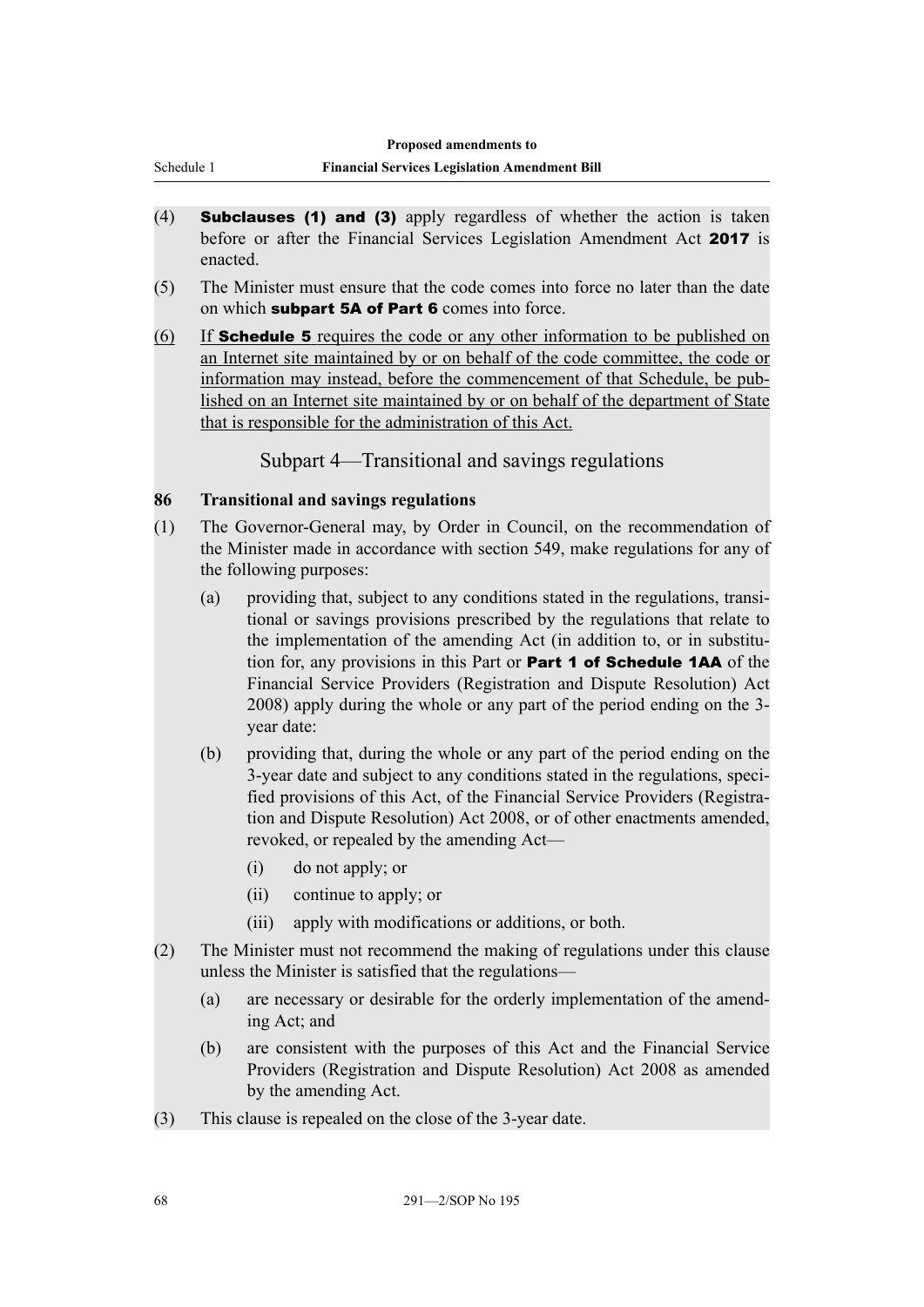- (4) Any regulations made under this clause that are in force on the 3-year date are revoked on the close of that day.
- (5) In this clause,—

**3-year date** means the date that is 3 years after the commencement of **sec**tion 16 of the amending Act

**amending Act** means the Financial Services Legislation Amendment Act 2017.

# **Part 2 Other transitional provisions**

Subpart 3—Miscellaneous transitional provisions

## **78 New competency requirements do not prevent certain persons from continuing to give certain advice**

- (1) This clause applies to a person (**A**) if,—
	- (a) immediately before the commencement of this clause, A is—
		- (i) an authorised financial adviser (within the meaning of the Financial Advisers Act 2008); or
		- (ii) an individual who is registered under the FSP Act in respect of a financial adviser service; or
		- (iii) a qualifying financial entity (within the meaning of the Financial Advisers Act 2008) or an entity that is registered under the FSP Act in respect of a financial adviser service; and
	- (b) in the case of—
		- $(i)$  paragraph (a)(i) or (ii),—
			- (A) A is engaged by a financial advice provider (**P**) to give regulated financial advice as a financial adviser on P's behalf; or
			- (B) A holds a transitional licence, or a licence issued under subpart 2 of Part 6 of this Act, that covers the service of acting as a provider of a financial advice service; or
		- (ii) **paragraph (a)(iii)**, A is a financial advice provider that is registered under the FSP Act in respect of a financial advice service.
- (2) Section 431H (duty to meet standards of competence) does not prevent A from giving regulated financial advice about a particular matter or in particular circumstances if, immediately before the commencement of this clause, A would have been permitted to provide that advice under the Financial Advisers Act 2008.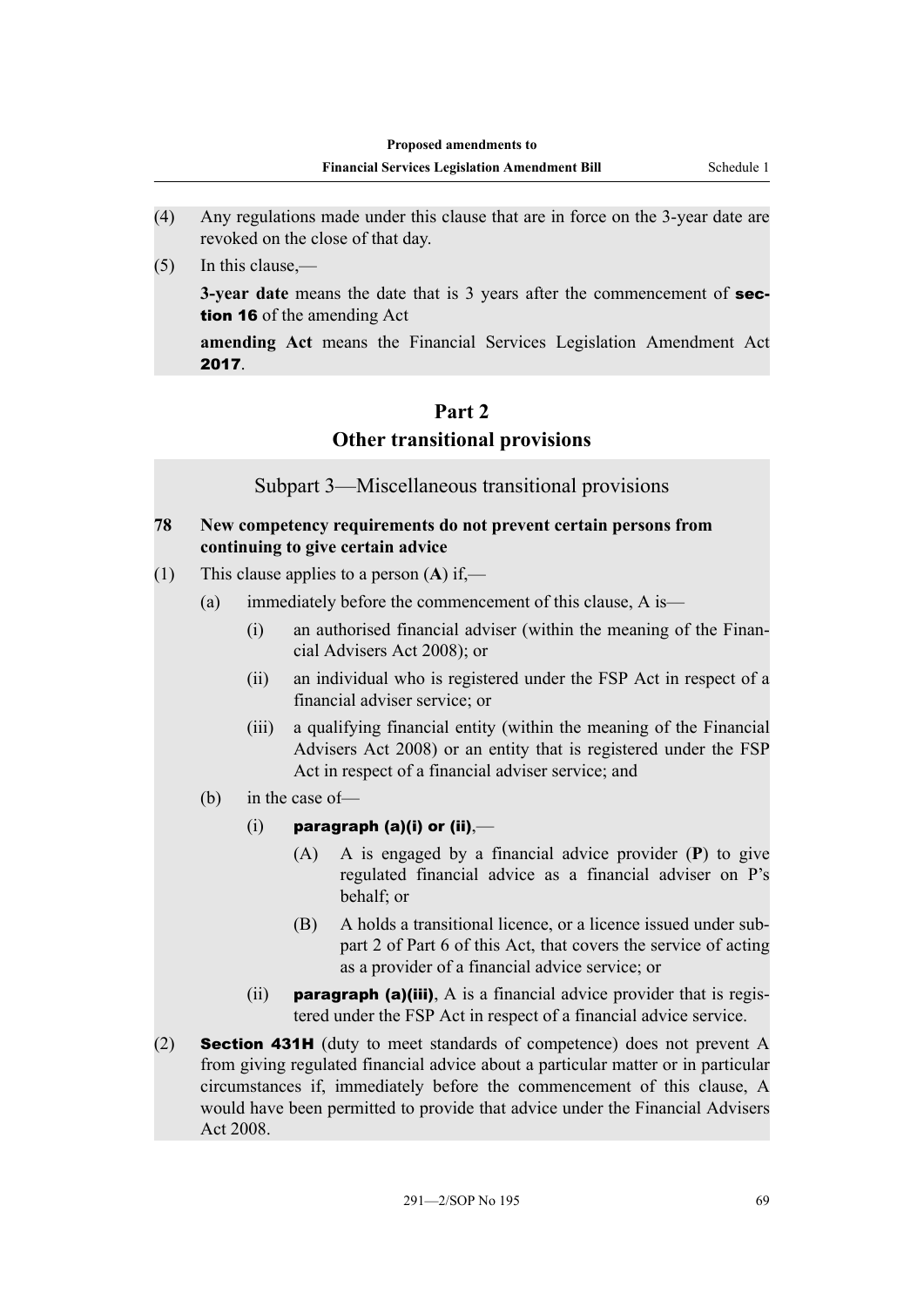| Proposed amendments to<br><b>Financial Services Legislation Amendment Bill</b><br>Schedule 1 |                                                                                                                                                                                                              |  |  |
|----------------------------------------------------------------------------------------------|--------------------------------------------------------------------------------------------------------------------------------------------------------------------------------------------------------------|--|--|
|                                                                                              |                                                                                                                                                                                                              |  |  |
| (3)                                                                                          | Accordingly, P is not required to ensure compliance with <b>section 431H</b> (and<br>is not otherwise liable in relation to that section) to the extent that A is permit-<br>ted to act under subclause (2). |  |  |
| (4)                                                                                          | In the case of subclause $(1)(b)(i)(A)$ , subclause $(2)$ applies only if the<br>advice is given on P's behalf.                                                                                              |  |  |
| (5)                                                                                          | This clause is subject to the conditions on A's licence or P's licence (which<br>may, for example, impose limits or restrictions on the services that are covered<br>by the licence).                        |  |  |
| (6)                                                                                          | In this clause,—                                                                                                                                                                                             |  |  |
|                                                                                              | <b>financial adviser service</b> has the same meaning as in the Financial Advisers<br>Act 2008 (as in force before its repeal)                                                                               |  |  |
|                                                                                              | <b>FSP Act</b> means the Financial Service Providers (Registration and Dispute<br>Resolution) Act 2008.                                                                                                      |  |  |
| (7)                                                                                          | This clause ceases to apply on the close of the date that is 2 years after the<br>commencement of this clause.                                                                                               |  |  |
| 79                                                                                           | Former QFE advisers not prevented from providing certain services                                                                                                                                            |  |  |
| (1)                                                                                          | This clause applies to an individual $(A)$ —                                                                                                                                                                 |  |  |
|                                                                                              | who, immediately before the commencement of this clause, is a QFE<br>(a)<br>adviser (within the meaning of the Financial Advisers Act 2008); and                                                             |  |  |
|                                                                                              | $\alpha$ . The contraction is a constructed of the state of the contraction of $\alpha$ , $\alpha$                                                                                                           |  |  |

- (b) who, after the commencement of this clause, has become a financial adviser; and
- (c) who is engaged by a financial advice provider (**P**) to give regulated financial advice on P's behalf.
- (2) Section 431H (duty to meet standards of competence) does not prevent A from providing, on behalf of P,—
	- (a) a personalised service in relation to P's category 1 products (but only if, immediately before the commencement of this clause, P was a QFE or member of a QFE group that engaged A); or
	- (b) a personalised service in relation to category 2 products; or
	- (c) a class service in relation to category 1 products or category 2 products.
- (3) Accordingly, P is not required to ensure compliance with section 431H (and is not otherwise liable in relation to that section) to the extent that A is permitted to act under subclause (2).
- (4) This clause is subject to the conditions on P's licence (which may, for example, impose limits or restrictions on the services that are covered by the licence).
- (5) In this clause and clause 80, **category 1 product**, **category 2 product**, **class service**, **personalised service**, **QFE**, and **QFE group** have the same meanings as in section 5 of the Financial Advisers Act 2008 as in force before its repeal.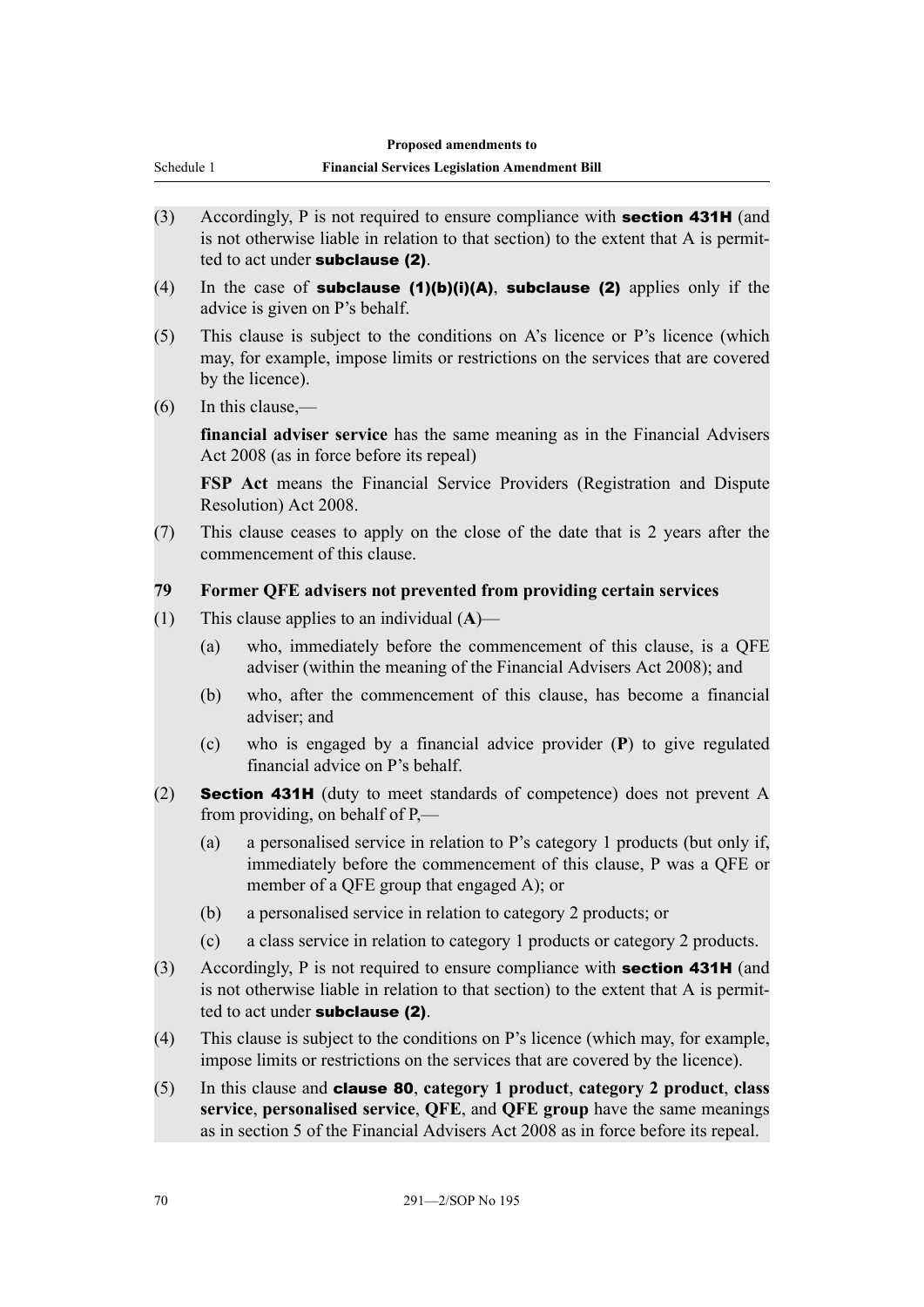(6) This clause ceases to apply on the close of the date that is 2 years after the commencement of this clause.

## **80 Nominated representatives not prevented from providing certain services**

- (1) This clause applies to an individual (**A**)—
	- (a) who becomes a nominated representative in accordance with clause 75; and
	- (b) who is engaged by a financial advice provider (**P**) to give regulated financial advice on P's behalf.
- (2) Section 431H (duty to meet standards of competence) does not prevent A from providing, on behalf of P,—
	- (a) a personalised service in relation to P's category 1 products; or
	- (b) a personalised service in relation to category 2 products; or
	- (c) a class service in relation to category 1 products or category 2 products.
- (3) Accordingly, P is not required to ensure compliance with section 431H (and is not otherwise liable in relation to that section) to the extent that A is permitted to act under **subclause** (2).
- (3A) However, this clause is subject to clause 75(2) (which imposes a condition restricting the advice that certain nominated representatives may provide).
- (4) This clause ceases to apply on the close of the date that is 2 years after the commencement of this clause.

## **81 Financial advisers treated as holding DIMS licence**

- (1) This clause applies to a person (**A**) who, immediately before the commencement of this clause,—
	- (a) is permitted to provide a discretionary investment management service under section 18(1)(d) of the Financial Advisers Act 2008; and
	- (b) provides that service to 1 or more retail clients (as defined in that Act).
- (2) A must, on and after the commencement of this clause, be treated as holding a market services licence that—
	- (a) covers the service of acting as a provider of a discretionary investment management service; and
	- (b) is subject to a condition that the service that A can provide under the licence is limited to the discretionary investment management service that A could provide immediately before the commencement of this clause; and
	- (c) is subject to the conditions, limitations, or restrictions that, immediately before the commencement of this clause, were imposed by or under the Financial Advisers Act 2008 on A's authorisation under that Act, except standard conditions as defined in section 5 of that Act (and those condi-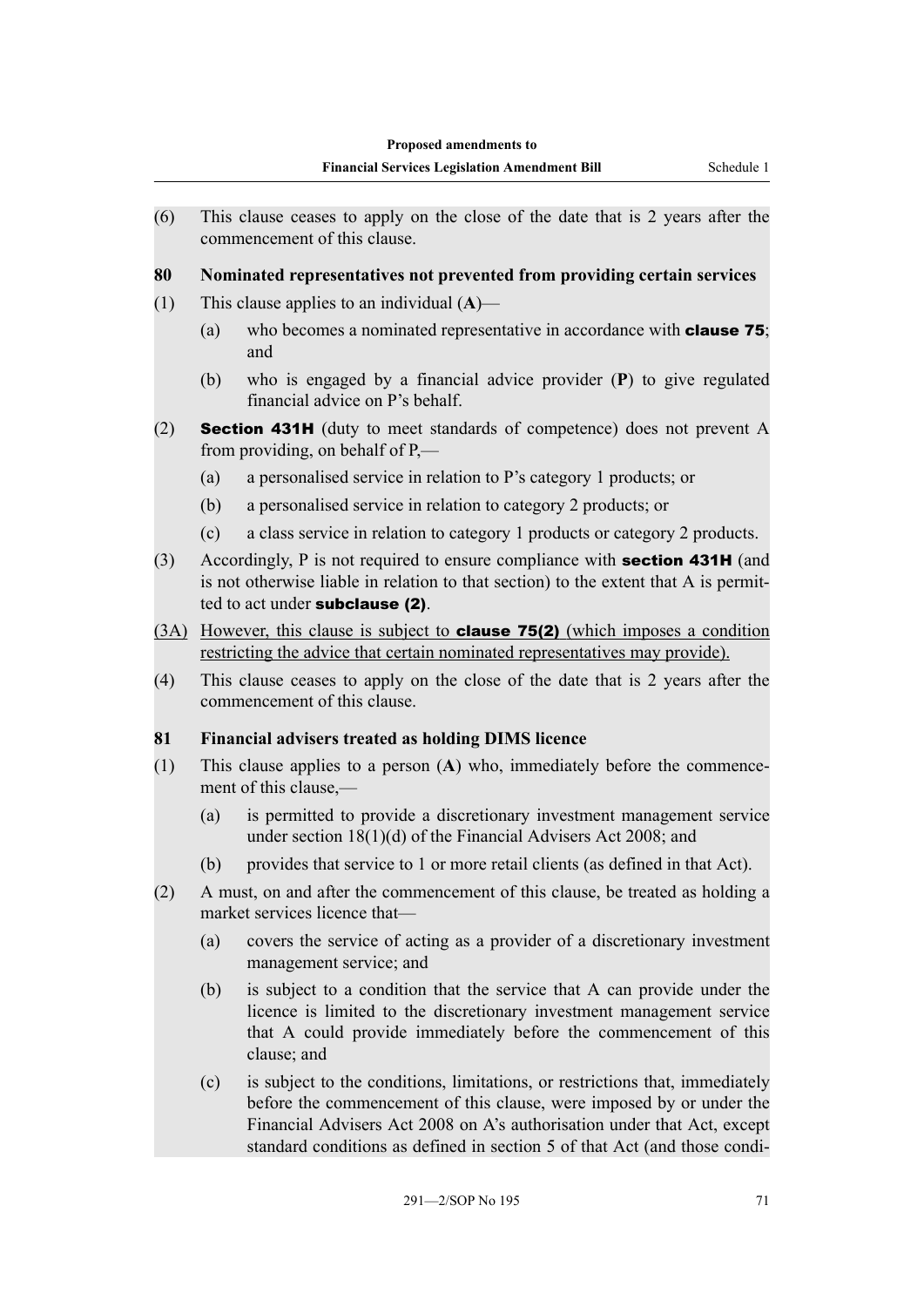|            |                                                                                                                                                                                                                                           |                                                                                                                                                                                                           | Proposed amendments to                                                                                                                                                                                                    |  |  |  |
|------------|-------------------------------------------------------------------------------------------------------------------------------------------------------------------------------------------------------------------------------------------|-----------------------------------------------------------------------------------------------------------------------------------------------------------------------------------------------------------|---------------------------------------------------------------------------------------------------------------------------------------------------------------------------------------------------------------------------|--|--|--|
| Schedule 1 |                                                                                                                                                                                                                                           |                                                                                                                                                                                                           | <b>Financial Services Legislation Amendment Bill</b>                                                                                                                                                                      |  |  |  |
|            |                                                                                                                                                                                                                                           |                                                                                                                                                                                                           |                                                                                                                                                                                                                           |  |  |  |
|            |                                                                                                                                                                                                                                           |                                                                                                                                                                                                           | tions, limitations, or restrictions that the licence is subject to must be<br>treated as conditions of the licence for the purposes of this Act); and                                                                     |  |  |  |
|            | (d)                                                                                                                                                                                                                                       |                                                                                                                                                                                                           | has an expiry date that is the earliest of the following:                                                                                                                                                                 |  |  |  |
|            |                                                                                                                                                                                                                                           | (i)                                                                                                                                                                                                       | the date that A is issued with another licence that covers the ser-<br>vice; and                                                                                                                                          |  |  |  |
|            |                                                                                                                                                                                                                                           | (ii)                                                                                                                                                                                                      | the date that the licence is cancelled; and                                                                                                                                                                               |  |  |  |
|            |                                                                                                                                                                                                                                           | $\overline{(\overline{u})}$                                                                                                                                                                               | the date that, but for the repeal of the Financial Advisers Act<br>2008, would have been the last day of the period of A's authorisa-<br>tion to provide a discretionary investment management service<br>under that Act. |  |  |  |
|            |                                                                                                                                                                                                                                           | (iii)                                                                                                                                                                                                     | the date that is 2 years after the commencement of this clause.                                                                                                                                                           |  |  |  |
| (3)        | However, <b>subclause (2)</b> does not apply if, before the commencement of this<br>clause, A has given written notification to the FMA that A does not want sub-<br>clause (2) to apply.                                                 |                                                                                                                                                                                                           |                                                                                                                                                                                                                           |  |  |  |
| (4)        |                                                                                                                                                                                                                                           |                                                                                                                                                                                                           | Nothing in this clause—                                                                                                                                                                                                   |  |  |  |
|            | (a)                                                                                                                                                                                                                                       | or                                                                                                                                                                                                        | prevents the FMA from exercising any power in relation to the licence;                                                                                                                                                    |  |  |  |
|            | (b)                                                                                                                                                                                                                                       |                                                                                                                                                                                                           | limits the conditions that the licence is subject to under section 402 (for<br>example, conditions imposed by regulations).                                                                                               |  |  |  |
| 81A        |                                                                                                                                                                                                                                           | existing clients                                                                                                                                                                                          | How service disclosure statement for existing DIMS is made available to                                                                                                                                                   |  |  |  |
| (1)        | This clause applies if—                                                                                                                                                                                                                   |                                                                                                                                                                                                           |                                                                                                                                                                                                                           |  |  |  |
|            | (a)                                                                                                                                                                                                                                       |                                                                                                                                                                                                           | a person $(A)$ —                                                                                                                                                                                                          |  |  |  |
|            |                                                                                                                                                                                                                                           | (i)                                                                                                                                                                                                       | is a person referred to in <b>clause 81(1)</b> ; and                                                                                                                                                                      |  |  |  |
|            |                                                                                                                                                                                                                                           |                                                                                                                                                                                                           | (ii) provides a DIMS under the licence referred to in <b>clause 81(2)</b> or<br>a licence issued under Part 6 of this Act; and                                                                                            |  |  |  |
|            | (b)                                                                                                                                                                                                                                       | A is providing a DIMS to an investor $(C)$ under an investment authority<br>that was granted before the commencement of this clause.                                                                      |                                                                                                                                                                                                                           |  |  |  |
| (2)        |                                                                                                                                                                                                                                           | The requirement in sections 423 and 424 to provide an SDS relating to the<br>DIMS to C does not apply.                                                                                                    |                                                                                                                                                                                                                           |  |  |  |
| (3)        | However, <b>subclause (2)</b> ceases to apply on the specified date unless A,<br>before the specified date, has sent a written notice that contains, or is accom-<br>panied by, the following information to C at C's last known address: |                                                                                                                                                                                                           |                                                                                                                                                                                                                           |  |  |  |
|            | (a)                                                                                                                                                                                                                                       | a statement to the effect that the requirements of this Act apply to the<br>DIMS on and after a date that is referred to in the statement (being the<br>date on which <b>clause 81</b> comes into force): |                                                                                                                                                                                                                           |  |  |  |
|            | (b)                                                                                                                                                                                                                                       |                                                                                                                                                                                                           | the names and addresses of A and the custodian (if any):                                                                                                                                                                  |  |  |  |
|            | (c)                                                                                                                                                                                                                                       | either-                                                                                                                                                                                                   |                                                                                                                                                                                                                           |  |  |  |
|            |                                                                                                                                                                                                                                           |                                                                                                                                                                                                           |                                                                                                                                                                                                                           |  |  |  |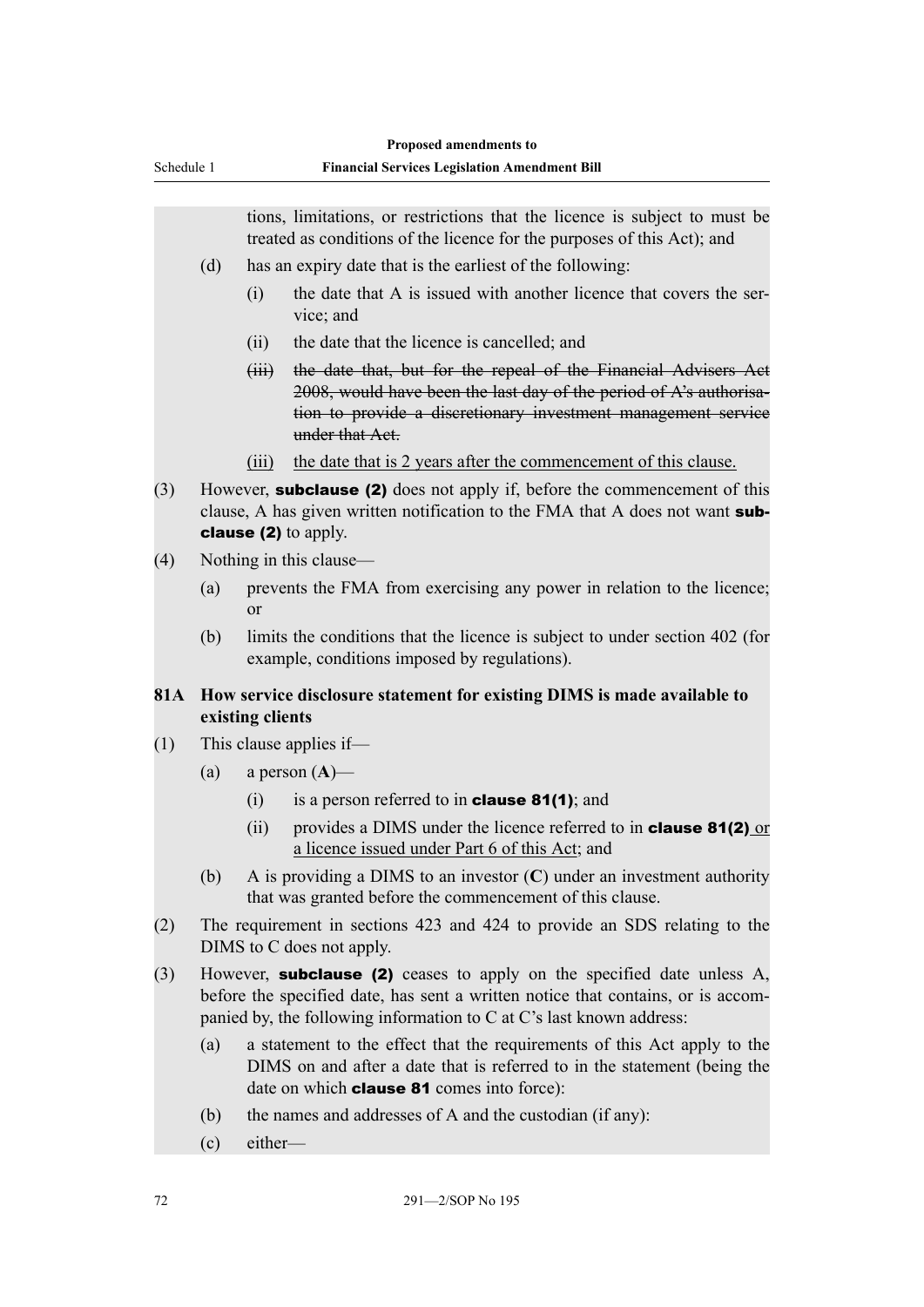- (i) a copy of the SDS relating to the DIMS (being an SDS that complies with regulation 205 of the 2014 regulations but subject to subclause (4)(b) of this clause); or
- (ii) a statement to the effect that C may obtain a copy of that SDS on request to A and also by electronic means, and a statement as to how C may obtain a copy of that SDS by electronic means (for example, from a specified Internet site address).
- $(4)$  If subclause (2) applies,—
	- (a) regulation 206 of the 2014 regulations (investment proposal must be provided to investors) does not apply in relation to the DIMS provided by A to C; and
	- (b) the SDS that is made available to C under **subclause (3)(c)—** 
		- (i) is not required to refer to the investment proposal; but
		- (ii) must state that information about the investment strategy applying to the investor, and about the returns, fees, and expenses of that strategy, will be made available to the investor by way of regular reports; and
	- (c) regulation  $226(1)(a)$  of the 2014 regulations does not apply to the client agreement in respect of the DIMS provided to C.
- (5) However, subclause (4)(c) ceases to apply on the specified date unless the SDS that is made available to C under **subclause (3)(c)** provides adequately for the matters in regulation  $226(1)(a)(i)$  to (iv) of the 2014 regulations.
- (6) Section 437(2) to (4) does not apply to an investment authority referred to in subclause (1)(b).
- (7) However,—
	- (a) subclause (6) ceases to apply on the specified date unless A, before the specified date, has sent a written notice that discloses the scope of the investment authority to C at C's last known address, including the matters referred to in section  $437(2)(a)$  to (c); and
	- (b) if there are no limits on the investment authority on a matter referred to in section  $437(2)(a)$  or (b) or if the matter is capable of change without the prior written consent of C, the written notice under **paragraph** (a) must clearly disclose that fact.
- (8) This clause does not apply to an investment authority granted after the licence referred to in **subclause** (1) is issued.
- (9) In this clause,—

**2014 regulations** means the Financial Markets Conduct Regulations 2014

**SDS** or **service disclosure statement**, in relation to the DIMS, means a disclosure statement under section 423 for the DIMS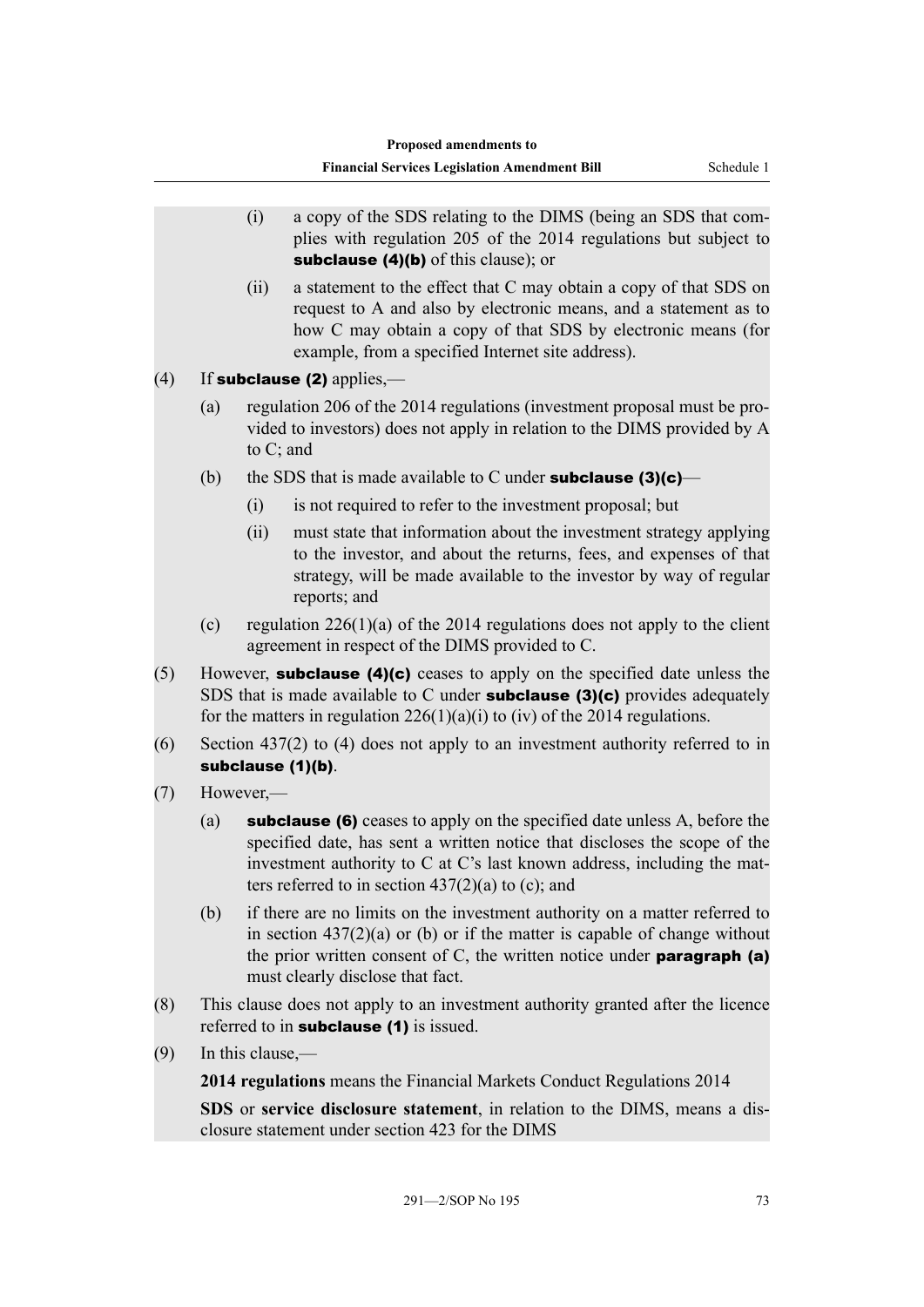Schedule 1

**specified date** means the first anniversary of the date on which this clause comes into force.

#### **82 Code working group continues as code committee**

- (1) The body of persons appointed by the Minister and known as the code working group, its chairperson, and its other members immediately before the commencement of this clause must be treated as being the code committee, its chairperson, and its members under **clauses 24 and 26 to 28 of Schedule** 5 (with the chairperson and other members having the same period of appointment as they respectively have as members of the code working group).
- (2) This clause does not limit clauses  $26(1)(b)$ , (2), and (4) and  $28(2)$  and (3) of Schedule 5.

## **83 Certification for eligible investors under Financial Advisers Act 2008 continues under this Act**

- (1) A certification given under section 5D(1) of the Financial Advisers Act 2008 that is in effect immediately before the repeal of that Act remains in effect after the repeal as if it were a certificate given under clause  $41(1)$  and (2A) of Schedule 1 of this Act.
- (2) Subclause (1) is subject to clause 42 of Schedule 1.

## **84 Disciplinary committee continues**

- (1) The disciplinary committee established under section 103 of the Financial Advisers Act 2008 must be treated as being the disciplinary committee established under clause 49 of Schedule 5.
- (2) A person who, immediately before the commencement of this clause, is the chairperson or another member of the disciplinary committee established under section 103 of the Financial Advisers Act 2008 must be treated as being the chairperson or another member of the disciplinary committee established under clause 49 of Schedule 5.
- $(3)$  A person's period of appointment under **subclause (2)** ends on the same date that the person's appointment would have ended under the Financial Advisers Act 2008.
- $(4)$  Subclauses (2) and (3) do not limit clause 52 of Schedule 5.

## **85 Continuation of pending investigations and disciplinary proceedings**

(1) All investigations and disciplinary proceedings under subpart 2 of Part 4 of the Financial Advisers Act 2008 that have been commenced before the commencement of this clause and that have not been completed before that commencement are to be continued and completed as if the Financial Services Legislation Amendment Act 2017 had not been enacted (with the disciplinary committee established under **clause 49 of Schedule 5** acting as the disciplinary committee).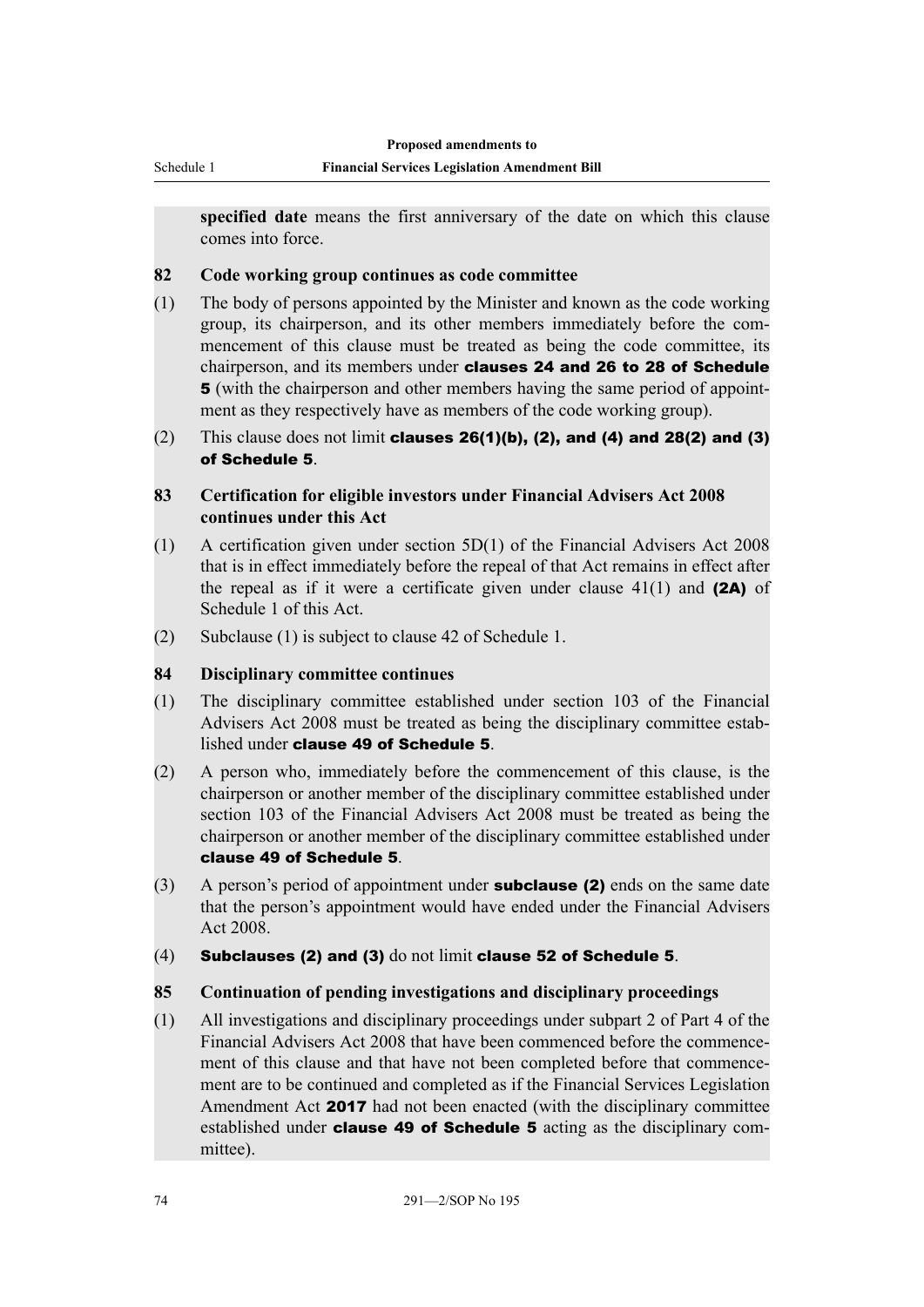(2) However, the disciplinary committee may exercise a power under clause 46 of Schedule 5 in relation to any of those proceedings if the committee is satisfied that the person who is the subject of the complaint to which the proceedings relate has breached the code of conduct under the Financial Advisers Act 2008.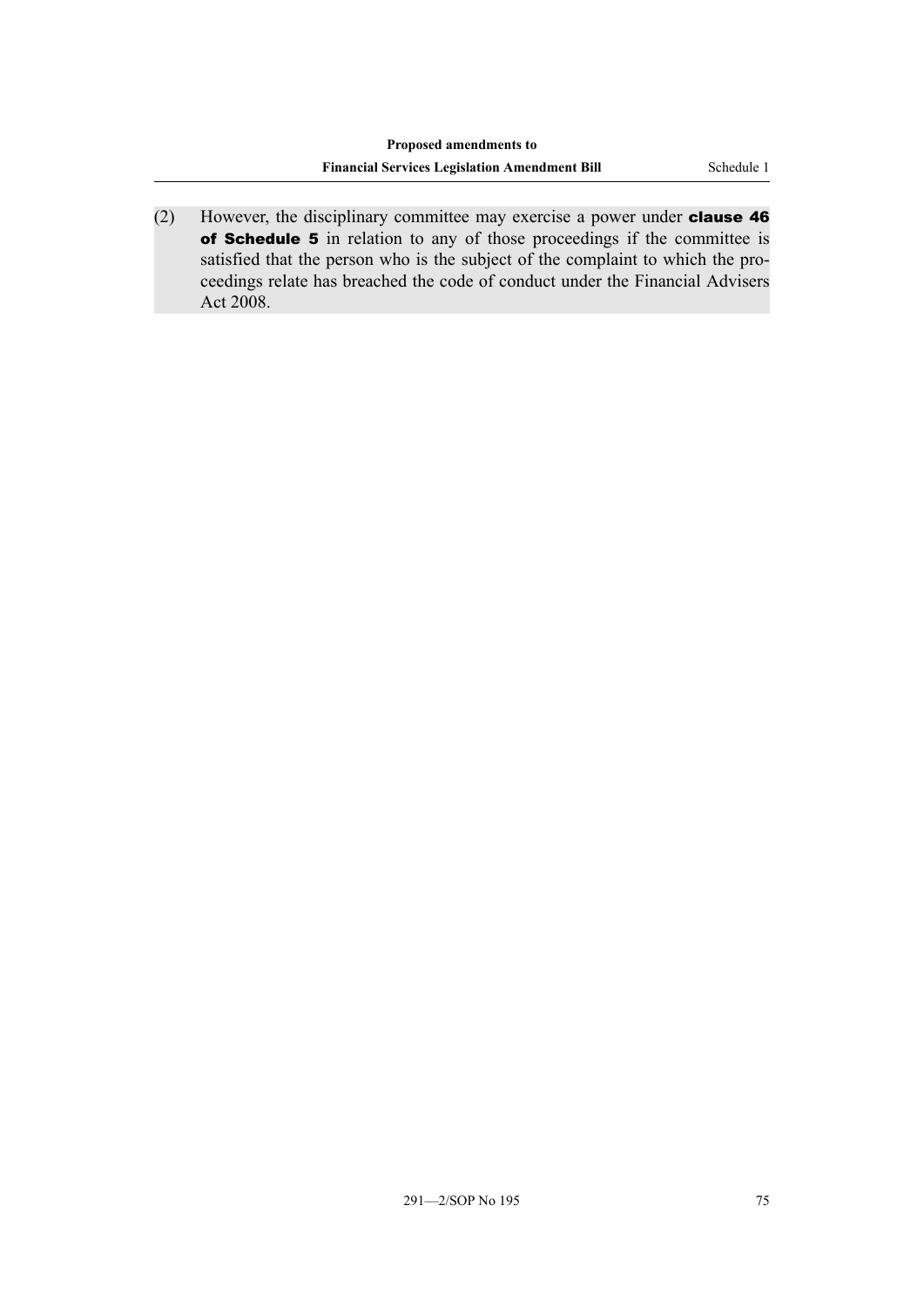**Schedule 2 New Schedule 5 inserted into Financial Markets Conduct Act 2013**

s 58

Schedule 2

# **Schedule 5 Other provisions relating to financial advice services and client money or property services** ss 6, 387A, 431C, 431V **Contents** Page [1](#page-83-0) [Overview](#page-83-0) [78](#page-83-0) **[Part 1](#page-84-0) [Retail and wholesale financial advice or client money or](#page-84-0) [property service clients](#page-84-0)** [2](#page-84-0) [Who are clients](#page-84-0) [79](#page-84-0) [3](#page-84-0) [Who are retail clients](#page-84-0) [79](#page-84-0)<br>4 Who are wholesale clients 79 [4](#page-84-0) [Who are wholesale clients](#page-84-0) **[79](#page-84-0)** [5](#page-85-0) [How to opt out of being wholesale client](#page-85-0) [80](#page-85-0) [6](#page-85-0) [Giving notification of opt out](#page-85-0) [80](#page-85-0) **[Part 2](#page-86-0) [Financial advice exclusions](#page-86-0)** [7](#page-86-0) [Exclusions from definition of financial advice](#page-86-0) [81](#page-86-0) *[Exclusions from regulated financial advice](#page-86-0)* [8](#page-86-0) [Ancillary services and other occupations](#page-86-0) [81](#page-86-0) [9](#page-88-0) [Incidental to provision of credit by business not providing financial](#page-88-0) [service](#page-88-0) [83](#page-88-0) [10](#page-88-0) [Advice given for purpose of complying with lender responsibilities](#page-88-0) [83](#page-88-0) [11](#page-89-0) [Crown-related entities](#page-89-0) [84](#page-89-0) [12](#page-89-0) [Trustee corporations](#page-89-0) [84](#page-89-0) [13](#page-90-0) [Non-financial not-for-profit organisation](#page-90-0) [85](#page-90-0) [14](#page-90-0) [Workplace financial products](#page-90-0) [85](#page-90-0) [15](#page-90-0) [Advice to product provider](#page-90-0) [85](#page-90-0) [16](#page-90-0) [Activities governed by other regulatory frameworks](#page-90-0) [85](#page-90-0) [17](#page-91-0) [Prescribed circumstances](#page-91-0) [86](#page-91-0) [18](#page-91-0) [Controlling owners, directors, etc](#page-91-0) [86](#page-91-0) **[Part 3](#page-91-0) [Client money or property service exclusions](#page-91-0)** [19](#page-91-0) [Service given in course of carrying out other occupations](#page-91-0) [86](#page-91-0) [20](#page-92-0) [Crown-related entities](#page-92-0) [87](#page-92-0)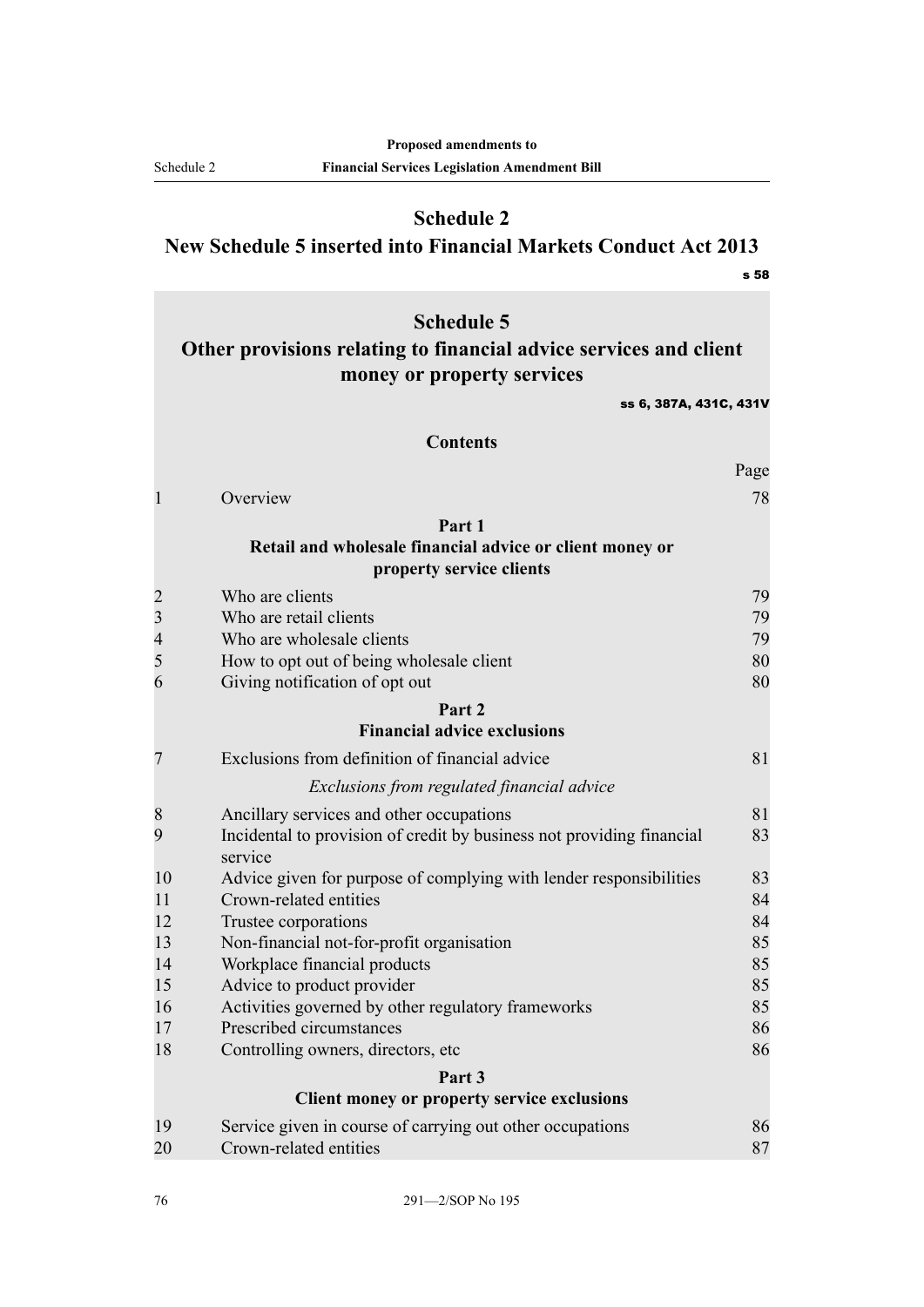|    | <b>Financial Services Legislation Amendment Bill</b>                                | Schedule 2 |
|----|-------------------------------------------------------------------------------------|------------|
|    |                                                                                     |            |
| 21 | Other exclusions                                                                    | 88         |
| 22 | Prescribed circumstances                                                            | 88         |
| 23 | Controlling owners, directors, etc.                                                 | 88         |
|    | Part 4                                                                              |            |
|    | Code of professional conduct and code committee                                     |            |
|    | Code committee                                                                      |            |
| 24 | Establishment of code committee                                                     | 89         |
| 25 | Functions of code committee                                                         | 89         |
| 26 | Membership of code committee                                                        | 89         |
| 27 | Who Minister must appoint                                                           | 90         |
| 28 | Chairperson                                                                         | 90         |
| 29 | Proceedings of code committee                                                       | 90         |
| 30 | Certain provisions of Crown Entities Act 2004 apply to members<br>of code committee | 91         |
| 31 | Funding of code committee                                                           | 91         |
|    | Code of professional conduct for financial advice services                          |            |
| 32 | Content of code                                                                     | 91         |
| 33 | Code committee must prepare code                                                    | 92         |
| 34 | Minister's approval of draft code                                                   | 92         |
| 35 | Minister may require revision or consultation                                       | 93         |
| 36 | Minister's approval of revised draft code                                           | 93         |
| 37 | <b>Consultation with FMA</b>                                                        | 93         |
| 38 | Deadline for Minister's approval of draft code                                      | 94         |
| 39 | Code comes into force by Gazette notice                                             | 94         |
|    | Changes to code                                                                     |            |
| 40 | Changes to code                                                                     | 94         |
|    | Part 5                                                                              |            |
|    | <b>Complaints and disciplinary proceedings</b>                                      |            |
|    | Who deals with complaints                                                           |            |
| 41 | Complaint about financial adviser                                                   | 95         |
| 42 | Investigation by FMA                                                                | 95         |
|    | Complaint about financial adviser                                                   |            |
| 43 | FMA may refer complaint to disciplinary committee                                   | 95         |
| 44 | Disciplinary committee must give notice of complaint                                | 95         |
| 45 | Content of notice of complaint                                                      | 96         |
| 46 | Disciplinary committee may discipline financial adviser                             | 96         |
| 47 | Other matters relating to discipline                                                | 97         |
| 48 | Reasonable opportunity to be heard                                                  | 97         |
|    | Disciplinary committee                                                              |            |
| 49 | Minister must establish disciplinary committee                                      | 97         |

**Proposed amendments to**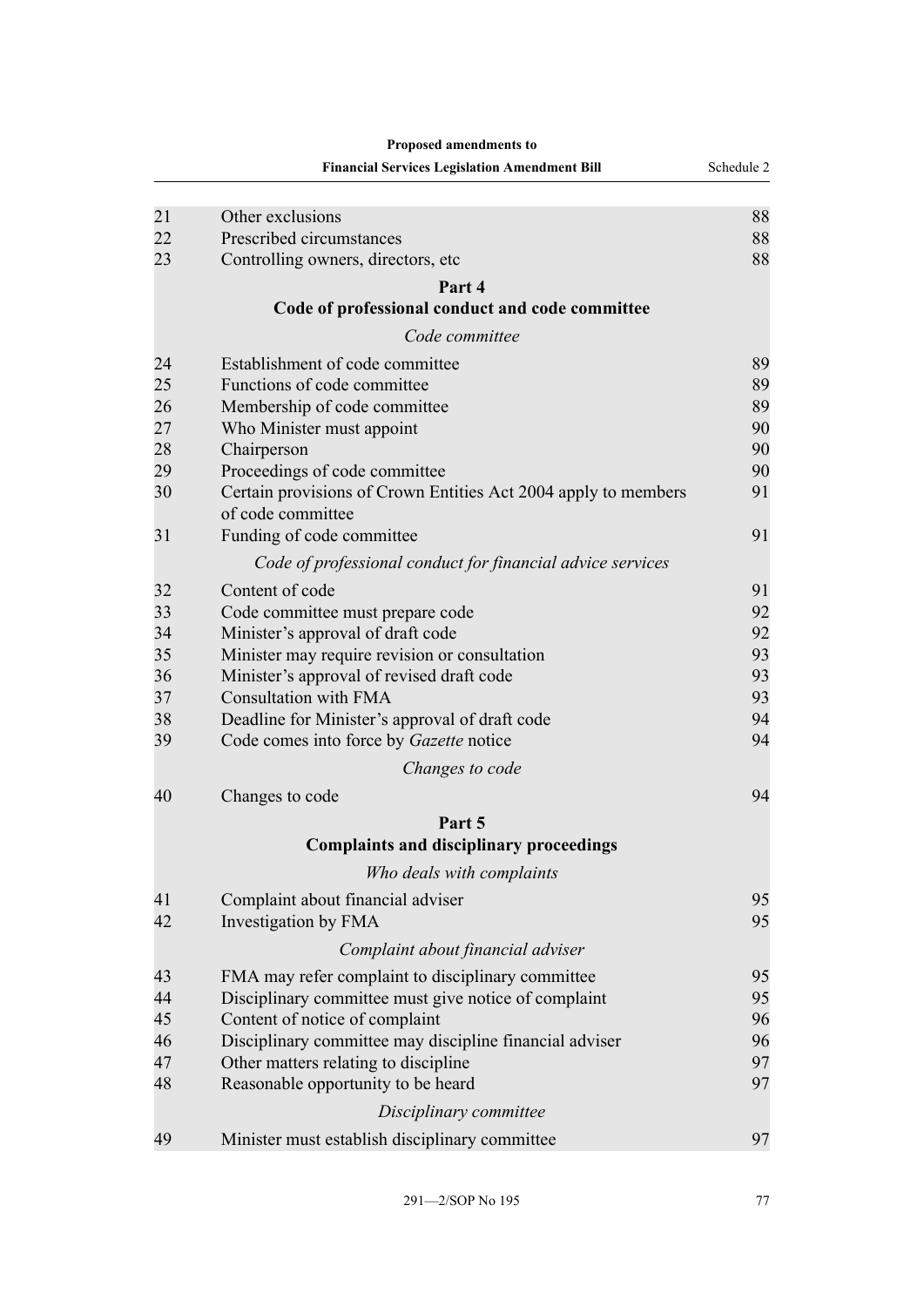<span id="page-83-0"></span>

|              | т горома ашенишения го                                                                                                                                                                     |     |  |  |  |  |
|--------------|--------------------------------------------------------------------------------------------------------------------------------------------------------------------------------------------|-----|--|--|--|--|
| Schedule 2   | <b>Financial Services Legislation Amendment Bill</b>                                                                                                                                       |     |  |  |  |  |
|              |                                                                                                                                                                                            |     |  |  |  |  |
| 50           | Functions of disciplinary committee                                                                                                                                                        | 97  |  |  |  |  |
| 51           | Membership of disciplinary committee                                                                                                                                                       | 98  |  |  |  |  |
| 52           | Ceasing to be member of disciplinary committee                                                                                                                                             | 98  |  |  |  |  |
| 53           | Delegation by chairperson of disciplinary committee                                                                                                                                        | 99  |  |  |  |  |
| 54           | Proceedings of disciplinary committee                                                                                                                                                      | 99  |  |  |  |  |
| 55           | Disciplinary committee may hear evidence in disciplinary<br>proceeding                                                                                                                     | 100 |  |  |  |  |
| 56           | Determining proceeding on papers                                                                                                                                                           | 100 |  |  |  |  |
| 57           | Issuing of summons by disciplinary committee                                                                                                                                               | 100 |  |  |  |  |
| 58           | Serving of summons                                                                                                                                                                         | 101 |  |  |  |  |
| 59           | Failure to comply with summons to attend disciplinary committee<br>hearing                                                                                                                 | 101 |  |  |  |  |
| 60           | Witnesses' fees, allowances, and expenses                                                                                                                                                  | 102 |  |  |  |  |
| 61           | Protection for witnesses and counsel in disciplinary proceeding                                                                                                                            | 102 |  |  |  |  |
| 62           | Contempt of disciplinary committee                                                                                                                                                         | 102 |  |  |  |  |
| 63           | Certain provisions of Crown Entities Act 2004 apply to members<br>of disciplinary committee                                                                                                | 103 |  |  |  |  |
| 64           | Funding of disciplinary committee                                                                                                                                                          | 103 |  |  |  |  |
| $\mathbf{1}$ | <b>Overview</b>                                                                                                                                                                            |     |  |  |  |  |
| (1)          | This schedule provides for matters relating to—                                                                                                                                            |     |  |  |  |  |
| (a)          | financial advice services (see <b>subpart 5A</b> of Part 6 of this Act); and                                                                                                               |     |  |  |  |  |
| (b)          | client money or property services (see <b>subpart 5B</b> of Part 6 of this<br>Act).                                                                                                        |     |  |  |  |  |
| (2)          | In particular,—                                                                                                                                                                            |     |  |  |  |  |
| (a)          | Part 1 identifies when a client is a retail client or a wholesale client.<br>This determines whether a financial advice provider needs to be licensed<br>and whether certain duties apply: |     |  |  |  |  |
| (b)          | <b>Part 2</b> sets out situations when financial advice is not provided and<br>when financial advice services are not regulated under this Act:                                            |     |  |  |  |  |
| (c)          | Part 3 sets out situations when client money or property services are not<br>regulated under this Act:                                                                                     |     |  |  |  |  |
| (d)          | Part 4 provides for a code of professional conduct for financial advice<br>services and for the establishment and operation of a code committee:                                           |     |  |  |  |  |
| (e)          | <b>Part 5</b> provides for complaints and disciplinary proceedings against<br>financial advisers.                                                                                          |     |  |  |  |  |
| (3)          | This clause is only a guide to the general scheme and effect of this schedule.                                                                                                             |     |  |  |  |  |

**Proposed amendments to**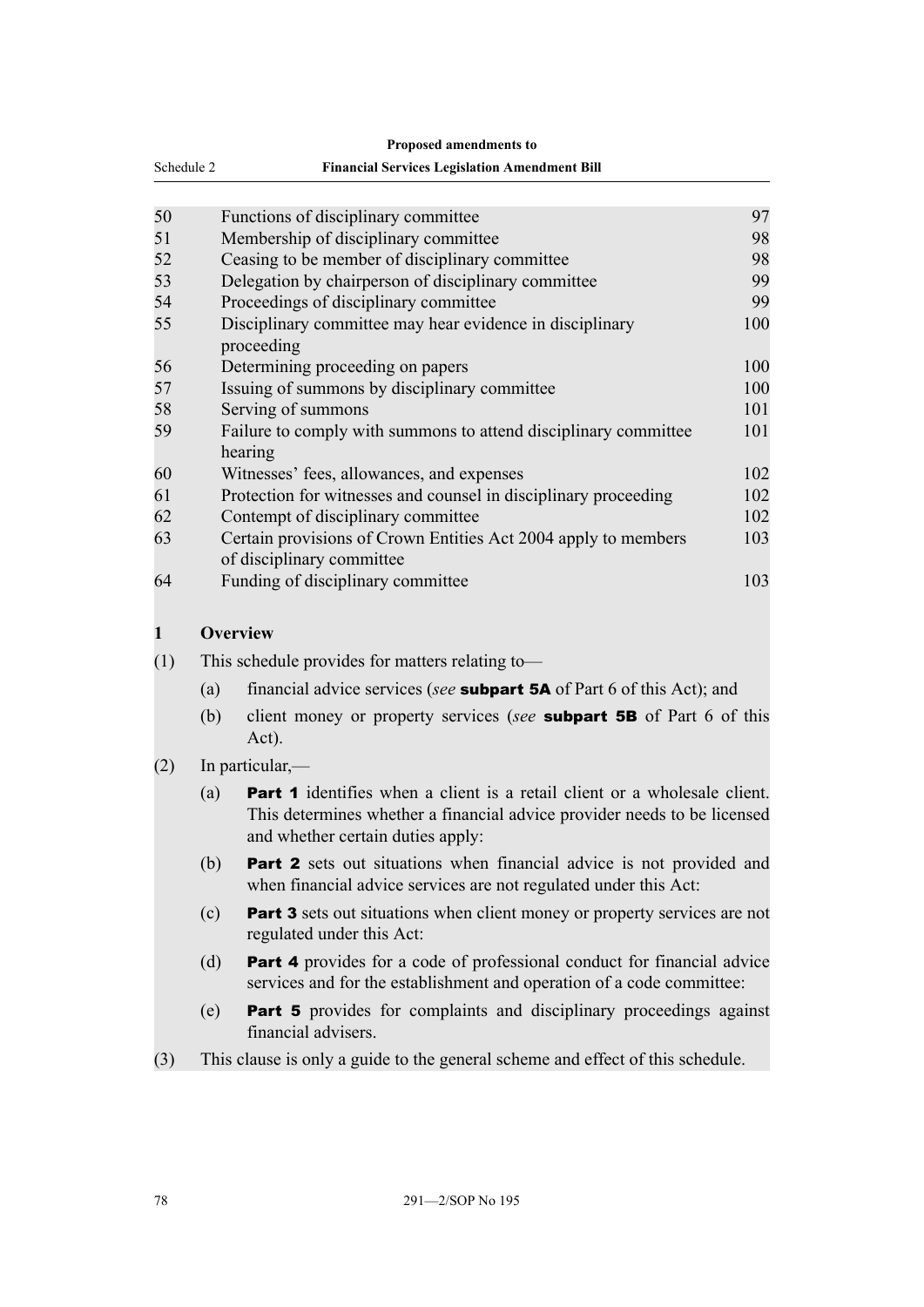# **Part 1**

# <span id="page-84-0"></span>**Retail and wholesale financial advice or client money or property service clients**

## **2 Who are clients**

In this Act, a **client**,—

- (a) in relation to a financial advice service, means a person who receives the service (whether or not on payment of a charge); and
- (b) in relation to a client money or property service, means the person on whose behalf the client money or client property is received, held, paid, or transferred under the service (but excludes the product provider); but
- (c) does not include a person who receives the financial advice or client money or property service from another person if the service is both provided and received in the course of, and for the purposes of,—
	- (i) the same business; or
	- (ii) the businesses of related bodies corporate; or
	- (iii) the businesses of a group of entities that consists of a licensee and its authorised bodies.

#### **Example**

If a company employee (**A**) gives financial advice to the board of directors on investments to be made by the company, the directors are not clients of A. However, if A, in the course of business, gives that same financial advice to another employee (**B**) in relation to B's own investments, B is a client of A for the purposes of this Act.

Compare: 2008 No 91 s 5A

## **3 Who are retail clients**

A **retail client**, in respect of a financial advice service or a client money or property service, is a client of a provider of that service who is not a wholesale client.

Compare: 2008 No 91 s 5B

## **4 Who are wholesale clients**

- (1) A person is a **wholesale client**, in relation to a financial advice service or a client money or property service (unless the person has opted out from being a wholesale client under **clause 5**) if—
	- (a) the person is an investment business under clause 37 of Schedule 1; or
	- (b) the person meets the investment activity criteria specified in clause 38 of Schedule 1; or
	- (c) the person is large under clause 39 of Schedule 1; or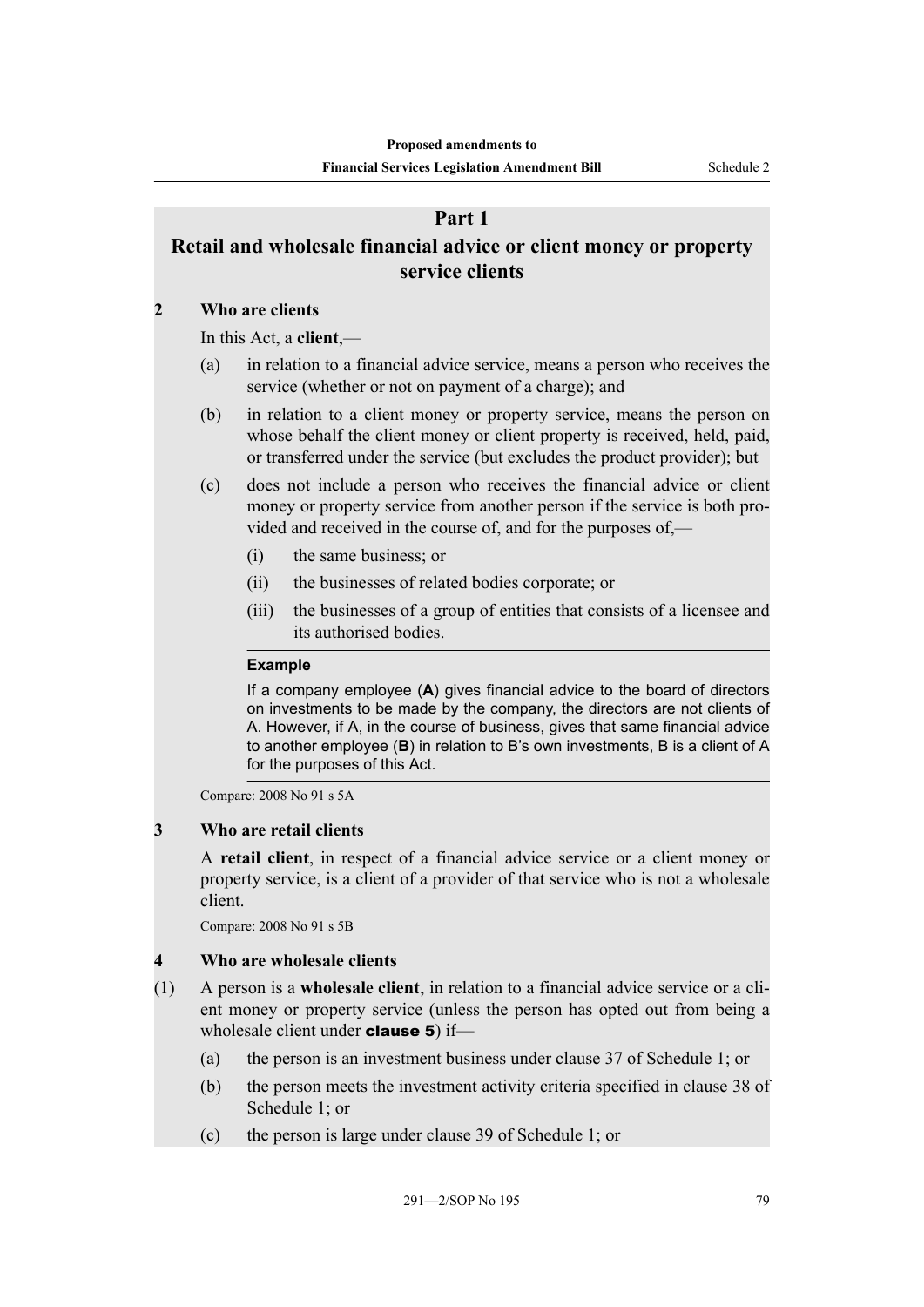<span id="page-85-0"></span>

| Schedule 2 |     | Proposed amendments to<br><b>Financial Services Legislation Amendment Bill</b>                                                                                                                                                                                                                         |  |  |
|------------|-----|--------------------------------------------------------------------------------------------------------------------------------------------------------------------------------------------------------------------------------------------------------------------------------------------------------|--|--|
|            |     |                                                                                                                                                                                                                                                                                                        |  |  |
|            | (d) | the person is a government agency under clause 40 of Schedule 1; or                                                                                                                                                                                                                                    |  |  |
|            | (e) | the person is in the business of being a product provider and receives the<br>financial advice service or client money or property service in the course<br>of that business; or                                                                                                                       |  |  |
|            | (f) | the person is an eligible investor in relation to the service under clause<br>41 of Schedule 1.                                                                                                                                                                                                        |  |  |
| (2)        |     | The relevant time, for the purposes of applying Schedule 1 under subclause<br>(1), is the time immediately before the service is supplied to the person.                                                                                                                                               |  |  |
| (3)        |     | If <b>subclause (1)</b> applies to a person $(C)$ , it applies equally to any entity con-<br>trolled by $C$ to the same extent as it applies to $C$ (where <b>controlled</b> has a mean-<br>ing that corresponds to the definition of control in clause 48 of Schedule 1).<br>Compare: 2008 No 91 s 5C |  |  |
| 5          |     | How to opt out of being wholesale client                                                                                                                                                                                                                                                               |  |  |
| (1)        |     | A person may opt out of being a wholesale client, in relation to a financial<br>advice provider or CMPS provider, by giving the financial advice provider or<br>CMPS provider a signed notification to that effect.                                                                                    |  |  |
| (2)        |     | A notification may be specific to a particular service, or class of services, or<br>may be general for all services provided by the financial advice provider or<br>CMPS provider to whom it is given.                                                                                                 |  |  |
| (3)        |     | A person may vary or revoke a notification in the same way as the notification<br>may be given.                                                                                                                                                                                                        |  |  |
| (4)        |     | A notification (or variation or revocation of a notification) under this clause is<br>effective only in relation to services provided after it is given.                                                                                                                                               |  |  |
| (5)        |     | This clause does not apply if a person is a wholesale client by reason of being<br>an eligible investor under clause 41 of Schedule 1.                                                                                                                                                                 |  |  |
| (6)        |     | In this clause and <b>clause 6</b> , CMPS provider means a provider of a client<br>money or property service.<br>Compare: 2008 No 91 s 5G                                                                                                                                                              |  |  |
| 6          |     | Giving notification of opt out                                                                                                                                                                                                                                                                         |  |  |
| (1)        |     | A notification under <b>clause 5</b> is sufficiently given to a financial advice pro-<br>vider or CMPS provider if it is—                                                                                                                                                                              |  |  |
|            | (a) | provided to the financial advice provider or CMPS provider; or                                                                                                                                                                                                                                         |  |  |
|            | (b) | delivered or posted to the financial advice provider or CMPS provider at<br>the person's business address stated on the register under the Financial<br>Service Providers (Registration and Dispute Resolution) Act 2008 or the<br>person's last known place of business in New Zealand; or            |  |  |

(c) sent by email to the person's email address stated on the register under the Financial Service Providers (Registration and Dispute Resolution) Act 2008.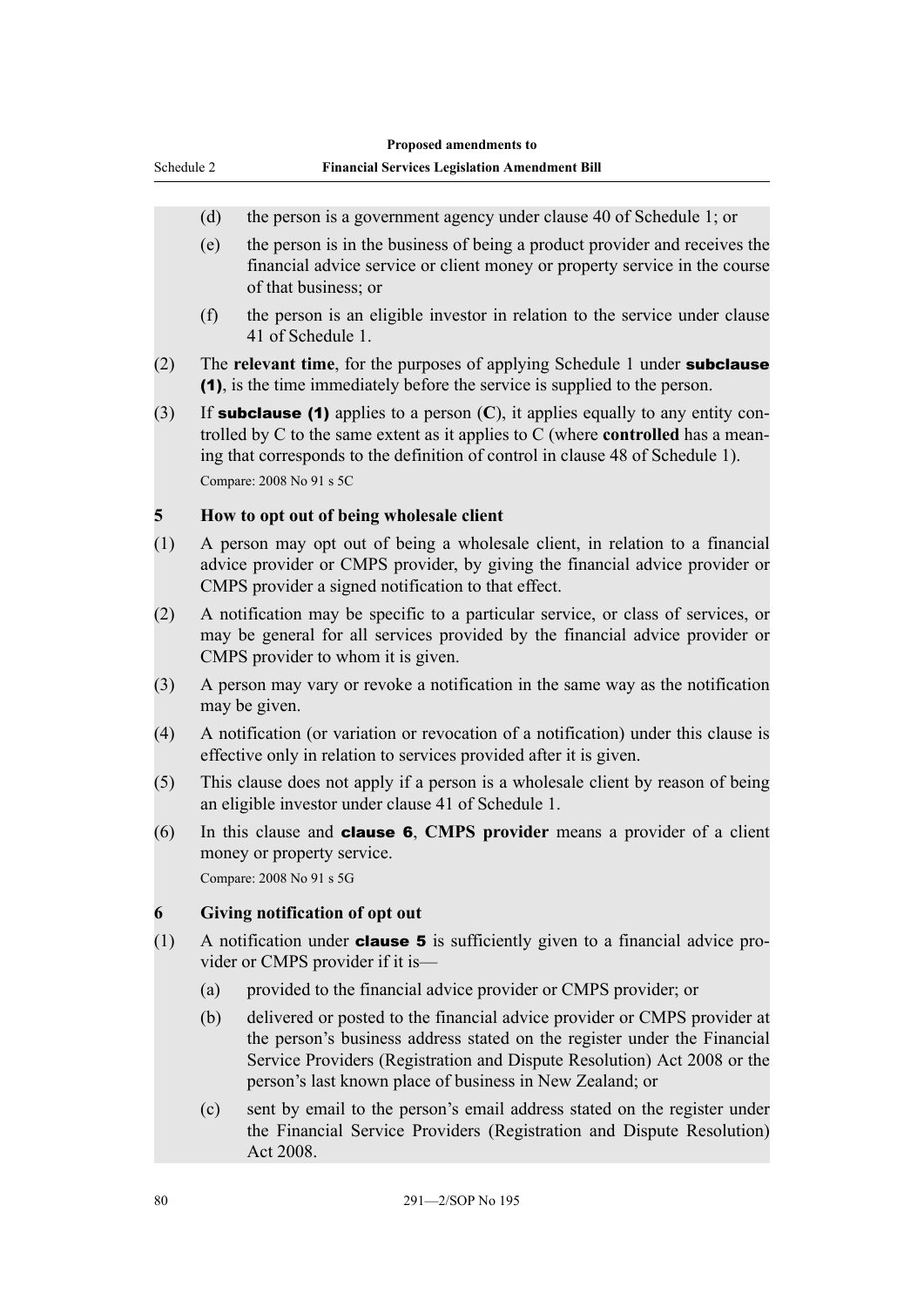<span id="page-86-0"></span>(2) The notification is treated as received by the person no later than 7 days after it is posted or 2 days after it is emailed, unless the person to whom it is posted or sent proves that it was not received (otherwise than through fault on the person's part).

Compare: 2008 No 91 s 5H

## **Part 2**

# **Financial advice exclusions**

## **7 Exclusions from definition of financial advice**

A person does not give financial advice merely by doing 1 or more of the following:

- (a) providing factual information (for example, information about the cost or terms and conditions of a financial advice product, or about the procedure for acquiring or disposing of a financial advice product):
- (b) carrying out an instruction from a person to acquire or dispose of, or not to acquire or dispose of, a financial advice product for that person:
- (c) making a recommendation or giving an opinion about a kind of financial advice product in general rather than a particular financial advice product (for example, an opinion about shares generally rather than shares of a particular company):
- (d) recommending that a person obtain financial advice:
- (e) passing on financial advice given by another person (unless the person holds out that the financial advice is the person's own advice):
- (f) giving or making available any of the following:
	- (i) a disclosure document:
	- (ii) information from a register entry:
	- (iii) an advertisement referred to in section 89:
	- (iv) any other document or information that the person is required by law to give or make available:
	- (v) a document or information prescribed by the regulations:
- (g) carrying out a prescribed activity.

Compare: 2008 No 91 ss 10(3), 14(1)(o)

## *Exclusions from regulated financial advice*

## **8 Ancillary services and other occupations**

(2) Financial advice is not regulated financial advice if it is given by an incorporated law firm (as defined in section 6 of the Lawyers and Conveyancers Act  $2006$ )—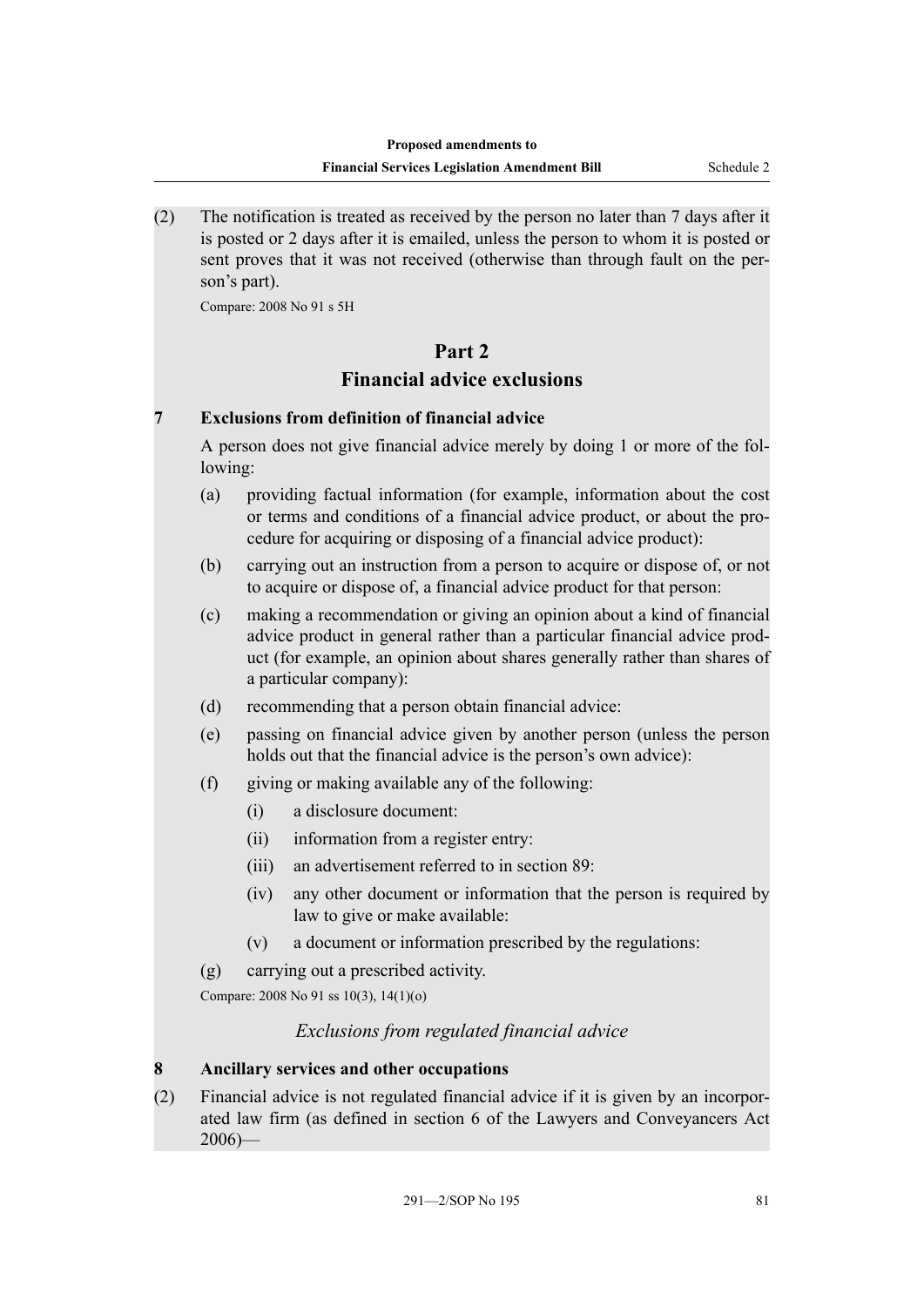| Schedule 2 |                                                                                                                                         | Proposed amendments to<br><b>Financial Services Legislation Amendment Bill</b>                                                                  |                                                                                                                                                                                          |  |
|------------|-----------------------------------------------------------------------------------------------------------------------------------------|-------------------------------------------------------------------------------------------------------------------------------------------------|------------------------------------------------------------------------------------------------------------------------------------------------------------------------------------------|--|
|            |                                                                                                                                         |                                                                                                                                                 |                                                                                                                                                                                          |  |
|            | (a)                                                                                                                                     |                                                                                                                                                 | in the ordinary course of its business; and                                                                                                                                              |  |
|            | (b)                                                                                                                                     |                                                                                                                                                 | as an ancillary part of providing legal services or conveyancing services<br>(as defined in section 6 of that Act).                                                                      |  |
| (3)        | advice-                                                                                                                                 |                                                                                                                                                 | Financial advice is not regulated financial advice if the person giving the                                                                                                              |  |
|            | (a)                                                                                                                                     | carries on one of the following occupations:                                                                                                    |                                                                                                                                                                                          |  |
|            |                                                                                                                                         | (i)                                                                                                                                             | conveyancing practitioner (as defined in section 6 of the Lawyers<br>and Conveyancers Act 2006):                                                                                         |  |
|            |                                                                                                                                         | (ii)                                                                                                                                            | journalist:                                                                                                                                                                              |  |
|            |                                                                                                                                         | (iii)                                                                                                                                           | lawyer:                                                                                                                                                                                  |  |
|            |                                                                                                                                         | (iv)                                                                                                                                            | lecturer (being a person employed by an institution (as defined in<br>section 159 of the Education Act 1989) to teach or instruct stu-<br>dents of the institution):                     |  |
|            |                                                                                                                                         | (v)                                                                                                                                             | qualified statutory accountant:                                                                                                                                                          |  |
|            |                                                                                                                                         | (vi)                                                                                                                                            | real estate agent (being an agent as defined in section $4(1)$ of the<br>Real Estate Agents Act 2008):                                                                                   |  |
|            |                                                                                                                                         | (vii)                                                                                                                                           | registered legal executive (being a member of the New Zealand<br>Institute of Legal Executives Incorporated who holds a current<br>annual registration certificate issued by that body): |  |
|            |                                                                                                                                         |                                                                                                                                                 | (viii) registered valuer (as defined in section 2 of the Valuers Act 1948):                                                                                                              |  |
|            |                                                                                                                                         | (ix)                                                                                                                                            | tax agent (as defined in section $3(1)$ of the Tax Administration<br>Act 1994):                                                                                                          |  |
|            |                                                                                                                                         | (x)                                                                                                                                             | teacher (being a person who holds a teaching position as defined<br>in section 348 of the Education Act 1989):                                                                           |  |
|            |                                                                                                                                         | $(x_i)$                                                                                                                                         | an occupation prescribed by the regulations; and                                                                                                                                         |  |
|            | (b)                                                                                                                                     |                                                                                                                                                 | gives the advice—                                                                                                                                                                        |  |
|            |                                                                                                                                         | (i)                                                                                                                                             | in the ordinary course of carrying on that occupation; and                                                                                                                               |  |
|            |                                                                                                                                         | (ii)                                                                                                                                            | as an ancillary part of carrying on the principal activity of that<br>occupation, being an activity that is not the provision of a finan-<br>cial service.                               |  |
|            |                                                                                                                                         |                                                                                                                                                 | (3A) Financial advice is not regulated financial advice if—                                                                                                                              |  |
|            | (a)                                                                                                                                     | it is given by a person who is not an incorporated law firm and is not<br>carrying on an occupation referred to in <b>subclause</b> (3)(a); and |                                                                                                                                                                                          |  |
|            | (b)                                                                                                                                     |                                                                                                                                                 | it is given only as an ancillary part of a business whose principal activity<br>is not the provision of a financial service.                                                             |  |
| (4)        | Financial advice is not regulated financial advice if it is given by a director of<br>an entity in the person's capacity as a director. |                                                                                                                                                 |                                                                                                                                                                                          |  |

Compare: 2008 No 91 ss 13(1), 14(1)(a), (d), (i)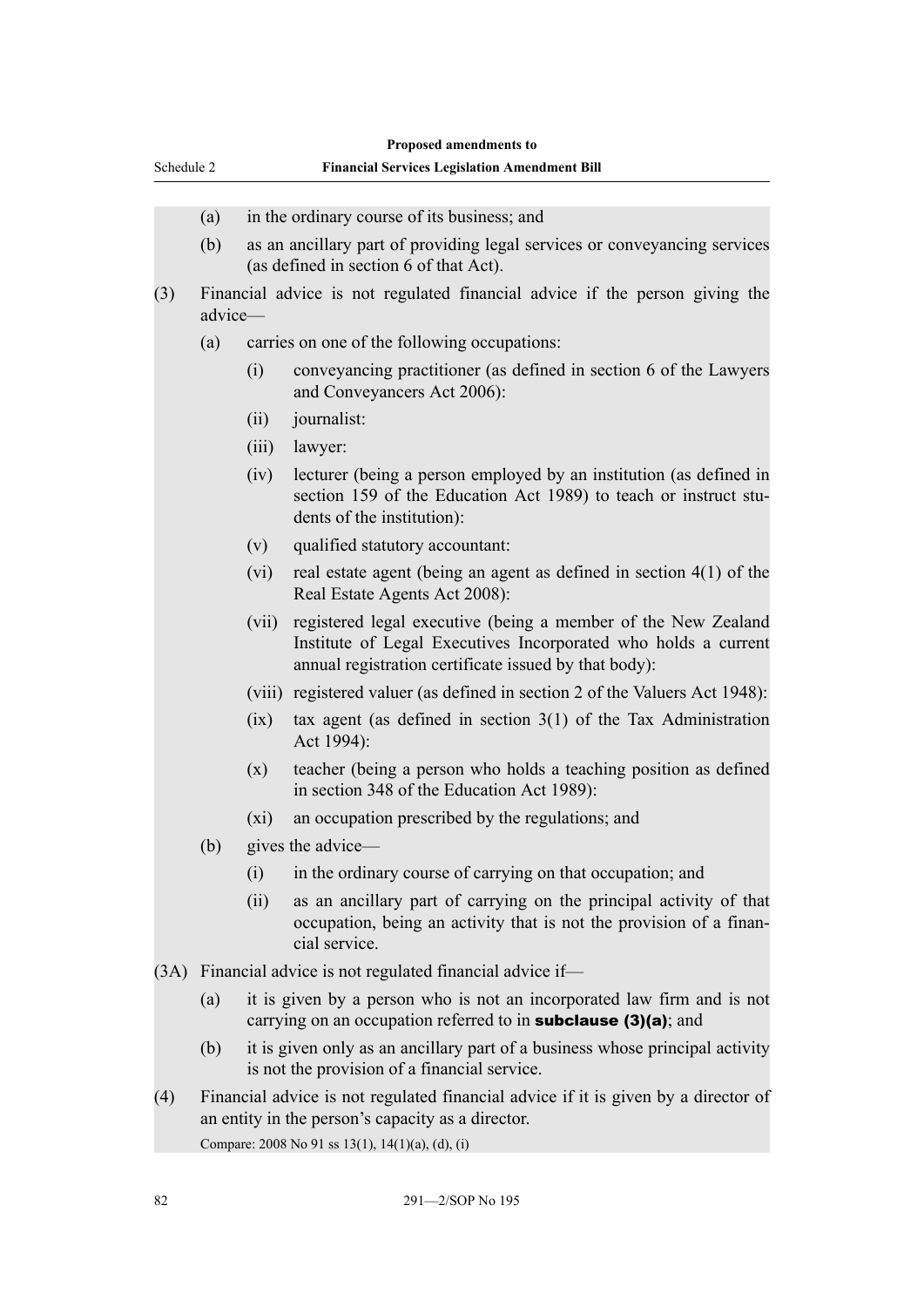## <span id="page-88-0"></span>**9 Incidental to provision of credit by business not providing financial service**

- (1) Financial advice is not regulated financial advice if—
	- (a) it is given in connection with providing credit under a credit contract; and
	- (b) the credit is provided, and the advice is given, as an incidental part of a business the principal activity of which is not the provision of a financial service.
- (2) In this clause, something is an **incidental part** of a business if it is carried on to facilitate the carrying out of the business or is-otherwise ancillary to the business.

Compare: 2008 No 91 s 13(2)

## **10 Advice given for purpose of complying with lender responsibilities**

- (1) Financial advice is not regulated financial advice if—
	- (a) the advice is given—
		- (i) by a lender to a borrower; and
		- (ii) in relation to a consumer credit contract or relevant insurance contract (the **agreement**); and
		- (iii) either—
			- (A) in order to comply with the lender's lender responsibilities; or
			- (B) as a reasonably incidental consequence of complying with the lender's lender responsibilities; and
	- (b) the lender has taken reasonable steps to ensure that the borrower understands that the advice is not regulated financial advice and the implications of that.
- (2) A lender is taken to have complied with **subclause (1)(b)** if the lender gives the borrower a statement in the prescribed manner.
- (3) In this clause,—

**borrower** has the same meaning as in section 9B(1) of the CCCF Act

**CCCF Act** means the Credit Contracts and Consumer Finance Act 2003

**lender** has the same meaning as in section 9B(1) of the CCCF Act

**lender responsibilities** means the lender responsibilities set out in section  $9C(3)(a)$  to (e) and  $9C(5)$  of the CCCF Act

**relevant insurance contract** has the same meaning as in section 9B(1) of the CCCF Act.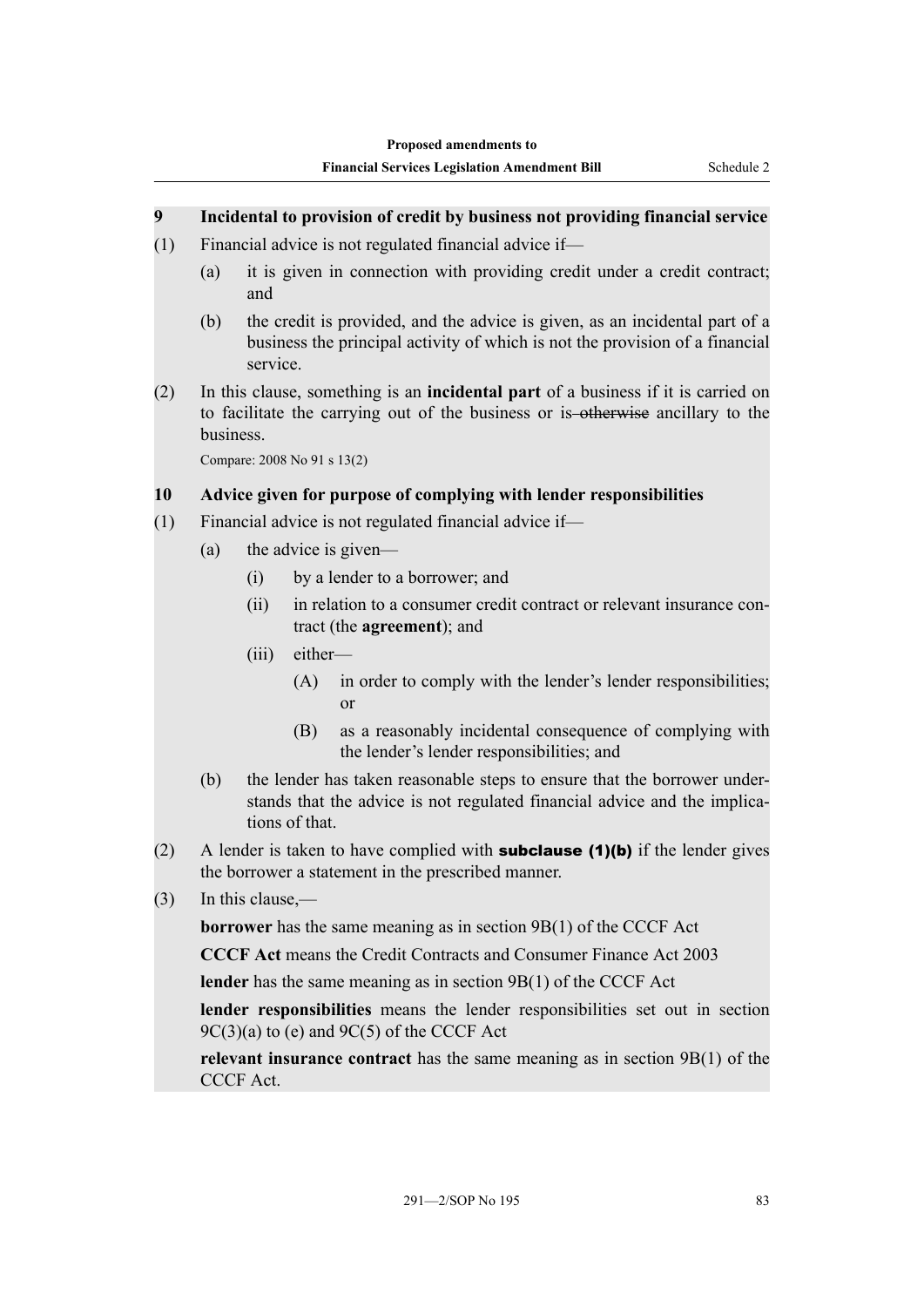<span id="page-89-0"></span>Schedule 2

#### **Financial Services Legislation Amendment Bill**

#### **11 Crown-related entities**

- (1) Financial advice is not regulated financial advice if it is given in the ordinary course of the business of one of the following:
	- (a) a Crown entity under section 7 of the Crown Entities Act 2004, other than Public Trust:
	- (b) a department named in Schedule 1 of the State Sector Act 1988:
	- (c) a government-related organisation as defined in section 4 of the Crown Organisations (Criminal Liability) Act 2002:
	- (d) the Reserve Bank.
- (2) Financial advice is not regulated financial advice if the person giving the advice—
	- (a) is one of the following:
		- (i) a Minister of the Crown:
		- (ii) a member of Parliament:
		- (iii) an employee (as defined in section 2 of the State Sector Act 1988):
		- (iv) a chief executive in any part of the State services (as defined in section 2 of the State Sector Act 1988):
		- (v) the holder of, or a person performing the duties of, an office established by an enactment (other than the Māori Trustee):
		- (vi) a person performing duties that are expressly conferred on him or her by virtue of his or her office by an enactment; and
	- (b) gives the advice in the ordinary course of carrying on that occupation, or exercising the powers or performing the functions of that office or position.

Compare: 2008 No 91 s 14(1)(a), (b), (c), (e)

#### **12 Trustee corporations**

- (1) Financial advice is not regulated financial advice if it is given in the ordinary course of the business of a trustee corporation providing—
	- (a) legal or financial services in relation to the preparation of a will; or
	- (b) estate management and administration services (and associated legal, financial, and other services carried out under the Act governing the corporation).
- (2) In this clause, **trustee corporation** means one of the following:
	- (a) Public Trust:
	- (b) the Māori Trustee:
	- (c) a corporation that is authorised by an Act to administer the estates of deceased persons and other trust estates: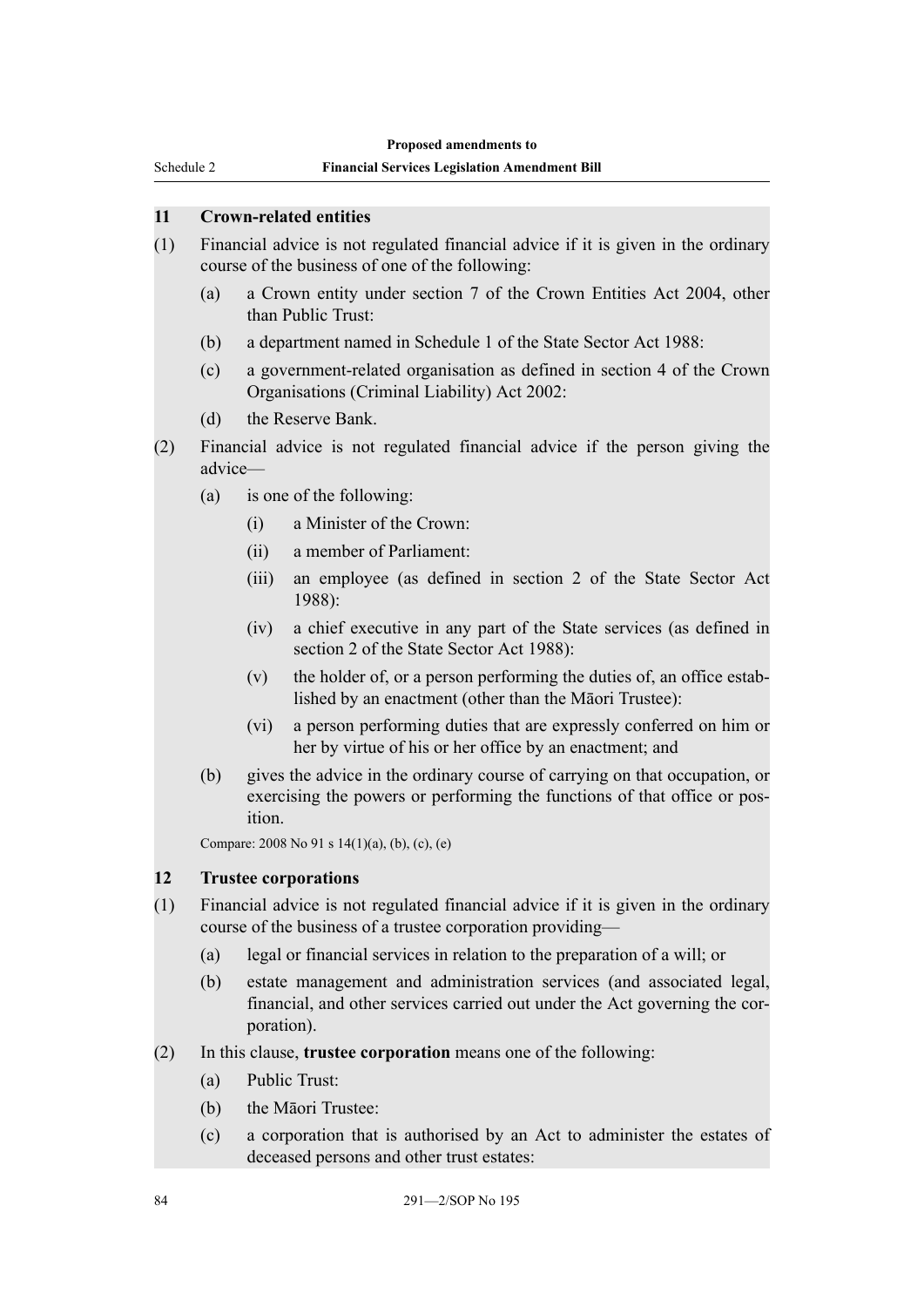<span id="page-90-0"></span>(d) a wholly owned subsidiary of a corporation referred to in para**graph (c)** that is guaranteed by the corporation. Compare: 2008 No 91 s 14(1)(h)

## **13 Non-financial not-for-profit organisation**

- (1) Financial advice is not regulated financial advice if it is given—
	- (a) in the ordinary course of the business of a non-financial not-for-profit organisation; and
	- (b) for no charge.
- (2) In this clause, **non-financial not-for-profit organisation** means an organisation—
	- (a) that operates other than for the purposes of profit or gain to an owner, a member, or a shareholder; and
	- (b) that is not the product provider (or related to the product provider) of a financial advice product.

Compare: 2008 No 91 s 14(1)(f)

# **14 Workplace financial products**

Financial advice is not regulated financial advice if it is given—

- (a) by or for an employer; and
- (b) to an employee of the employer; and
- (c) in relation to a financial advice product that is made available through the employee's workplace.

Compare: 2008 No 91 s 14(1)(g)

# **15 Advice to product provider**

Financial advice is not regulated financial advice if it is given—

- (a) in connection with a financial advice product; and
- (b) to the provider of the financial advice product; and
- (c) by a person engaged by the provider to give the advice.

Compare: 2008 No 91 s 14(1)(p)

## **16 Activities governed by other regulatory frameworks**

- (1) Financial advice is not regulated financial advice if—
	- (a) the advice is given as part of a discretionary investment management service; and
	- (b) the provision of that service is—
		- (i) covered by a market services licence; or
		- (ii) exempted from the licensing requirement under section 389.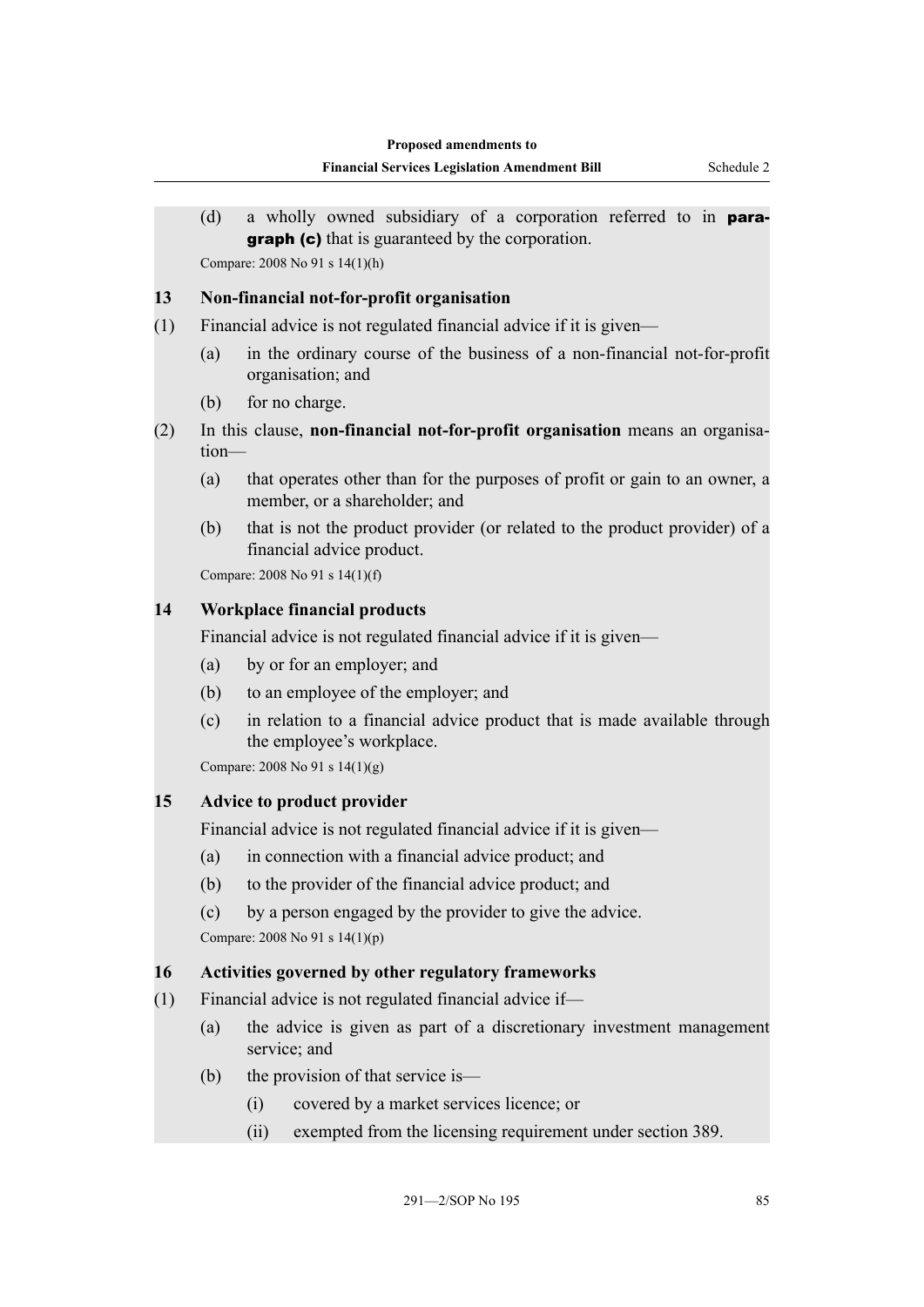<span id="page-91-0"></span>

| Proposed amendments to |     |                                     |                                                                                                                                                                                                                                                                                         |  |  |
|------------------------|-----|-------------------------------------|-----------------------------------------------------------------------------------------------------------------------------------------------------------------------------------------------------------------------------------------------------------------------------------------|--|--|
| Schedule 2             |     |                                     | <b>Financial Services Legislation Amendment Bill</b>                                                                                                                                                                                                                                    |  |  |
|                        |     |                                     |                                                                                                                                                                                                                                                                                         |  |  |
| (2)                    |     |                                     | Financial advice is not regulated financial advice if it is given-                                                                                                                                                                                                                      |  |  |
|                        | (a) |                                     | in the ordinary course of a business carried on by a rating agency<br>approved under section 86 of the Non-bank Deposit Takers Act 2013 or<br>section 62 of the Insurance (Prudential Supervision) Act 2010; and                                                                        |  |  |
|                        | (b) |                                     | in connection with a rating given or to be given by the agency.                                                                                                                                                                                                                         |  |  |
| (3)                    |     |                                     | Financial advice given to a person $(A)$ is not regulated financial advice if-                                                                                                                                                                                                          |  |  |
|                        | (a) |                                     | the advice is given—                                                                                                                                                                                                                                                                    |  |  |
|                        |     | (i)                                 | in connection with an offer of a financial product; and                                                                                                                                                                                                                                 |  |  |
|                        |     | (ii)                                | by or on behalf of the offeror; and                                                                                                                                                                                                                                                     |  |  |
|                        | (b) |                                     | the offer to A does not require disclosure under Part 3 because of any 1<br>or more of clauses 3 to 5 of Schedule 1.                                                                                                                                                                    |  |  |
| (4)                    |     |                                     | Financial advice is not regulated financial advice if it is given—                                                                                                                                                                                                                      |  |  |
|                        | (a) |                                     | by an offeror or a target company in the course of a takeover offer that is<br>regulated under the Takeovers Code; or                                                                                                                                                                   |  |  |
|                        | (b) |                                     | by an independent adviser in the course of exercising his or her functions<br>under the Takeovers Code.                                                                                                                                                                                 |  |  |
|                        |     |                                     | Compare: 2008 No 91 s 14(1)(j)-(m)                                                                                                                                                                                                                                                      |  |  |
| 17                     |     | <b>Prescribed circumstances</b>     |                                                                                                                                                                                                                                                                                         |  |  |
|                        |     | cumstances.                         | Financial advice is not regulated financial advice if it is given in prescribed cir-                                                                                                                                                                                                    |  |  |
|                        |     |                                     | Compare: 2008 No 91 s 14(1)(q)                                                                                                                                                                                                                                                          |  |  |
| 18                     |     | Controlling owners, directors, etc. |                                                                                                                                                                                                                                                                                         |  |  |
|                        |     | as it applies to A.                 | If an exclusion under <b>clauses 8 to 17</b> applies to a person $(A)$ , it applies<br>equally to any controlling owner, director, employee, agent, or other person<br>acting in the course of, and for the purposes of, A's business to the same extent<br>Compare: 2008 No 91 s 14(2) |  |  |
|                        |     |                                     |                                                                                                                                                                                                                                                                                         |  |  |
|                        |     |                                     | Part 3                                                                                                                                                                                                                                                                                  |  |  |
|                        |     |                                     | Client money or property service exclusions                                                                                                                                                                                                                                             |  |  |
| 19                     |     |                                     | Service given in course of carrying out other occupations                                                                                                                                                                                                                               |  |  |
| (1)                    |     |                                     | A client money or property service is not a regulated client money or property<br>service if the person giving the service—                                                                                                                                                             |  |  |
|                        | (a) |                                     | carries on one of the following occupations:                                                                                                                                                                                                                                            |  |  |
|                        |     | (i)                                 | conveyancing practitioner (as defined in section 6 of the Lawyers<br>and Conveyancers Act 2006):                                                                                                                                                                                        |  |  |

(ii) lawyer: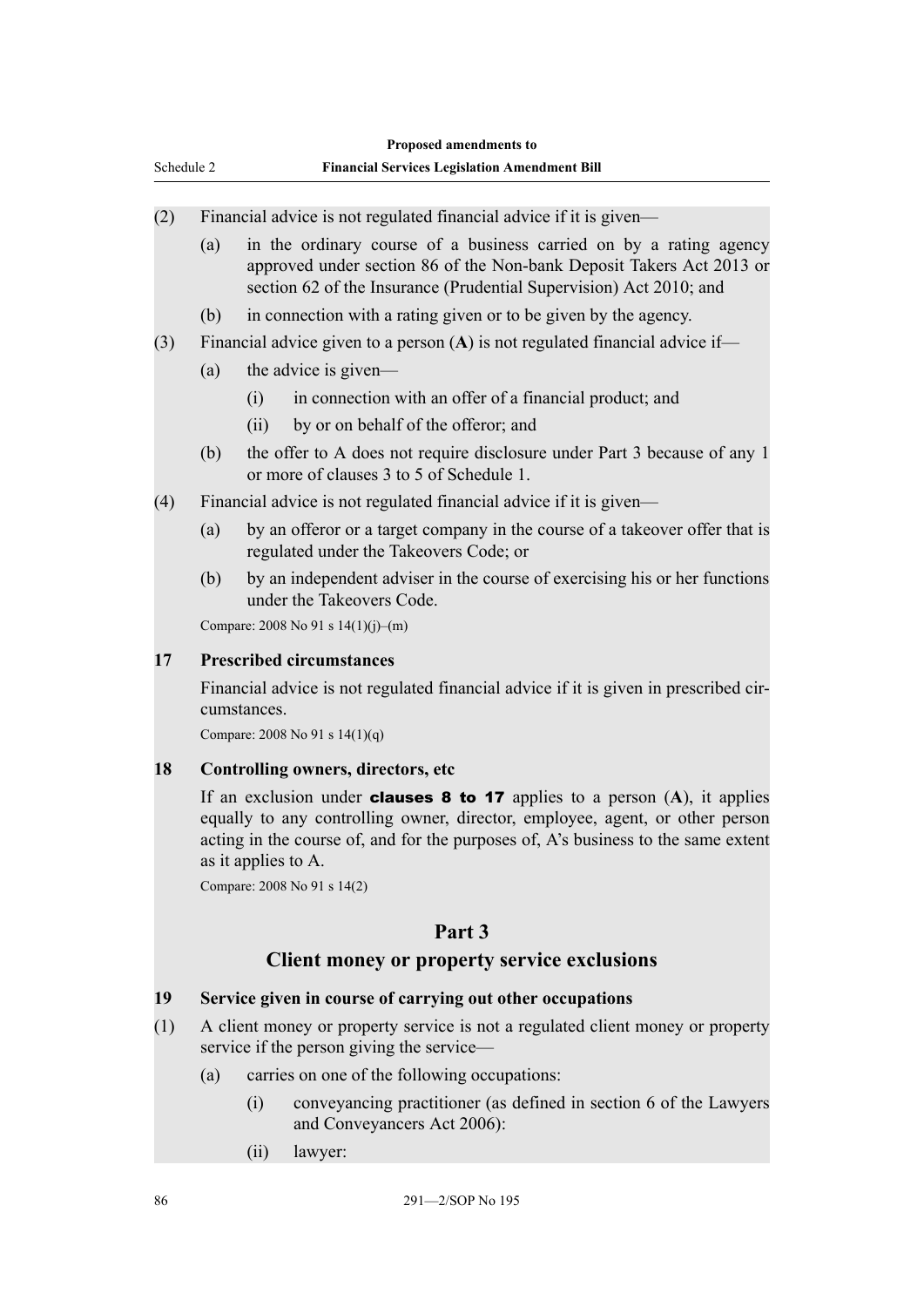- <span id="page-92-0"></span>(iii) qualified statutory accountant:
- (iv) real estate agent (being an agent as defined in section 4(1) of the Real Estate Agents Act 2008):
- (v) registered legal executive (being a member of the New Zealand Institute of Legal Executives Incorporated who holds a current annual registration certificate issued by that body):
- (vi) tax agent (as defined in section 3(1) of the Tax Administration Act 1994):
- (vii) an occupation prescribed by the regulations; and
- (b) gives the service—
	- (i) in the ordinary course of carrying on that occupation; and
	- (ii) as an ancillary part of carrying on the principal activity of that occupation, being an activity that is not the provision of a financial service.
- (2) A client money or property service is not a regulated client money or property service if it is given by an incorporated law firm (as defined in section 6 of the Lawyers and Conveyancers Act 2006)—
	- (a) in the ordinary course of its business; and
	- (b) as an ancillary part of providing legal services or conveyancing services (as defined in section 6 of that Act).

Compare: 2008 No 91 s 77C(1)(a)

#### **20 Crown-related entities**

- (1) A client money or property service is not a regulated client money or property service if it is given in the ordinary course of the business of one of the following:
	- (a) a Crown entity under section 7 of the Crown Entities Act 2004, other than Public Trust:
	- (b) a department named in Schedule 1 of the State Sector Act 1988:
	- (c) a government-related organisation as defined in section 4 of the Crown Organisations (Criminal Liability) Act 2002:
	- (d) the Reserve Bank.
- (2) A client money or property service is not a regulated client money or property service if the person giving the service—
	- (a) is one of the following:
		- (i) an employee (as defined in section 2 of the State Sector Act 1988):
		- (ii) a chief executive in any part of the State services (as defined in section 2 of the State Sector Act 1988):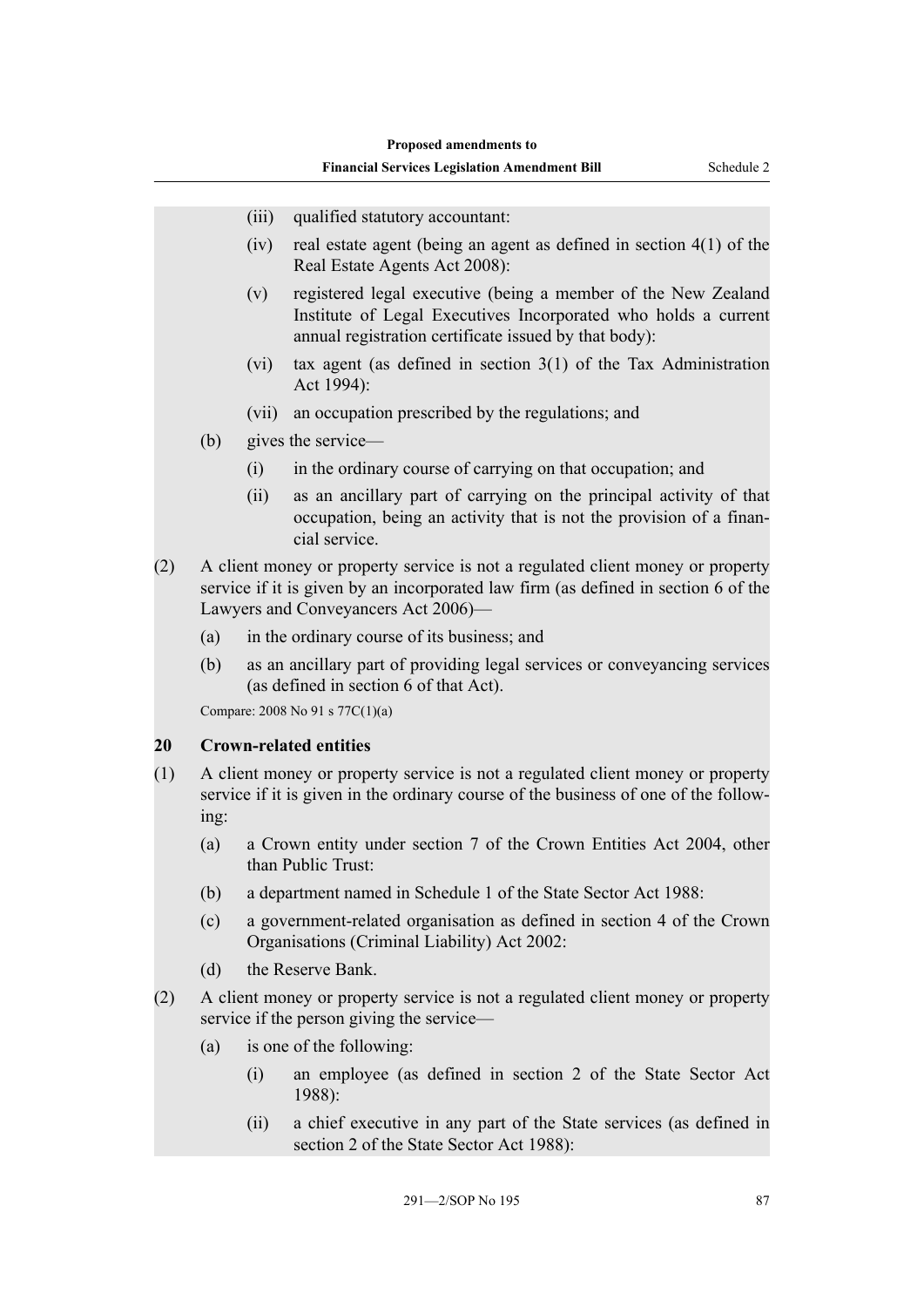<span id="page-93-0"></span>

| Schedule 2 |  |
|------------|--|
|            |  |

- (iii) the holder of, or a person performing the duties of, an office established by an enactment:
- (iv) a person performing duties that are expressly conferred on him or her by virtue of his or her office by an enactment; and
- (b) gives the service in the ordinary course of carrying on that occupation, or exercising the powers or performing the functions of that office or position.

Compare: 2008 No 91 s 77C(1)(b)

#### **21 Other exclusions**

A client money or property service is not a regulated client money or property service if—

- (a) the person giving the service is an operator of a designated settlement system under section 156N of the Reserve Bank of New Zealand Act 1989 and the service is provided by the receipt, holding, payment, or transfer of money or property in accordance with the rules of that settlement system; or
- (b) the service is provided by a derivatives issuer in the ordinary course of acting as a derivatives issuer under a licence under Part 6; or
- (c) the service is provided by an employer to an employee in connection with a financial product made available through the person's workplace.

Compare: 2008 No 91 s 77C(1)(c)–(e)

#### **22 Prescribed circumstances**

A client money or property service is not a regulated client money or property service if it is given in prescribed circumstances.

Compare: 2008 No 91 s 77C(1)(f)

#### **23 Controlling owners, directors, etc**

If an exemption under clauses 19 to 22 applies to a person (**A**), it applies equally to any controlling owner, director, employee, agent, or other person acting in the course of, and for the purposes of, A's business to the same extent as it applies to A.

Compare: 2008 No 91 s 77C(2)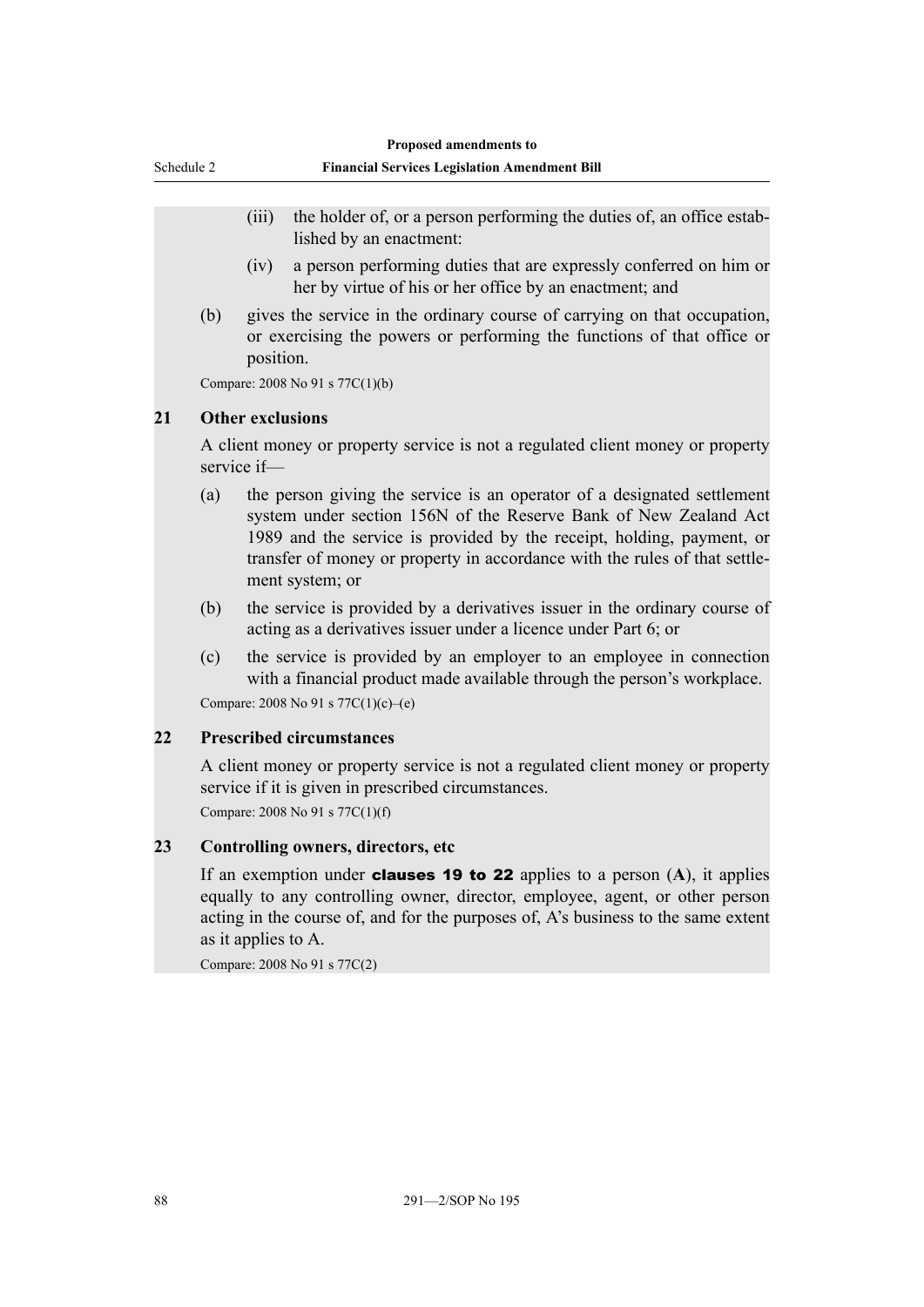# <span id="page-94-0"></span>**Part 4 Code of professional conduct and code committee** *Code committee*

## **24 Establishment of code committee**

The code committee is established. Compare: 2008 No 91 s 81

#### **25 Functions of code committee**

- (1) The functions of the code committee are—
	- (a) to produce a draft code for approval by the Minister; and
	- (b) to review the code from time to time; and
	- (c) to recommend to the Minister changes to the code as the code committee thinks fit; and
	- (d) to liaise from time to time with the following about the development, review, and implementation of the code:
		- (i) the Minister:
		- (ii) the FMA:
		- (iii) persons that the committee reasonably considers to be representative of the financial advice industry:
		- (iv) persons that the committee reasonably considers to be representative of consumers of financial advice.
- (2) *See* clause 77 of Schedule 4 (which provides for the code to be prepared before the commencement of **clauses 32 to 39**). Compare: 2008 No 91 s 82

#### **26 Membership of code committee**

- (1) The Minister may at any time—
	- (a) appoint a member of the code committee; or
	- (b) discharge a member of the code committee (and the Minister may exercise this power entirely at his or her discretion).
- (2) The appointment of a member of the code committee must be for a specified period, but a member may be discharged under **subclause (1)(b)** before his or her period of appointment has expired.
- (3) The code committee must have not less than 7 members and not more than 11 members, and the Minister must ensure that the number of current members does not fall below 7.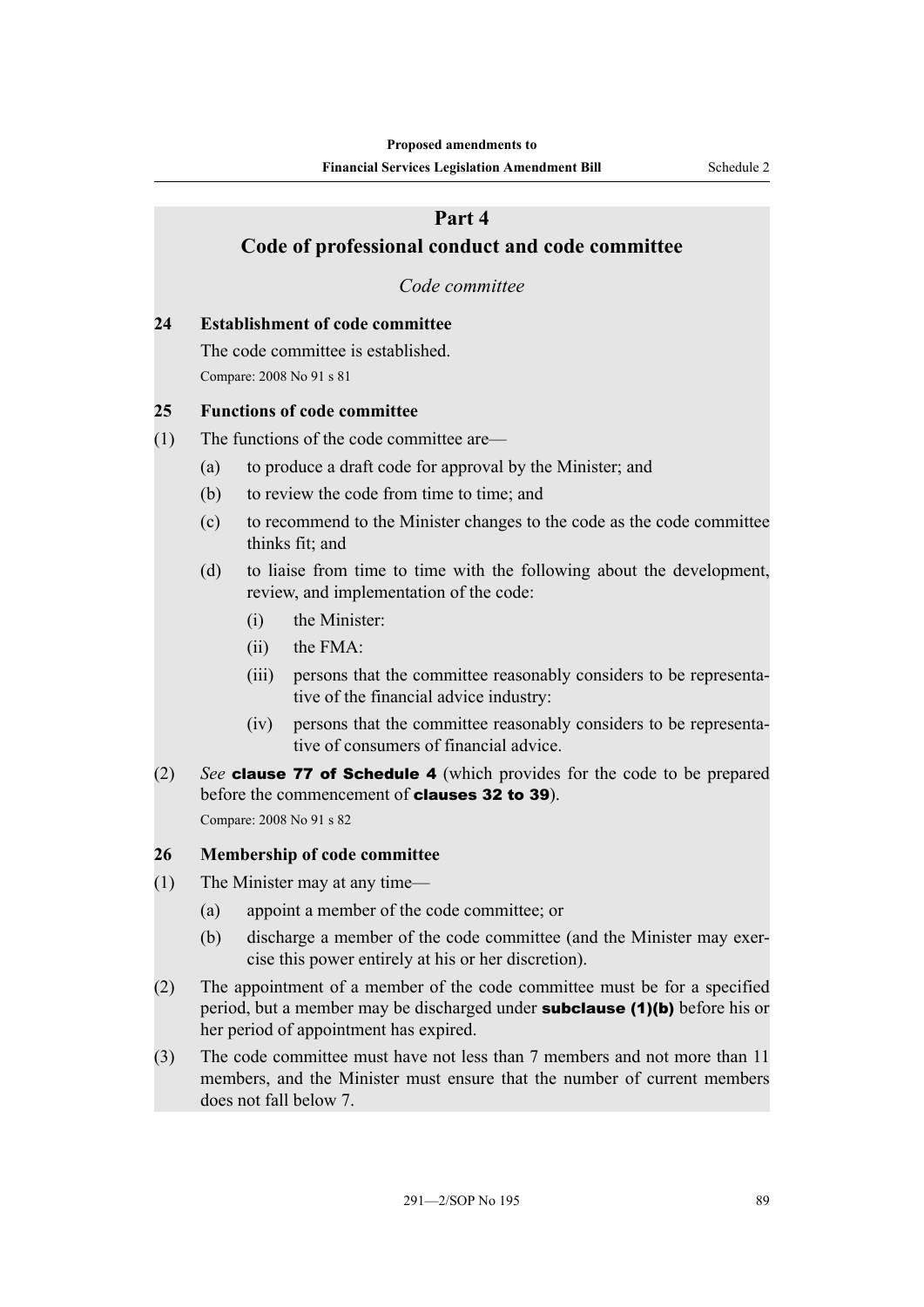<span id="page-95-0"></span>(4) A member of the code committee may resign by notice in writing to the Minister.

Compare: 2008 No 91 s 83(1)–(3), (5)

#### **27 Who Minister must appoint**

The Minister must appoint as members of the code committee—

- (a) 2 persons who, in the Minister's opinion, are each qualified for appointment because of their knowledge of, and skills and experience in relation to, consumer affairs or dispute resolution; and
- (b) other persons who, in the Minister's opinion, are each qualified for appointment because of—
	- (i) their individual knowledge of, and skills and experience in relation to, the provision of financial services; or
	- (ii) any other appropriate knowledge, skills, and experience that will assist the code committee to perform its functions.

Compare: 2008 No 91 s 83(4)

## **28 Chairperson**

- (1) The Minister must appoint one of the members of the code committee as the chairperson of the code committee.
- (2) The Minister may, at any time and entirely at his or her discretion, discharge the chairperson from that office (whether or not the Minister also discharges the chairperson as a member of the code committee).
- (3) The chairperson may, without resigning as a member of the code committee, resign from that office by notice in writing to the Minister. Compare: 2008 No 91 s 84(2)

#### **29 Proceedings of code committee**

- (1) Meetings of the code committee must be held at the times and places as the code committee or the chairperson from time to time decides.
- (2) The quorum for a meeting of the code committee is 5 members.
- (3) Every question before the code committee must be determined by a majority of the votes of the members present or otherwise.
- (4) The chairperson of the code committee has a deliberative vote and, in the case of an equality of votes, a casting vote.
- (5) The code committee may regulate its own procedure.
- $(6)$  **Subclause (5)** applies except as provided in this clause and in any regulations.

Compare: 2008 No 91 s 84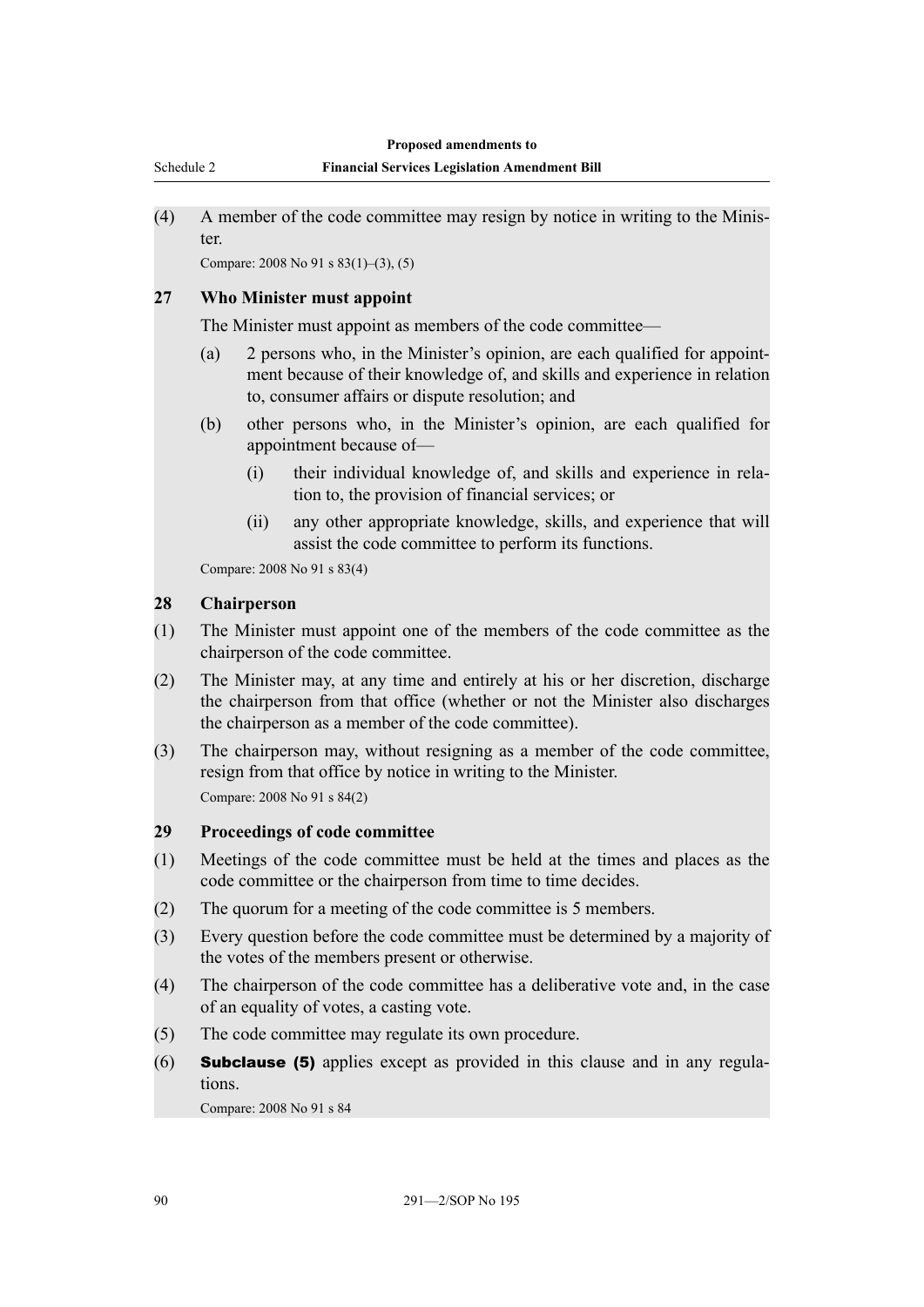## <span id="page-96-0"></span>**30 Certain provisions of Crown Entities Act 2004 apply to members of code committee**

Clause 15 of Schedule 5 of the Crown Entities Act 2004 applies as if the code committee were a committee appointed under clause 14 of that schedule and with all other necessary modifications.

Compare: 2008 No 91 s 85

## **31 Funding of code committee**

The FMA must fund the code committee.

Compare: 2008 No 91 s 85A

*Code of professional conduct for financial advice services*

## **32 Content of code**

- (1) The code must provide for minimum standards of professional conduct that must be demonstrated by persons who give regulated financial advice, including minimum standards—
	- (a) of general competence, knowledge, and skills that apply to all persons that give financial advice; and
	- (b) of particular competence, knowledge, and skills that apply in respect of different types of financial advice, financial advice products, or other circumstances; and
	- (c) of ethical behaviour; and
	- (d) of conduct and client care.
- (2) However, the code must not include limits on the types of financial advice that may be given by a person because the person is a nominated representative.
- (3) The code—
	- (a) must identify different types of financial advice, financial advice products, or other circumstances for the purposes of subclause (1)(b); and
	- (b) may specify different standards under **subclause (1)**, or other matters under **subclause** (4), in respect of different types of financial advice, financial advice products, or other circumstances.
- (4) The code must also provide for—
	- (a) continuing professional development for persons that give financial advice, including specification of minimum requirements that a person must meet for the purpose of continuing professional development:
	- (b) the way or ways in which a person may demonstrate their competence, knowledge, and skill.
- (4A) Subclause (4)(b) does not prevent a person from demonstrating their competence, knowledge, or skill in a way that is not specifically set out in the code.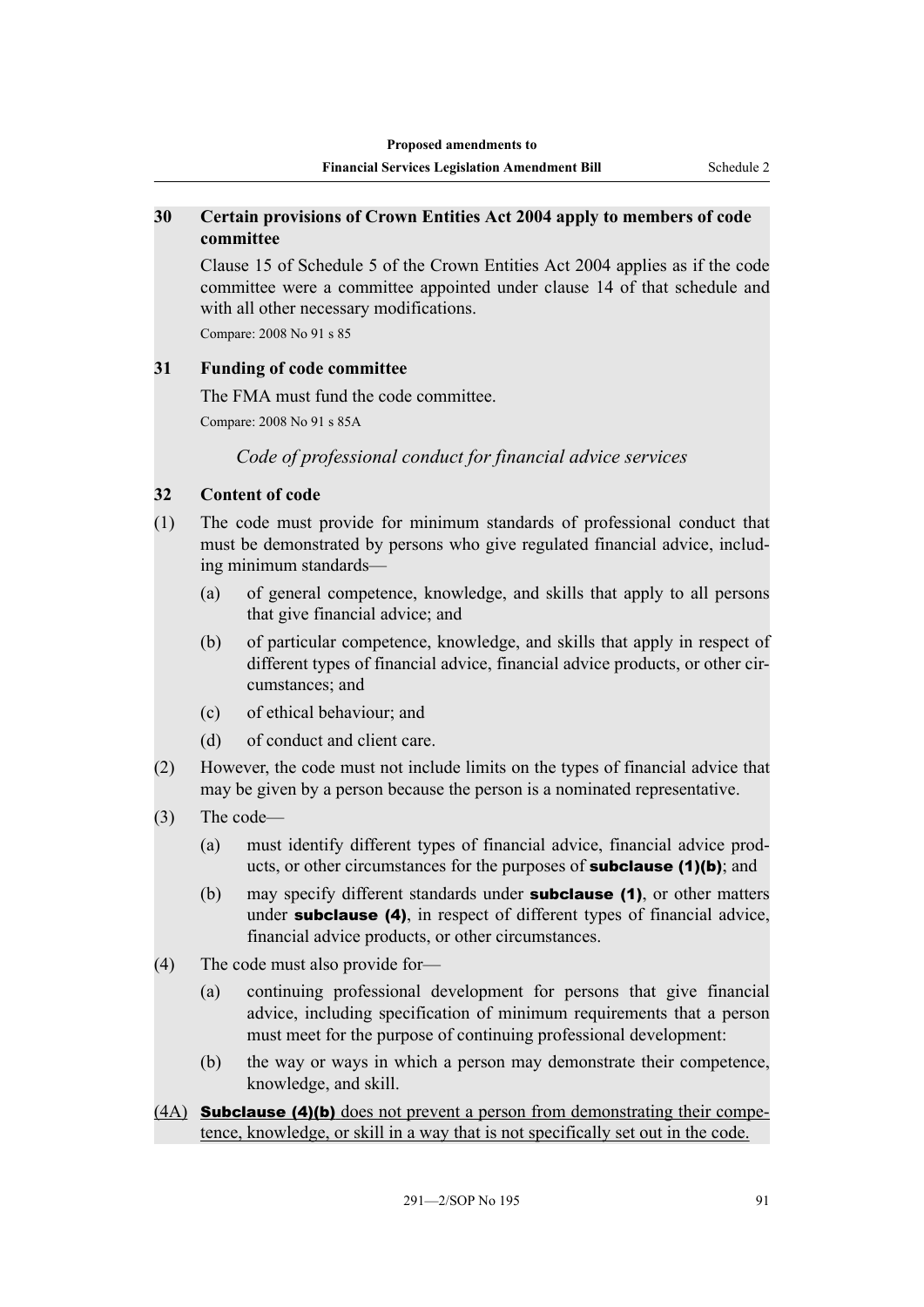<span id="page-97-0"></span>

|            |     |                                                                                                       | Proposed amendments to                                                                                                                                                                                                                     |  |  |  |
|------------|-----|-------------------------------------------------------------------------------------------------------|--------------------------------------------------------------------------------------------------------------------------------------------------------------------------------------------------------------------------------------------|--|--|--|
| Schedule 2 |     |                                                                                                       | <b>Financial Services Legislation Amendment Bill</b>                                                                                                                                                                                       |  |  |  |
| (5)        |     |                                                                                                       | The code may limit or modify standards, or provide for separate standards, for<br>the duration of 1 or more periods of transition.<br>Compare: 2008 No 91 s 86                                                                             |  |  |  |
| 33         |     | Code committee must prepare code                                                                      |                                                                                                                                                                                                                                            |  |  |  |
| (1)        |     |                                                                                                       | The code committee must prepare a draft code.                                                                                                                                                                                              |  |  |  |
| (2)        |     | In preparing the draft code, the code committee must—                                                 |                                                                                                                                                                                                                                            |  |  |  |
|            | (a) |                                                                                                       | have regard to-                                                                                                                                                                                                                            |  |  |  |
|            |     | (i)                                                                                                   | the main and additional purposes of this Act specified in sections<br>3 and 4 and the additional purpose set out in <b>section 431B</b> ; and                                                                                              |  |  |  |
|            |     | (ii)                                                                                                  | New Zealand's international obligations that are relevant to finan-<br>cial markets or financial advice services; and                                                                                                                      |  |  |  |
|            | (b) |                                                                                                       | prepare an impact analysis document that describes how the proposed<br>standards may contribute to, or detract from, the matters referred to in<br>paragraph (a) (including a description of any trade-offs between those<br>impacts); and |  |  |  |
|            | (c) | consult the FMA; and                                                                                  |                                                                                                                                                                                                                                            |  |  |  |
|            | (d) |                                                                                                       | consult any persons that it reasonably considers to be representative of<br>the financial advice industry; and                                                                                                                             |  |  |  |
|            | (e) |                                                                                                       | consult any persons that it reasonably considers to be representative of<br>consumers of financial advice; and                                                                                                                             |  |  |  |
|            | (f) |                                                                                                       | allow an opportunity for any person affected by the code to make sub-<br>missions to the code committee.                                                                                                                                   |  |  |  |
| (3)        |     | The code committee must publish, on an Internet site maintained by or on<br>behalf of the committee,- |                                                                                                                                                                                                                                            |  |  |  |
|            | (a) |                                                                                                       | the impact analysis document prepared under <b>subclause</b> $(2)(b)$ ; and                                                                                                                                                                |  |  |  |
|            | (b) |                                                                                                       | a summary of the submissions made to the committee; and                                                                                                                                                                                    |  |  |  |
|            | (c) |                                                                                                       | a brief response to those submissions.                                                                                                                                                                                                     |  |  |  |
|            |     |                                                                                                       | Compare: 2008 No 91 s 87                                                                                                                                                                                                                   |  |  |  |
| 34         |     | Minister's approval of draft code                                                                     |                                                                                                                                                                                                                                            |  |  |  |
| (1)        |     | After receiving the draft code prepared by the code committee, the Minister<br>$must$ —               |                                                                                                                                                                                                                                            |  |  |  |
|            | (a) |                                                                                                       | approve it; or                                                                                                                                                                                                                             |  |  |  |
|            | (b) |                                                                                                       | decline to approve it.                                                                                                                                                                                                                     |  |  |  |
| (2)        |     |                                                                                                       | The Minister must approve the draft code prepared by the code committee if<br>the Minister is satisfied that—                                                                                                                              |  |  |  |
|            | (a) |                                                                                                       | a majority of the code committee has approved the draft code; and                                                                                                                                                                          |  |  |  |
|            |     |                                                                                                       |                                                                                                                                                                                                                                            |  |  |  |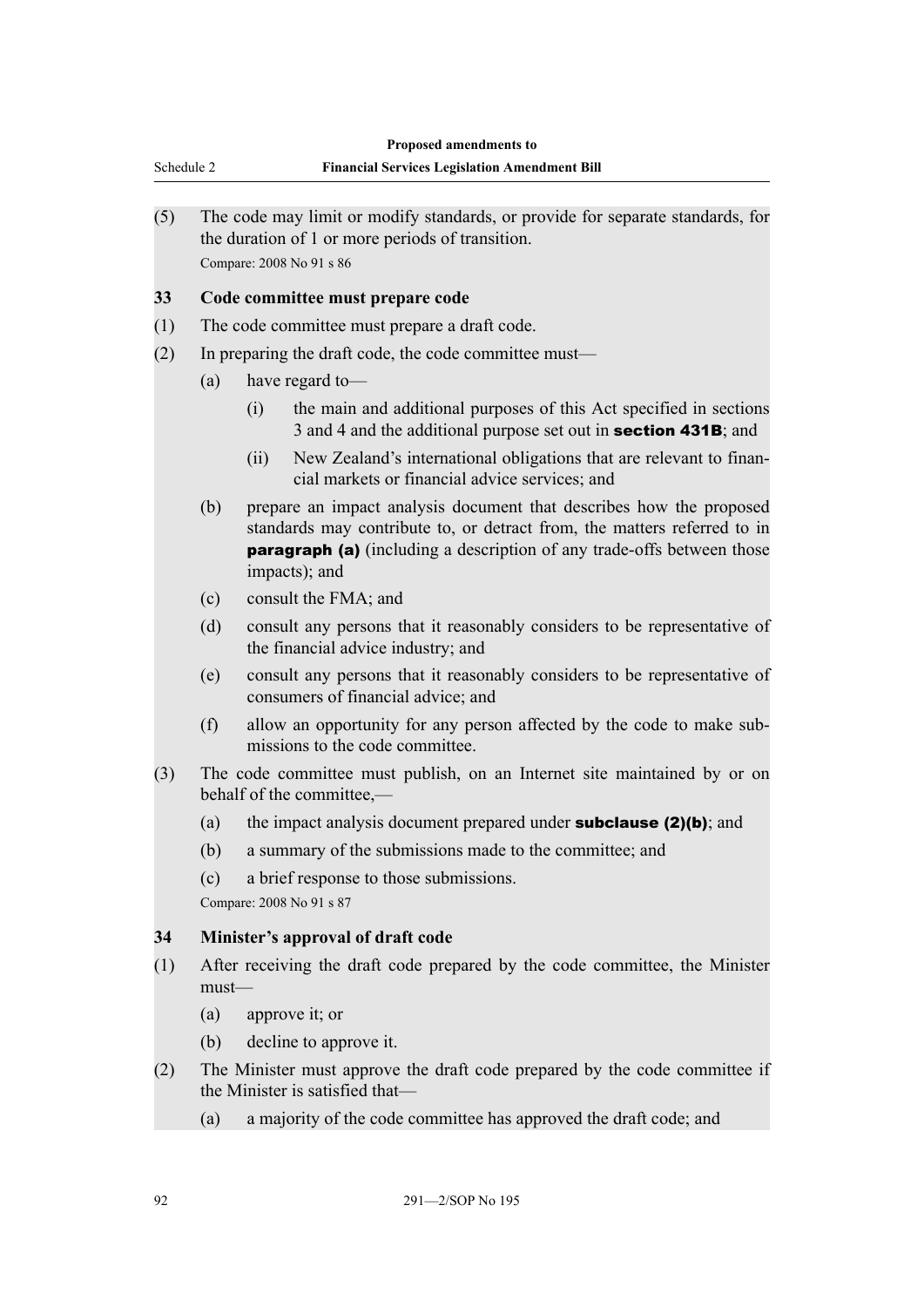- <span id="page-98-0"></span>(b) the code committee has complied with its obligations under **clause** 33(2); and
- (c) the draft code is consistent with this Act.
- $(3)$  A failure by the code committee to comply with its obligations under **clause** 33(2) or (3) does not affect the validity of the code.
- (4) This clause is subject to clause 35. Compare: 2008 No 91 s 88

# **35 Minister may require revision or consultation**

- (1) If the Minister is not satisfied as to a matter specified in **clause 34(2)**,—
	- (a) the Minister must direct the code committee to revise the draft code or undertake further consultation or receive submissions, as necessary; and
	- (b) the code committee must as soon as practicable comply with the Minister's direction.
- (2) If the Minister considers that the draft code is not consistent with this Act, the Minister must, in directing the code committee to revise the draft code, state in what respects the Minister considers that the draft code is not consistent. Compare: 2008 No 91 s 89

## **36 Minister's approval of revised draft code**

- (1) After receiving a revised draft code, the Minister must—
	- (a) approve the revised draft code; or
	- (b) if the Minister considers that the draft code requires further amendment to be consistent with this Act,—
		- (i) make any amendments to the draft code that the Minister considers necessary; and
		- (ii) approve the draft code as amended.
- (2) Before making any amendment to the draft code under this clause, the Minister must—
	- (a) advise the code committee of the Minister's intention to do so; and
	- (b) give the code committee a reasonable opportunity to make submissions on the matter; and
	- (c) consider those submissions.

Compare: 2008 No 91 s 90

## **37 Consultation with FMA**

The Minister must consult the FMA before exercising a power under clauses 34 to 36.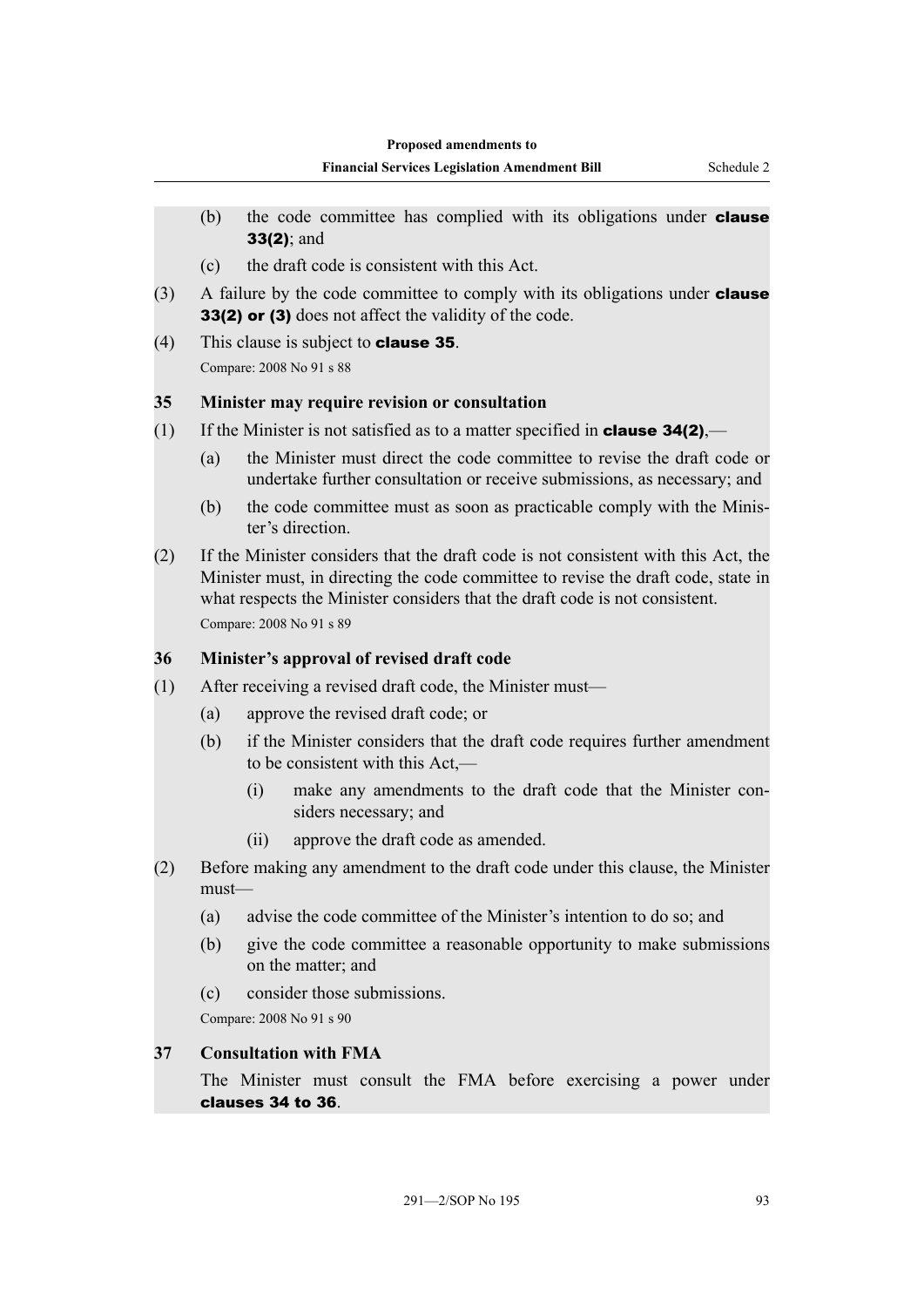<span id="page-99-0"></span>Schedule 2

#### **Financial Services Legislation Amendment Bill**

## **38 Deadline for Minister's approval of draft code**

The Minister must approve the draft code within 90 days after receiving the draft code or, if **clause 35** applies, within 90 days after receiving the revised draft code.

Compare: 2008 No 91 s 91

## **39 Code comes into force by** *Gazette* **notice**

- (1) After the Minister has approved the draft code or after the 90-day deadline for approval specified in clause 38 has expired, the Minister must give notice in the *Gazette* of the date or dates on which the provisions of the code come into force.
- (2) The notice may state different dates for different provisions, but no date may be before the 28th day after the date on which the notice is published in the *Gazette*.
- (3) Each provision in the code comes into force on the date stated in the notice that applies to the provision.
- (4) The code and the notice are each disallowable instruments, but not legislative instruments, for the purposes of the Legislation Act 2012 and must be presented to the House of Representatives under section 41 of that Act.
- (5) The code must be published on an Internet site maintained by, or on behalf of, the code committee.

Compare: 2008 No 91 s 94

#### *Changes to code*

#### **40 Changes to code**

- (1) A change to the code may be proposed by—
	- (a) the code committee; or
	- (b) the FMA; or
	- (c) the Minister.
- (2) The procedure for changing the code is the same as the procedure set out in clause 32 to 39 for the preparation and approval of the draft code.
- (3) However, the code committee must, in relation to a proposed change,—
	- (a) prepare an impact analysis document that describes how the proposed change may contribute to, or detract from, the matters referred to in clause 33(2)(a) (including a description of any trade-offs between those impacts); and
	- (b) publish the document on an Internet site maintained by or on behalf of the code committee.

Compare: 2008 No 91 s 95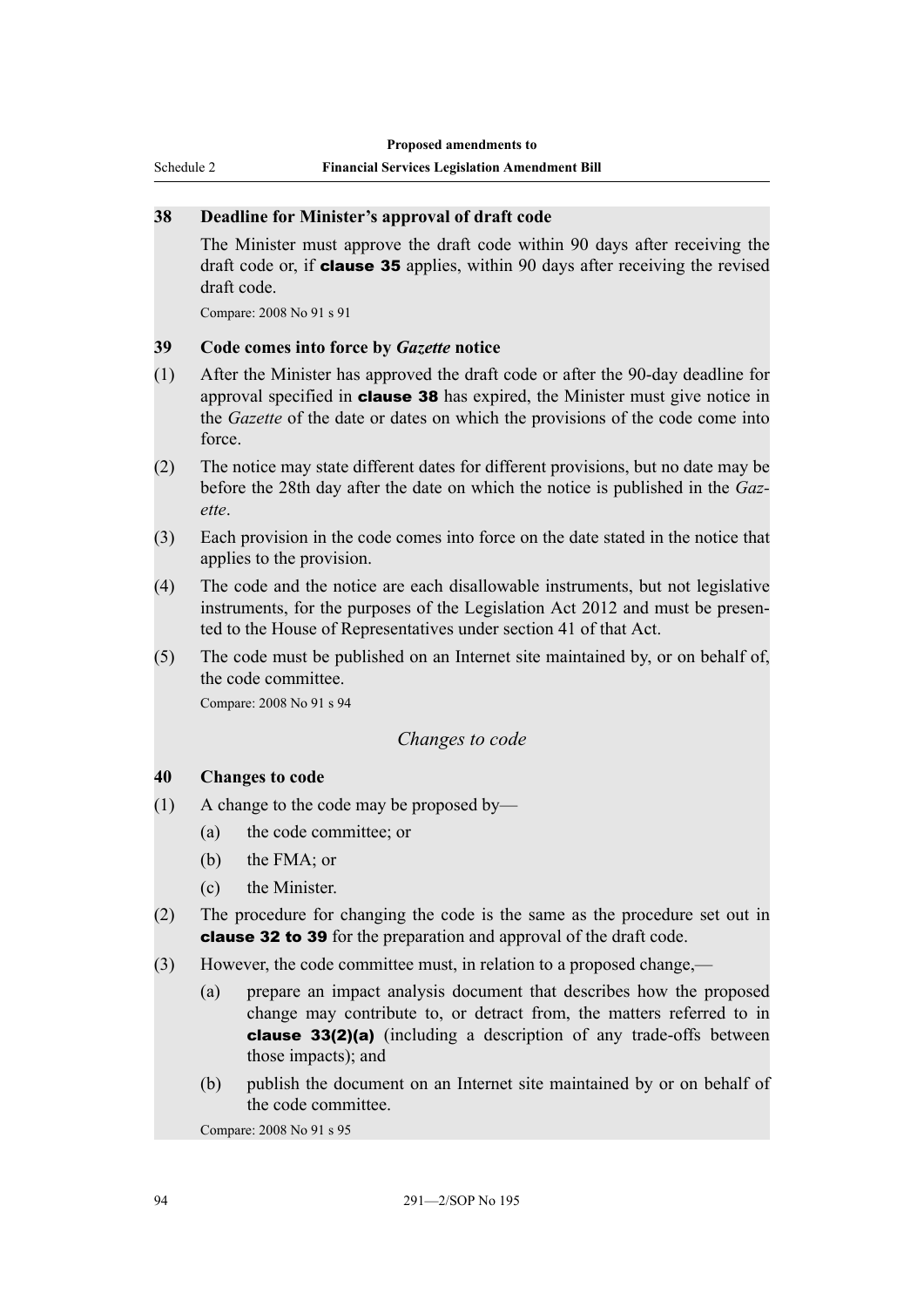# <span id="page-100-0"></span>**Part 5 Complaints and disciplinary proceedings**

## *Who deals with complaints*

#### **41 Complaint about financial adviser**

- (1) Any person may complain to the FMA about the conduct of another person (**A**) in A's capacity as a financial adviser.
- (2) The FMA may initiate a complaint. Compare: 2008 No 91 s 96

#### **42 Investigation by FMA**

- (1) After receiving or initiating a complaint, the FMA may investigate the complaint if it is practicable to do so having regard to—
	- (a) the nature and number of complaints to be investigated; and
	- (b) the FMA's regulatory priorities as reflected in its statement of intent; and
	- (c) the FMA's available resources.
- (2) The FMA need not investigate a complaint if it is satisfied that—
	- (a) the complaint is vexatious; or
	- (b) the complaint is not sufficiently serious to warrant investigation.

Compare: 2008 No 91 s 97

#### *Complaint about financial adviser*

## **43 FMA may refer complaint to disciplinary committee**

When the FMA has, under **clause 42**, investigated a complaint about a financial adviser, it may refer the complaint to the disciplinary committee if, in the FMA's opinion, the conduct complained of amounts to a contravention of a provision of **subpart 5A of Part 6** (for example, a contravention of the code). Compare: 2008 No 91 s 98

#### **44 Disciplinary committee must give notice of complaint**

The disciplinary committee must serve a written notice of the complaint on a financial adviser if—

- (a) the FMA refers a complaint about the financial adviser to the disciplinary committee; and
- (b) the disciplinary committee considers that a hearing is necessary to deal with the complaint.

Compare: 2008 No 91 s 99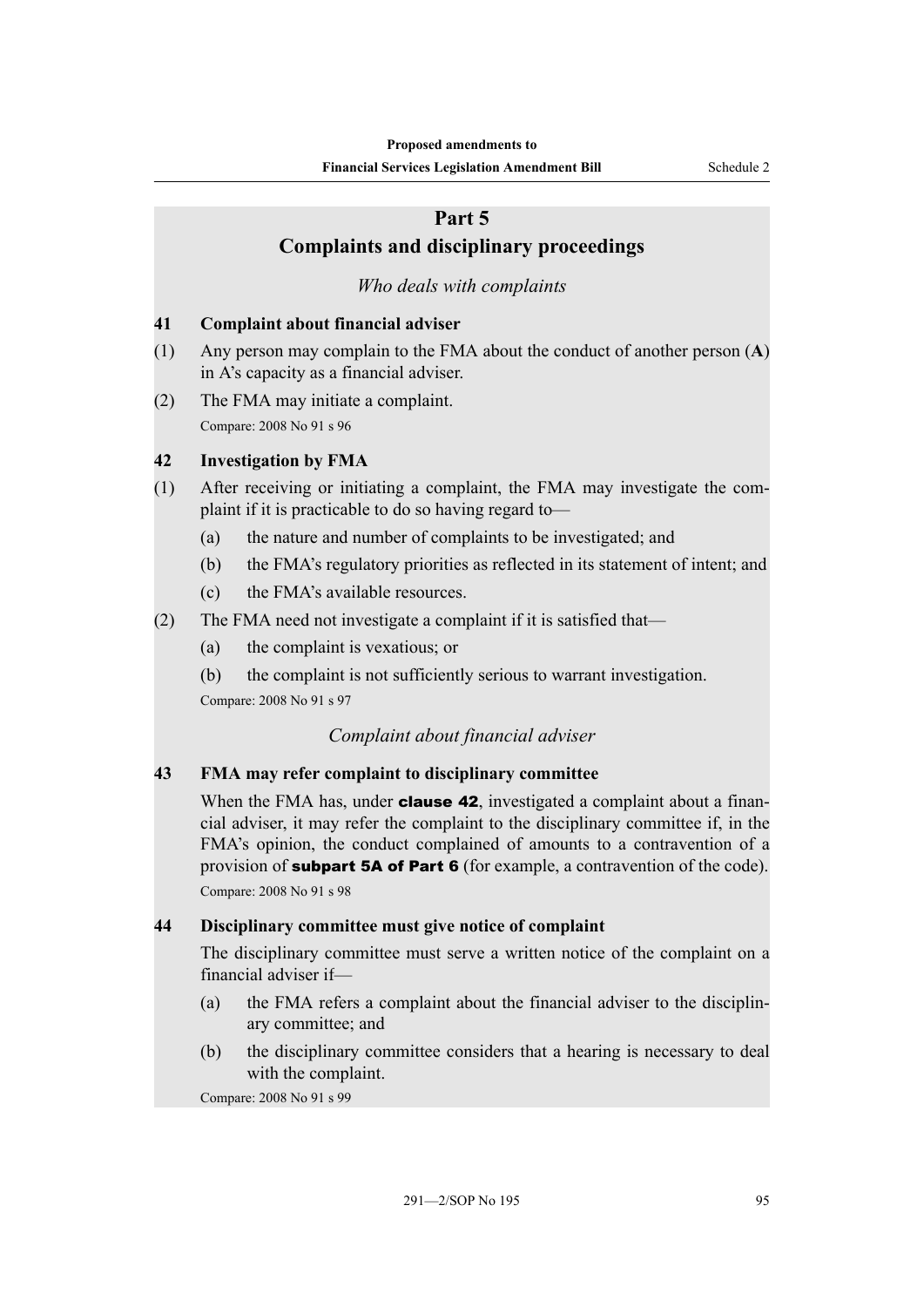<span id="page-101-0"></span>Schedule 2

#### **Financial Services Legislation Amendment Bill**

## **45 Content of notice of complaint**

The disciplinary committee's notice of complaint to the financial adviser concerned (**A**) must—

- (a) state that the disciplinary committee considers that there is reason to believe that A may have contravened a provision of **subpart 5A of** Part 6: and
- (b) contain the particulars that are reasonably necessary to clearly inform A of the nature of the contravention; and
- (c) specify a date, which must not be sooner than 20 working days after the date of service of the notice, on which the disciplinary committee intends to hear the matter.

Compare: 2008 No 91 s 100

## **46 Disciplinary committee may discipline financial adviser**

(1) In this clause,—

**A** is the person who is the subject of the complaint

**FSP Act** means the Financial Service Providers (Registration and Dispute Resolution) Act 2008

**Registrar** means the Registrar of Financial Service Providers.

- (2) The disciplinary committee may take any of the actions referred to in **sub**clause (3) if it is satisfied that A has contravened a provision of subpart 5A of Part 6.
- (3) The disciplinary committee may do 1 or more of the following:
	- (a) direct the Registrar to deregister A under the FSP Act:
	- (b) direct the Registrar to—
		- (i) deregister A under the FSP Act; and
		- (ii) prevent A from being reregistered for a financial advice service under the FSP Act for a specified period:
	- (c) direct the Registrar to suspend A's registration under the FSP Act for a period of no more than 12 months or until A meets specified conditions relating to the registration (but, in any case, not for a period of more than 12 months):
	- (d) censure A:
	- (e) order that A may, for a period not exceeding 3 years, give regulated financial advice for the purposes of a financial advice service only subject to any conditions as to employment, engagement, supervision, or otherwise that the disciplinary committee may specify in the order:
	- (f) order that A undertake training specified in the order:
	- (g) order that A must pay a fine not exceeding  $$10,000$ :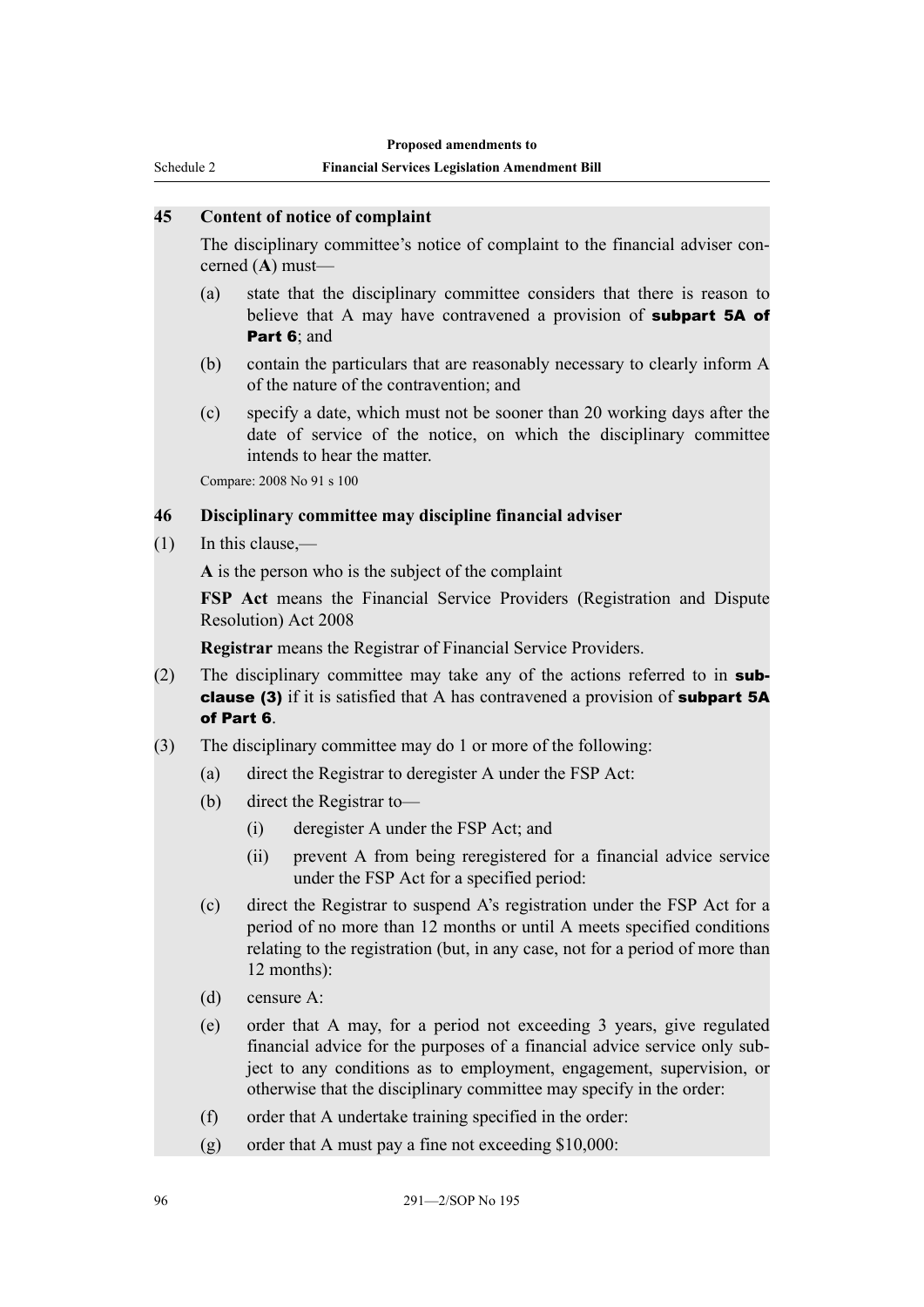(h) take no action.

- <span id="page-102-0"></span>(4) Deregistration or suspension of A's registration under the FSP Act under subclause (3) relates only to A's registration for a financial advice service.
- (5) *See* sections 532A to 532C, which provide for an appeal from a decision under this clause.

Compare: 2008 No 91 s 101(1)–(3)

#### **47 Other matters relating to discipline**

- (1) No fine may be imposed under **clause 46(3)(g)** in relation to an act or omission that constitutes—
	- (a) an offence for which A has been convicted by a court; or
	- (b) a contravention, or an involvement in a contravention, for which A has been ordered to pay a pecuniary penalty.
- (2) In any case to which **clause 46(2)** applies, the disciplinary committee may order that A must pay costs and expenses of, and incidental to, the investigation by the FMA and the disciplinary committee's proceeding.
- (3) The disciplinary committee may publicly notify the action in any way that it thinks fit.
- (4) **Clause 46** and this clause apply whether or not A is a financial adviser at the time of the complaint, the investigation, or the disciplinary proceeding. Compare: 2008 No 91 s 101(4)–(7)

#### **48 Reasonable opportunity to be heard**

The disciplinary committee must not take any of the actions specified in clause 46(3) unless it has first—

- (a) informed A in writing as to why it may take any of those actions; and
- (b) given A or his or her representative a reasonable opportunity to make written submissions and be heard on the question.

Compare: 2008 No 91 s 102

#### *Disciplinary committee*

#### **49 Minister must establish disciplinary committee**

The Minister must establish a disciplinary committee. Compare: 2008 No 91 s 103

#### **50 Functions of disciplinary committee**

The functions of the disciplinary committee are to—

(a) conduct disciplinary proceedings arising out of complaints regarding financial advisers referred to it by the FMA; and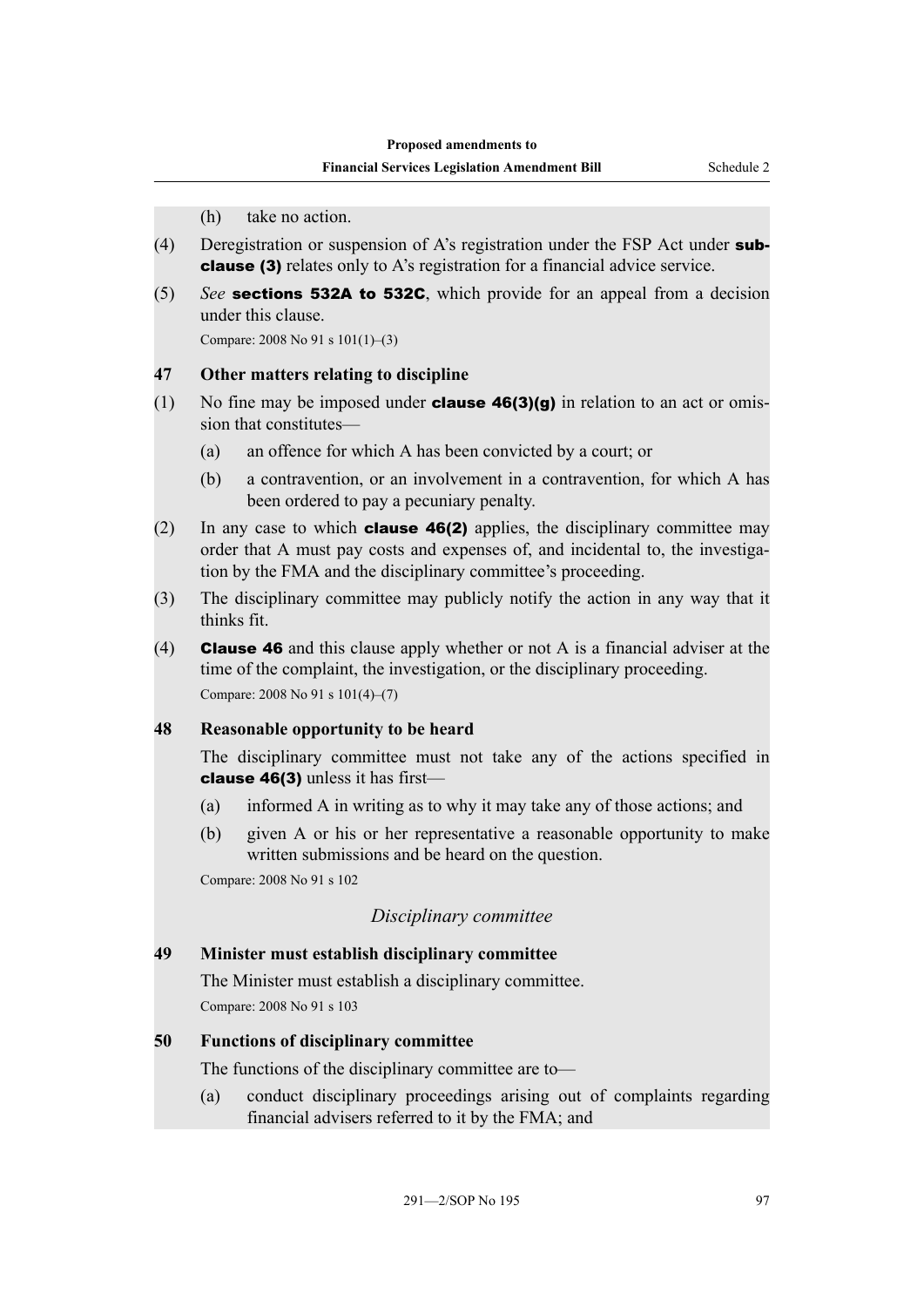<span id="page-103-0"></span>(b) take any of the actions referred to in **clause 46(3)** as a result of disciplinary proceedings.

Compare: 2008 No 91 s 104

#### **51 Membership of disciplinary committee**

- (1) The Minister may at any time appoint a member of the disciplinary committee.
- (2) The appointment of a member of the disciplinary committee must be for a specified period.
- (3) The Minister must appoint one of the members of the disciplinary committee as the chairperson of the disciplinary committee.
- (4) The disciplinary committee must have not less than 4 members and not more than 6 members including the chairperson, and the Minister must ensure that the number of current members does not fall below 4.
- (5) Apart from the chairperson, the Minister must appoint as members of the disciplinary committee—
	- (a) at least 1 member who works or has worked in the financial advice industry; and
	- (b) at least 1 member who is independent of the financial advice industry; and
	- (c) at least 1 member who is a lawyer with not less than 7 years' legal experience.

Compare: 2008 No 91 s 105

#### **52 Ceasing to be member of disciplinary committee**

- (1) A person ceases to be a member of the disciplinary committee if—
	- (a) the person is convicted by any court in New Zealand or elsewhere of any offence punishable by imprisonment for a term of 3 months or longer; or
	- (b) the person dies or is, under the Insolvency Act 2006, adjudged bankrupt; or
	- (c) the Minister, by notice to the person, removes the person from the committee on the grounds of inability to perform the functions of the office, or for neglect of duty, or misconduct, proved to the satisfaction of the Minister; or
	- (d) the person resigns by notice in writing to the Minister.
- (2) A person who ceases to be a member of the disciplinary committee is not entitled to compensation.
- (3) A member continues in office despite the expiry of his or her period of appointment until—
	- (a) the member is reappointed; or
	- (b) the member's successor is appointed; or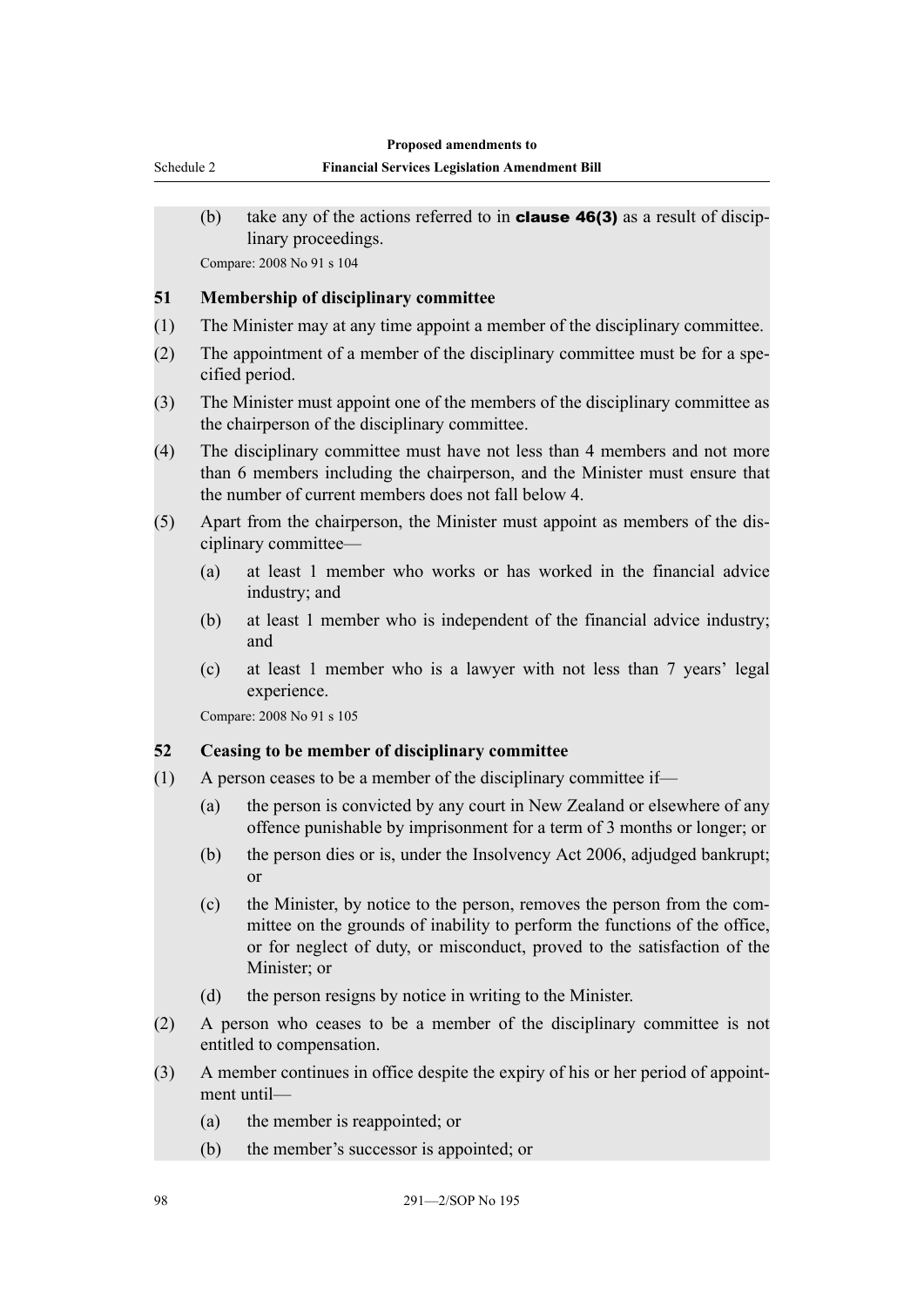- <span id="page-104-0"></span>(c) the member is notified that a replacement member will not be appointed; or
- (d) the member vacates or is removed from office.
- (4) A member who continues in office for any period under subclause (3), unless he or she was removed from office, may act as a member during that period for the purpose of—
	- (a) completing any proceedings partly heard by the committee before the expiry of his or her period of appointment:
	- (b) hearing any other proceedings.
- (5) A member who has resigned, or whose successor is appointed or who will not be replaced (unless he or she was removed from office), may continue in office for the purpose of completing any proceedings that are partly or wholly heard.

## **53 Delegation by chairperson of disciplinary committee**

- (1) The chairperson of the disciplinary committee may delegate any of the chairperson's functions, duties, and powers to a member of the disciplinary committee who the chairperson is satisfied has the necessary capability, skills, and experience to perform or exercise those functions, duties, and powers.
- (2) A delegation—
	- (a) must be in writing; and
	- (b) must be to a named person; and
	- (c) is revocable at any time, in writing; and
	- (d) does not prevent the performance or exercise of a function, duty, or power by the chairperson.
- (3) A person to whom any functions, duties, or powers are delegated may perform or exercise them in the same manner and with the same effect as if they had been conferred directly by this Act and not by delegation.
- (4) A person who appears to act under a delegation is presumed to be acting in accordance with its terms in the absence of evidence to the contrary.

## **54 Proceedings of disciplinary committee**

- (1) Meetings of the disciplinary committee must be held at the times and places as the disciplinary committee or the chairperson from time to time decides.
- (2) The quorum for a meeting of the disciplinary committee is 3 members.
- (3) Every question before the disciplinary committee must be determined by a majority of the votes of the members present at the meeting.
- (4) The chairperson of the disciplinary committee has a deliberative vote and, in the case of an equality of votes, a casting vote.
- (5) The disciplinary committee may regulate its own procedure.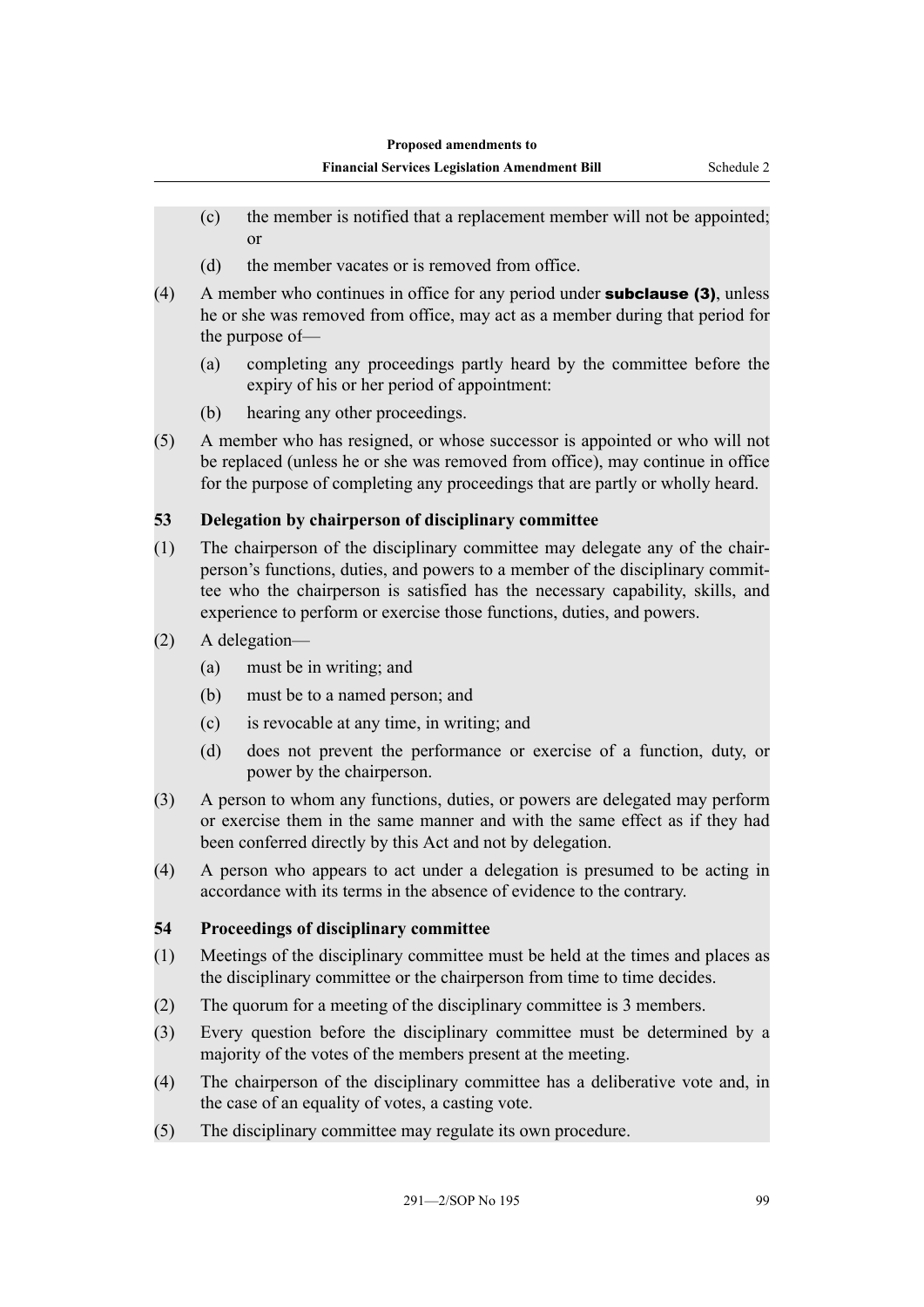#### **Financial Services Legislation Amendment Bill**

<span id="page-105-0"></span> $(6)$  **Subclause (5)** applies except as provided in this clause and in any regulations.

Compare: 2008 No 91 s 106

#### **55 Disciplinary committee may hear evidence in disciplinary proceeding**

- (1) In a disciplinary proceeding, the disciplinary committee may—
	- (a) receive evidence on oath (and for that purpose a member of the disciplinary committee may administer an oath):
	- (b) permit a person appearing as a witness before it to give evidence by tendering a written statement and verifying that statement by oath, statutory declaration, or otherwise.
- (2) A hearing before the disciplinary committee in a disciplinary proceeding is a judicial proceeding for the purposes of sections 108 and 109 of the Crimes Act 1961.

Compare: 2008 No 91 s 107

#### **56 Determining proceeding on papers**

- (1) Despite anything in this Act to the contrary, the disciplinary committee may determine a disciplinary proceeding on the papers if the committee considers it appropriate.
- (2) Before doing so, the disciplinary committee must give the parties a reasonable opportunity to comment on whether the proceeding should be dealt with in that manner.

## **57 Issuing of summons by disciplinary committee**

- (1) For the purposes of any matter before the disciplinary committee, the committee may, on the application of any party to a proceeding, or on the committee's own initiative, issue a summons to any person requiring that person to attend a hearing before the disciplinary committee and to do all or any of the following:
	- (a) give evidence:
	- (b) give evidence under oath:
	- (c) produce documents, things, or information, or any specified documents, things, or information, in the possession or control of that person, that are relevant to the hearing.
- (2) The summons must be in writing, be signed by a relevant person, and state—
	- (a) the date and time when, and the place where, the person must attend; and
	- (b) the documents, things, or information that the person is required to bring and produce to the disciplinary committee; and
	- (c) the entitlement to be tendered or paid a sum in respect of witnesses' fees, allowances, and expenses; and
	- (d) the penalty for failing to attend.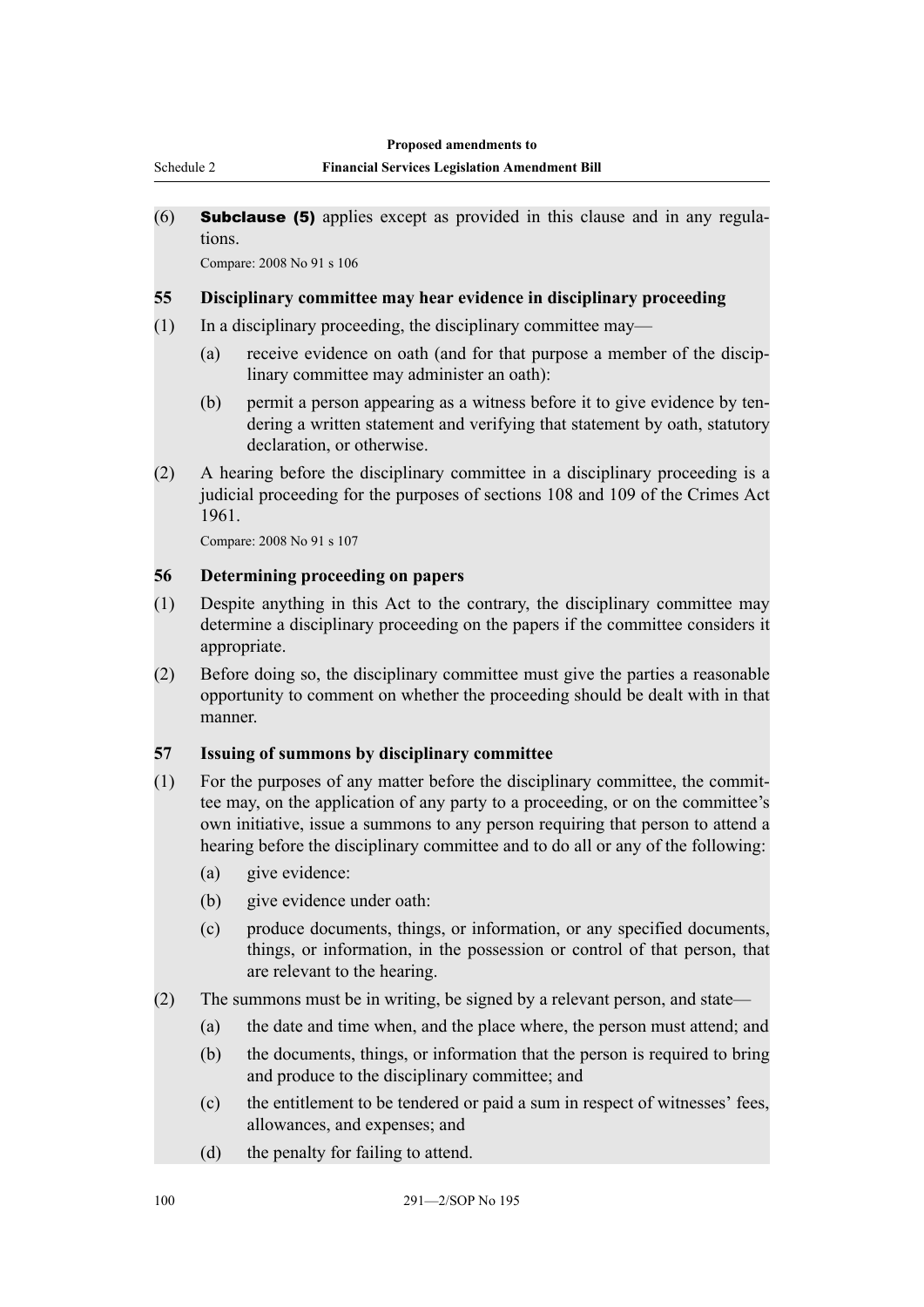## <span id="page-106-0"></span>(3) In subclause (2), **relevant person** means—

- (a) the chairperson of the disciplinary committee; or
- (b) any officer of the disciplinary committee purporting to act by the direction or with the authority of the chairperson.
- (4) The disciplinary committee may require that any documents, things, or information produced under this clause be verified by oath, statutory declaration, or otherwise.

Compare: 2008 No 91 s 109

#### **58 Serving of summons**

- (1) A summons may be served—
	- (a) by delivering it personally to the person summoned; or
	- (b) by posting it to the person summoned at that person's usual place of residence; or
	- (c) by emailing it to the person summoned at an email address that is used by the person.
- (2) A summons must,—
	- (a) if it is to be served under **subclause (1)(a)**, be served at least 48 hours before the attendance of the witness is required:
	- (b) if it is to be served under **subclause (1)(b) or (c)**, be served at least 10 days before the attendance of the witness is required.
- (3) A summons that is posted is treated as having been served when it would have been delivered in the ordinary course of post.
- (4) In the absence of proof to the contrary, a summons that is emailed to a person must be treated as served on the person on the second working day after the date on which it is emailed, and, in proving that the summons was emailed, it is sufficient to prove that the summons was properly addressed and sent to the email address.

Compare: 2008 No 91 s 110

#### **59 Failure to comply with summons to attend disciplinary committee hearing**

- (1) A person summoned under **clause 57** commits an offence if he or she, without reasonable excuse,—
	- (a) fails to attend in accordance with the summons; or
	- (b) does not give evidence when required to do so; or
	- (c) does not give evidence under oath when required to do so; or
	- (d) does not answer any question that is lawfully asked by the disciplinary committee; or
	- (e) does not provide any documents, things, or information that the summons requires the person to provide.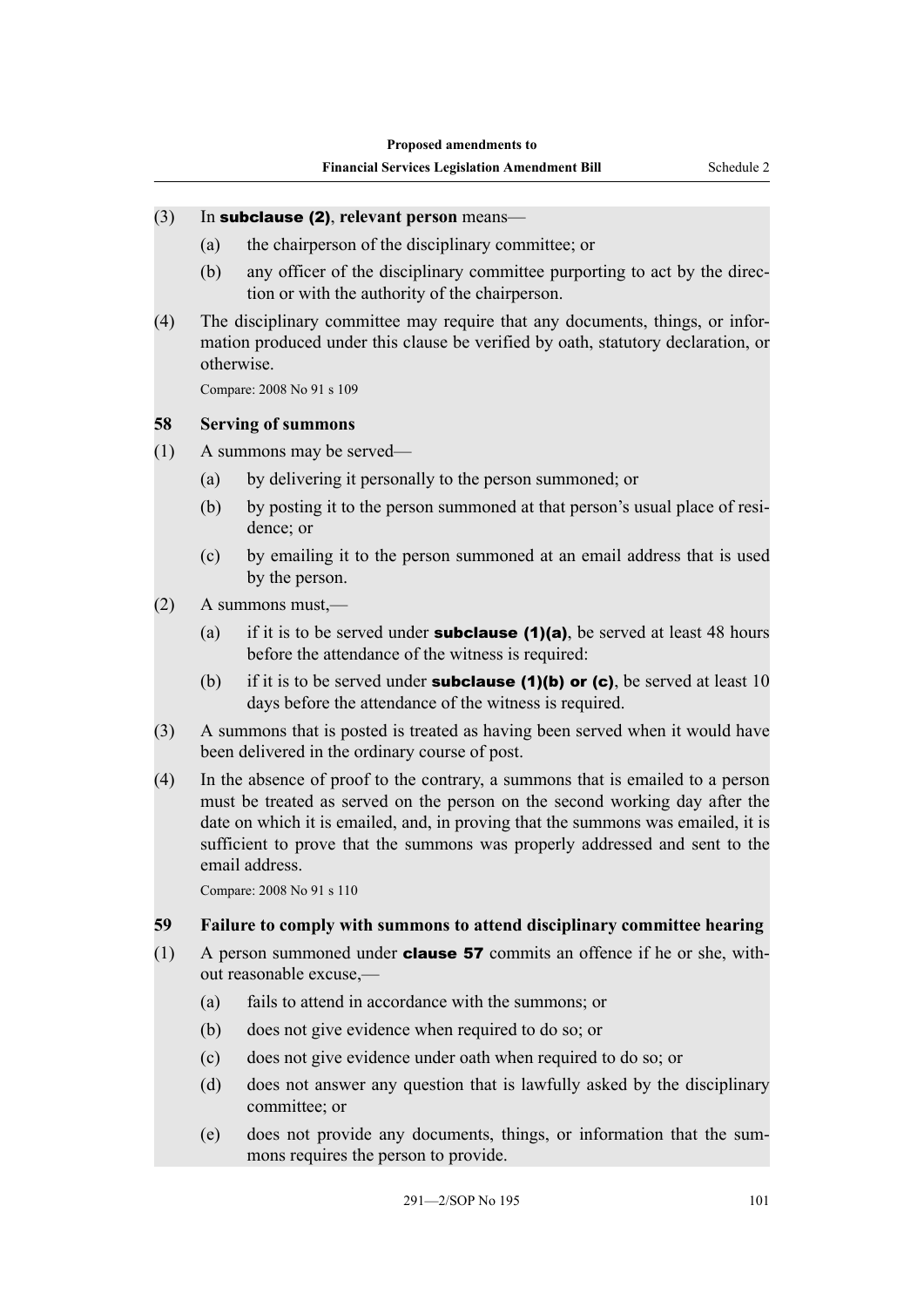<span id="page-107-0"></span>

- (2) A person who commits an offence under this clause is liable on conviction to a fine not exceeding \$5,000.
- (3) A person must not be convicted of an offence under this clause if witnesses' fees, allowances, and expenses to which the person is entitled under clause 60 have not been paid or tendered to him or her.

Compare: 2008 No 91 s 137

## **60 Witnesses' fees, allowances, and expenses**

- (1) A witness appearing before the disciplinary committee under a summons is entitled to be paid witnesses' fees, allowances, and expenses in accordance with the scales prescribed by regulations under the Criminal Procedure Act 2011.
- (2) The person requiring attendance of the witness must pay or tender to the witness the fees, allowances, and expenses at the time the summons is served or at some other reasonable time before the hearing.

Compare: 2008 No 91 s 111

# **61 Protection for witnesses and counsel in disciplinary proceeding**

- (1) Every person who does the following things has the same privileges as witnesses have in a court:
	- (a) provides documents, things, or information to the disciplinary committee in relation to a disciplinary matter; or
	- (b) gives evidence or answers questions at a hearing of the disciplinary committee in relation to a disciplinary matter.
- (2) Every counsel appearing before the disciplinary committee in relation to a disciplinary matter has the same privileges and immunities as counsel in a court. Compare: 2008 No 91 s 112

# **62 Contempt of disciplinary committee**

- (1) Every person commits an offence and is liable on conviction to a fine not exceeding \$5,000 who—
	- (a) assaults, threatens, intimidates, or wilfully insults any person, being a member of the disciplinary committee, an officer of the disciplinary committee, or any witness, during that person's sitting or attendance in the disciplinary committee, or in going to or returning from the disciplinary committee; or
	- (b) wilfully interrupts or obstructs a proceeding of the disciplinary committee or otherwise misbehaves in the disciplinary committee; or
	- (c) wilfully and without lawful excuse disobeys any order or direction of the disciplinary committee in the course of the hearing of any proceeding; or
	- (d) contravenes a condition of an order made by the disciplinary committee under clause 46(3)(e).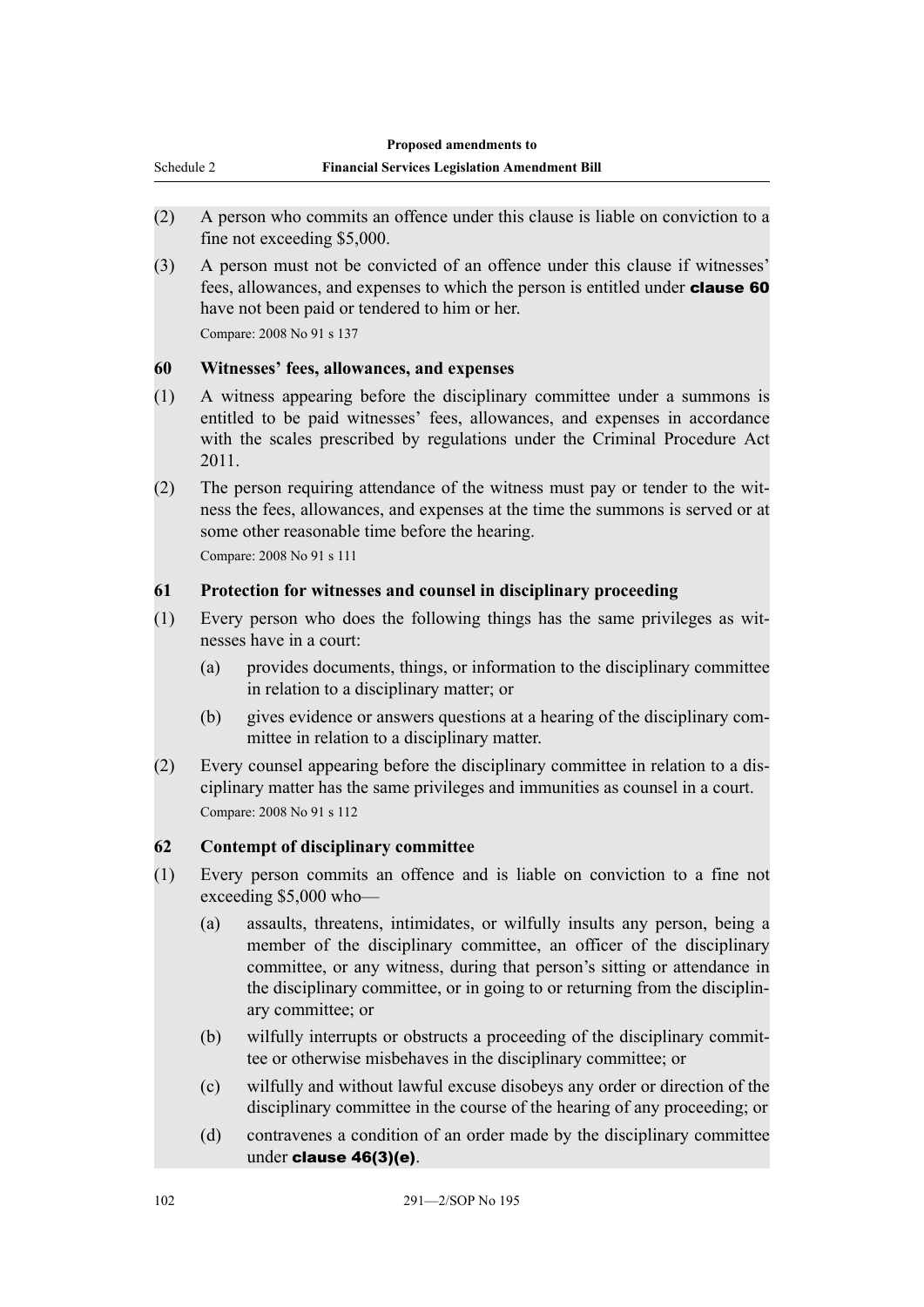- (2) A member of the disciplinary committee may order the exclusion from a sitting of the disciplinary committee of any person whose behaviour, in that member's opinion, constitutes an offence against **subclause (1)**, whether or not that person is charged with the offence.
- (3) Any constable may take the steps that are reasonably necessary to enforce the exclusion.

### **63 Certain provisions of Crown Entities Act 2004 apply to members of disciplinary committee**

Clause 15 of Schedule 5 of the Crown Entities Act 2004 applies as if the disciplinary committee were a committee appointed under clause 14 of that schedule and with all other necessary modifications.

Compare: 2008 No 91 s 113

## **64 Funding of disciplinary committee**

The FMA must fund the disciplinary committee. Compare: 2008 No 91 s 113A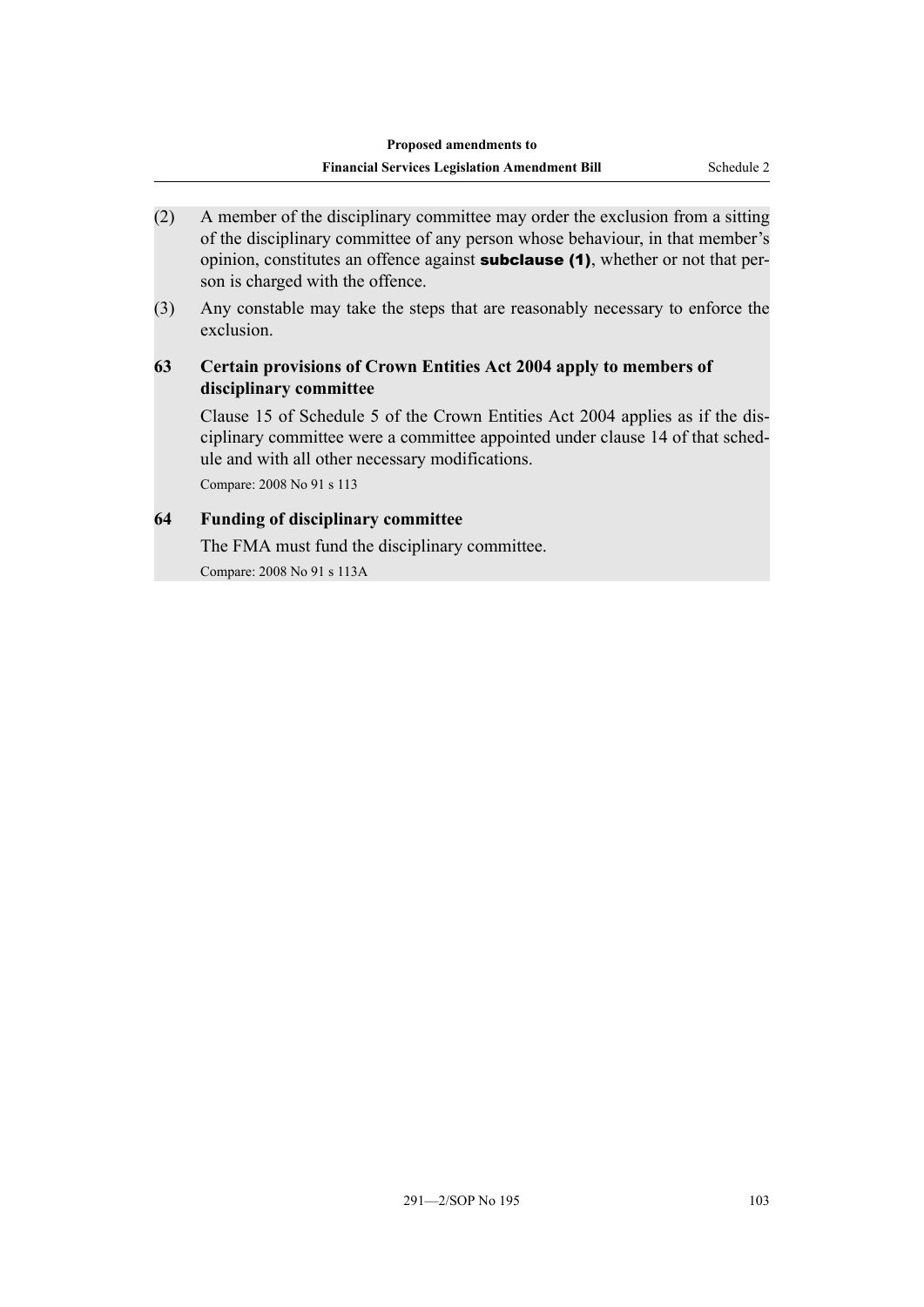**Schedule 3**

# **New Schedule 1AA inserted into Financial Service Providers (Registration and Dispute Resolution) Act 2008**

s 88

# **Schedule 1AA**

## **Transitional, savings, and related provisions**

 $S$  8A

## **Part 1**

# **Provisions relating to Financial Services Legislation Amendment Act** 2017

#### **1 Change of financial service descriptions does not result in breach**

- $(1)$  This clause applies if, immediately before the commencement of **section 61** of the Financial Services Legislation Amendment Act 2017 (which amends section 5),—
	- (a) a person is in the business of providing a financial service; and
	- (b) the person is registered under Part 2 of this Act for that service; and
	- (c) the description of that service is amended, repealed, or replaced by that section.
- (2) Despite the change referred to in **subclause (1)(c)**, the person does not breach section 11, 12, or 17 because of that change (and, for that purpose, the person may continue to rely on section 5 as in force before the commencement of section 61 of the Financial Services Legislation Amendment Act 2017).
- (3) This clause ceases to apply at the close of the date that is 3 months after the date on which **section 61** of the Financial Services Legislation Amendment Act 2017 comes into force.

#### **2 Certain persons not required to be registered merely because of new application provisions**

- (1) This clause applies to a person (**A**) if,—
	- (a) immediately before the commencement of section 7A, this Act does not apply to A; but
	- (b) this Act applies to A on that commencement.
- (2) A is not required to be registered under this Act, or to be a member of an approved dispute resolution scheme, if A would not have been so required before the commencement of section 7A.

Schedule 3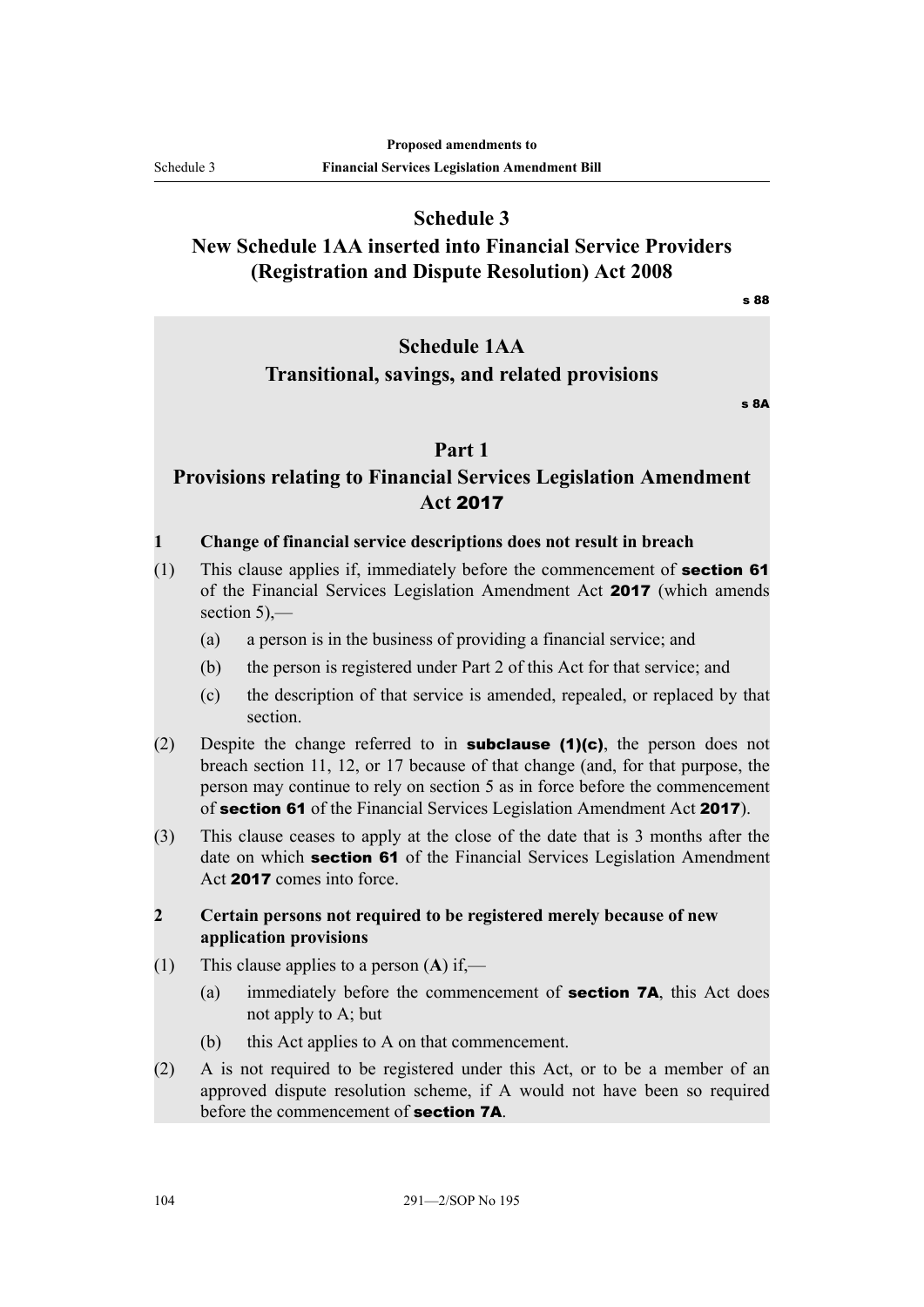(3) This clause ceases to apply at the close of a date appointed by the Governor-General by an Order in Council (which must be a date at least 6 months after the date on which **section 7A** comes into force).

#### **3 Person may apply for registration for financial advice service before commencement**

## (1) A person may—

- (a) apply to be registered under Part 2 of this Act for a service referred to in section 5(1)(a) (as replaced by section 61 of the Financial Services Legislation Amendment Act 2017) before the commencement of that section 61; and
- (b) apply to be registered under **section 22C** (as inserted by **section 78** of the Financial Services Legislation Amendment Act 2017) before the commencement of that section 78; and
- (c) notify, under section 17, changes relating to a financial service provider that are connected with **section 5(1)(a) or 22C** being replaced or inserted by section 61 or 78 of the Financial Services Legislation Amendment Act 2017, before those provisions come into force.
- (2) For the purposes of dealing with the application or notification, sections 61 and 78 of the Financial Services Legislation Amendment Act 2017, and any other provisions of that Act that are relevant to the matter that are not yet in force, must be treated as if they were in force.
- (3) However, a registration or change in registration under this clause does not take effect before the commencement of **section 61 or 78** of the Financial Services Legislation Amendment Act 2017 (as the case may be).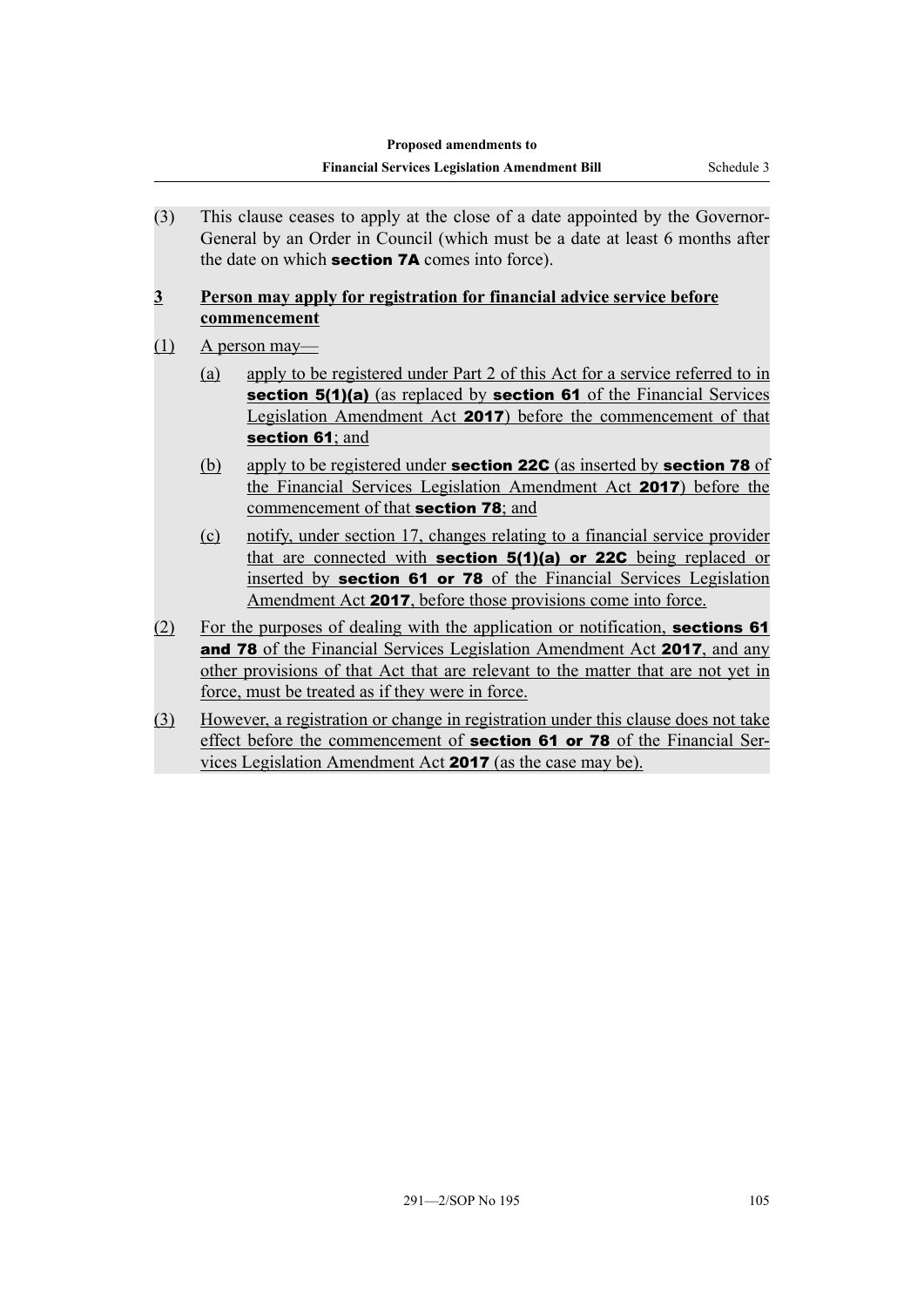Schedule 4

**Financial Services Legislation Amendment Bill**

## **Schedule 4 Consequential amendments**

s 91

## **Anti-Money Laundering and Countering Financing of Terrorism Act 2009 (2009 No 35)**

Repeal section 48(b)(ii).

In section 137(4) and (5), replace ", the Financial Markets Conduct Act 2013, and the Financial Advisers Act 2008" with "and the Financial Markets Conduct Act 2013".

#### Replace section 130(1A)(a)(i) with:

(i) section 5(1)(a), (b), (c), (ca), (d), or (ia) to (ic) of that Act; or Replace section  $130(1A)(a)(i)$  with:

## (i) section 5(1)(a), (ab), (d), (i) to (id), and (ma) of that Act; or

Repeal section  $140(2)(e)$ .

#### **Credit Contracts and Consumer Finance Act 2003 (2003 No 52)**

In section 9C(3)(f), replace "the Financial Advisers Act 2008" with "subpart 5A of Part 6 of the Financial Markets Conduct Act 2013".

#### **Financial Markets Authority Act 2011 (2011 No 5)**

In Schedule 1, repeal the item relating to the Financial Advisers Act 2008.

#### **KiwiSaver Act 2006 (2006 No 40)**

In section 41(e), replace "professional financial adviser" with "financial advice provider".

In the heading to section 162, replace "**adviser**" with "**advice**".

In section 162, replace "perform a financial adviser service for the purposes of the Financial Advisers Act 2008" with "provide a financial advice service for the purposes of the Financial Markets Conduct Act 2013".

In Schedule 1, clause 4A(3)(b), replace "a financial adviser, or for financial adviser services" with "a financial advice provider, or for financial advice services".

#### **Veterans' Support Act 2014 (2014 No 56)**

In section 157(2), replace "an authorised financial adviser under the Financial Advisers Act 2008" with "a financial advice provider under the Financial Markets Conduct Act 2013".

In section 157(4), replace "an authorised financial adviser" with "a financial advice provider".